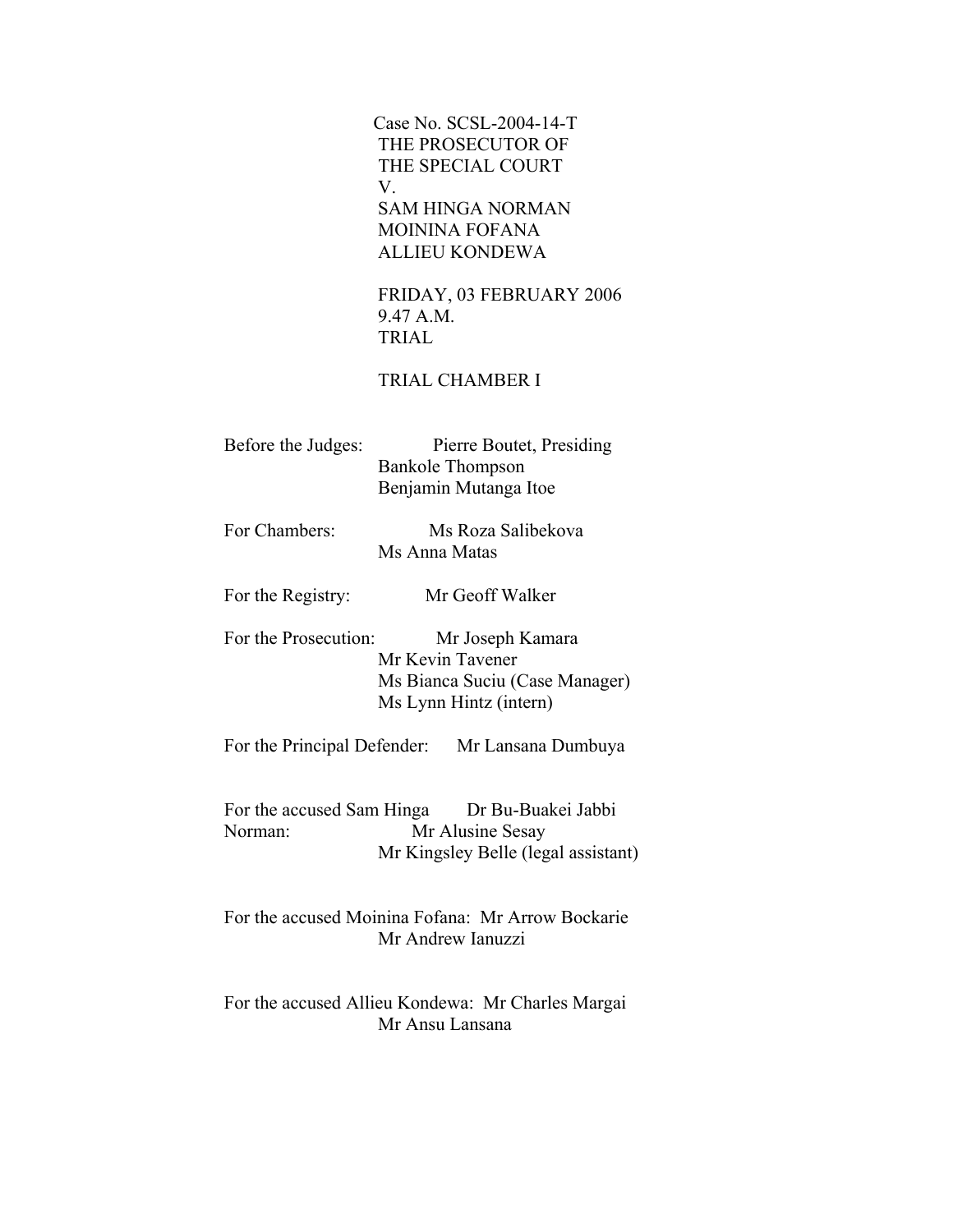| $\mathbf{1}$                                                       | $[CDF03FEB06A - SV]$                                    |
|--------------------------------------------------------------------|---------------------------------------------------------|
| $\overline{2}$                                                     | Friday, 03 February 2006                                |
| 3                                                                  | [Open session]                                          |
| $\overline{4}$                                                     | [The accused present]                                   |
| 09:31:33 5                                                         | [Upon commencing at 9.47 a.m.]                          |
| 6                                                                  | PRESIDING JUDGE: Good morning, counsel. Good morning,   |
| Mr Witness.<br>7                                                   |                                                         |
| 8                                                                  | THE WITNESS: Yes, My Lord.                              |
| 9                                                                  | PRESIDING JUDGE: Dr Jabbi, good morning.                |
| MR JABBI: Good morning, My Lord.<br>09:49:07 10                    |                                                         |
| 11                                                                 | PRESIDING JUDGE: And so we're back to you again and you |
| 12<br>may proceed to continue with the examination-in-chief of the |                                                         |
| 13<br>accused, please.                                             |                                                         |
| 14                                                                 | WITNESS: SAMUEL HINGA NORMAN [Continued]                |
| 09:49:32 15                                                        | <b>EXAMINED BY MR JABBI: [Continued]</b>                |
|                                                                    | 16 Q. Good morning, Mr Witness.                         |
|                                                                    | 17 A. Yes, My Lords.                                    |

18 Q. I would like us to proceed just a little bit more with the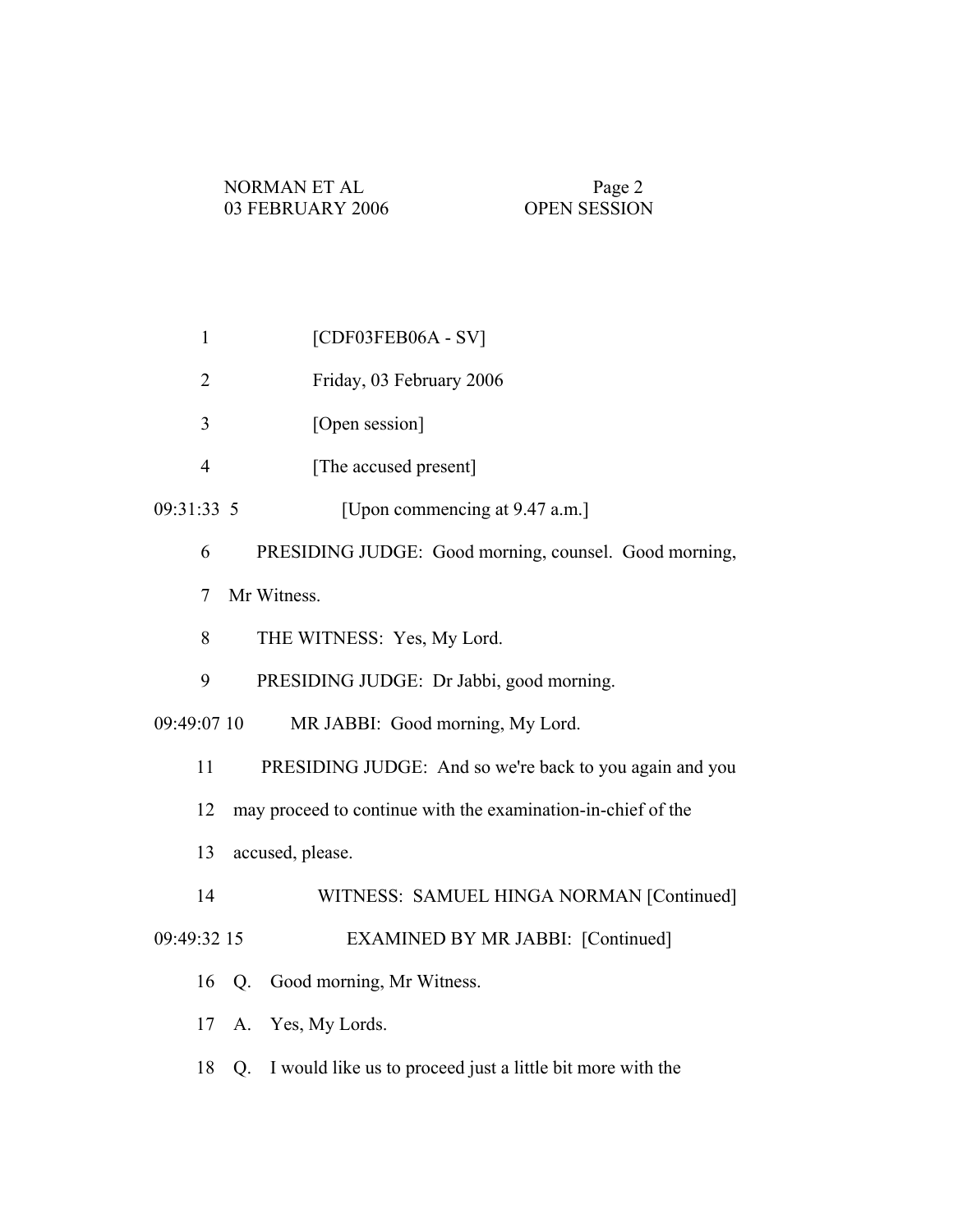- 19 Tongo area before moving to the sea. I refer first to Telama 09:50:09 20 village. Telama village. Do you know a Commander Kamabote? 21 A. No, My Lord. 22 PRESIDING JUDGE: You did ask that question yesterday and 23 the answer was no. 24 MR JABBI: Thank you, My Lord.
- 09:51:03 25 Q. If we may then proceed to Panguma. P-A-N-G-U-M-A, Panguma.
	- 26 Do you know a CO Baggie Walters of the Kamajors?
	- 27 A. I don't know Baggie Walters but I know Panguma.
	- 28 Q. You know Panguma, you do not know Baggie Walters.
	- 29 JUDGE ITOE: Is it Baggie Waters or Walters?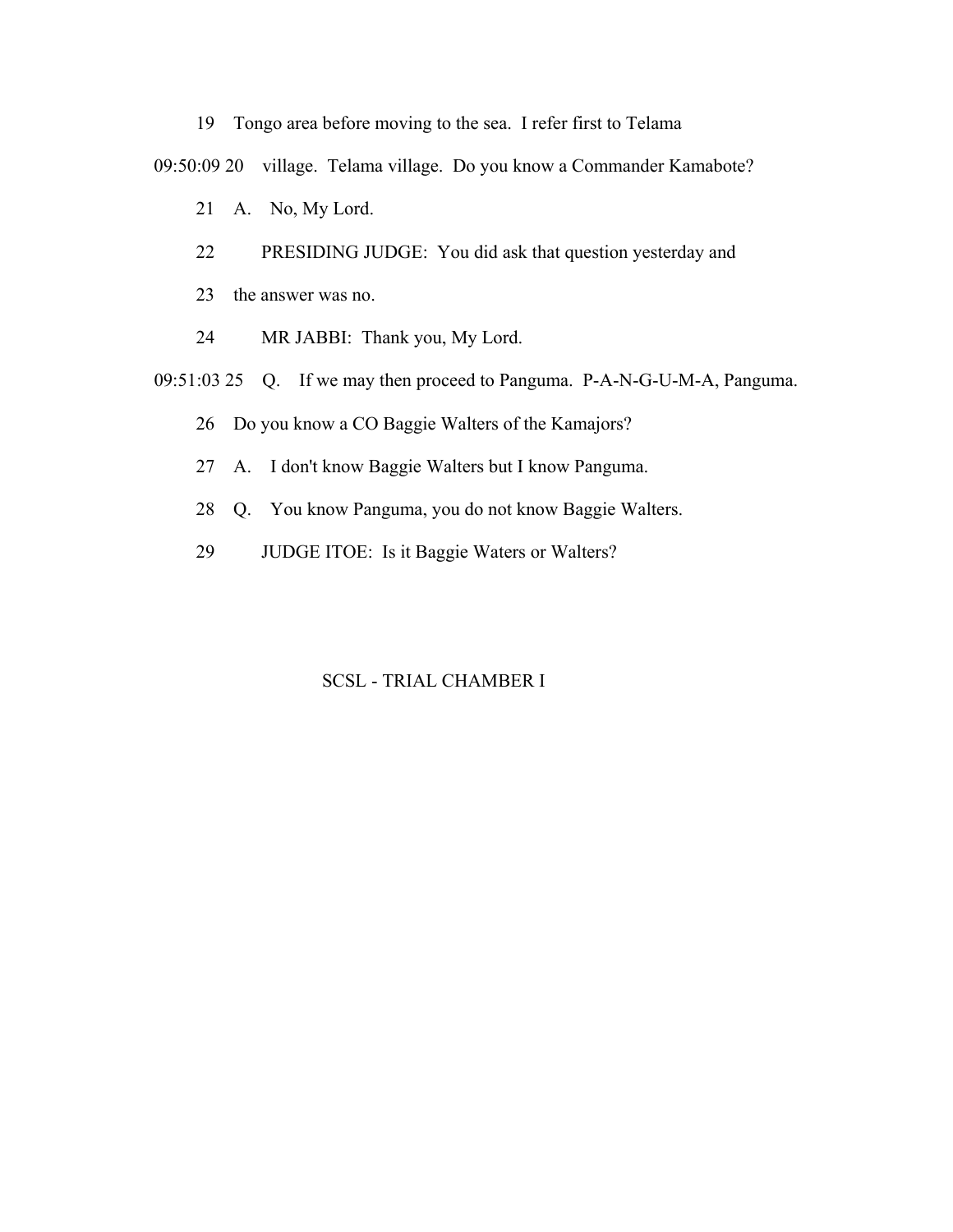- 1 MR JABBI: Walters, My Lord. B-A-G-G-I-E, I believe.
- 2 Baggie Walters.
- 3 Q. During the hostilities were you in communication with that
- 4 area, your men in that area, you personally?
- 09:52:36 5 A. No, My Lord.
	- 6 PRESIDING JUDGE: In communication with the area, more
	- 7 specifically here presumably you're asking about Panguma.
	- 8 MR JABBI: His men in the area, My Lord. The Panguma area.
	- 9 PRESIDING JUDGE: Okay, because you first began to say
- 09:52:54 10 we're going to be talking about the Tongo area and within Tongo
	- 11 now you've been to Panguma.
	- 12 MR JABBI: I asked the question about -- well, My Lord,
	- 13 they're in the same area actually. Those are particular towns in
	- 14 the wider geographic area.
- 09:53:12 15 PRESIDING JUDGE: That's what I assume, but I am just 16 asking for greater precision.
	- 17 MR JABBI: The next series of towns are what I'm calling
	- 18 the Tongo area. They are all around just a few miles of Tongo.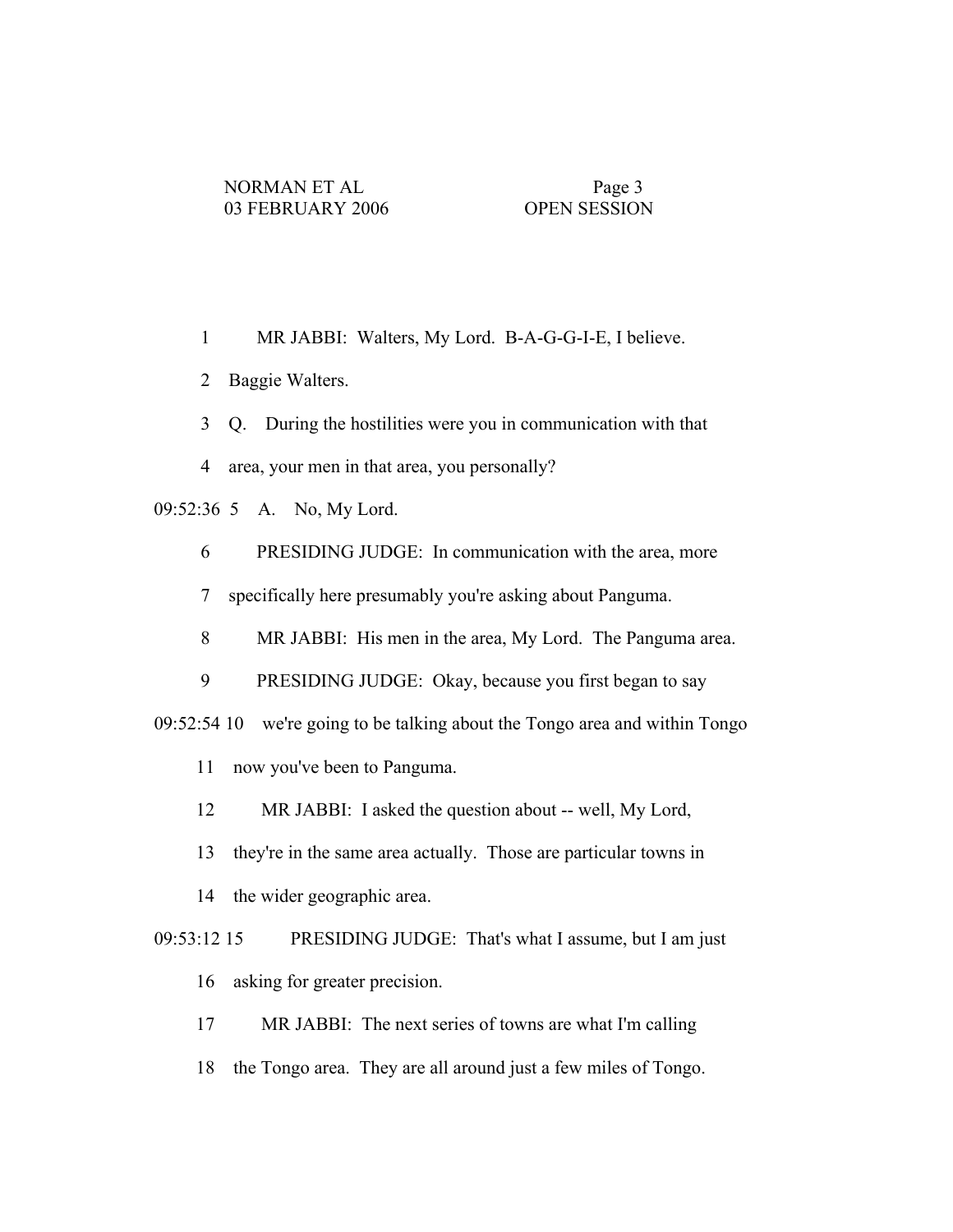- 19 PRESIDING JUDGE: Thank you. But the answer to your
- 09:53:25 20 question was the witness was not in communication.
	- 21 MR JABBI: That's right, My Lord.
	- 22 JUDGE THOMPSON: With whom? Who were "my men"?
	- 23 MR JABBI: The hunters --
	- 24 JUDGE THOMPSON: Let us be -- let's not -- we've been using
- 09:53:36 25 that for consistency.
	- 26 THE WITNESS: Yes, My Lord.
	- 27 JUDGE THOMPSON: Let's just --
	- 28 MR JABBI: Yes, My Lord.
	- 29 THE WITNESS: Yes, My Lord.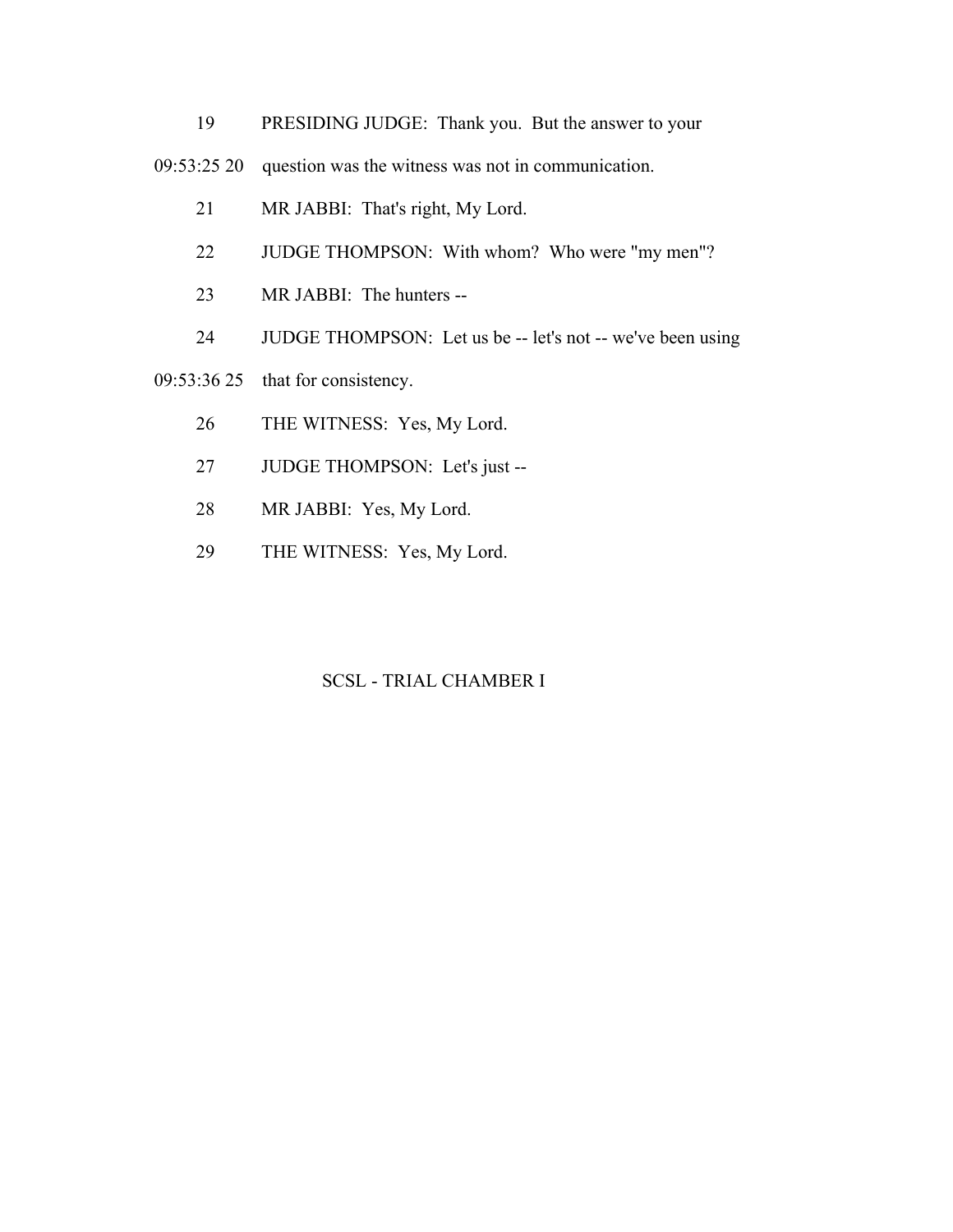- 1 MR JABBI:
- 2 Q. So were you in communication during the hostilities with
- 3 the hunters on the ground in that area?
- 4 A. In Panguma?
- 09:53:50 5 Q. In Panguma area.
	- 6 A. No, My Lord.
	- 7 Q. And do you know a town called Giehun in the same area?
	- 8 A. On the way to Panguma, yes.
	- 9 Q. Yes.
- 09:54:16 10 A. Yes, My Lord.
	- 11 Q. Were in communication with the hunters on the ground in
	- 12 that area during the hostilities?
	- 13 A. In Giehun, no, My Lord.
	- 14 Q. And do you know of any child fighter by the name of
- 09:55:00 15 Small Hunter who was operating in that area?
	- 16 A. Small Hunter, no.
	- 17 Q. Small Hunter.
	- 18 A. No, My Lord.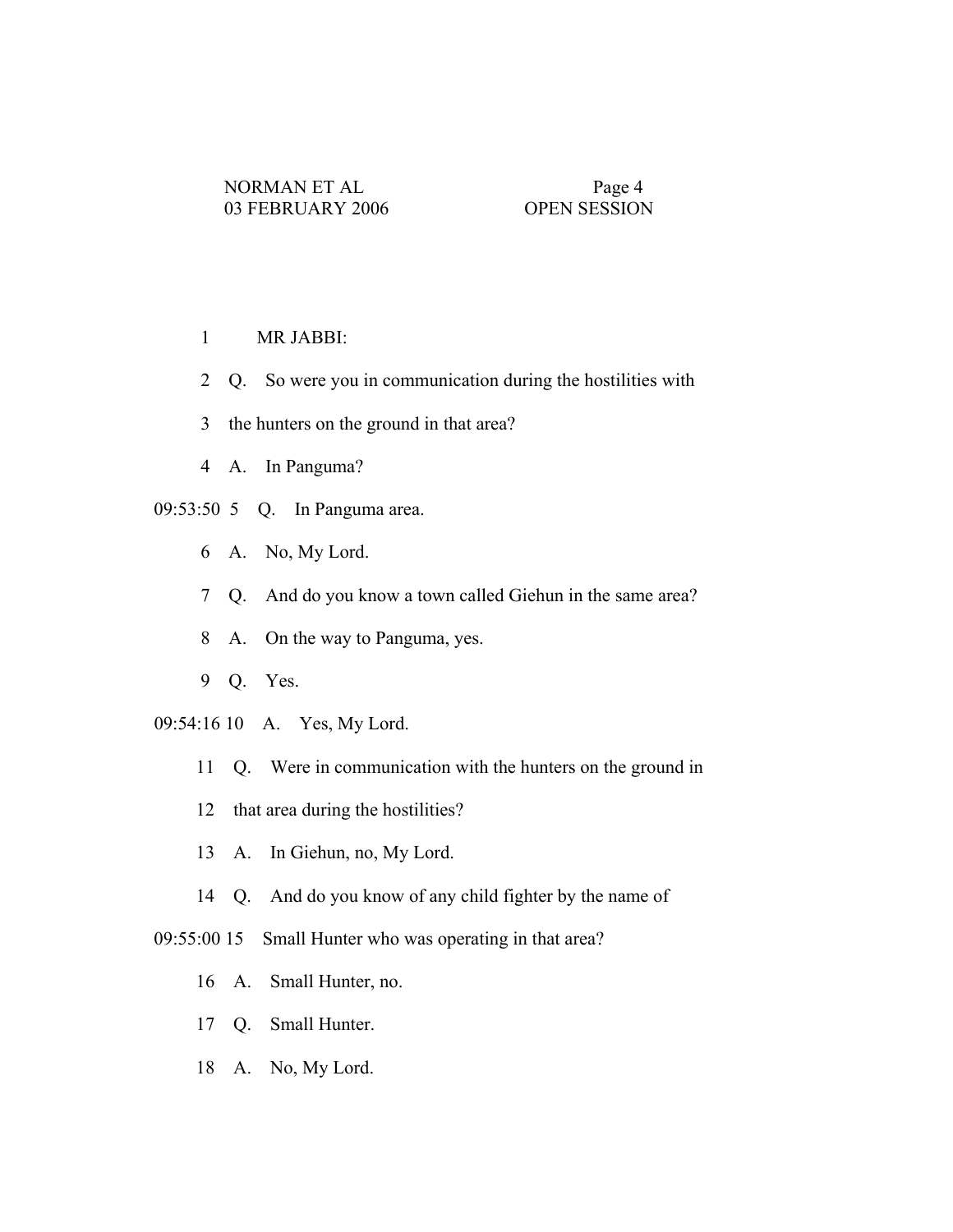19 Q. If we may then move to the Bo area. Do you know the rough

09:56:09 20 time frame when the effort to take Bo was mounted?

- 21 A. No, My Lord.
- 22 Q. You cannot guess the rough time frame. When were the junta
- 23 men finally driven away from Bo; do you know?
- 24 A. No, My Lord.
- 09:56:50 25 Q. During the encounter that led to the taking of Bo by the
	- 26 hunters and ECOMOG were you in communication with the hunters on
	- 27 the ground in the Bo area during that time?
	- 28 A. No, My Lord.
	- 29 Q. Do you know a town called Gumahun --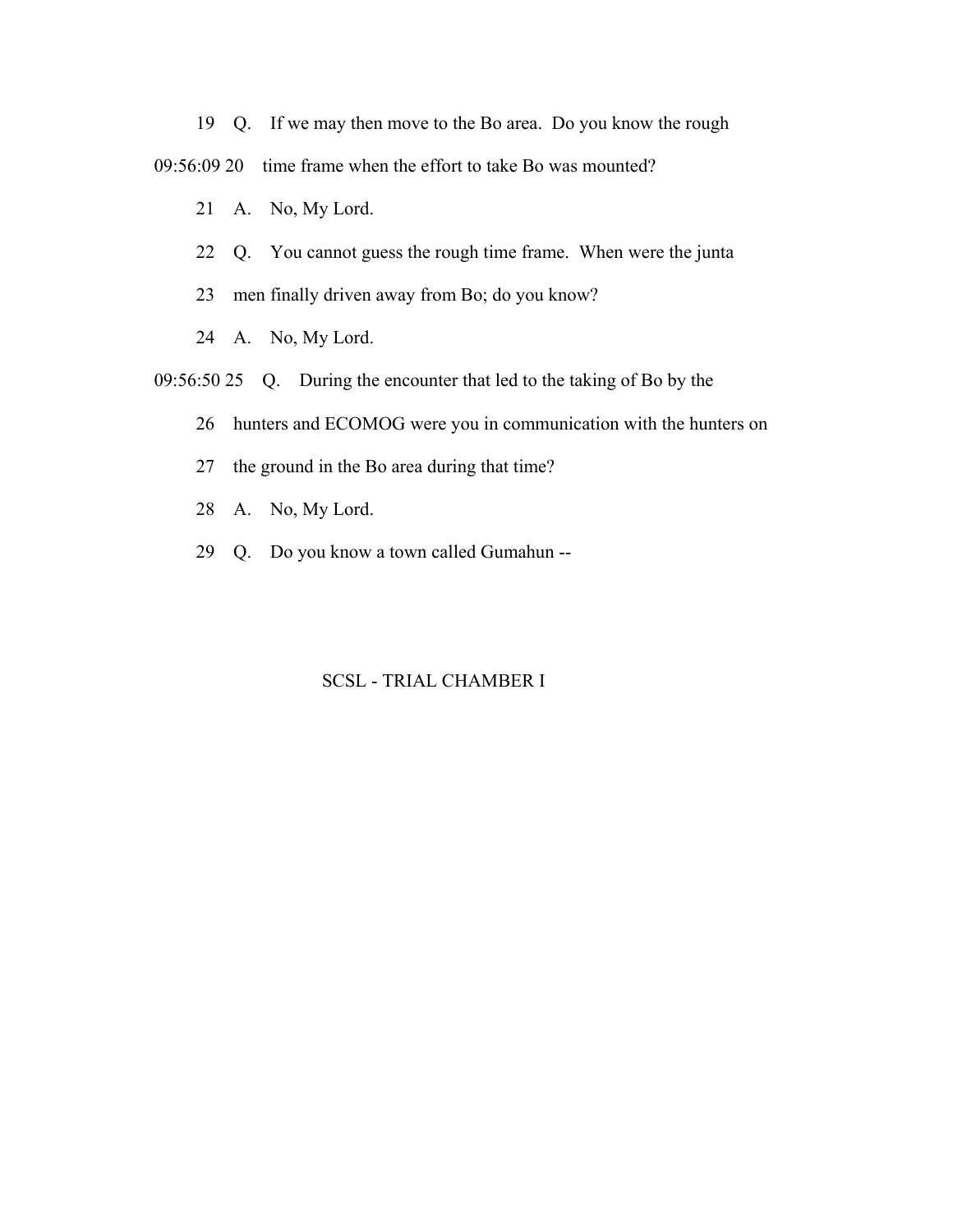- 1 A. Yes, My Lord.
- 2 Q. -- in that area?
- 3 MR JABBI: G-U-M-A-H-U-N, My Lords. G-U -- G as in George.
- 4 G-U-M-A-H-U-N.
- 09:58:54 5 Q. Around the end of November 1997 were you in communication
	- 6 with hunters in that area?
	- 7 A. No, My Lord.
	- 8 JUDGE ITOE: What month was that again, 1997?
	- 9 MR JABBI: Around the end of November 1997.
- 09:59:24 10 Q. Did you know of any incident there concerning some young
	- 11 men who allegedly were shot by Kamajors and thrown into the river
	- 12 around that time?
	- 13 A. No, My Lords.
	- 14 Q. Did you know of the concept "town mother" among the
- 10:00:17 15 fighters by that time, among the rebels?
	- 16 A. No, My Lord.
	- 17 Q. The concept "town mother"?
	- 18 A. No, My Lords.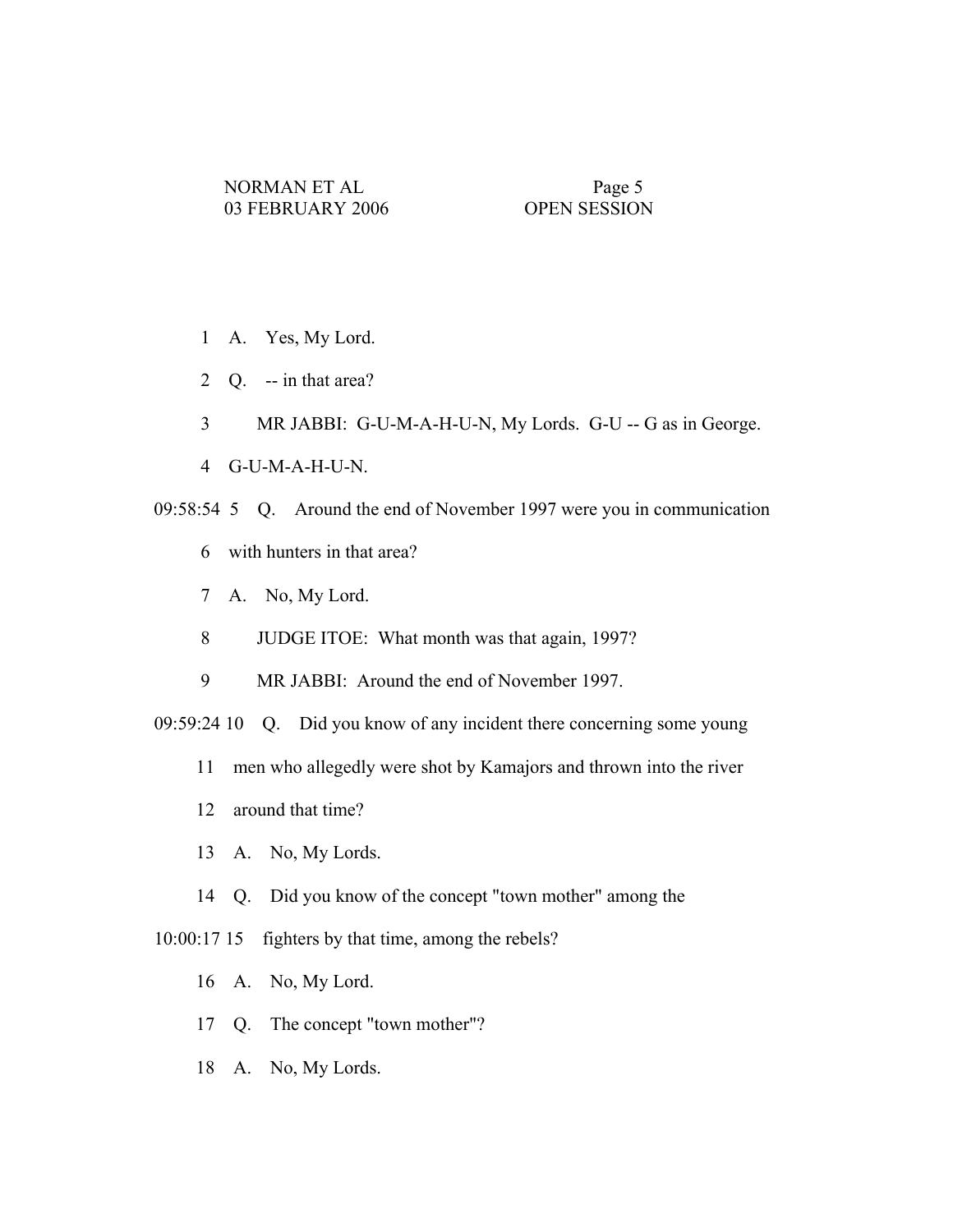19 Q. And do you know a town called Mandu in that area?

10:00:43 20 A. Yes, My Lord.

- 21 MR JABBI: M-A-N-D-U, My Lords.
- 22 Q. And did you ever know of the killing of a woman in Mandu
- 23 town by the Kamajors because allegedly she was a town mother to
- 24 rebels there?
- 10:01:36 25 A. No, My Lords.
	- 26 Q. Did you ever know of a person called Arun Massaquoi in Bo?
	- 27 Arun, A-R-U-N. Possibly also Aruna. Arun Massaquoi in Bo?
	- 28 A. No, My Lords.
	- 29 Q. And did you ever hear of a person by that time,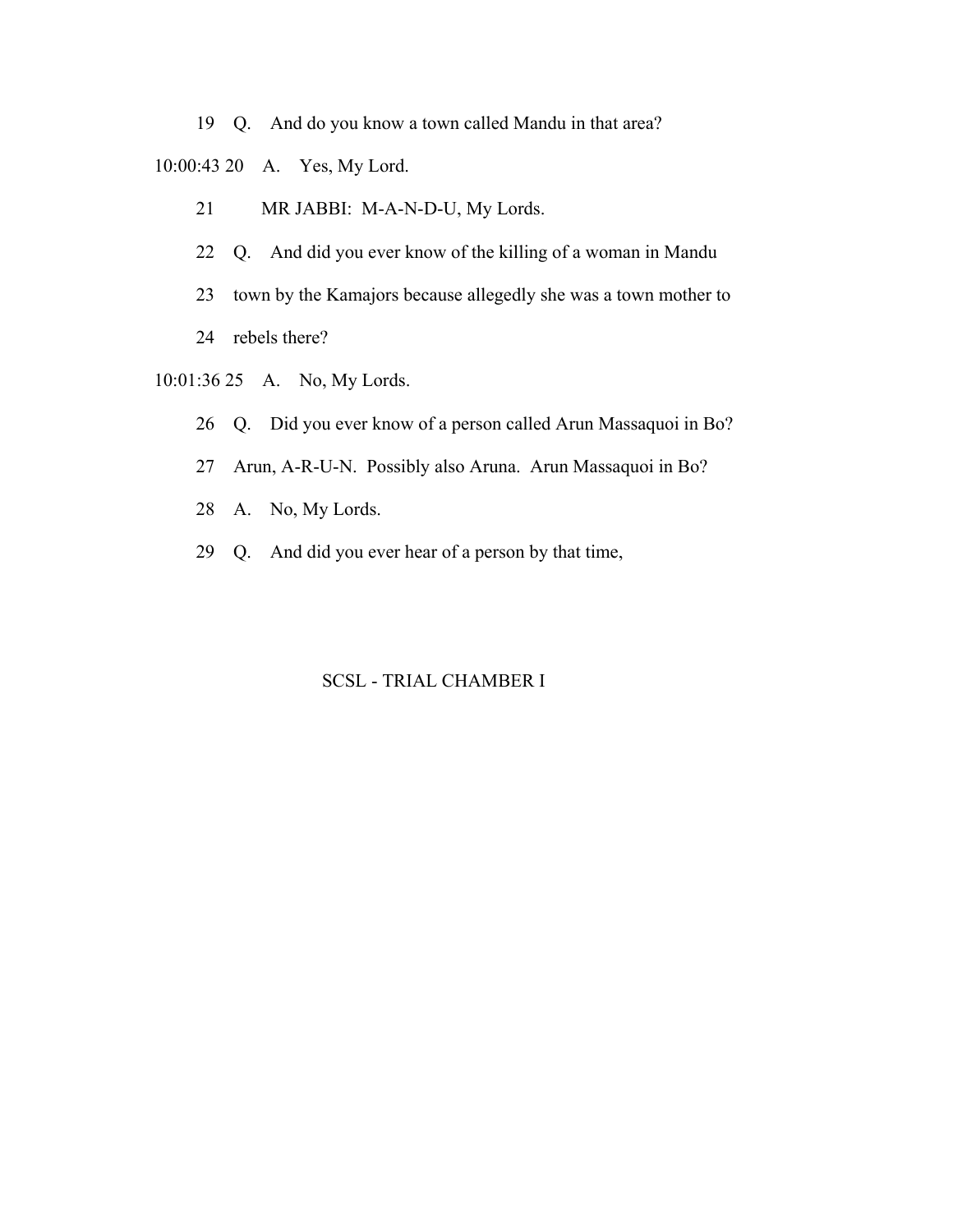- 1 Arun Massaquoi, having been hacked to death by Kamajors in
- 2 March 1998 in Bo?
- 3 A. No, My Lord.
- 4 Q. And whilst still in Bo, did you hear of any killings by

10:03:51 5 Kamajors in Bo on 27th April 1998?

- 6 A. No, My Lords. My Lords, I want to refer to the counsel's
- 7 question about the hacking of somebody in March, and I would like
- 8 to know --
- 9 PRESIDING JUDGE: In Bo, you mean?

10:04:28 10 THE WITNESS: In Bo, My Lord. Whether it was before 10th

- 11 or after 10th, the arrival of His Excellency and the
- 12 establishment of a constitutional government with police
- 13 functioning in Bo.
- 14 MR JABBI:

10:04:47 15 Q. That is not very clear from the allegation. It's just in

- 16 March 1998.
- 17 A. Thank you. Before 10th or after 10th, I don't, My Lord.
- 18 JUDGE THOMPSON: Dr Jabbi, is he qualifying his answer now?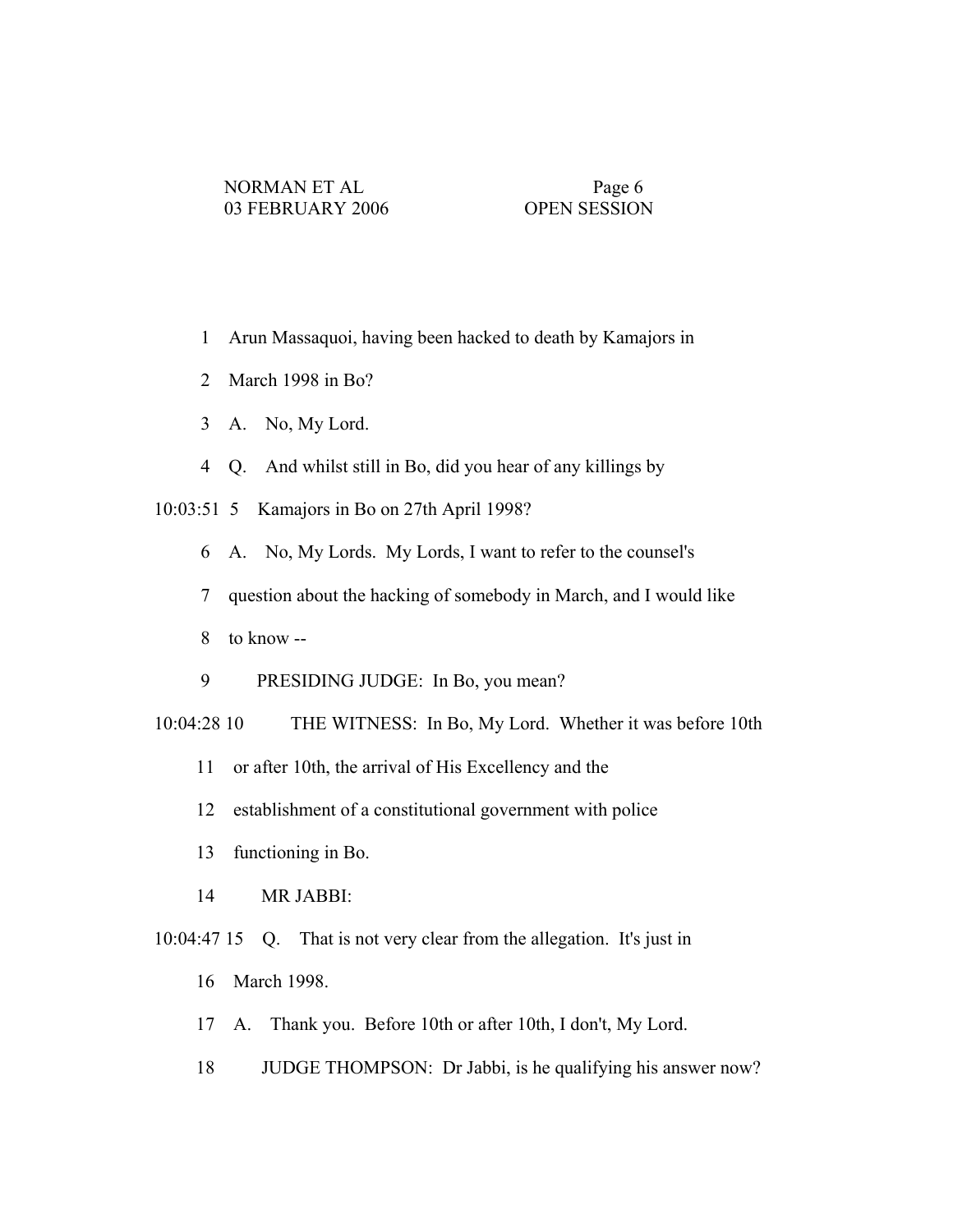19 MR JABBI: I believe he has just reasserted it. He has

10:05:24 20 just said before or after 10th March he doesn't know.

- 21 JUDGE THOMPSON: Which means there's a limitation on that.
- 22 There's a qualification on the previous answer; am I right?
- 23 MR JABBI: My Lord, the previous answer was just blank
- 24 reference to March.
- 10:05:40 25 JUDGE THOMPSON: That's what I'm saying.
	- 26 MR JABBI: And he said no.
	- 27 JUDGE THOMPSON: It's a revised answer we now have. Would
	- 28 that be right? I need to be guided on that.
	- 29 MR JABBI: I do not believe it is revised in substance,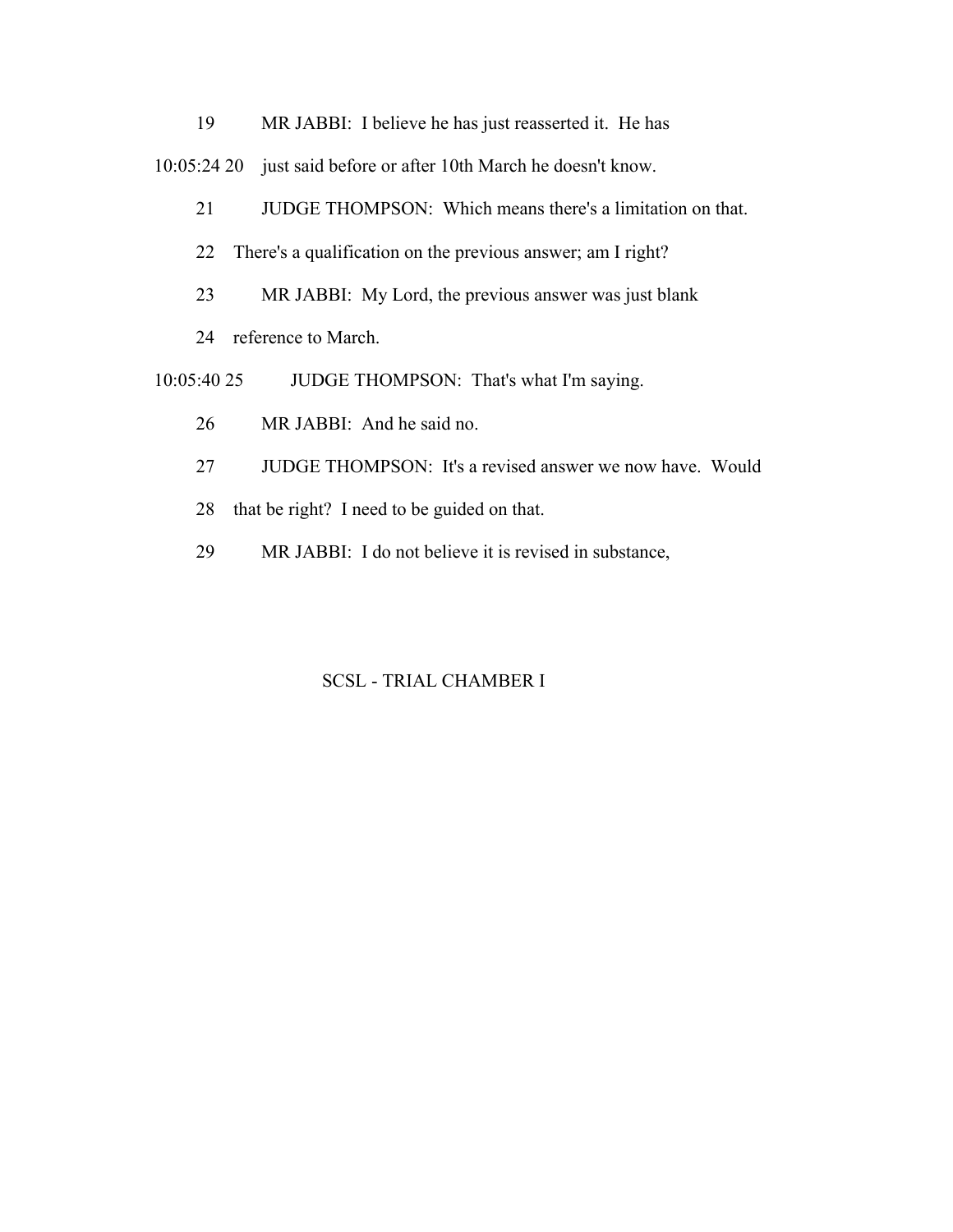- 1 because he says whether before 10th March or after 10th March he
- 2 doesn't know of any such incident having taken place in March.
- 3 JUDGE THOMPSON: But doesn't the time element affect the
- 4 substance? You guide me on that.

10:06:10 5 MR JABBI: My Lord, since the original question dealt

- 6 generally with March, some time in March, without specifying it,
- 7 I believe that the statement that whether it was before 10th or
- 8 after 10th March, the substance does not, to me, seem to modify
- 9 the answer in any way.
- 10:06:34 10 JUDGE THOMPSON: I'll yield.
	- 11 MR JABBI: Thank you, My Lord.
	- 12 Q. Now, Mr Witness, we are still in Bo. Did you ever hear of
	- 13 a sub-inspector, James Vandi, who was a police CID in Bo?
	- 14 A. No, My Lord.
- 10:07:35 15 Q. Or did you ever hear of such a person, sub-inspector James
	- 16 Vandi, a police CID in Bo, having been hacked to death with a
	- 17 cutlass by Kamajors?
	- 18 A. No, My Lord.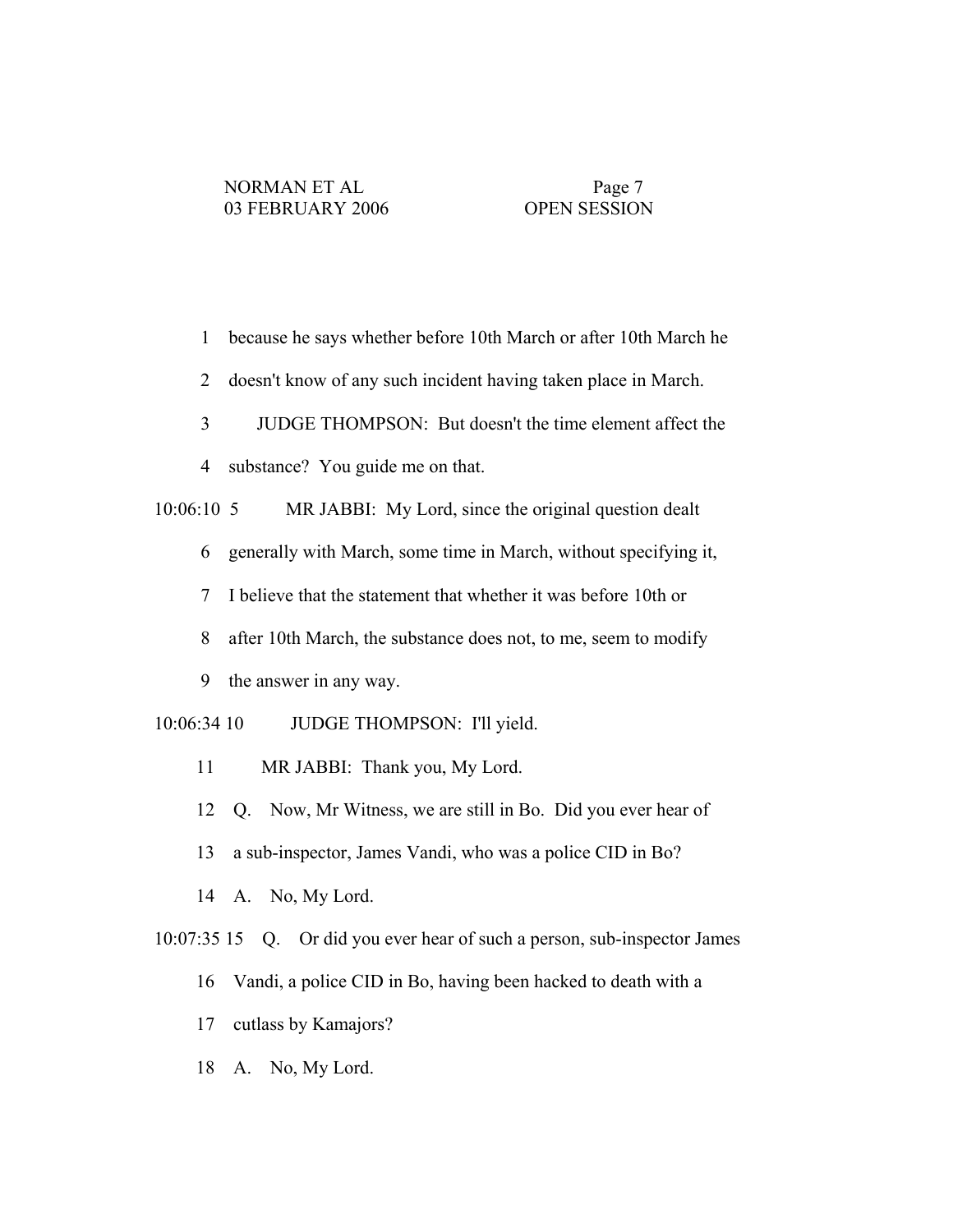19 Q. And if we may move to Bonthe, the Bonthe area. We have 10:08:42 20 been here quite some time in Bonthe District.

- 21 A. My Lords, before moving out of Bo, Bo was a town after
- 22 10th March --
- 23 Q. Please watch the pace.
- 24 A. -- under the control of both ECOMOG troops and the
- 10:09:13 25 Sierra Leone police for security. After the taking of Bo by the
	- 26 ECOMOG troop, right up to 10th March, the reinstatement of
	- 27 His Excellency the President and the Government of Sierra Leone,
	- 28 Bo was before 10th March under the control of ECOMOG. After the
	- 29 taking and from 10th March to this date, to the date when "di wa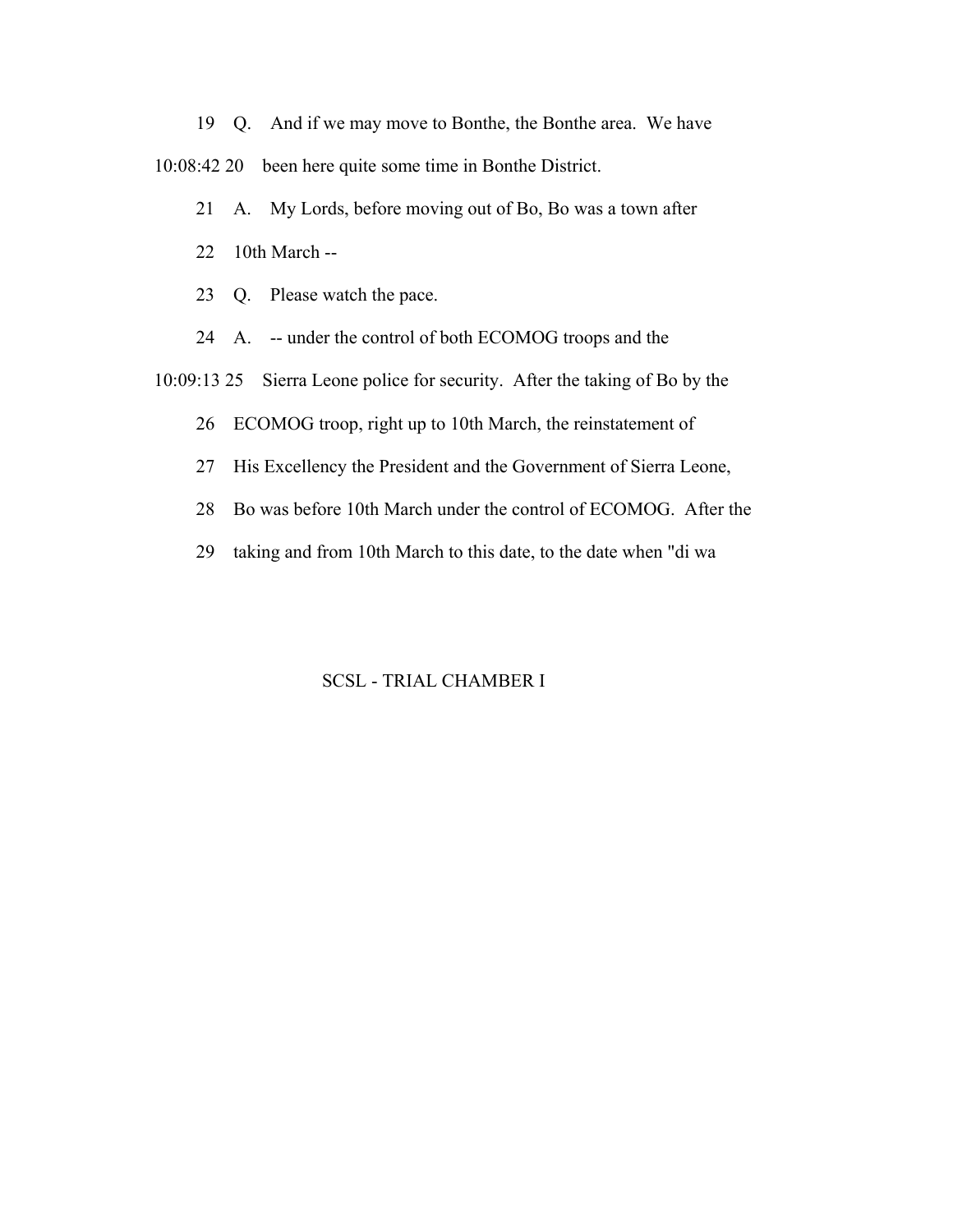- 1 dan dan", was under the control of ECOMOG and the police and the
- 2 UNAMSIL and the police. So whatever happened there that was
- 3 violence to life was within the ambit of the authorities that
- 4 were there. That is what I would like to state to
- 10:11:10 5 Your Lordships, My Lords.
	- 6 Q. So if we may transit to Bonthe.
	- 7 A. Yes, My Lords.
	- 8 Q. Do you know whether Kamajors operated in Bonthe during the
	- 9 hostilities?
- 10:12:22 10 A. Yes, My Lords.
	- 11 Q. And do you know the origin of those Kamajors, where they
	- 12 came from?
	- 13 A. Yes, My Lords.
	- 14 Q. Can you help the Court with that information?
- 10:13:01 15 A. Yes, My Lords. These were the Sherbro Kamajors along the
	- 16 river belt right up to the boundary of Pujehun District. They
	- 17 operated in the sea, the rivers, generally in the waters around
	- 18 the area. It's a waterlogged district of various chiefdoms.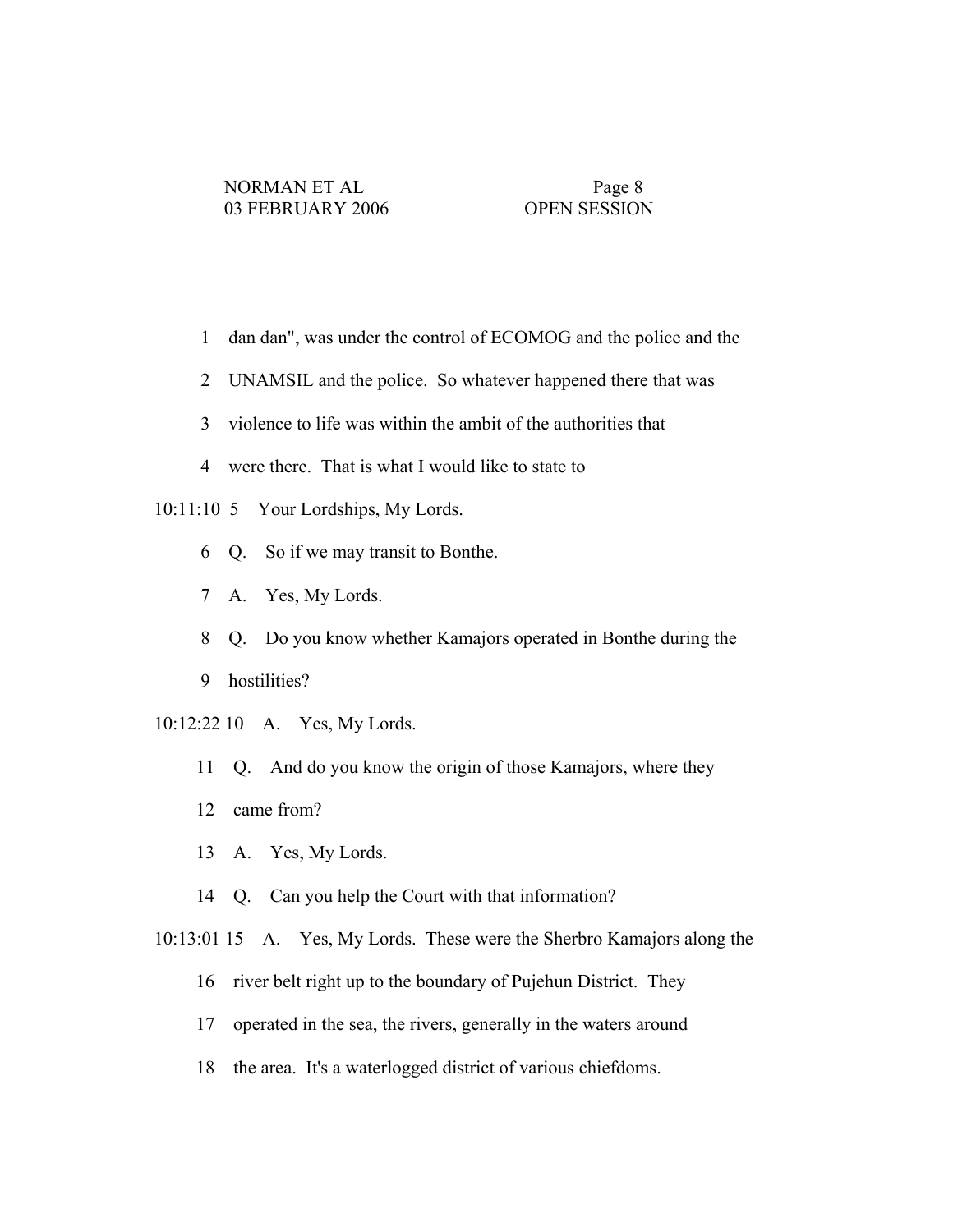19 They were commonly referred to as the Kassila Battalion.

10:14:29 20 K-A-S-S-I-L-A, Kassila Battalion, My Lord.

21 Q. Do you know when Kamajors started operating in the Bonthe

22 area?

- 23 A. Before I was born, My Lord.
- 24 Q. With reference to the war, from 1991 unto 2002 -- with

10:15:27 25 reference to that war, do you know when hunter fighters started

26 operating in Bonthe area?

- 27 A. I cannot be very exact, My Lord. I can only help the Court
- 28 that around 1992 and 1993 they had been requested to help the
- 29 naval wing of the Sierra Leone Army in those areas, My Lord.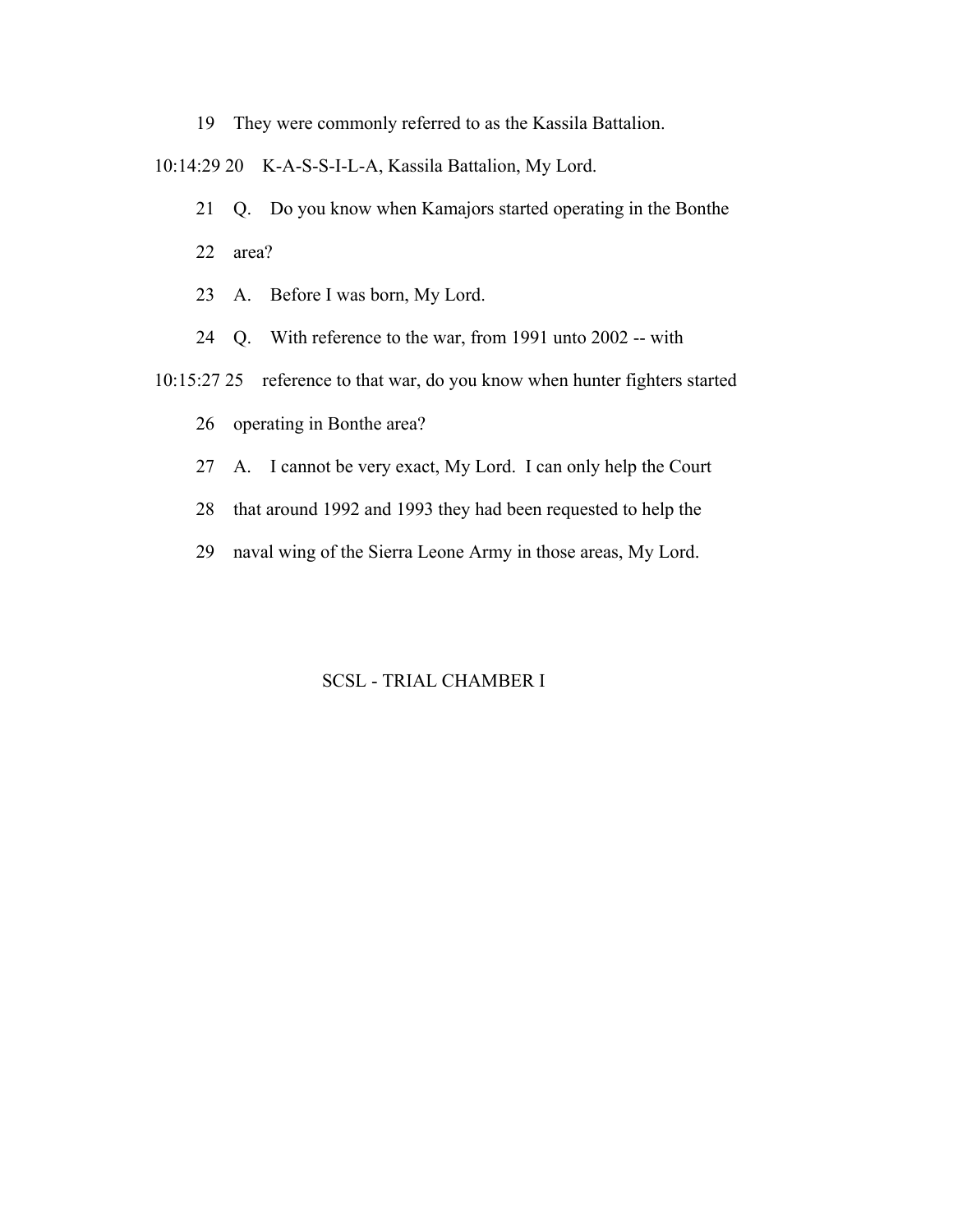- 1 Q. "They" there meaning?
- 2 A. The Sherbro Kamajors.
- 3 Q. The Sherbro Kamajors. Who had made that request to the
- 4 Sherbro Kamajors?
- 10:16:43 5 A. It was the Sierra Leone Army at that time, My Lords.
	- 6 Q. Now, talking specifically about the phenomenon of
	- 7 initiation into the hunter fighters groups during the war, do you
	- 8 know when such initiations started in the Bonthe area?
	- 9 A. I don't, My Lord. And in the entire Sierra Leone I don't.
- 10:18:27 10 Q. Now, for the sake of some specifics there, by the time you
	- 11 went to -- I will pose an intermediate question before this one.
	- 12 A. Yes, My Lords.
	- 13 Q. Now, in what district of Sierra Leone was Base Zero?
	- 14 A. Bonthe District, My Lord.

 10:19:09 15 Q. Base Zero was in Bonthe District. In the town of Talia, 16 not so?

- 17 A. Yes, My Lord.
- 18 PRESIDING JUDGE: The witness has testified to that in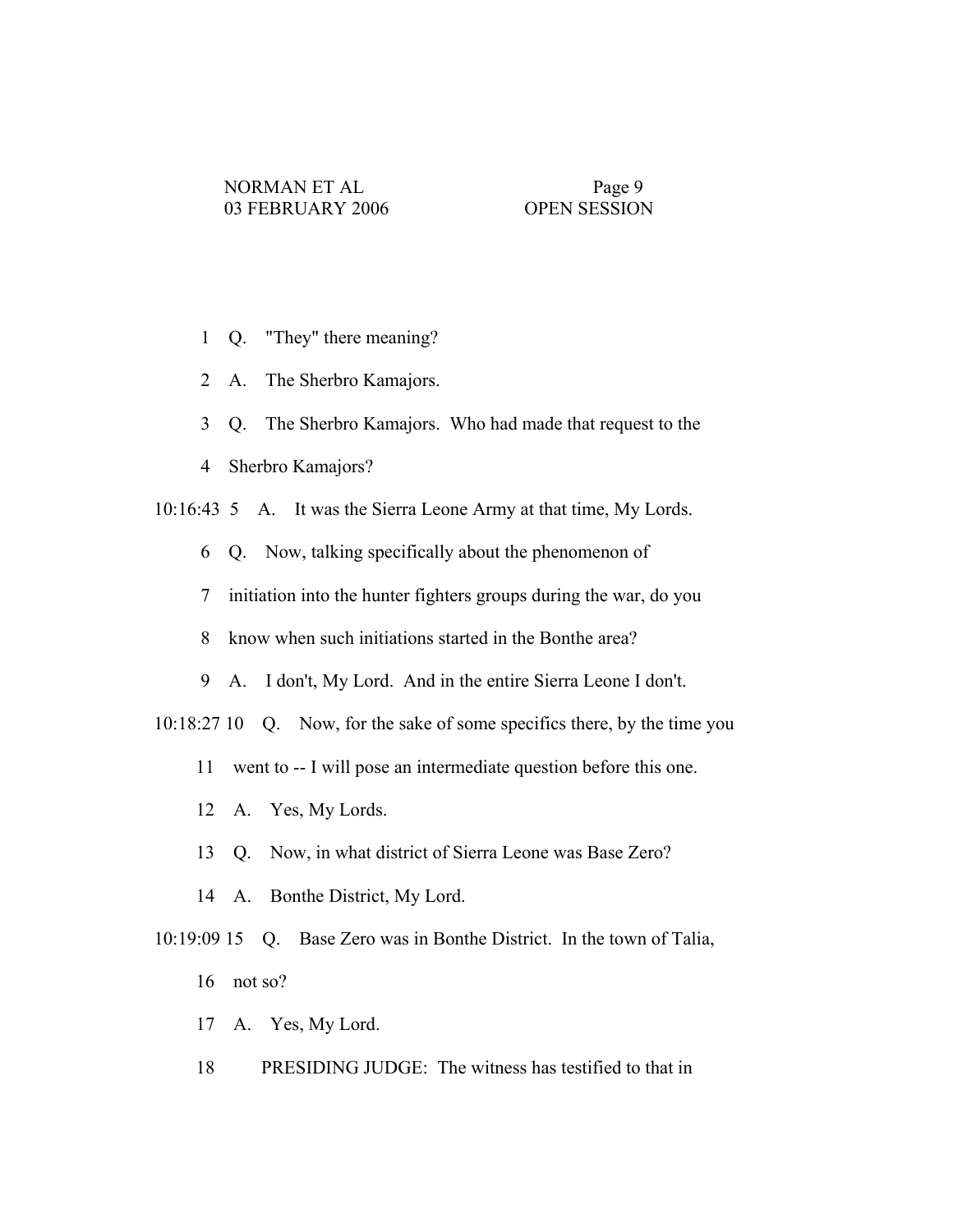19 detail.

- 10:19:23 20 MR JABBI: Yes, My Lord. I just wanted to use it as a base 21 for the question coming now.
	- 22 Q. By the time you went to Base Zero for the first time during
	- 23 this war, were initiations into the hunting fighters, groups
	- 24 operating in Bonthe District?
- 10:20:02 25 A. I did not ask and I don't know, My Lord.
	- 26 Q. Whilst you were in Base Zero did you know whether
	- 27 initiations into the fighting society were taking place?
	- 28 A. In Base Zero?
	- 29 Q. In and around -- in Bonthe District?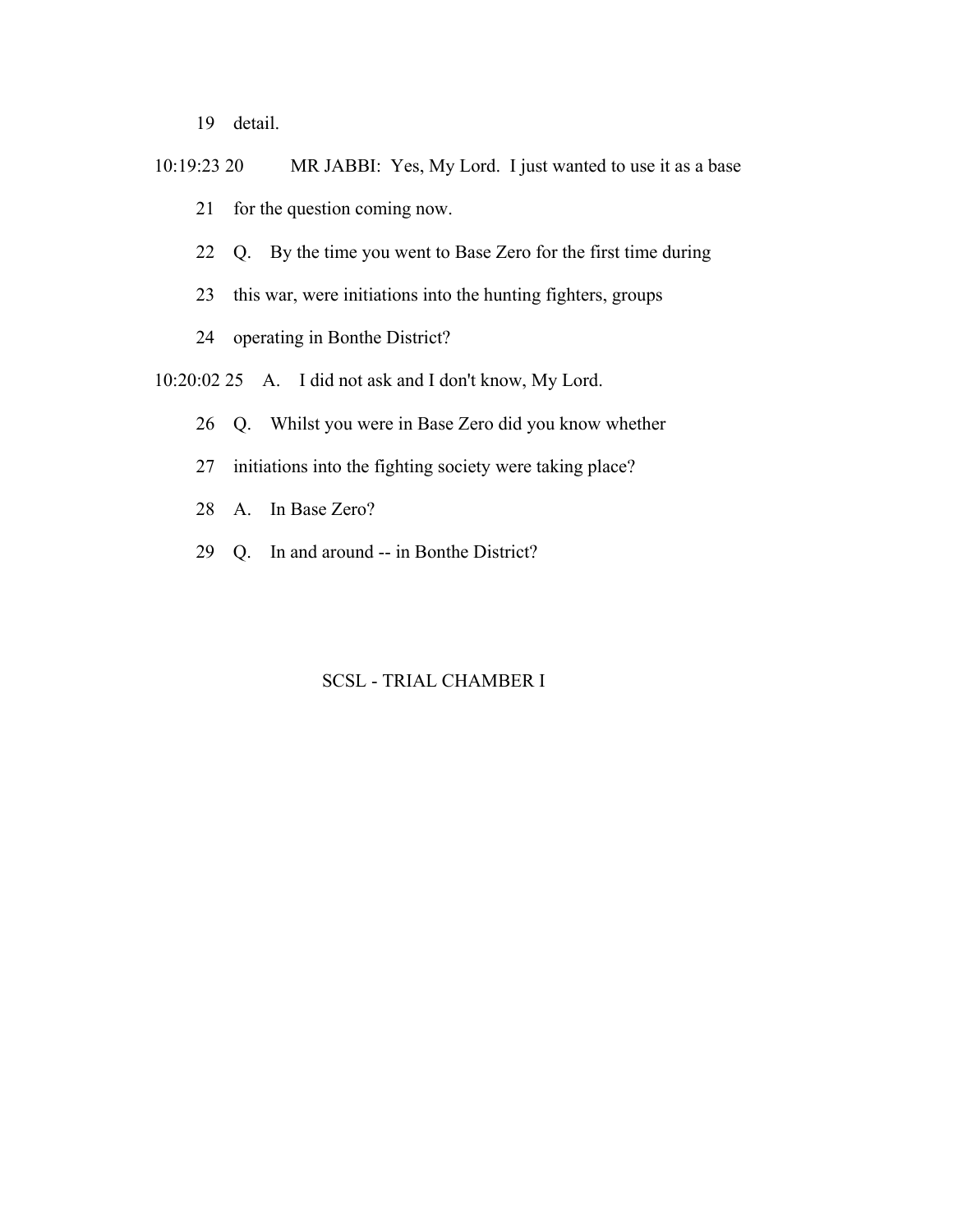- 1 A. I could not tell for Bonthe District, but I can tell for
- 2 Base Zero, My Lords. There was one initiation at Base Zero
- 3 during my time, My Lords.
- 4 Q. Now, did you know of a town called Mobayeh in the Bonthe

10:22:09 5 District?

- 6 A. I heard that name but I don't know the town, My Lord.
- 7 Q. You do not know the town.
- 8 JUDGE ITOE: What was the town called again?
- 9 MR JABBI: M-O-B-A-Y-E-I, Mobayeh.
- 10:22:39 10 THE WITNESS: My Lord, I would like to assist with the
	- 11 correction. The last letter is H, instead of I, My Lord.
	- 12 Mobayeh.
	- 13 MR JABBI: E-H, Mobayeh.
	- 14 Q. Now, did you ever get a report of two women having been
- 10:23:16 15 killed in this town by Kamajors during the hostilities?
	- 16 A. No, My Lord.
	- 17 Q. In Talia Yawbeko itself did you ever hear of the killing of
	- 18 a man called Lahai Lebbie?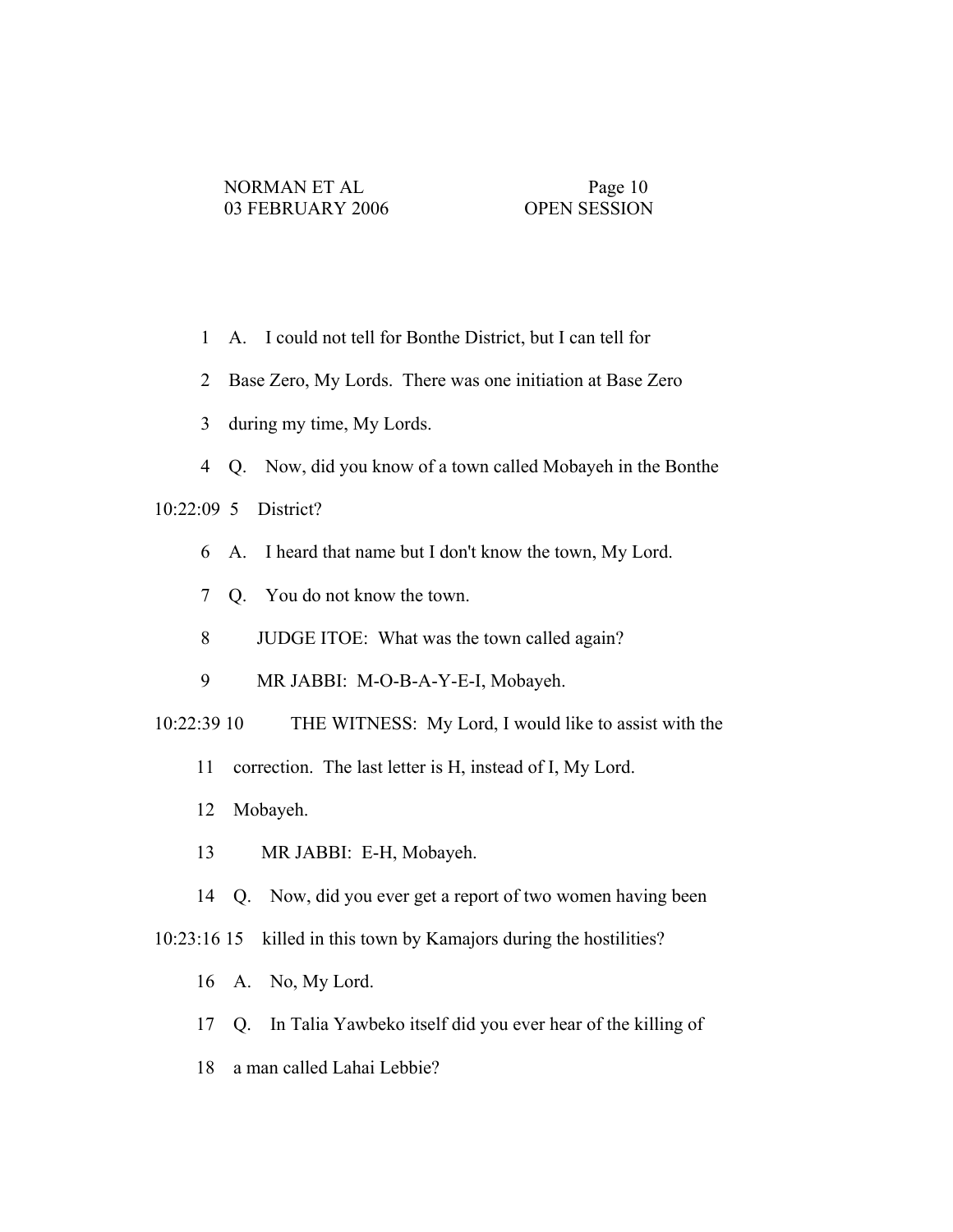- 19 A. No, My Lord.
- 10:24:48 20 Q. By the Kamajors?
	- 21 A. No, My Lord.
	- 22 Q. Did you also know of a Kamajor in Talia called Nulelei?
	- 23 A. No, My Lord.
	- 24 MR JABBI: N-U-L-E-L-E-I, My Lords. Nulelei. A black
- 10:25:51 25 Kamajor.
	- 26 PRESIDING JUDGE: Nulelei would be the name of what you
	- 27 describe as black Kamajor?
	- 28 MR JABBI: No, that was some transliteration of that name.
	- 29 PRESIDING JUDGE: Nulelei would mean black Kamajor?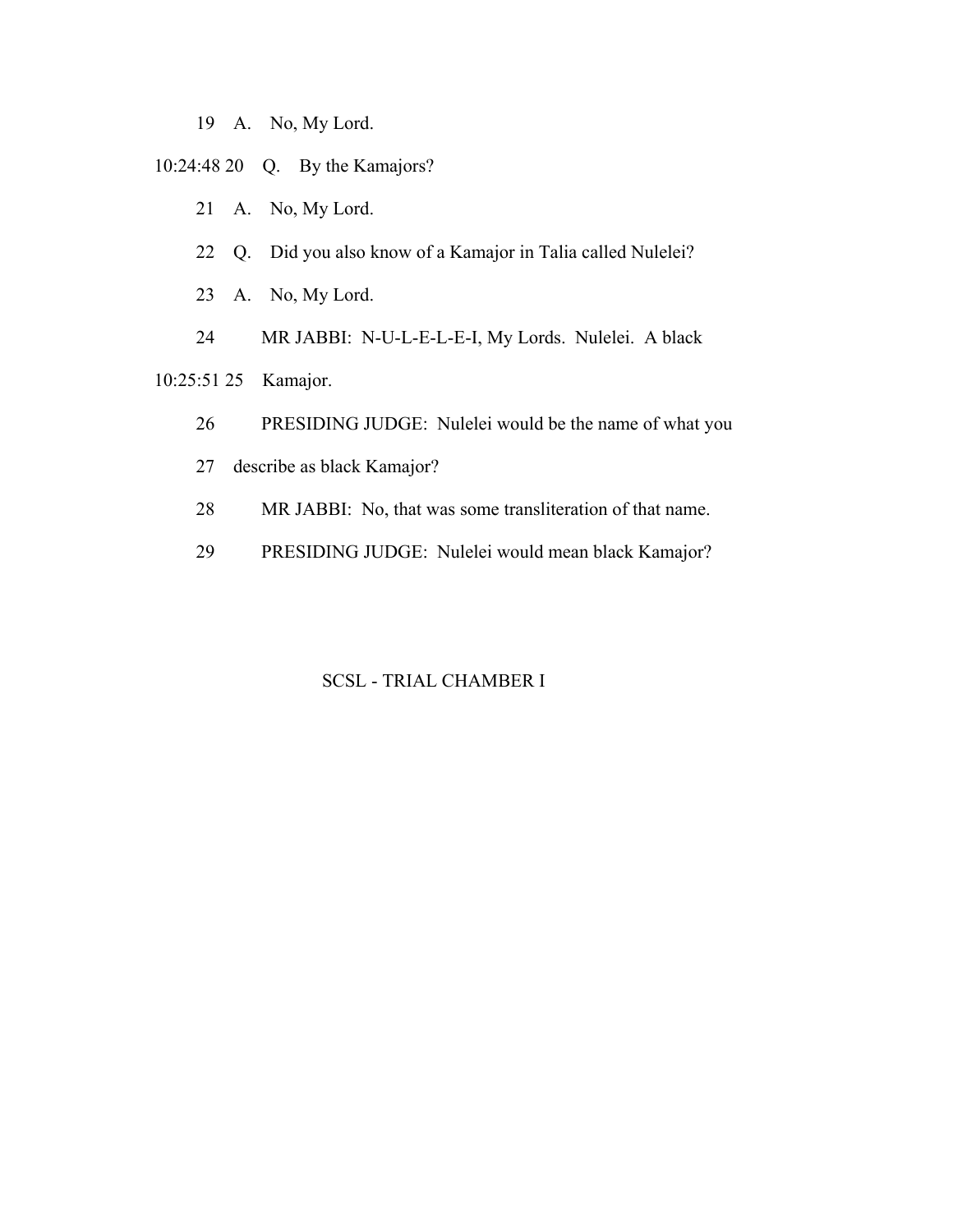- 1 MR JABBI: No, black person.
- 2 PRESIDING JUDGE: Black person.
- 3 JUDGE ITOE: Were there some white Kamajors? Mr Norman?
- 4 THE WITNESS: My Lord, there are no gowe [phon] Kamajors.
- 10:26:32 5 Meaning there are no white people in the Kamajor.
	- 6 MR JABBI:
	- 7 Q. Now, did you ever hear of a report of the so-called Nulelei
	- 8 killing the husband of a certain woman in Talia?
	- 9 A. My Lords, I don't know Nulelei and I never knew about any
- 10:27:10 10 incidents involving that person called Nulelei throughout my stay
	- 11 in Talia.
	- 12 Q. And in Bonthe Town proper --
	- 13 A. Yes, My Lords.
	- 14 Q. -- were any -- did you know of any killings by Kamajors
- 10:28:42 15 when they were operating in Bonthe Town?
	- 16 A. No, My Lord.
	- 17 Q. And did you get any reports of Kamajors looting such
	- 18 institutions as Bonthe Technical College, Bonthe Holiday Complex,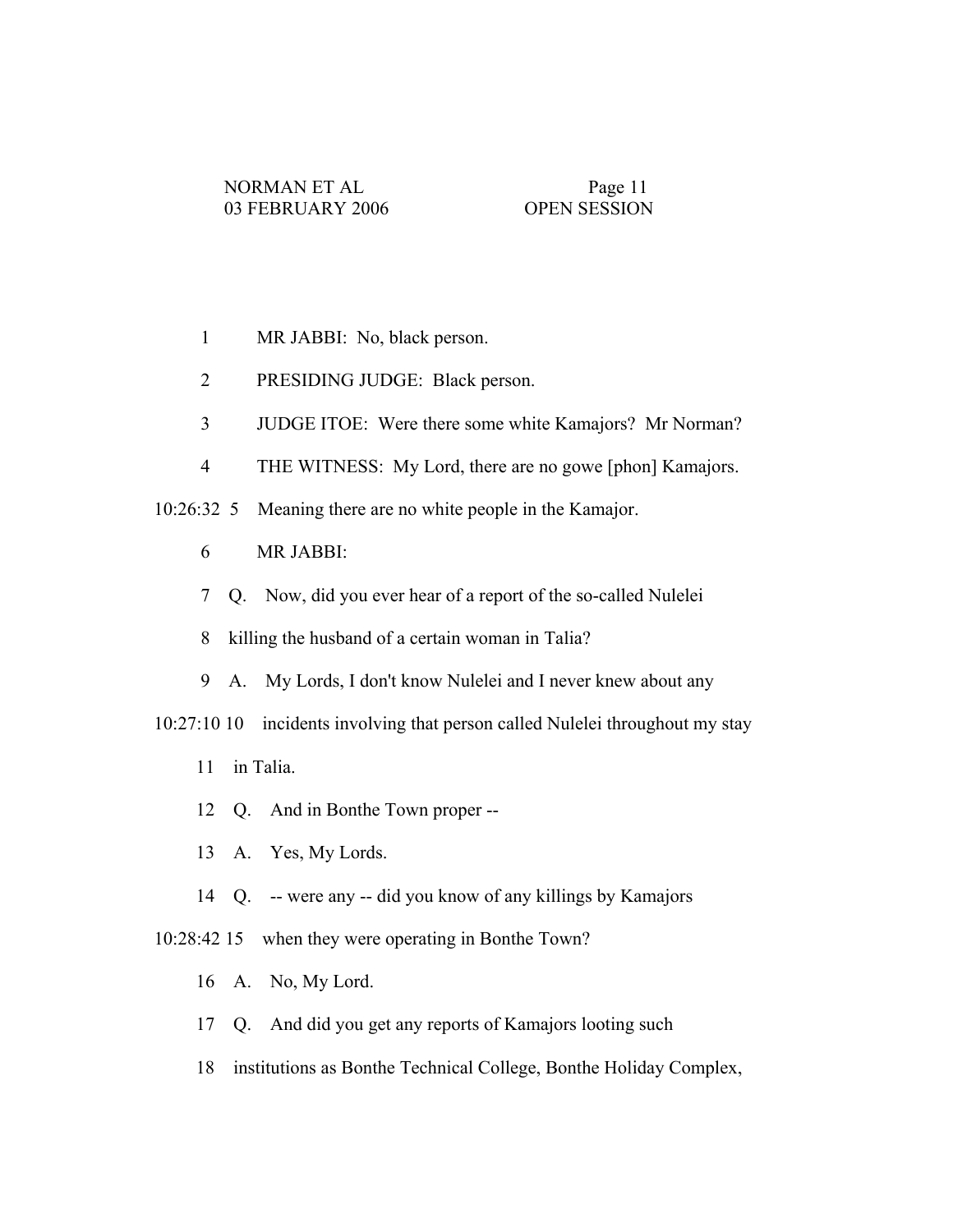19 Bonthe Hospital and the doctors' quarters there during the

10:29:46 20 hostilities?

- 21 A. No, My Lord.
- 22 JUDGE ITOE: Take the enumeration again, please. The
- 23 Bonthe Technical College.
- 24 MR JABBI: Bonthe Technical College, Bonthe Holiday

10:30:09 25 Complex, Bonthe Hospital and the doctors' quarters there.

- 26 THE WITNESS: No, My Lords.
- 27 MR JABBI:
- 28 Q. And did you know a Commander Gbokambama in Bonthe?
- 29 MR JABBI: G-B-O-K-A-M-B-A-M-A, Gbokambama. I will not ask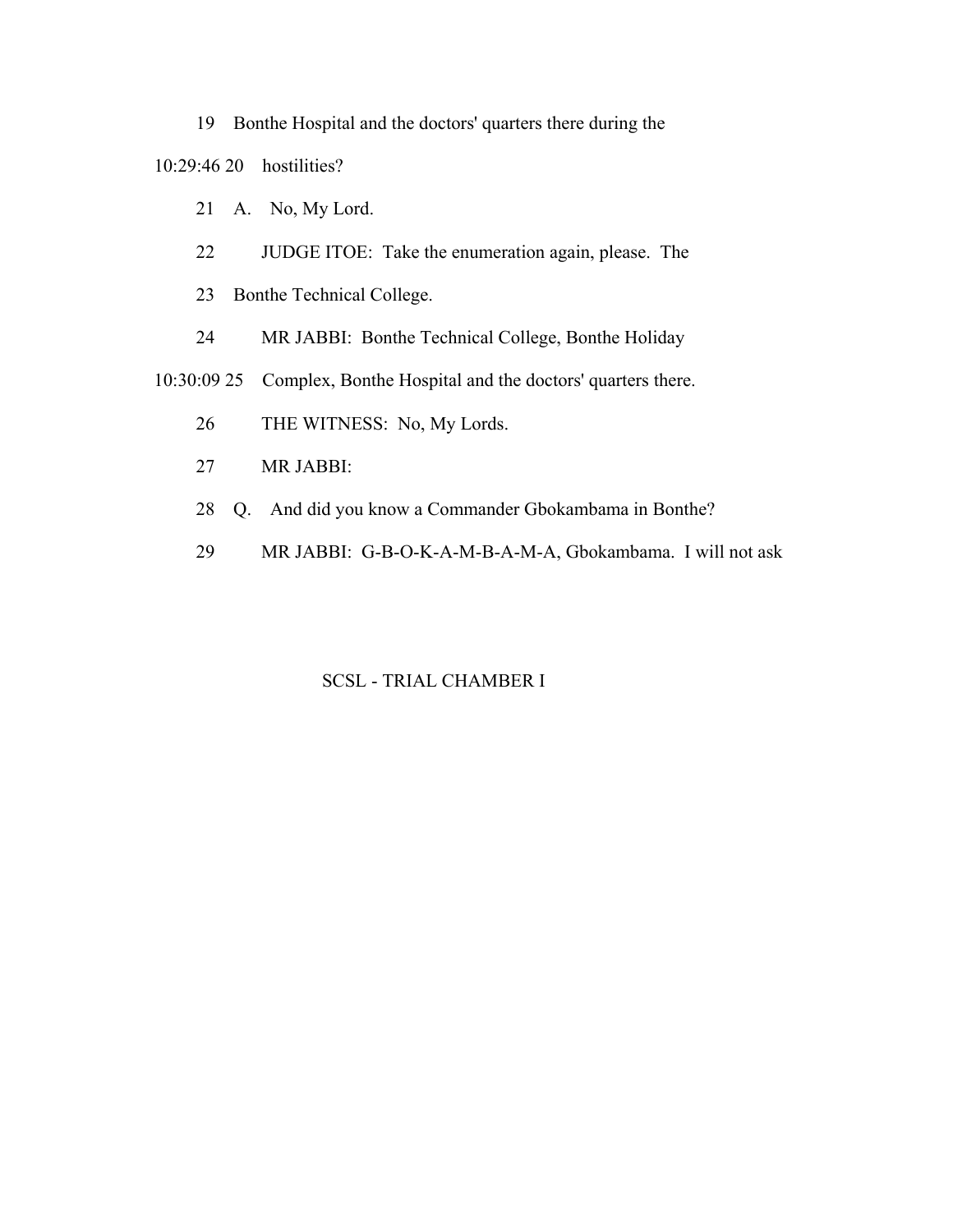- 1 for the translation.
- 2 THE WITNESS: I will not tell the meaning, My Lords.
- 3 I know Gbokambama and he was -- I saw him in Talia. I did not
- 4 know him in Bonthe.

# 10:31:28 5 MR JABBI:

- 6 Q. You saw him in Talia?
- 7 A. I saw him in Talia. I knew him there. A young man.
- 8 Q. Was any information or report made to you that the said
- 9 Commander Gbokambama and his Kamajor group had looted such places

10:32:08 10 as the police headquarters, the post office and the paramount

- 11 chief's staff in Bonthe?
- 12 A. No, My Lords.
- 13 JUDGE ITOE: There are three places. The police?
- 14 MR JABBI: The post office.
- 10:33:09 15 JUDGE ITOE: Okay, thank you.
	- 16 MR JABBI:
	- 17 Q. And did you also know of a Kamajor by the name of Rambo,
	- 18 R-A-M-B-O, probably a pseudonym? Rambo in Bonthe?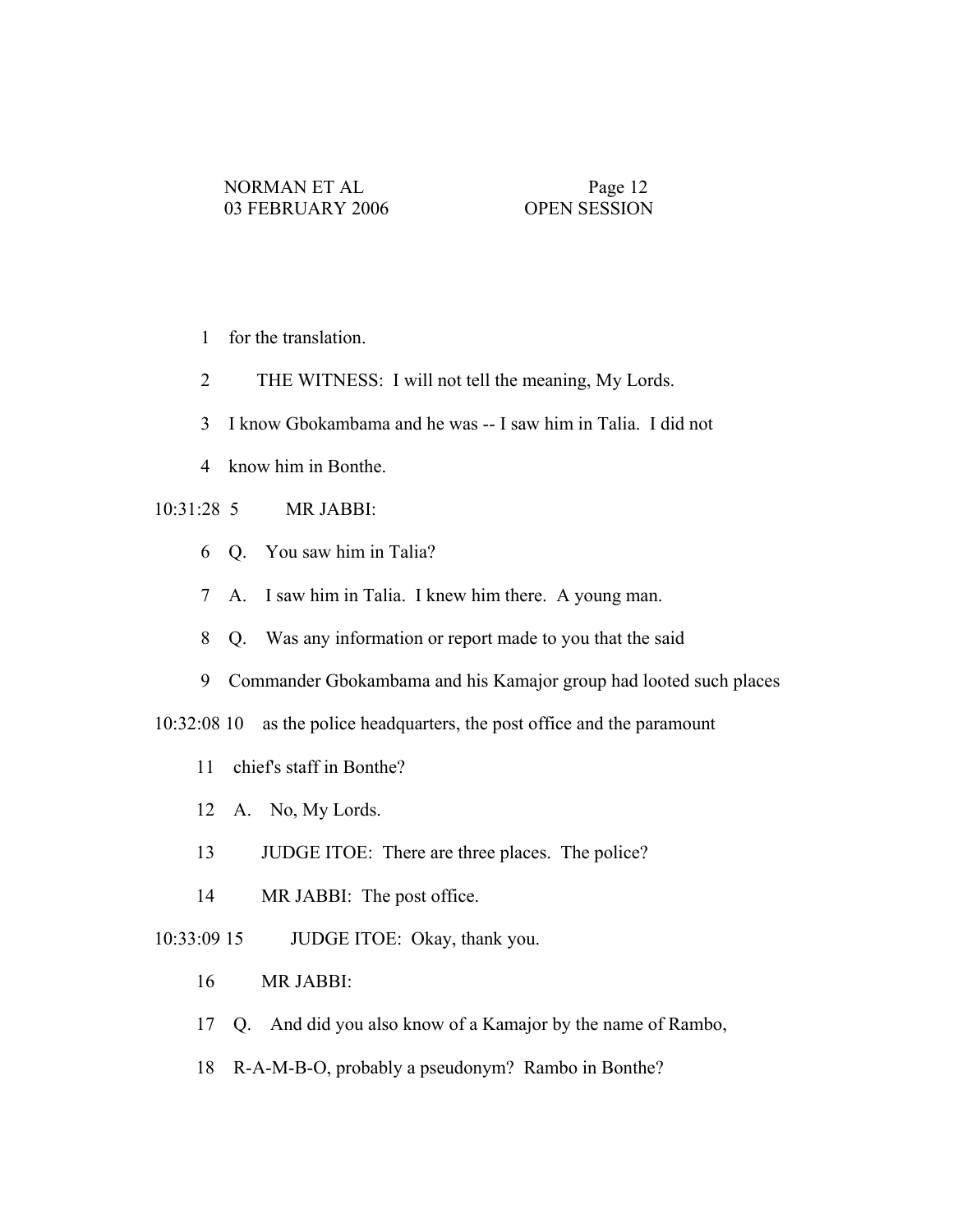- 19 A. I heard the name, My Lord.
- 10:33:49 20 Q. You heard that name. Do you know if that is the proper
	- 21 name or only a nickname?
	- 22 A. I only heard Rambo. I don't know whether it was proper or
	- 23 nick.
	- 24 Q. And do you know if he led a group of Kamajors in Bonthe?
- 10:34:19 25 A. No, My Lord.
	- 26 Q. You do not know?
	- 27 A. No, I don't.
	- 28 Q. Did you get any report of Rambo and his group of Kamajors
	- 29 looting the fisheries department in Bonthe?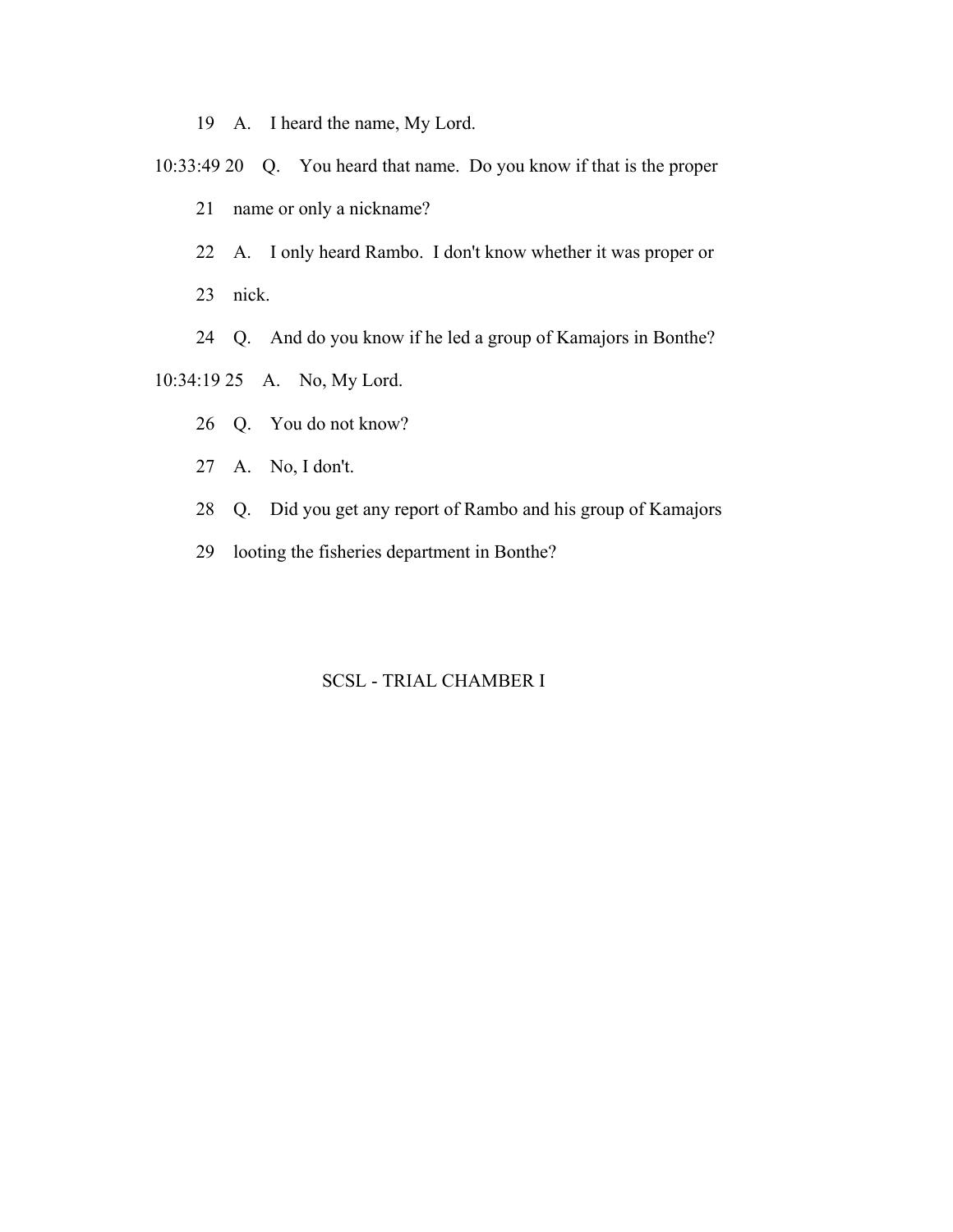- 1 A. No, My Lord.
- 2 Q. Now, Mr Witness, I want to show you an exhibit which has
- 3 been tendered in this Court.
- 4 MR JABBI: May I get Exhibit 27, please?

 10:36:33 5 MR WALKER: Your Honour, Exhibit 27 isn't in court at the 6 moment. I'll need to get it.

7 PRESIDING JUDGE: Dr Jabbi, can we proceed with some other

8 questions in the meantime so they can get this exhibit? Will you

9 be making reference to other exhibits? If that is the case, they

10:36:54 10 may --

- 11 MR JABBI: For today at any rate. I just want to refer
- $12$  to  $-$
- 13 PRESIDING JUDGE: Only that one?
- 14 MR JABBI: Yes, My Lord.

 10:37:04 15 PRESIDING JUDGE: Okay. Mr Court Officer, will you get 16 this document now or -- yes, please.

- 17 MR JABBI: My Lord, I don't know if it may be premature to
- 18 ask for a break at this time because I want to round up with that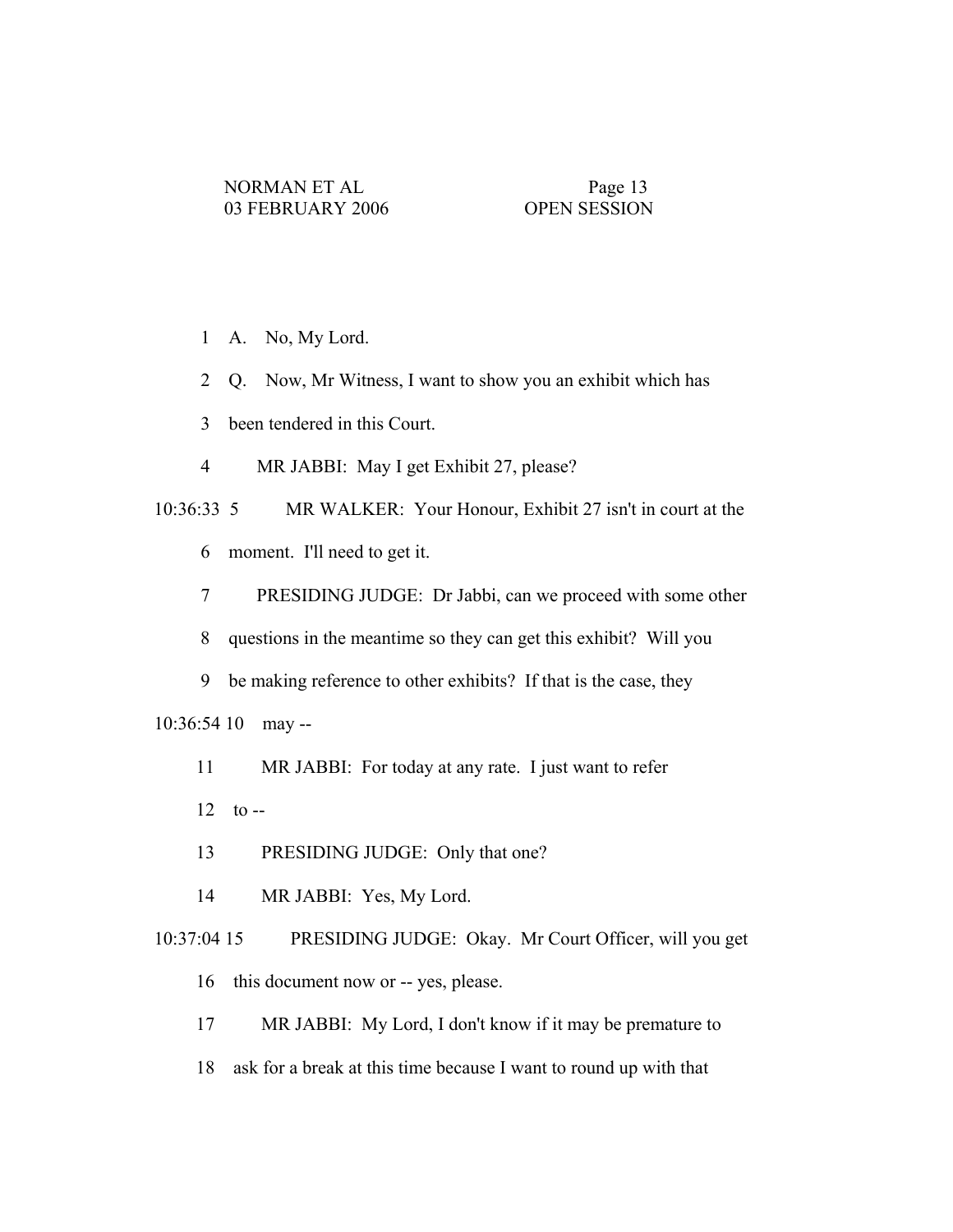- 19 exhibit alone.
- 10:37:21 20 PRESIDING JUDGE: We'll break for that purpose as such. As 21 soon as the document is back we're coming back in court. 22 MR JABBI: Thank you, My Lord. 23 PRESIDING JUDGE: Court is adjourned. 24 [Break taken at 10.37 a.m.] 10:46:26 25 [CDF03FEB06B-SGH] 26 [Upon resuming at 10.50 a.m.] 27 PRESIDING JUDGE: So I have been informed that the document
	- 28 Exhibit 27 and copies are now available and copies there of.
	- 29 MR JABBI: Yes, My Lord.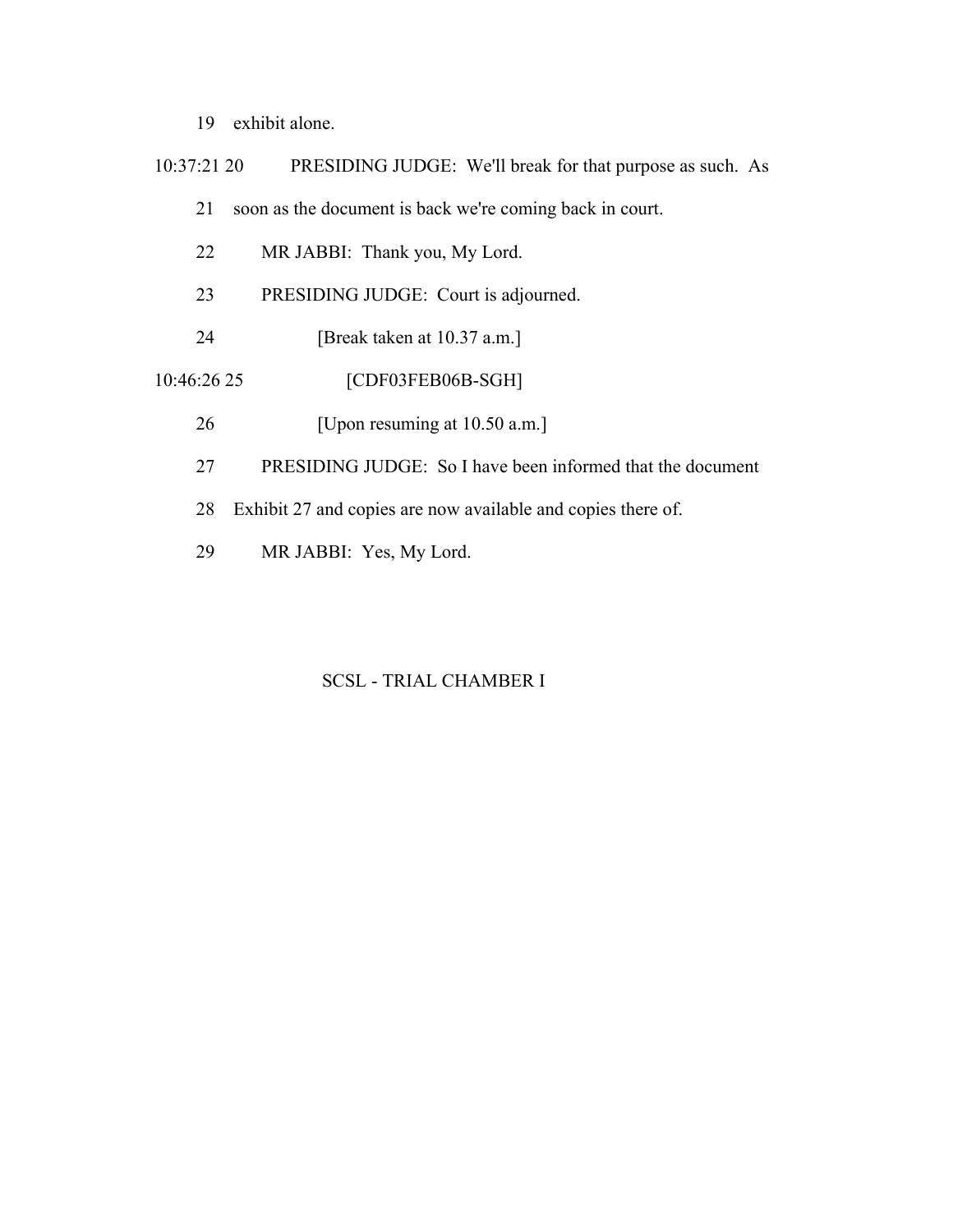- 1 PRESIDING JUDGE: So you are ready to carry on from there?
- 2 MR JABBI: Yes, My Lord.
- 3 PRESIDING JUDGE: If copies are available, we would like to
- 4 have a copy of it if you [indiscernible].
- 10:52:21 5 But the copy we have has no indication that this is the
	- 6 exhibit. So can we assume, Mr Court Officer, that this is indeed
	- 7 27, Exhibit 27?
	- 8 MR WALKER: It is, Your Honour.
	- 9 PRESIDING JUDGE: Where is it marked?
- 10:52:38 10 MR WALKER: It was not marked on the original. We have a
	- 11 cover sheet that goes with it and it was on a cover sheet which I
	- 12 have in a folder and it came out of a sleeve in a folder.
	- 13 MR JABBI: My Lords, my own document that made me request
	- 14 Exhibit 27, which is marked 27, is the same as this document.

10:53:03 15 PRESIDING JUDGE: Yes. Okay.

- 16 MR JABBI: Yes, My Lord.
- 17 PRESIDING JUDGE: Please proceed. You have given a copy of
- 18 the Exhibit to the witness?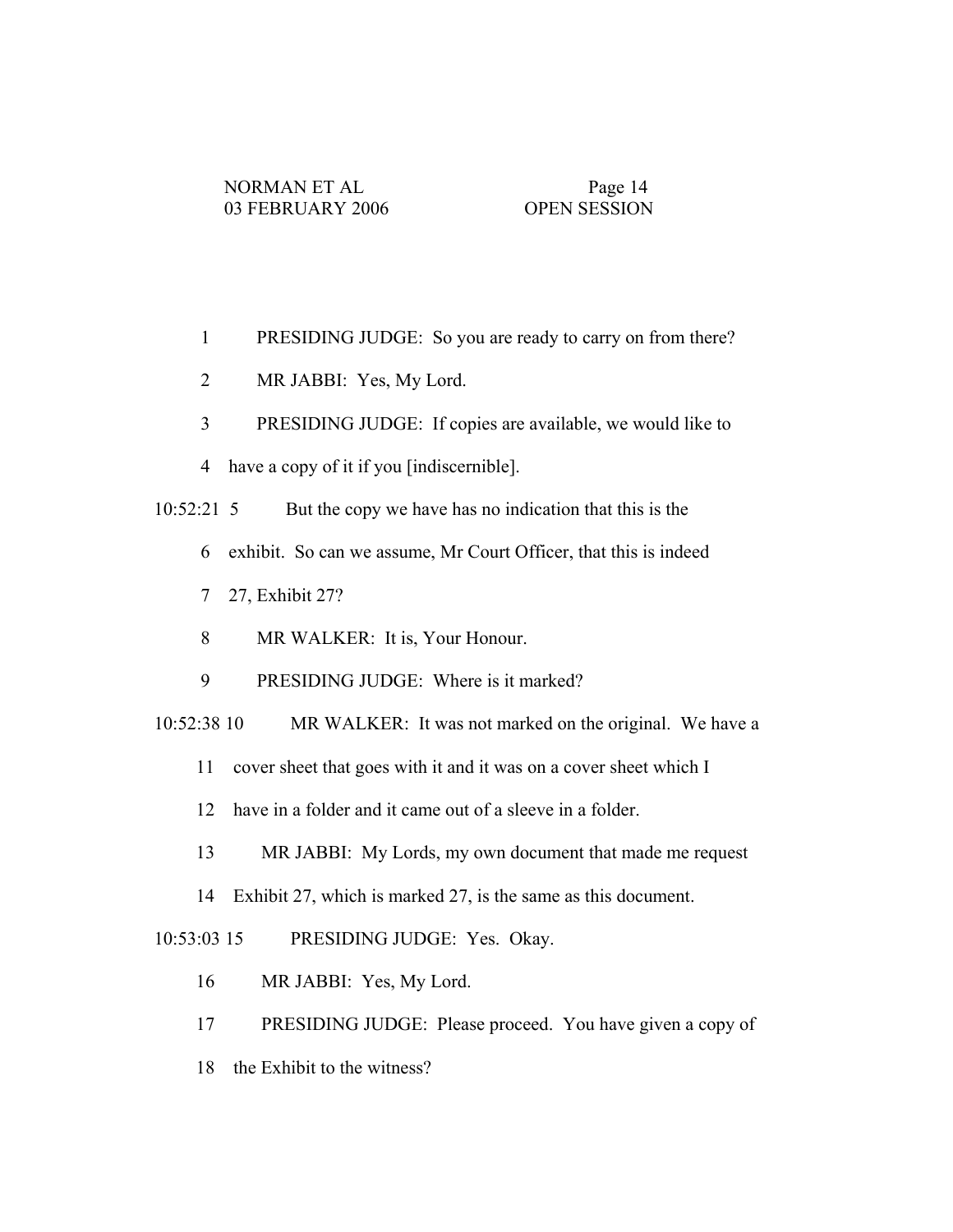- 19 MR JABBI: Yes.
- 10:54:21 20 PRESIDING JUDGE: Mr Norman, you have a copy?
	- 21 THE WITNESS: Yes, I do.
	- 22 PRESIDING JUDGE: Would you open your mic.
	- 23 THE WITNESS: Sorry, My Lord. I have.
	- 24 MR JABBI:
- 10:54:29 25 Q. Now, Mr Witness --
	- 26 A. Yes, My Lord.
	- 27 Q. I shall straightaway remind you that the name on that
	- 28 document should not be read aloud.
	- 29 A. Yes, My Lord.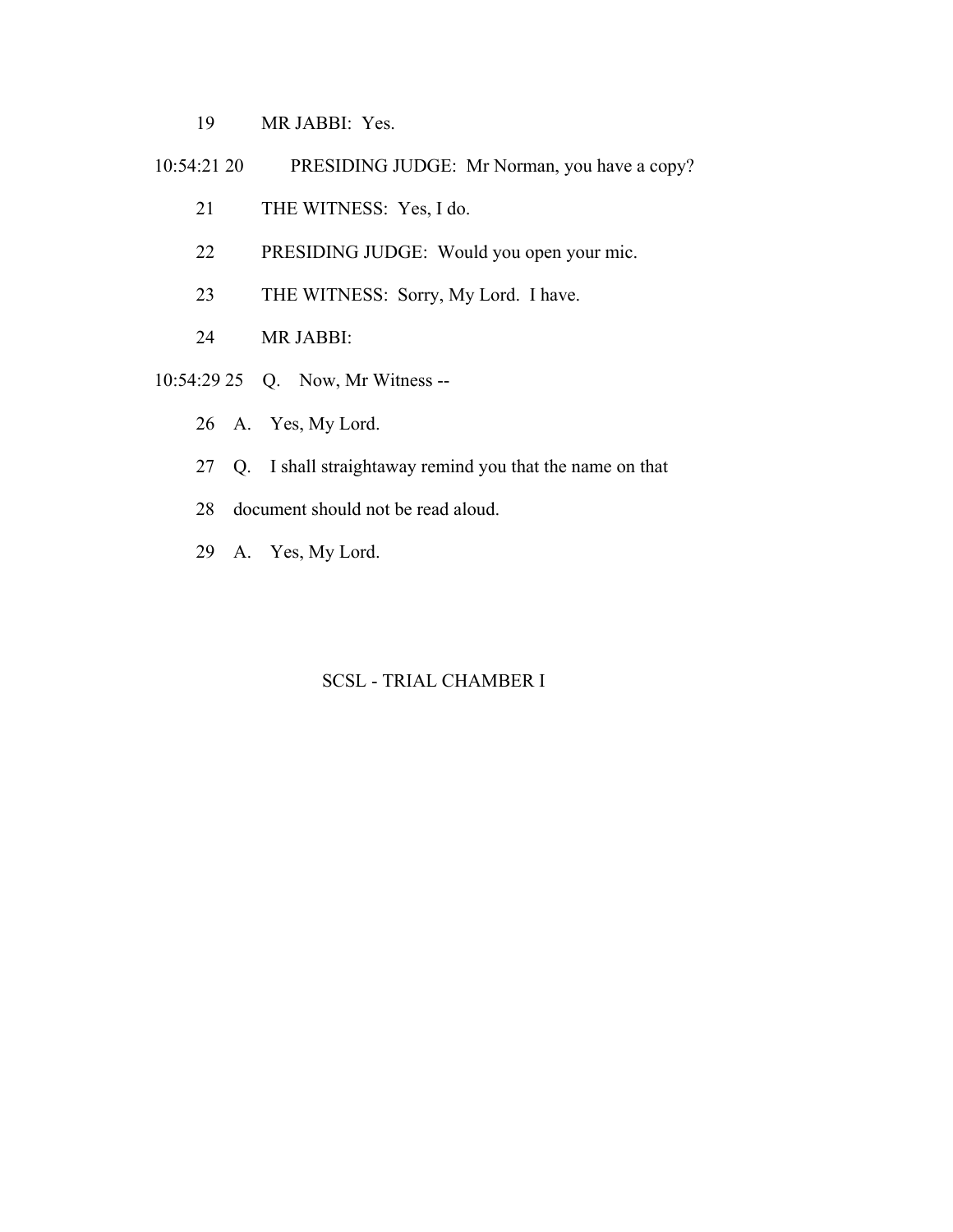- 1 Q. It should not be disclosed.
- 2 PRESIDING JUDGE: You mean the name of the person at the
- 3 top?
- 4 MR JABBI: Yes, My Lord, the one against the word "two".

10:55:10 5 PRESIDING JUDGE: Two, that's fine.

- 6 MR JABBI: The name against the word "two". It is not for
- 7 public consumption.
- 8 Q. Now, have you had a sufficient look at the document?
- 9 A. Yes, My Lord.
- 10:55:51 10 Q. Do you recognise it? Do you recognise it?
	- 11 A. The document?
	- 12 Q. Yes.
	- 13 A. Yes, My Lord.
	- 14 Q. What is the subject matter?
- 10:56:31 15 A. It is letter of appointment.
	- 16 Q. To?
	- 17 A. The name I should not disclose.
	- 18 Q. Not to the person.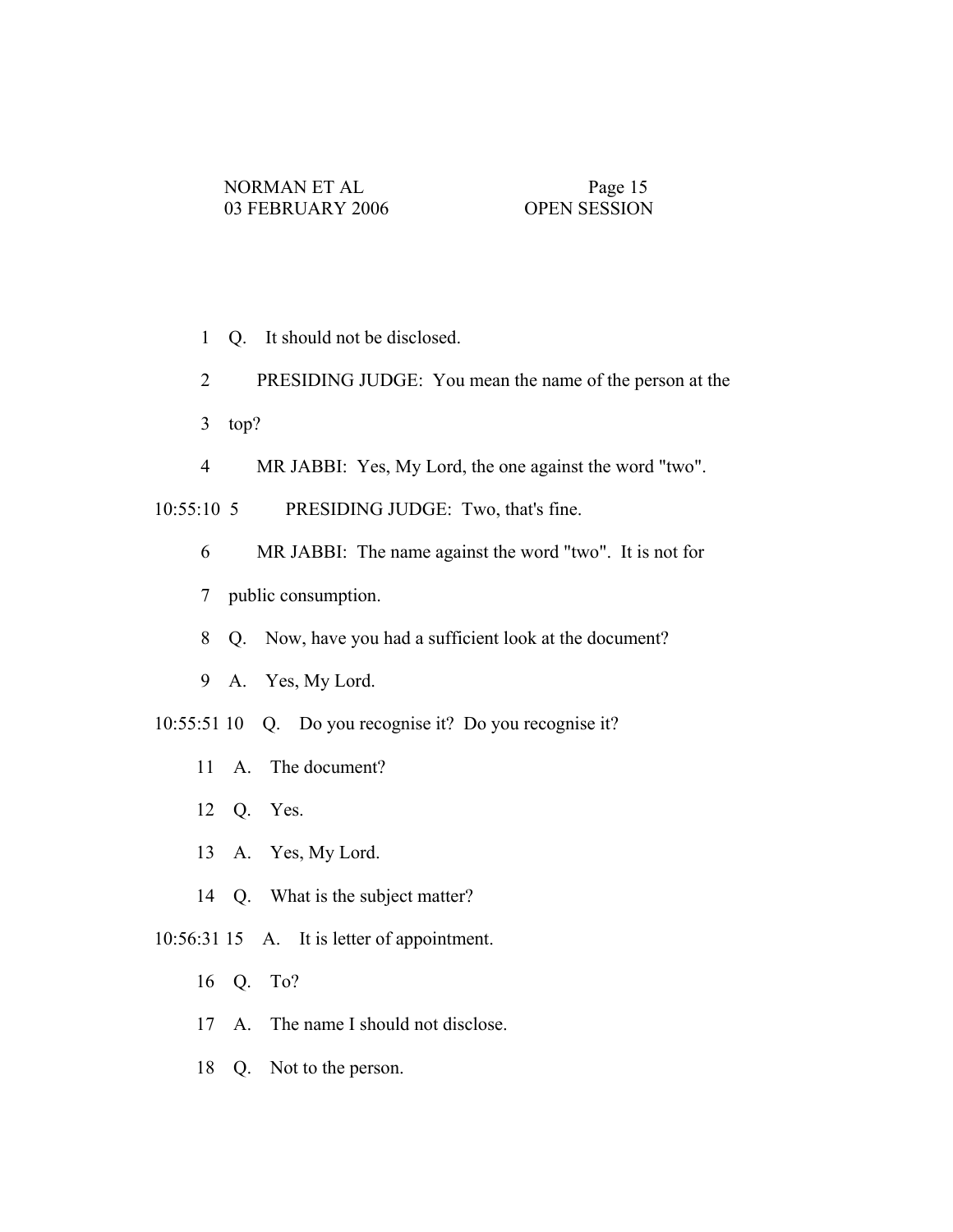- 19 PRESIDING JUDGE: Appointed to what?
- 10:56:41 20 THE WITNESS: To the War Council.
	- 21 MR JABBI:
	- 22 Q. A letter of appointment to the War Council.
	- 23 A. Yes, My Lord.
	- 24 Q. Now, you recognise the signatory?
- 10:57:01 25 A. Yes, My Lord.
	- 26 Q. Who is the signatory?
	- 27 A. The signature, My Lord, is that of mine.
	- 28 Q. In your capacity as?
	- 29 A. The National Co-ordinator.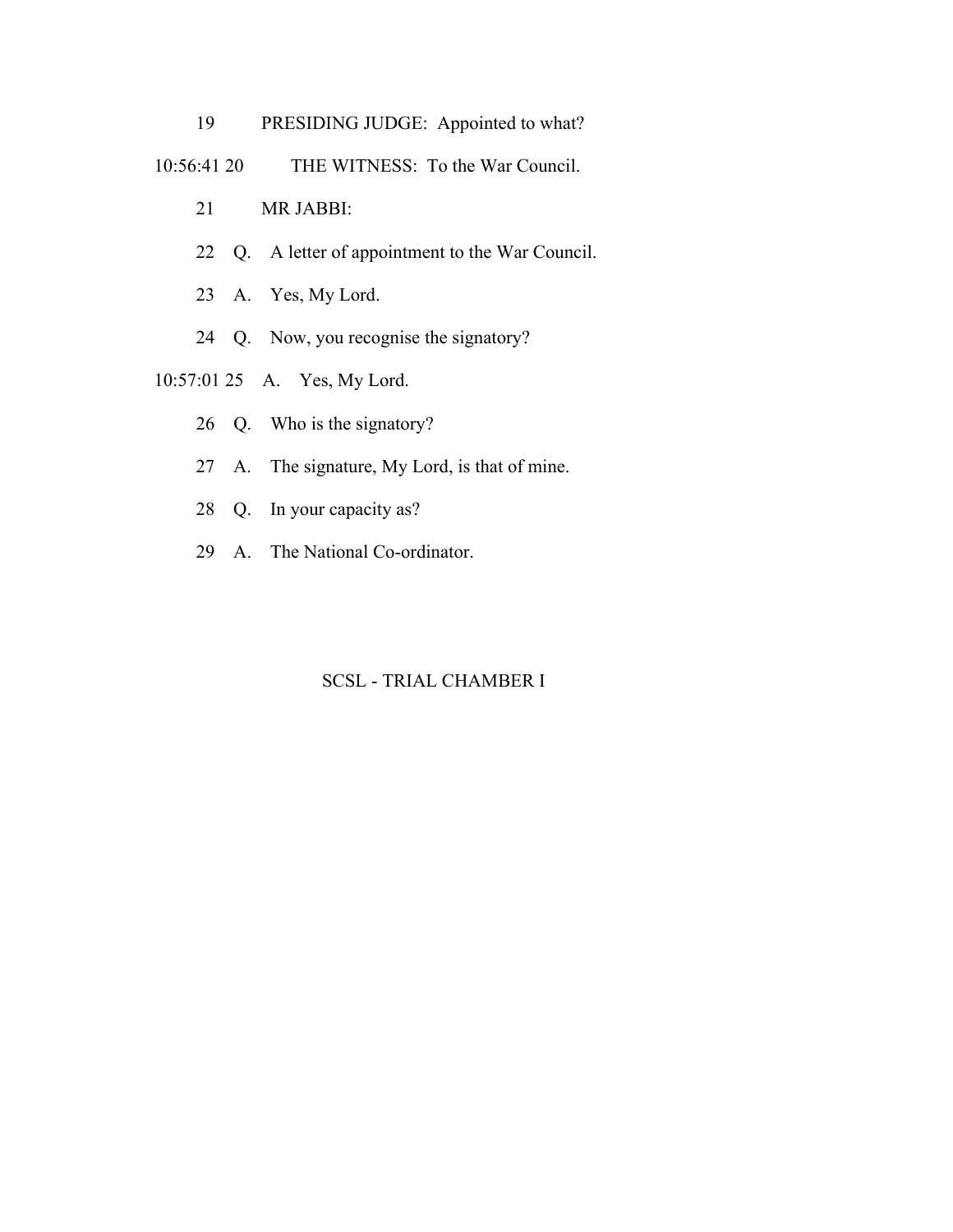- 1 Q. National Co-ordinator.
- 2 JUDGE ITOE: National co-ordinator of? Let's complete that
- 3 of.
- 4 THE WITNESS: National co-ordinator of the Civil Defence.

# 10:58:34 5 JUDGE ITOE: Of the CDF.

- 6 THE WITNESS: CDF, Civil Defence.
- 7 MR JABBI:
- 8 Q. Can you explain to the court the normal procedure for
- 9 signing letters of appointment to the War Council?

10:59:19 10 A. Yes, My Lord. At that time at Base Zero it was strictly

- 11 upon recommendation and not by mere selection by the National
- 12 Co-ordinator. On recommendation to him, My Lords.
- 13 Q. What is the time frame you are referring to? You say at
- 14 that time?

# 11:00:05 15 A. 1997.

- 16 Q. 1997?
- 17 A. Yes. While we were away in Base Zero.
- 18 Q. What is the date of this particular letter itself?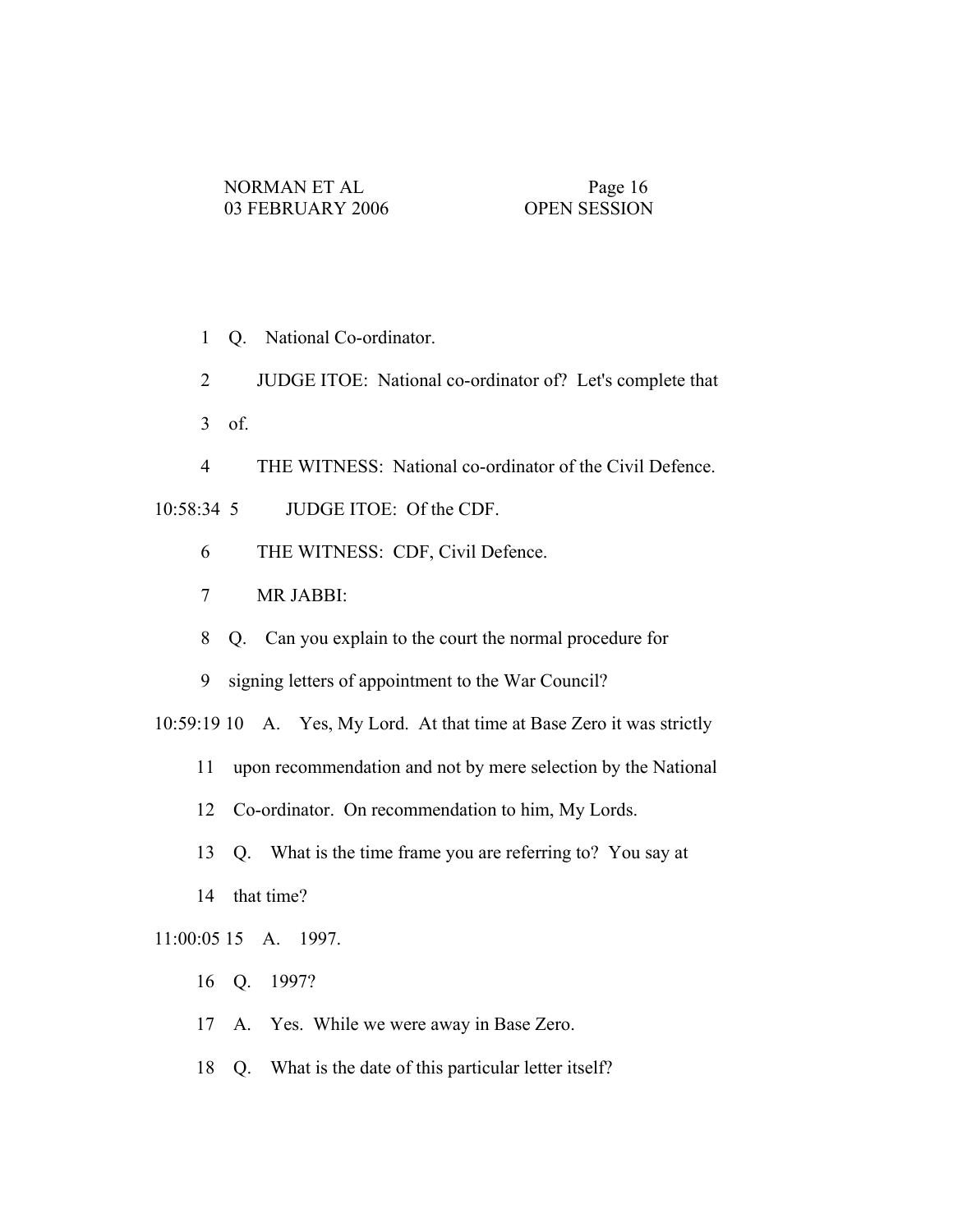- 19 A. It is written 30 December.
- 11:00:33 20 JUDGE ITOE: But again the date is there.
	- 21 THE WITNESS: 1997.
	- 22 JUDGE ITOE: The date is on the Exhibit.
	- 23 THE WITNESS: Thank you, My Lord.
	- 24 MR JABBI: 30th December 1997.
- 11:00:48 25 Q. Now you have just said, at that time, membership was
	- 26 strictly on recommendation?
	- 27 A. Yes, My Lords.
	- 28 Q. Can you explain who recommended this person to whom this
	- 29 letter of appointment was sent?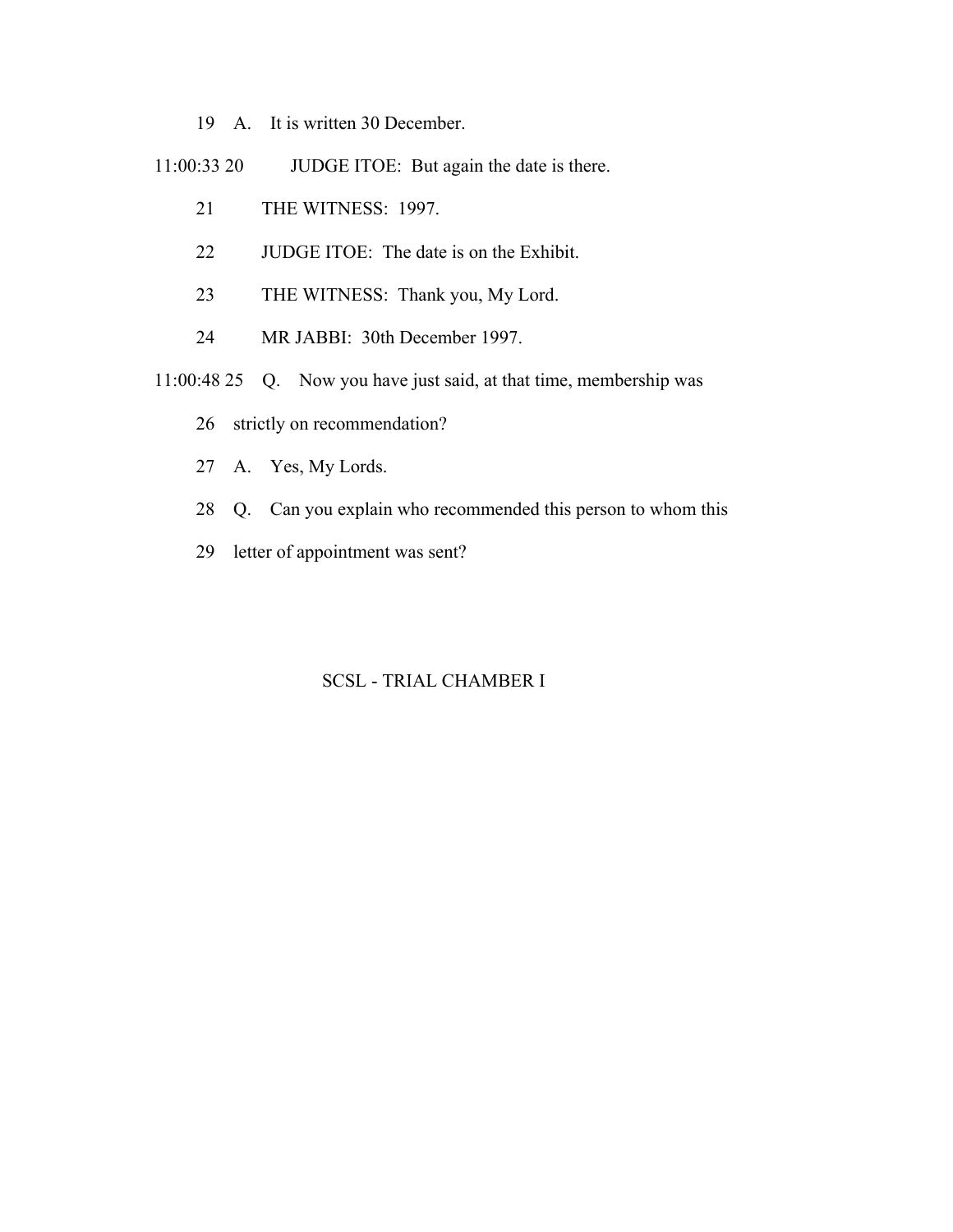- 1 A. Yes, My Lord. There were various groups of people from
- 2 various regions and districts at Base Zero. So nomination for
- 3 appointment to an important council like the War Council were
- 4 done by people from either the various regions or various

## 11:02:09 5 districts, My Lords.

- 6 Q. Now --
- 7 JUDGE ITOE: Let's get this very clear. You mean the
- 8 people from the various districts who were based in Base Zero?
- 9 THE WITNESS: In Base Zero, My Lord, various regions or
- 11:02:51 10 various districts who had come to Base Zero. They were to select
	- 11 their own membership, My Lords.
	- 12 MR JABBI:
	- 13 Q. At what stage in the formation and existence of the war
	- 14 Council was this particular appointment made? At what stage?
- 11:03:47 15 A. This was towards the end of the year 1997 when the war was
	- 16 already being driven into most of the important parts of Sierra
	- 17 Leone by the ECOMOG and hunter forces. This appointment was
	- 18 among the last bit of those who had already been in the War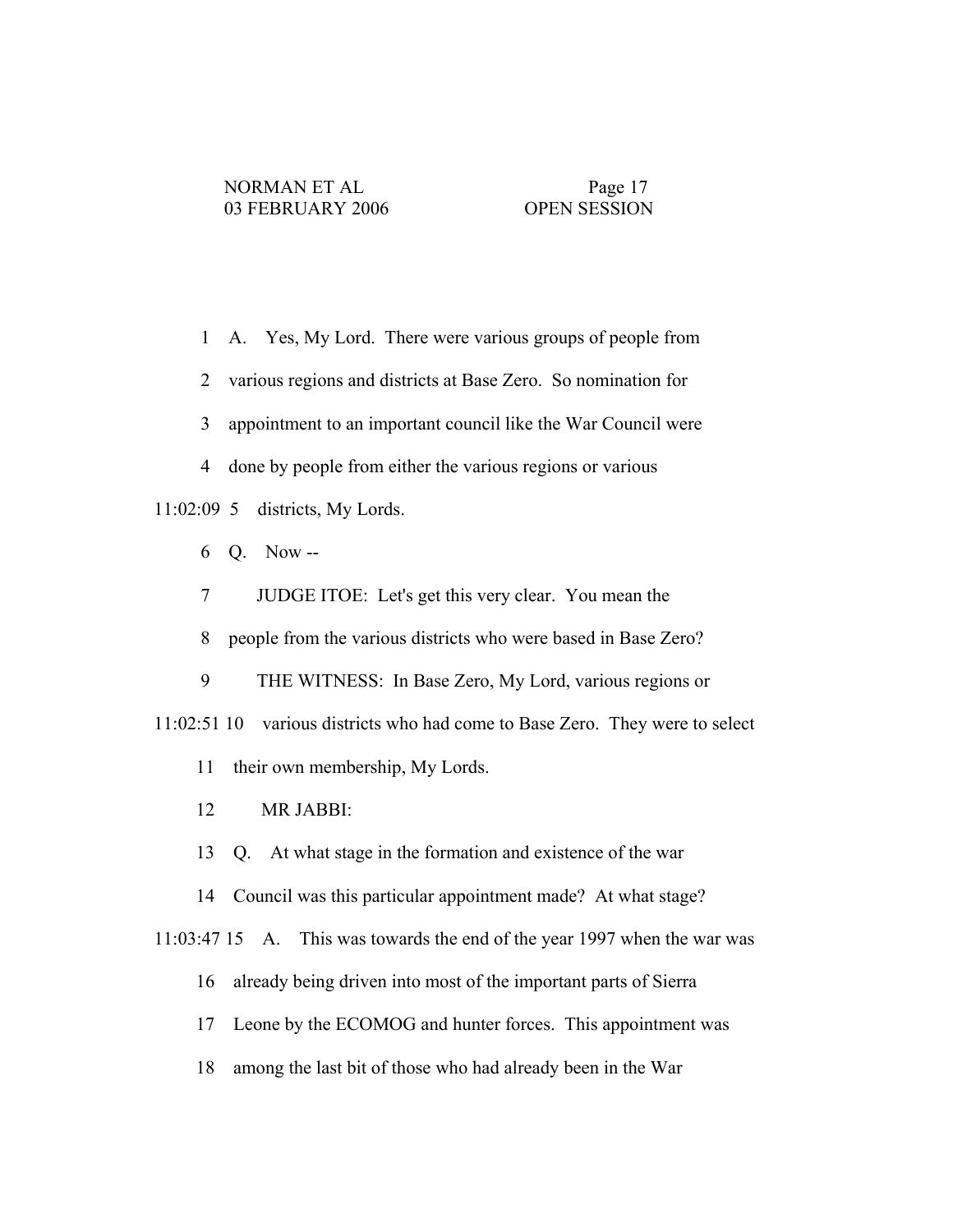19 Council at Base Zero, My Lords.

11:05:08 20 Q. Was this mode of selection continued? Was this the mode of

- 21 selection into the War Council for all the time that the council
- 22 existed?
- 23 A. That was the most convenient and safest mode, I thought,
- 24 that could well be representative.
- 11:05:36 25 JUDGE THOMPSON: That is not the answer. What was the
	- 26 question?
	- 27 MR JABBI: The question was whether this mode of selection
	- 28 was the mode throughout the existence of --
	- 29 JUDGE THOMPSON: In terms as -- if it's a question, let's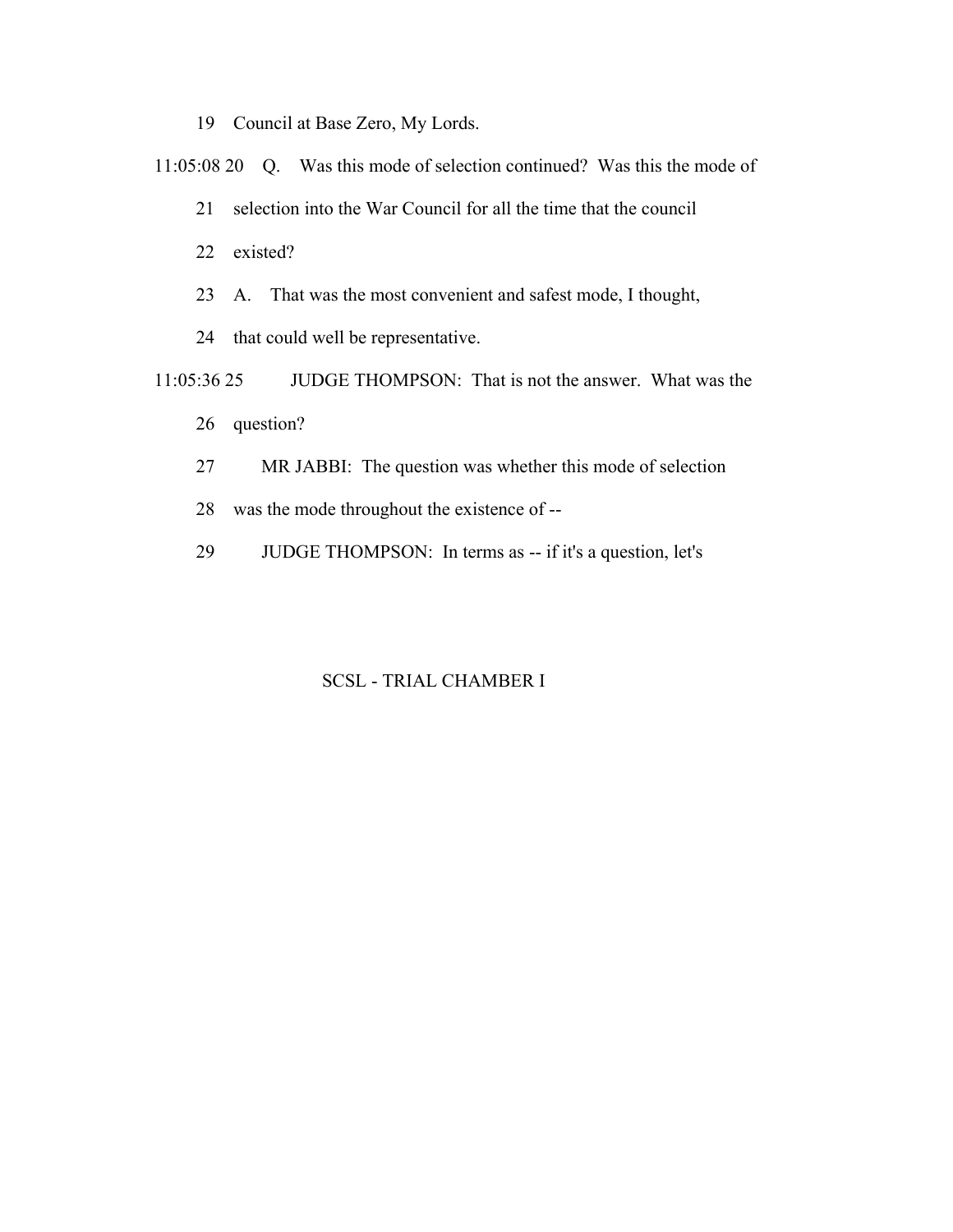- 1 focus on time. Of course, the answer seems to talk about the
- 2 quality of selection methodology. In other words, a kind of
- 3 judgmental statement relating to whether this was the best option
- 4 in terms of qualitative analysis. That is what I've got, anyway.

## 11:06:16 5 But you were talking about throughout, except I misunderstand

- 6 what your question was.
- 7 THE WITNESS: My Lords --
- 8 MR JABBI: No, My Lord.
- 9 THE WITNESS: -- I remember telling you what led to the
- 11:06:28 10 formation of the War Council at Base Zero. I remember that this
	- 11 took place after September 1997, My Lords.
	- 12 JUDGE THOMPSON: Except I've been misunderstanding
	- 13 something. I thought the question was really more in terms of
	- 14 whether this happened throughout this particular mode which was
- 11:06:53 15 applied throughout a particular point in time. But your answer
	- 16 seemed to have talked about the -- giving an answer for --
	- 17 THE WITNESS: The reason for --
	- 18 JUDGE THOMPSON: -- a qualitative --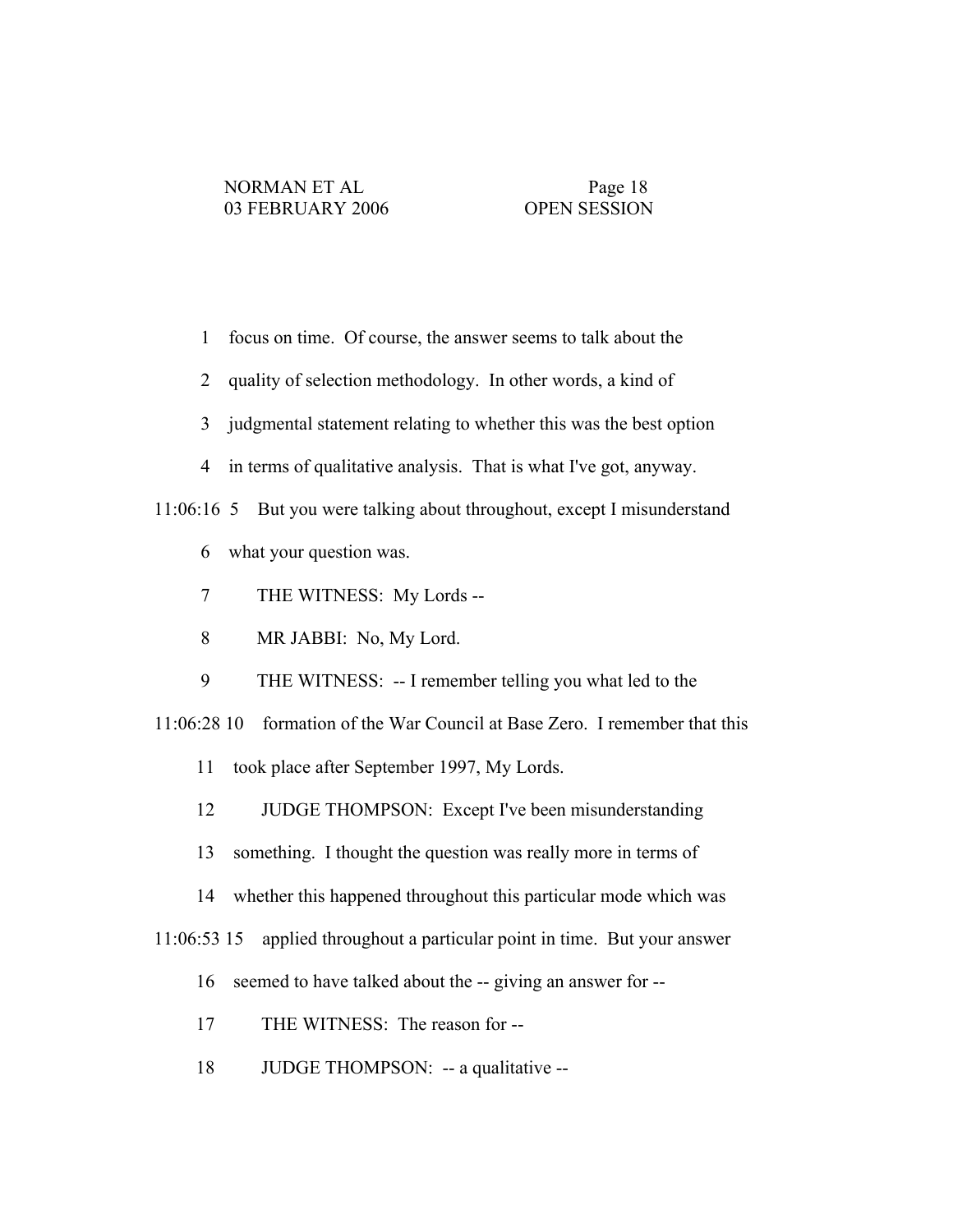19 THE WITNESS: Qualitative.

11:06:56 20 JUDGE THOMPSON: Quite right.

- 21 THE WITNESS: Yes, My Lord, you are correct. That is my
- 22 understanding.
- 23 JUDGE THOMPSON: I mean, I may be not at cross-purposes
- 24 here with counsel, but it's entirely your defence. I will

11:07:12 25 restrain myself.

- 26 MR JABBI: My Lord, I was seeking to put a supplementary
- 27 question to clarify the object of the first question. He has
- 28 given his answer and I wanted to have that sink down.
- 29 JUDGE THOMPSON: Okay, I'll yield.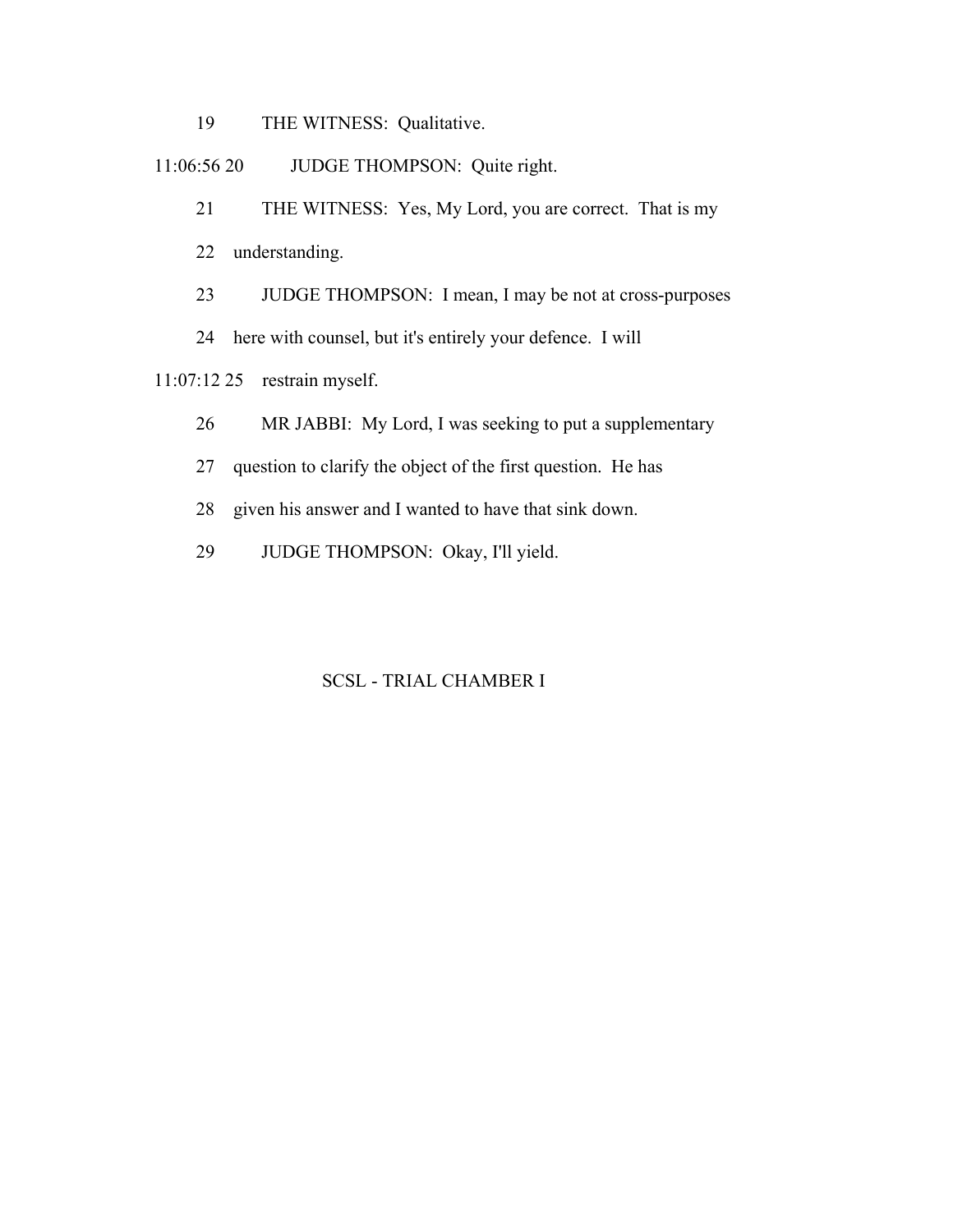- 1 MR JABBI: Thank you.
- 2 Q. Now, my question was whether this mode of selection of
- 3 people into the War Council was the mode applied with all
- 4 appointments into the War Council throughout the time the council

# 11:07:47 5 existed in Base Zero?

- 6 A. For this particular person?
- 7 Q. No, generally for appointments into the War Council. The
- 8 mode of selection applied to this person as evidenced in
- 9 Exhibit 27. Was that the mode applied to selections of all

11:08:14 10 members into the War Council throughout the time it existed in

- 11 Base Zero?
- 12 A. The mode was representative of the areas --
- 13 JUDGE ITOE: No, Mr Norman, you have told the Court.
- 14 THE WITNESS: Yes, My Lord.

11:08:32 15 JUDGE ITOE: That there were diverse communities

- 16 represented --
- 17 THE WITNESS: Yes, My Lord.
- 18 JUDGE ITOE: In the agglomeration that was Base Zero.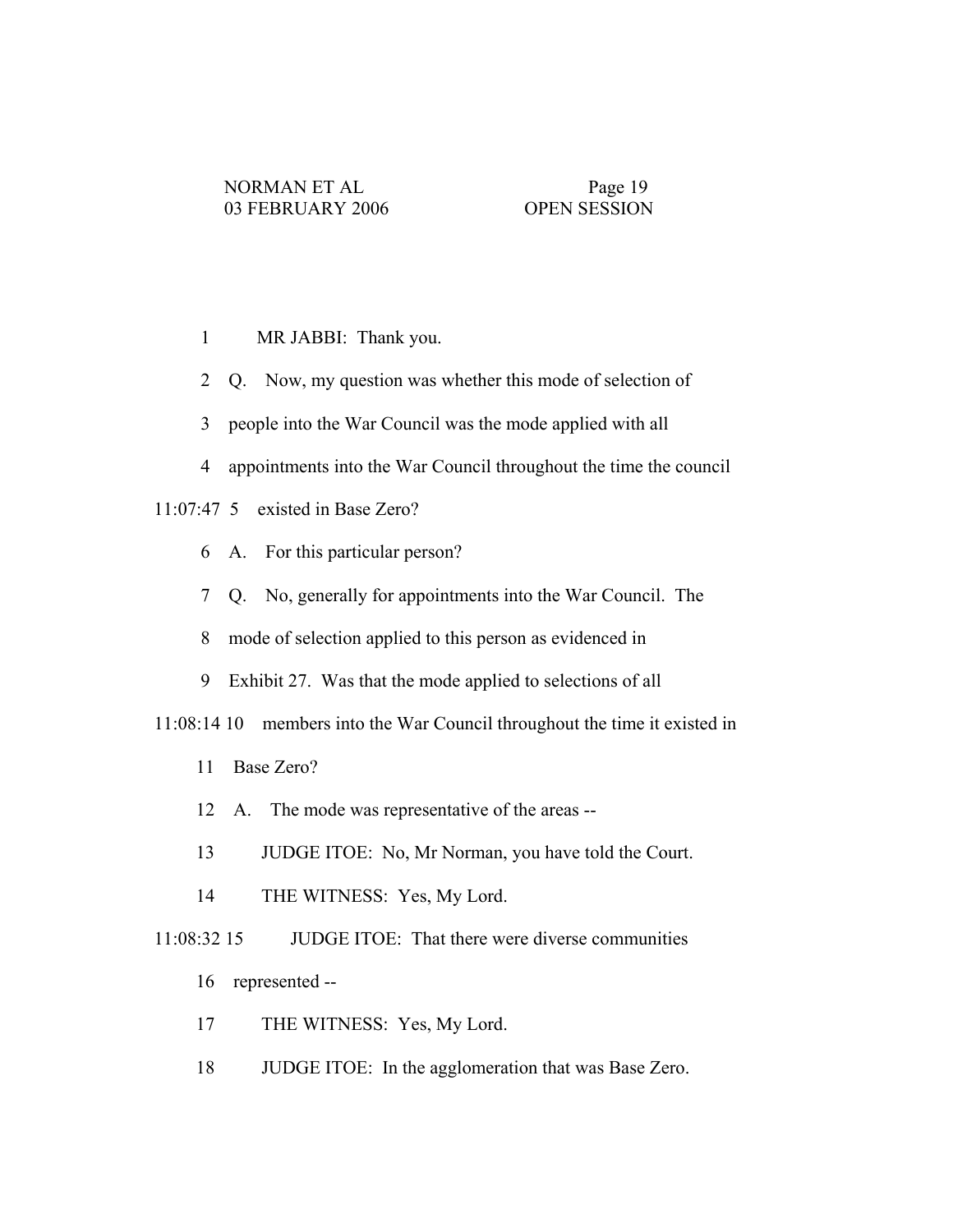19 THE WITNESS: Yes.

 11:08:46 20 JUDGE ITOE: And that people were appointed as a result of 21 recommendations from those areas.

- 22 THE WITNESS: Representatives of their communities.
- 23 JUDGE ITOE: Representatives of their communities.
- 24 THE WITNESS: Yes, My Lord.
- 11:08:54 25 JUDGE ITOE: I am sure that is what counsel is referring to 26 as the mode.
	- 27 MR JABBI: All I want to know is that -- [overlapping
	- 28 speakers].
	- 29 JUDGE ITOE: All counsel wants to know is whether it is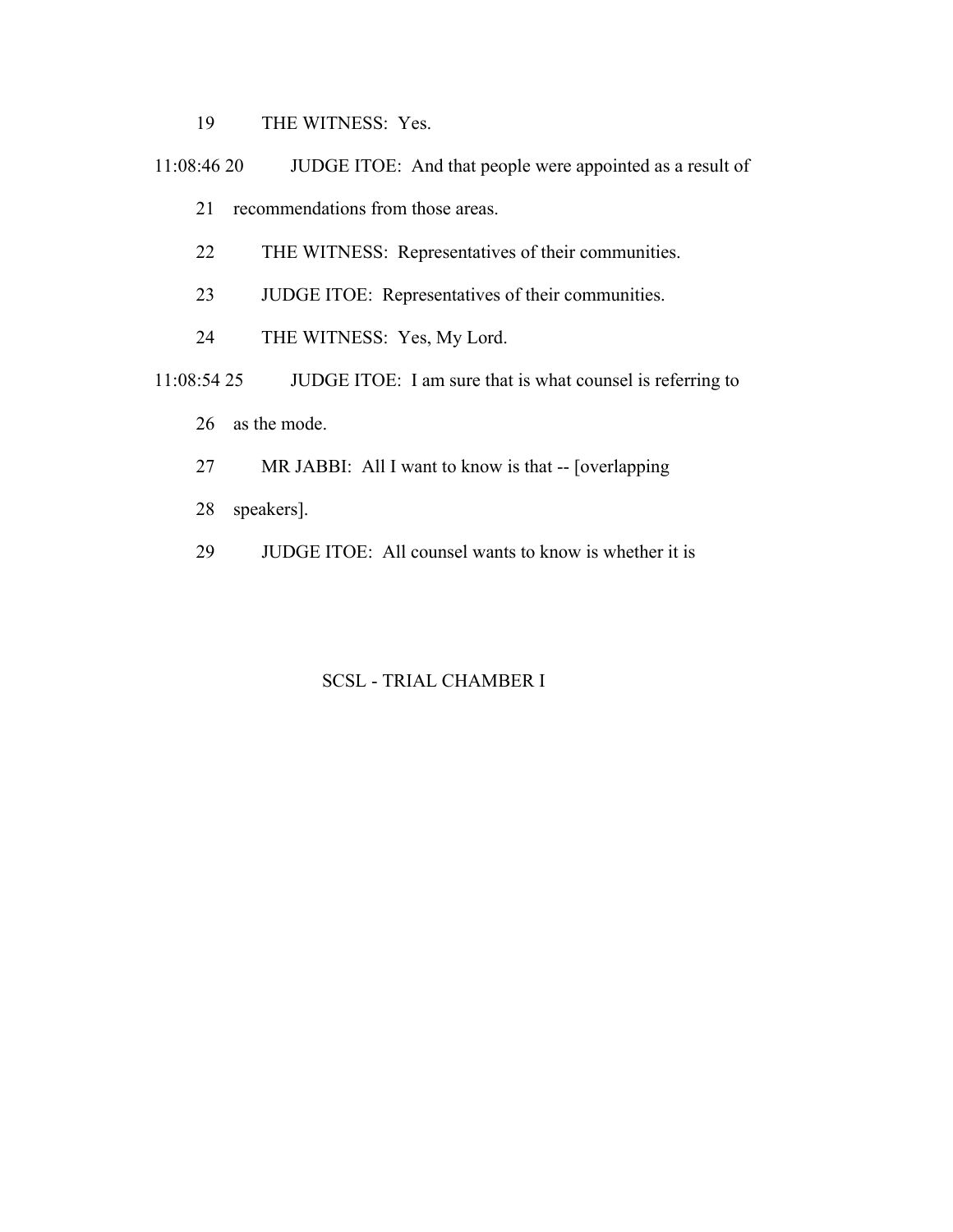- 1 this same method that you used all along for the appointment of
- 2 members into the War Council?
- 3 THE WITNESS: Yes, My Lord.
- 4 MR JABBI:
- 11:09:10 5 Q. Throughout its existence in Base Zero?
	- 6 A. Yes, My Lords.
	- 7 Q. Thank you. Now, if we can disengage ourselves from Exhibit
	- 8 27 for a moment. Do you know a person by the name of --
	- 9 MR JABBI: My Lord, I just want to supply this document to
- 11:10:27 10 the Prosecution. I am not very clear whether this person I am
	- 11 referring to gave evidence or not before I --
	- 12 PRESIDING JUDGE: So you are giving this document to the
	- 13 Prosecution for what purpose?
	- 14 MR JABBI: My Lord, I want to lay the foundation for it for
- 11:11:02 15 tendering, but if I am not inhibited by any procedural issue in
	- 16 the Court, I will want to call out the name. So I just want to
	- 17 see whether this name is or is not a Prosecution witness. I
	- 18 don't remember the entire list. It is just initially for that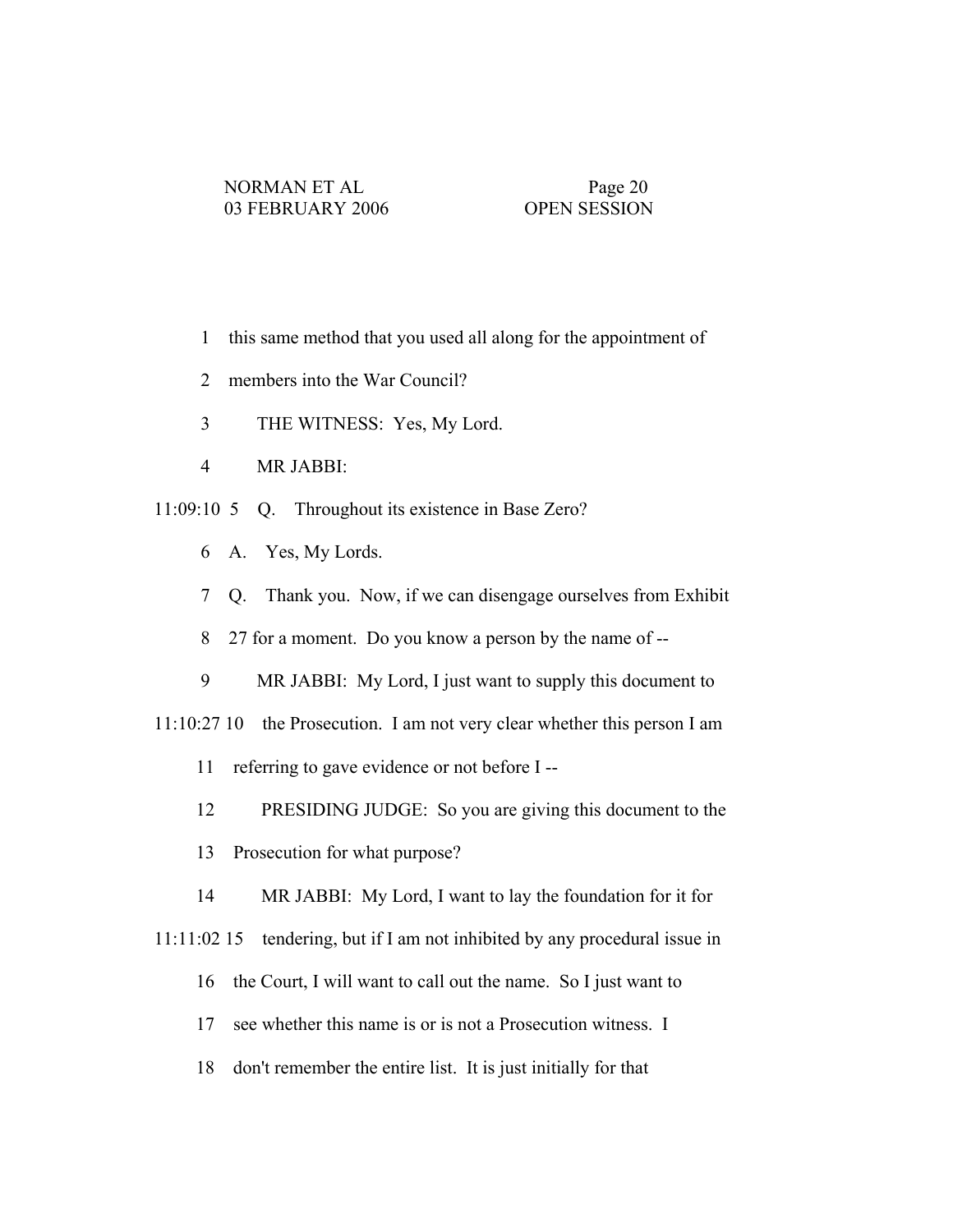- 19 purpose, My Lord.
- 11:11:57 20 PRESIDING JUDGE: Very well. Mr Tavener?
	- 21 MR TAVENER: No, that person wasn't a witness, was not.
	- 22 PRESIDING JUDGE: He was not?
	- 23 MR JABBI: Thank you very much.
	- 24 PRESIDING JUDGE: So now you want to lay the foundation?
- 11:12:25 25 MR JABBI: Yes, I will lay the foundation and seek to
	- 26 tender it.
	- 27 Q. Now, Mr Witness, do you know one Mr Thomas PD Langba?
	- 28 A. Yes, My Lord.
	- 29 JUDGE THOMPSON: Shall we have the benefit of the spelling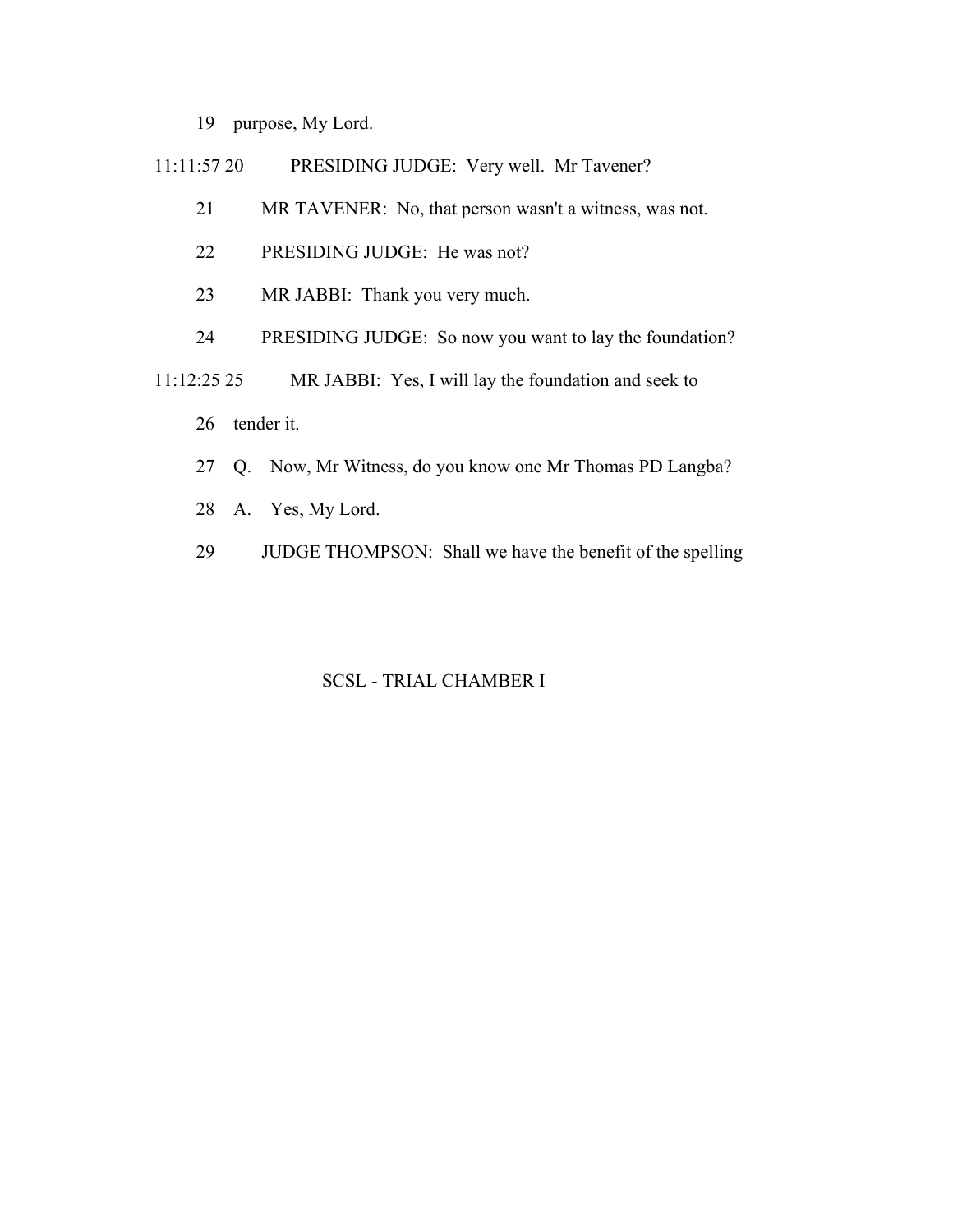- 1 or is it phonetic?
- 2 MR JABBI: Yes, My Lord, this particular one is strictly
- 3 phonetic. The last one, the surname, is L-A-N-G-B-A.
- 4 JUDGE THOMPSON: Yes.
- 11:14:18 5 MR JABBI: Langba.
	- 6 JUDGE ITOE: Was Thomas followed by some initials? Thomas
	- 7 BC Langba?
	- 8 MR JABBI: PD.
	- 9 JUDGE ITOE: PD?
- 11:14:31 10 MR JABBI: PD, My Lord.
	- 11 Q. Can you tell the Court what role, if any, he played in
	- 12 respect of the Civil Defence Forces?
	- 13 A. Yes, My Lord.
	- 14 Q. Yes, please.
- 11:15:07 15 A. Mr Langba, on this document called Mr Thomas PD Langba, was
	- 16 one of the commanders was directly linked with the ECOMOG
	- 17 garrison command in Freetown, Western Area, My Lords.
	- 18 JUDGE ITOE: He was the what commander? Was he a hunter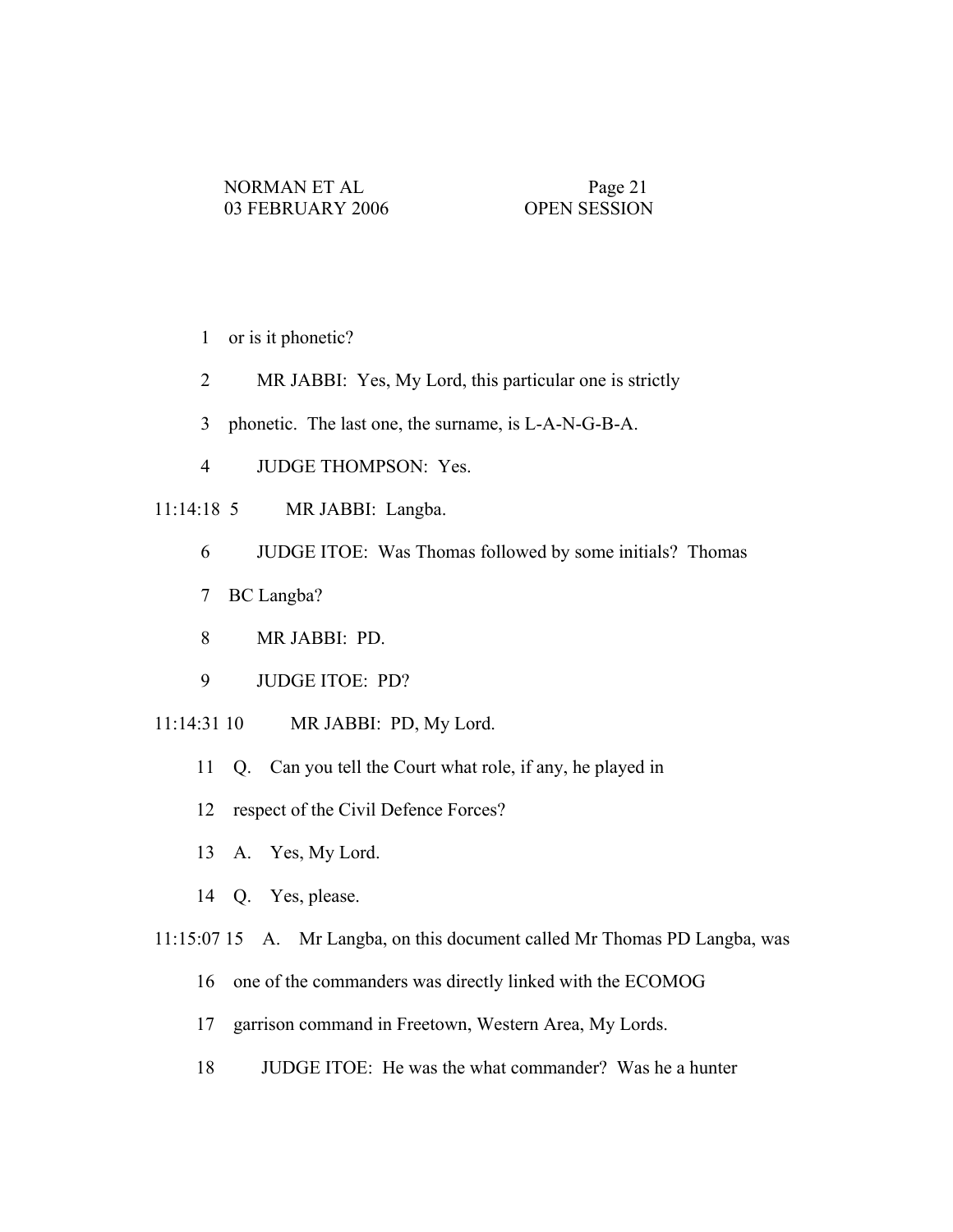- 19 commander?
- 11:15:53 20 THE WITNESS: A hunter commander, sorry, My Lords. A 21 hunter commander, the Kamajor wing of the civil defence, My 22 Lords. 23 MR JABBI: 24 Q. For what period was he serving in that capacity?
- 11:16:29 25 A. Since the reinstatement of His Excellency the President.
	- 26 That was any time after March, 10th March 1998 to the year 2000.
	- 27 Q. From just after 10th March 1998 to the year 2000?
	- 28 A. Up to the date of his suspension.
	- 29 Q. What was that date?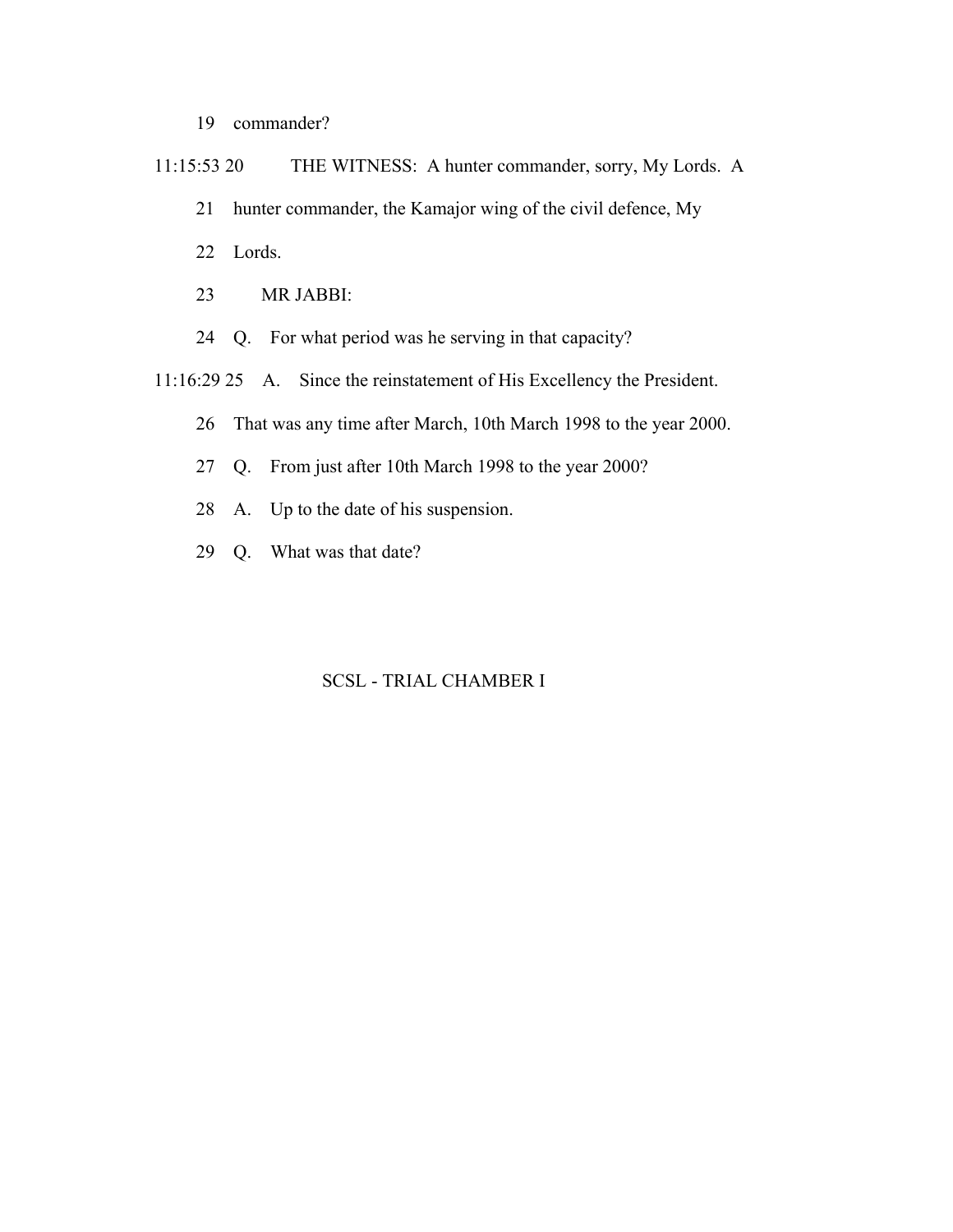- 1 A. 6th March 2000, My Lord.
- 2 Q. So are you saying that he was suspended from office?
- 3 A. By this document he was given notification for such a
- 4 suspension, My Lord, and he was so suspended because the

11:17:28 5 documents speaks that he should strictly adhere to this letter.

- 6 Q. Now if we can talk off the document for a while.
- 7 A. Yes, My Lords.
- 8 Q. Why was he suspended?
- 9 A. For disciplinary reason, according to the document, My

11:17:57 10 Lord.

- 11 PRESIDING JUDGE: But this is not something that is of your
- 12 knowledge, Mr Norman?
- 13 THE WITNESS: No, My Lord.

14 PRESIDING JUDGE: You know this now because you read this 11:18:03 15 document.

- 16 THE WITNESS: Yes, My Lord.
- 17 PRESIDING JUDGE: And the same as to whether he was
- 18 suspended or not, I take it that you assume that from reading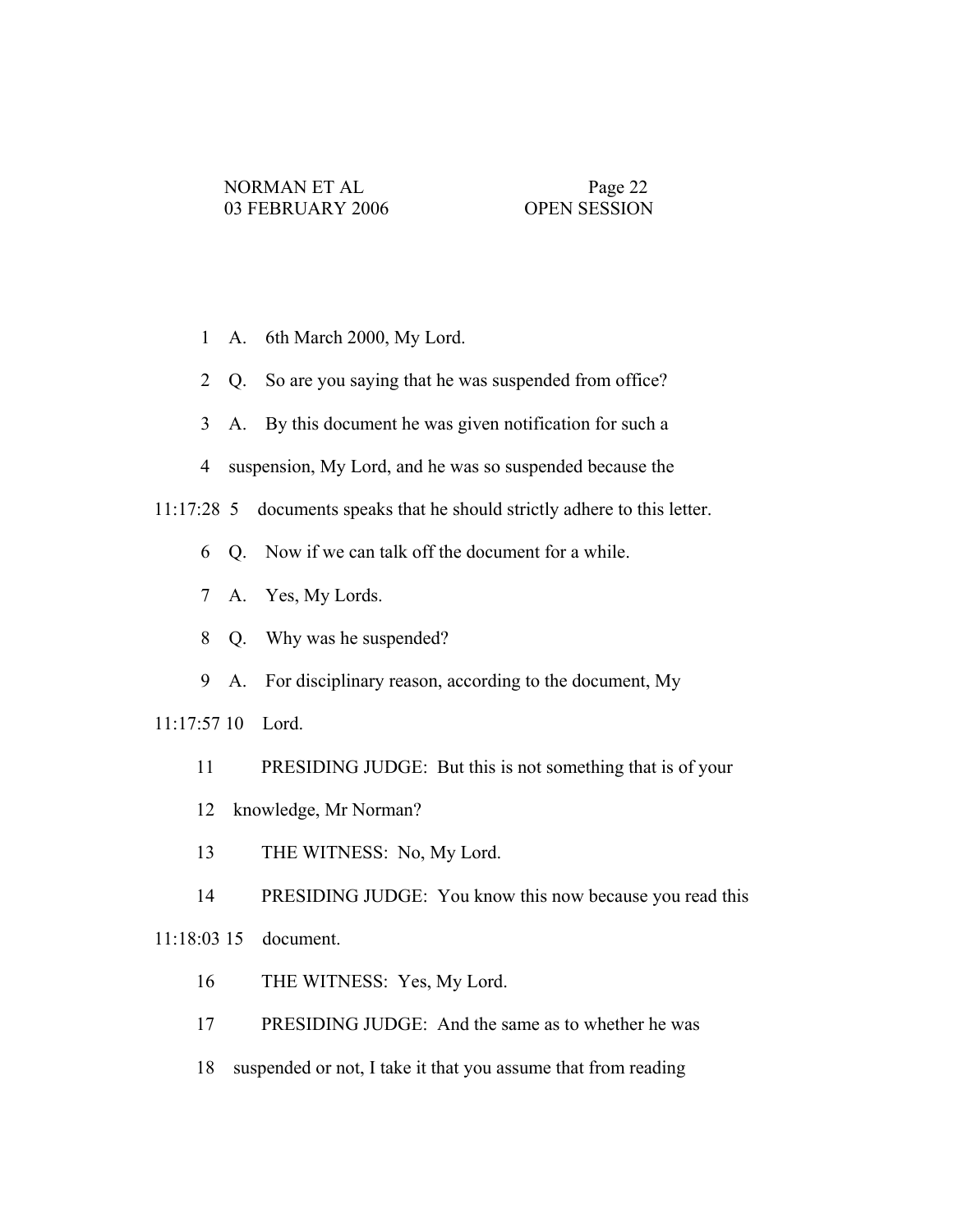- 19 this document.
- 11:18:13 20 THE WITNESS: The content of the document.
	- 21 MR JABBI:
	- 22 Q. Can you tell the Court the signatories to that document?
	- 23 A. Yes, My Lord.
	- 24 Q. Yes, please.
- 11:18:57 25 A. The source of the letter, My Lord, the signatory is of the
	- 26 name Andrew NK Harding, Director of Personnel. The other
	- 27 signature for approval of this suspension was that of
	- 28 Chief Samuel H Norman, National Co-ordinator CDF and Deputy
	- 29 Minister of Defence, My Lords.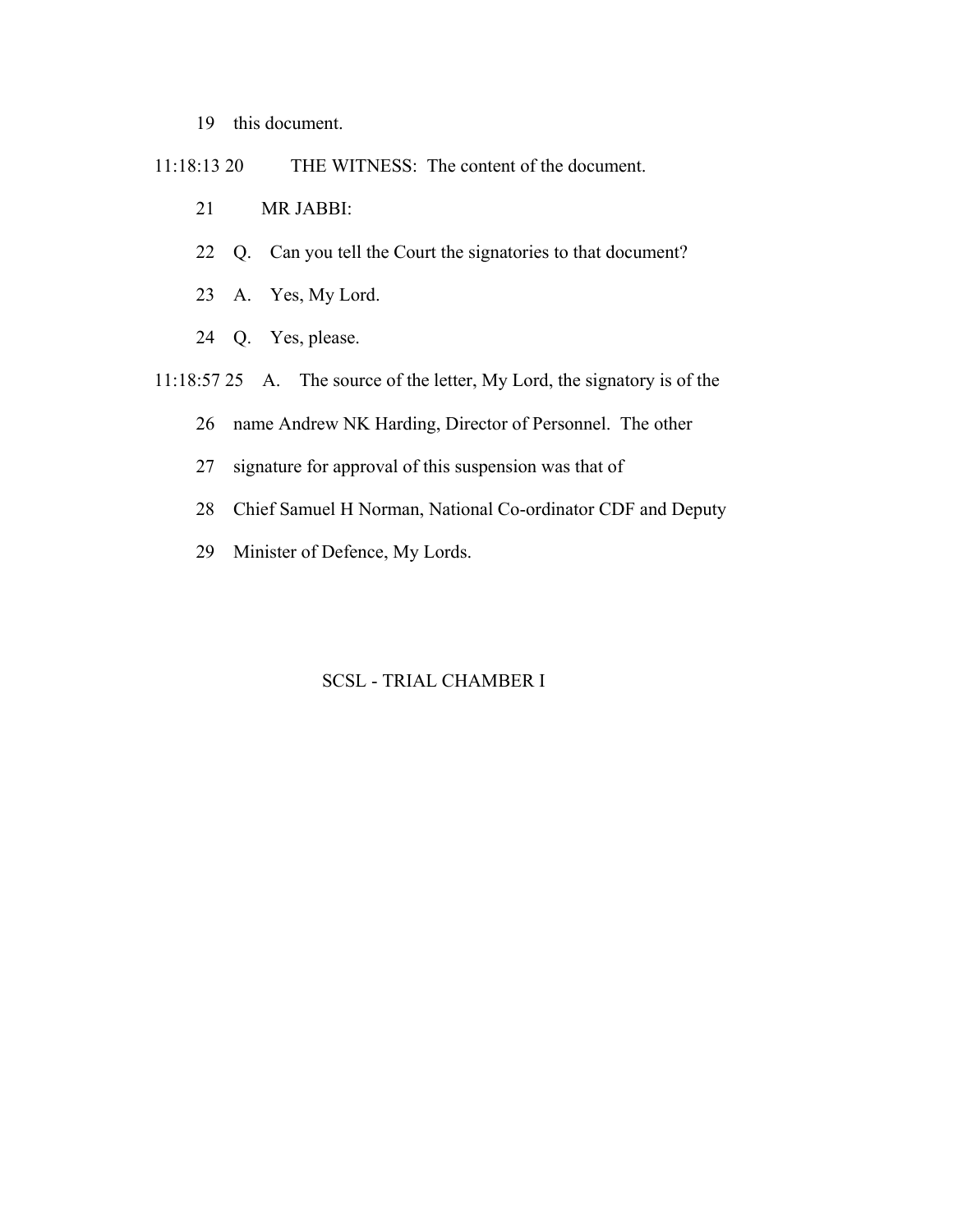- 1 Q. And what is the date of the letter?
- 2 A. My Lord, I said 6th March.
- 3 PRESIDING JUDGE: 2000.
- 4 THE WITNESS: 2000.
- 11:20:36 5 MR JABBI: My Lords, I now seek to tender this document.
	- 6 PRESIDING JUDGE: Counsel for the second accused, any
	- 7 comment?
	- 8 MR BOCKARIE: No objection, Your Honour.
	- 9 PRESIDING JUDGE: Mr Margai?
- 11:20:45 10 MR MARGAI: None, My Lord.
	- 11 PRESIDING JUDGE: Mr Prosecutor?
	- 12 MR TAVENER: Your Honour, I note that the date of the
	- 13 letter is outside the terms of the indictment but, having
	- 14 recently reread 89(C) of the Rules of Procedure, there is no

## 11:21:02 15 objection.

- 16 PRESIDING JUDGE: Thank you. So you are asking that this
- 17 be marked as an exhibit, Mr Jabbi?
- 18 MR JABBI: Yes, My Lord.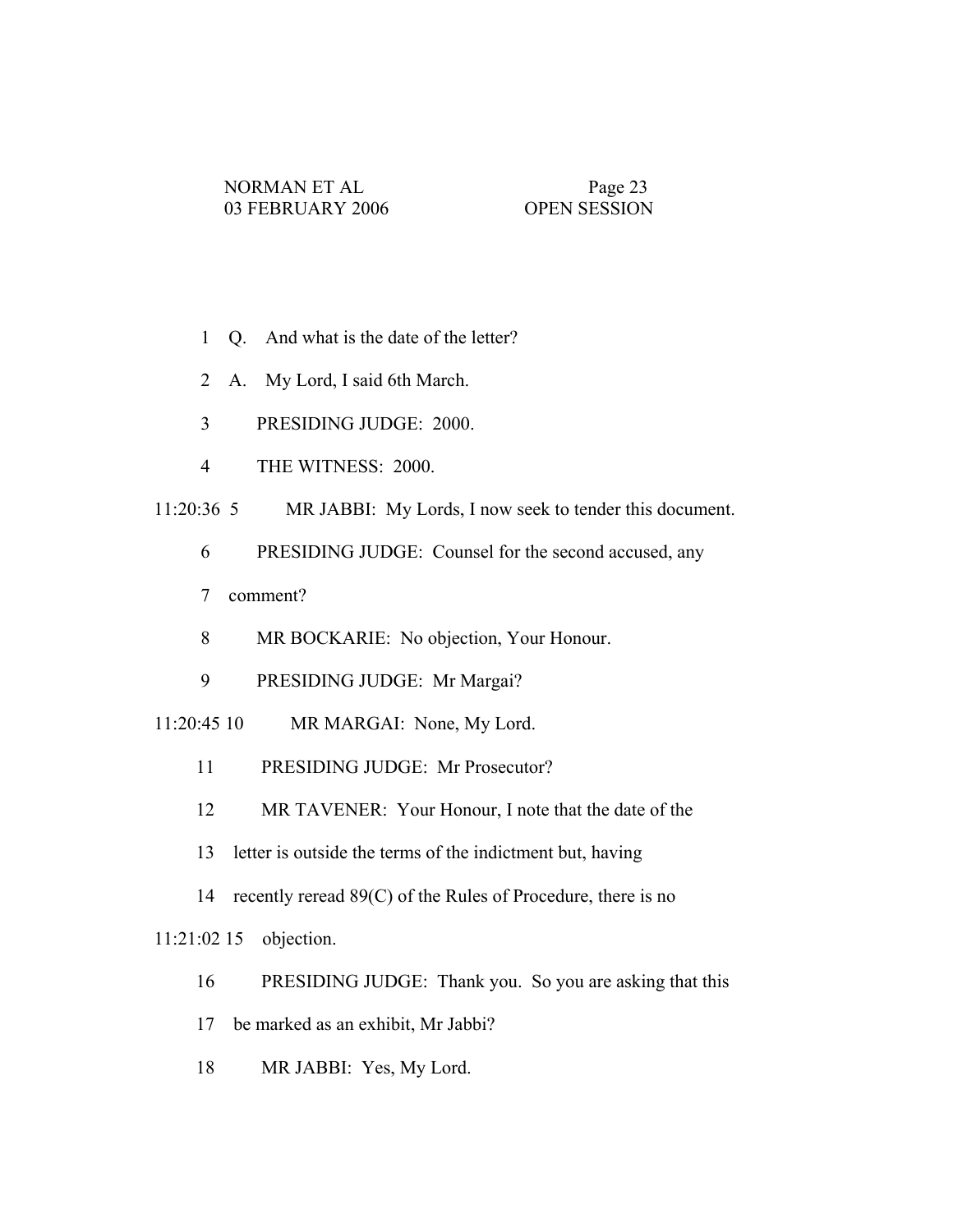19 PRESIDING JUDGE: I think we are at 124.

11:21:13 20 MR WALKER: That is correct, Your Honour.

21 PRESIDING JUDGE: So, Dr Jabbi, we would like to have

22 copies of that document. We have not seen it. Can we have one

23 more copy for the Bench? So this document dated 6th March 2000

24 with the title "Civil Defence Forces of Sierra Leone suspension

11:22:29 25 from office and all duties Mr Thomas PD Langba" is marked as

- 26 Exhibit 124.
- 27 [Exhibit No. 124 was admitted]
- 28 MR JABBI:
- 29 Q. Now, Mr Witness, you referred to the CDF disciplinary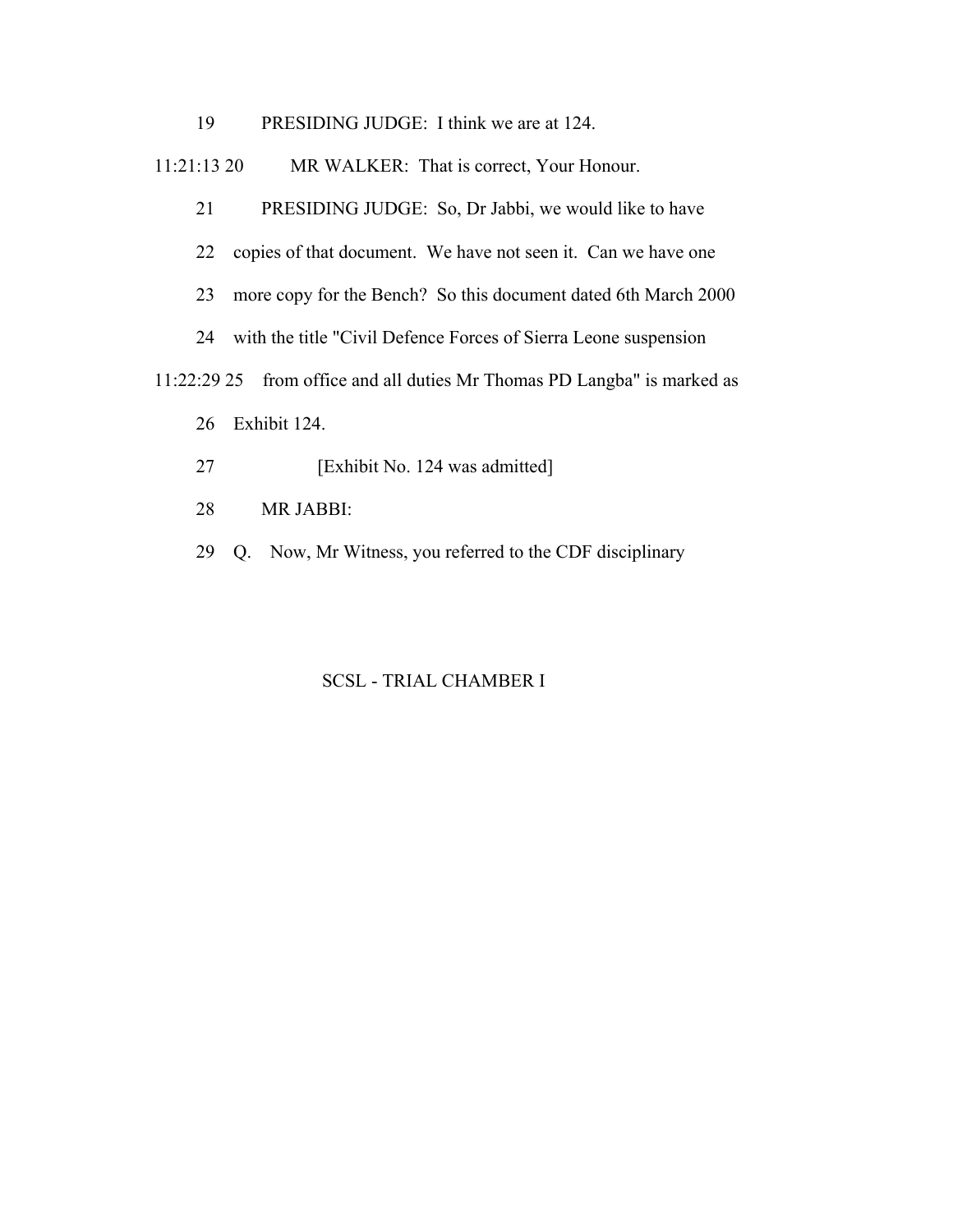- 1 committee. What exercise was conducted by that committee in
- 2 respect of this letter?
- 3 A. This is a committee, My Lords, that was charged with the
- 4 responsibility of investigating allegations and matters of

11:23:40 5 discipline, My Lords.

- 6 Q. Now at what times in the life of the CDF did this committee
- 7 operate?
- 8 A. From my arrival at Base Zero and the formation of the War
- 9 Council it was recommended that there should exist a disciplinary
- 11:25:22 10 committee to investigate and recommend, where appropriate, for
	- 11 punishment of all members of the civil defence, barring those who
	- 12 had more state authority than the council at Base Zero, My Lords.
	- 13 Q. So what happened to that recommendation -- the
	- 14 recommendation that that second committee should be established?
- 11:26:32 15 A. The committee -- the recommendation was adopted, the
	- 16 committee was formed and it was further adopted when the NCC was
	- 17 established.
	- 18 Q. Carry on. Carry on.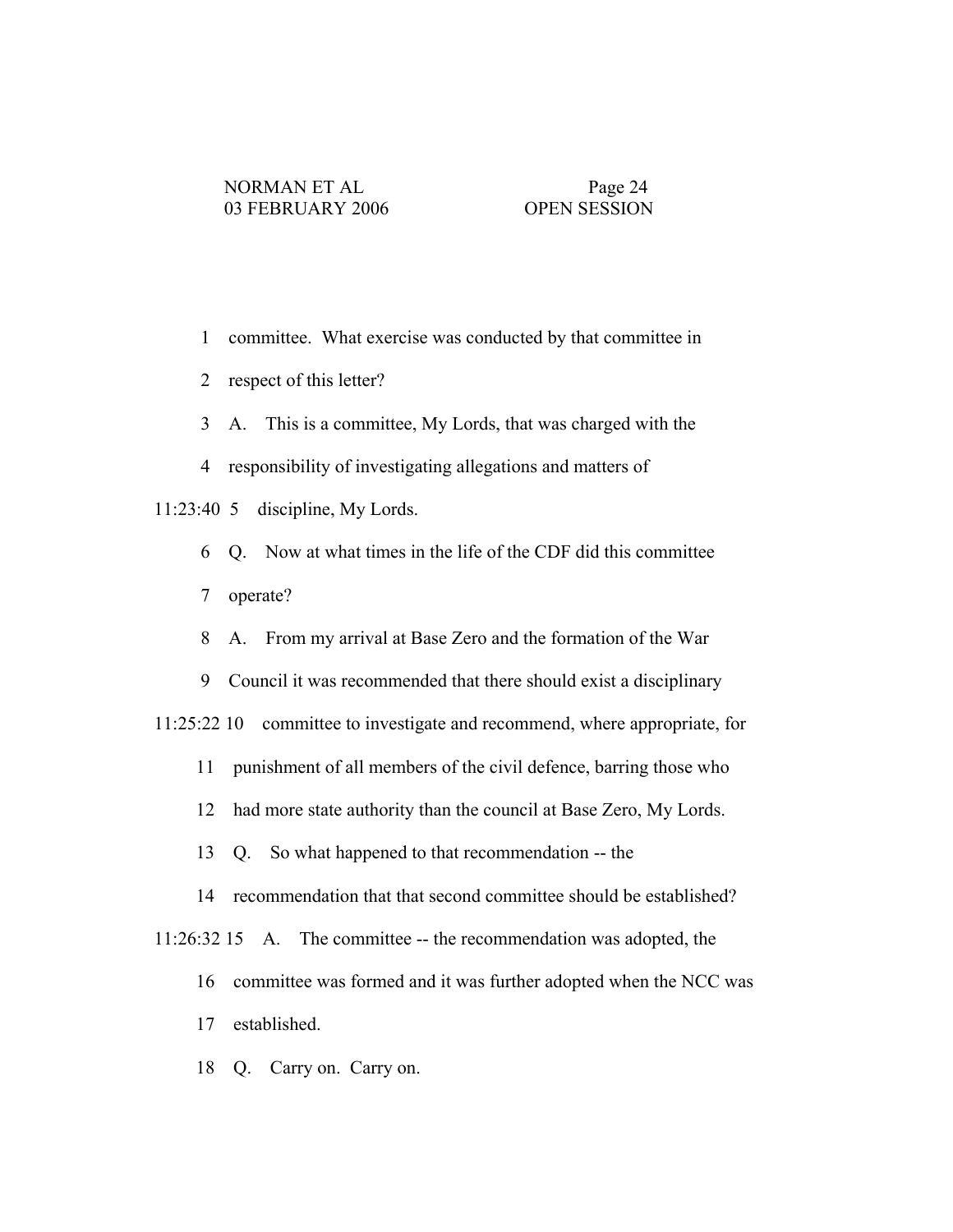19 A. But at that time the War Council at Base Zero had ceased to

11:26:59 20 function.

- 21 Q. As at what time?
- 22 A. As at the return of the President and the reinstatement of
- 23 government, My Lords.
- 24 Q. So at what time did the disciplinary committee become
- 11:27:48 25 effectively operational?
	- 26 A. From its institution.
	- 27 Q. Yes, when? When was that?
	- 28 A. I cannot be very exact now, but at any time around October
	- 29 1997, My Lords.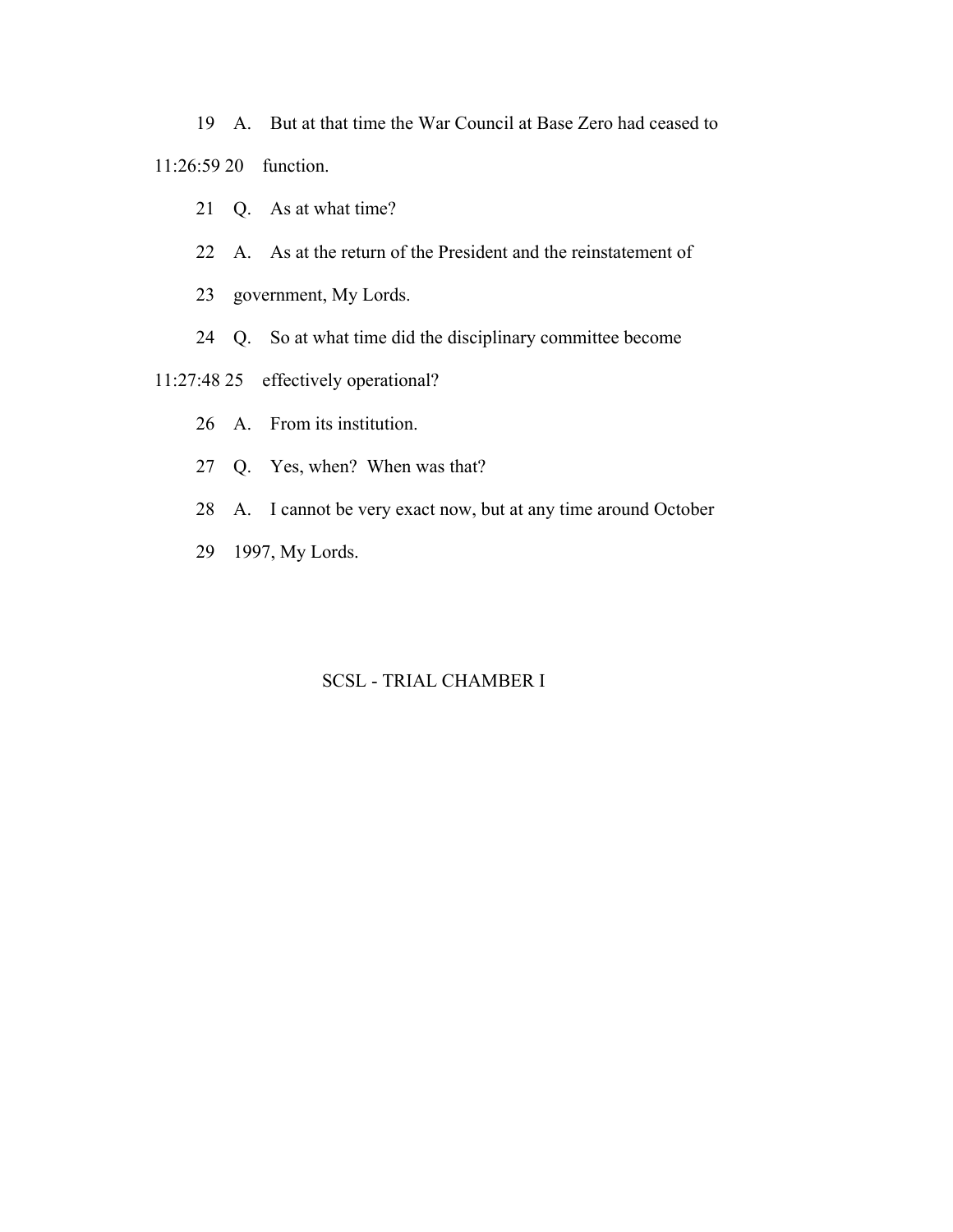| $\mathbf{1}$<br>JUDGE ITOE: And the NCC, when did it start existing?             |
|----------------------------------------------------------------------------------|
| THE WITNESS: 1999, My Lord. January 1999.<br>$\overline{2}$                      |
| 3<br>MR JABBI: My Lords, I would like to close this                              |
| examination-in-chief at this stage, but would just want to say<br>$\overline{4}$ |
| 11:29:20 5 that this is obviously with a caveat in view of the decision we       |
| are expecting. I cannot say in advance what that decision is<br>6                |
| going to be, but we would like to end the examination-in-chief<br>7              |
| 8<br>now, but that if it becomes necessary at all by our understanding           |
| of that decision --<br>9                                                         |
| PRESIDING JUDGE: I will, if you allow me, Dr Jabbi<br>11:29:52 10                |
| 11<br>facilitate your life. We will adjourn for 15 minutes. Please               |
| look at the decision that has been filed this morning, and when<br>12            |
| 13<br>we come back you should be able to advise yourself and the Court           |
| what position you want to take.<br>14                                            |
| 11:30:07 15<br>MR JABBI: Thank you very much, My Lord, I didn't know it          |
| had been filed.<br>16                                                            |
| PRESIDING JUDGE: Thank you. Court is adjourned.<br>17                            |

18 [Break taken at 11.30 a.m.]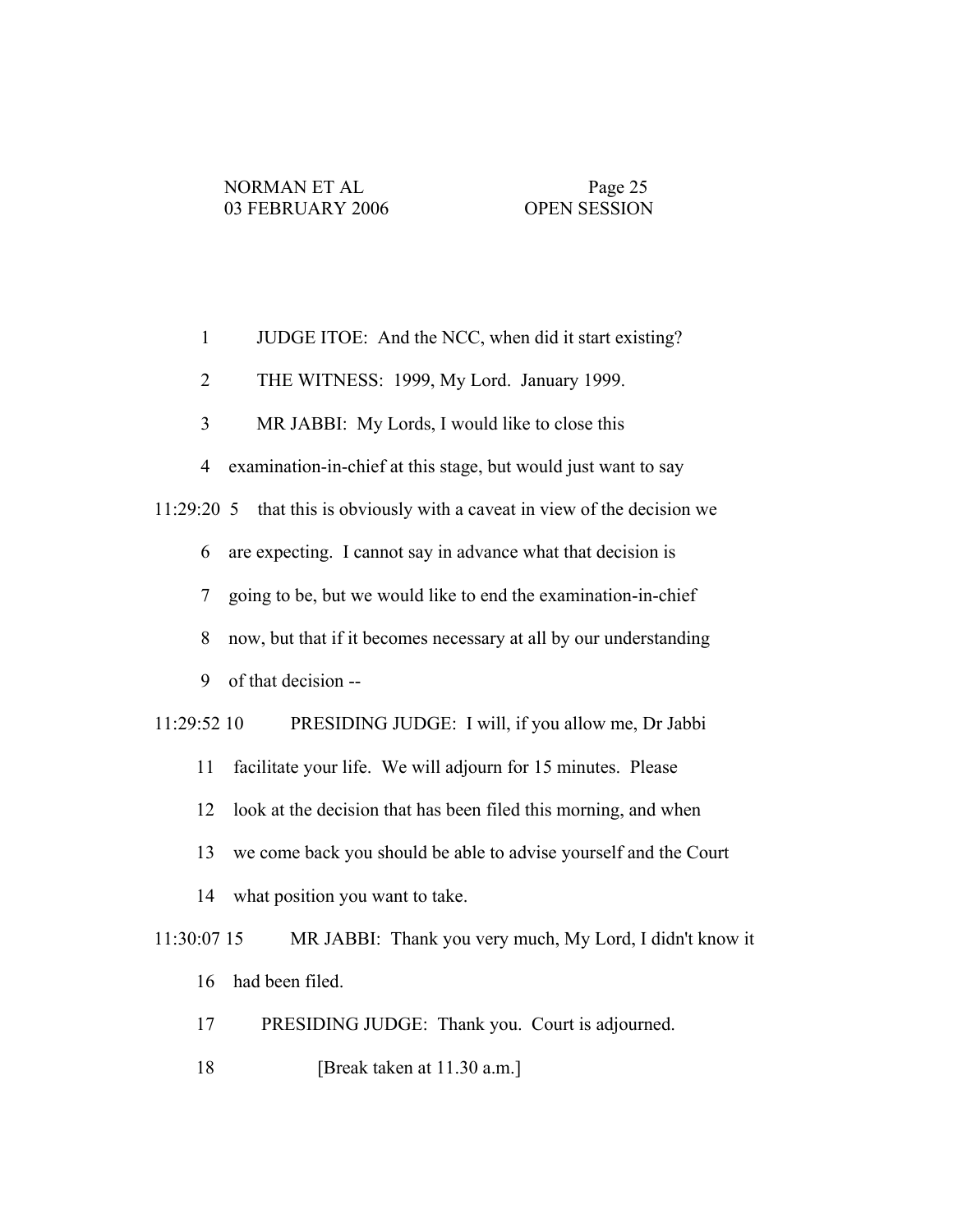19 [CDF03FEB06C - RK]

11:50:59 20 [Upon resuming at 12.00 p.m.]

21 PRESIDING JUDGE: Mr Defence counsel, Dr Jabbi.

- 22 MR JABBI: Yes, My Lord.
- 23 PRESIDING JUDGE: When we adjourned, you were informing the
- 24 Court of a decision you were about to make, or informing the

12:00:49 25 Court as to what decision you had made and it was conditional to

- 26 certain circumstances. Can we ask you what your position is at
- 27 this particular time? Indeed are you closing your case?
- 28 MR JABBI: My Lord, I'm happy to announce that we are
- 29 closing the examination-in-chief --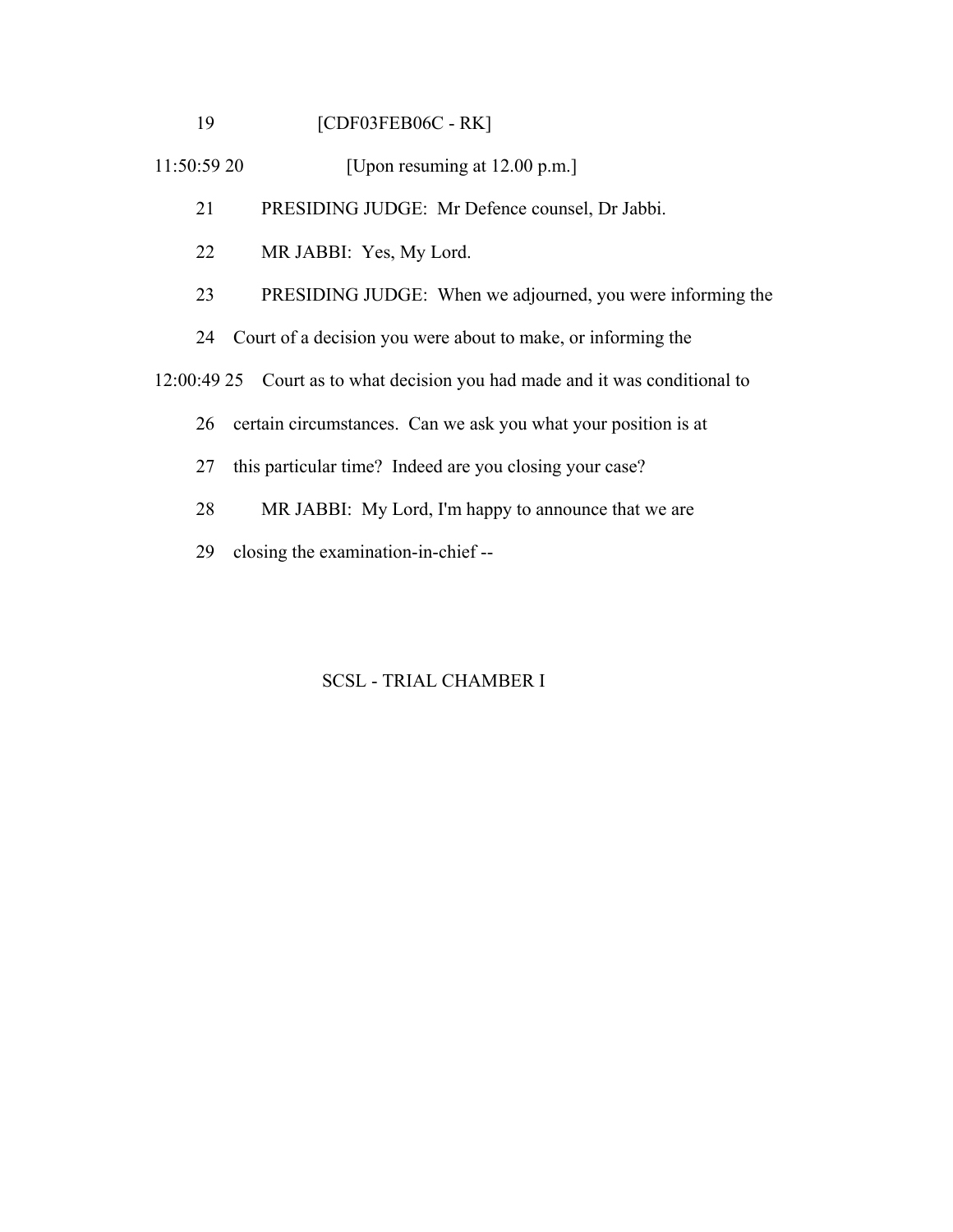- 1 PRESIDING JUDGE: That's what I mean by your case. That is
- 2 the examination-in-chief.
- 3 MR JABBI: -- of the first accused as of now and for now.
- 4 PRESIDING JUDGE: Thank you.
- 12:01:23 5 JUDGE ITOE: What does "as of now" mean?
	- 6 MR JABBI: With the evidence led by him up to this point,
	- 7 My Lord.
	- 8 JUDGE ITOE: I see. Not subject to a resumption of --
	- 9 MR JABBI: We can foresee no circumstances that will
- 12:01:45 10 necessitate such an application at this stage.
	- 11 PRESIDING JUDGE: You have always the re-examination
	- 12 process in due course if the matter is a matter that could be
	- 13 examined in that process. I know the fact that you have closed
	- 14 your case in examination-in-chief does not preclude you to

12:02:10 15 clarify certain issues, if need be, later on in the process.

- 16 MR JABBI: Indeed, My Lord.
- 17 JUDGE THOMPSON: But, if I understand My Lords correctly,
- 18 it means that as far as examination-in-chief is concerned that's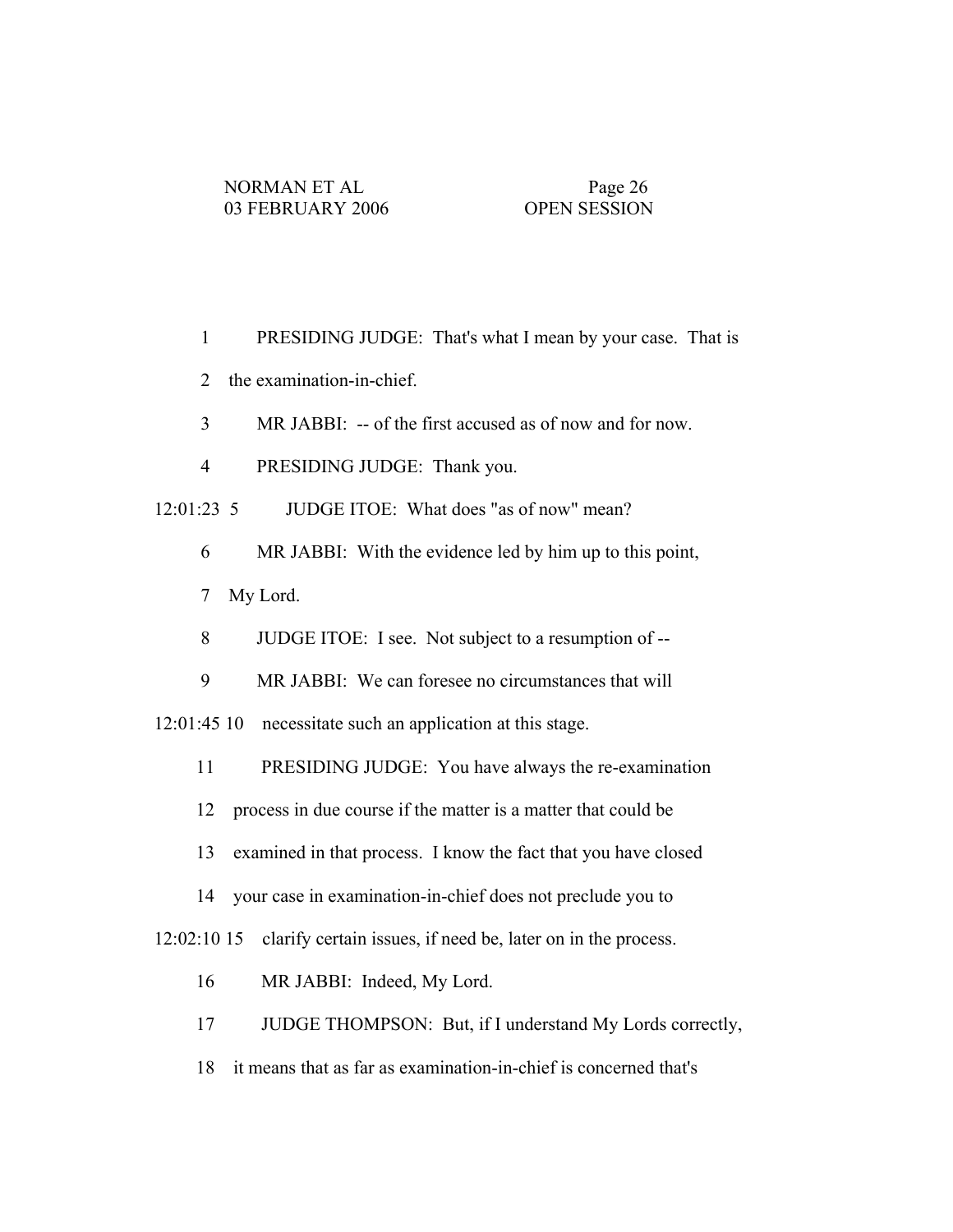19 the end of the matter.

12:02:21 20 MR JABBI: Indeed, My Lord.

21 JUDGE THOMPSON: Because I certainly would not see how

- 22 procedurally regular it would be for you to be allowed to reopen
- 23 your examination-in-chief. Because you do have a chance for a
- 24 second bite of the cherry.
- 12:02:34 25 MR JABBI: Indeed.
	- 26 PRESIDING JUDGE: That being the case -- yes, Mr Tavener.
	- 27 MR TAVENER: Thank you, Your Honour. In the limited time
	- 28 available to consider the decision, the Prosecution would ask for
	- 29 some brief time, perhaps until 2.30, so an hour of your Court's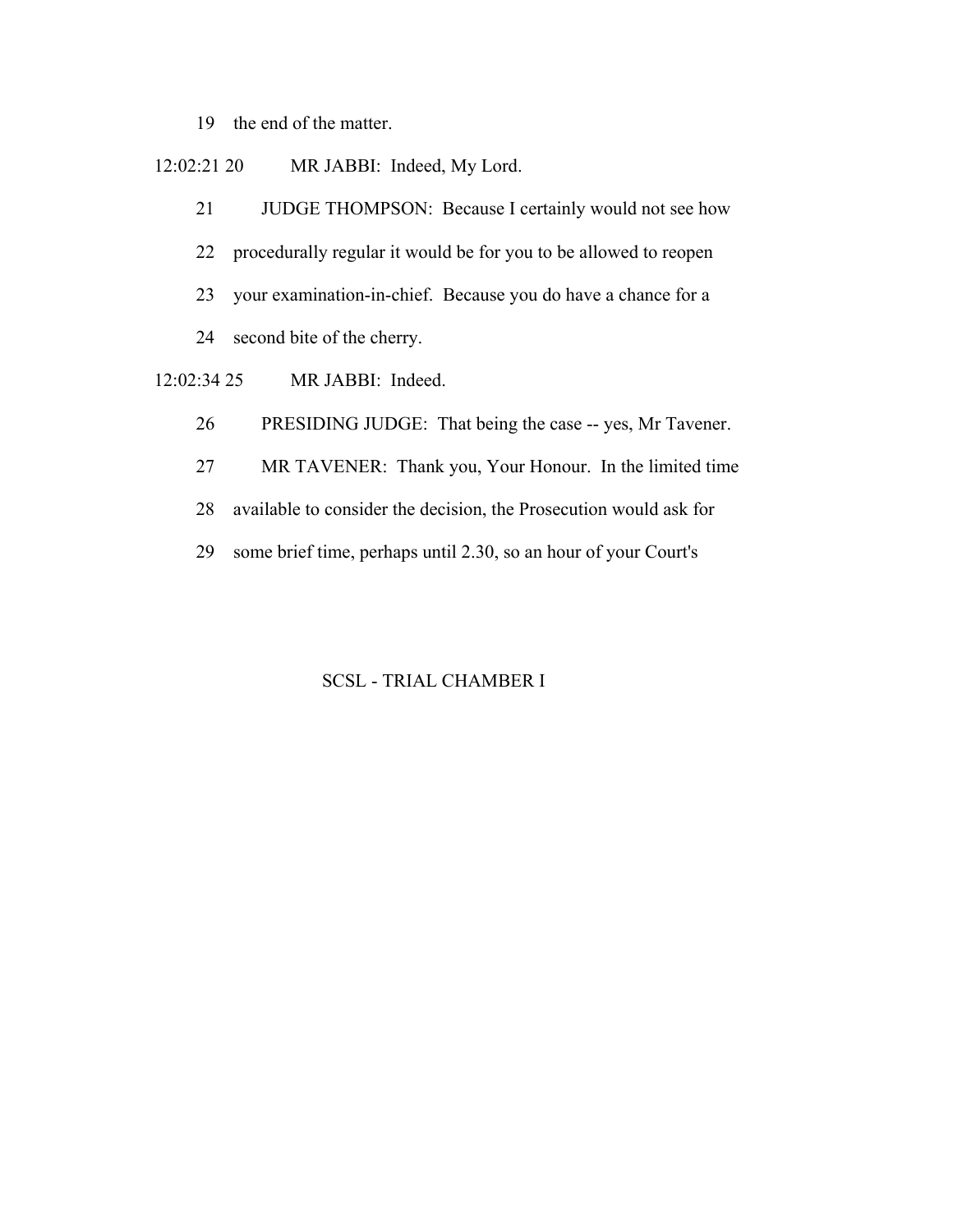| $\mathbf{1}$   | time, to consider our response. We understand the decision. We            |
|----------------|---------------------------------------------------------------------------|
| $\overline{2}$ | may make further submissions as to the practical response to the          |
| 3              | decision. That might, for instance, involve making submissions            |
| 4              | that Chief Norman be allowed to testify on the areas that have            |
|                | 12:03:10 5 been proscribed by the decision, because if he stops now, that |
| 6              | evidence can no longer be obtained, it is gone forever, which             |
| $\overline{7}$ | then obviously impacts on the ability of the Prosecution to take          |
| 8              | any steps. It limits our ability, for instance, to appeal in a            |
| 9              | practical sense.                                                          |
| 12:03:31 10    | PRESIDING JUDGE: I'm not sure that we are to invite you to                |
| 11             | make any response. I thought the decision was quite specific and          |
| 12             | I don't think the decision invites any response.                          |
| 13             | MR TAVENER: It is a very serious issue. It is a matter                    |
| 14             | that impacts quite significantly on the Prosecution case. What            |
| 12:03:50 15    | we would like is some time to consider what options we have. It           |
| 16             | is not a matter that we would say an hour of the Court's time is          |
| 17             | going to be misspent.                                                     |
| 18             | PRESIDING JUDGE: That's fine.                                             |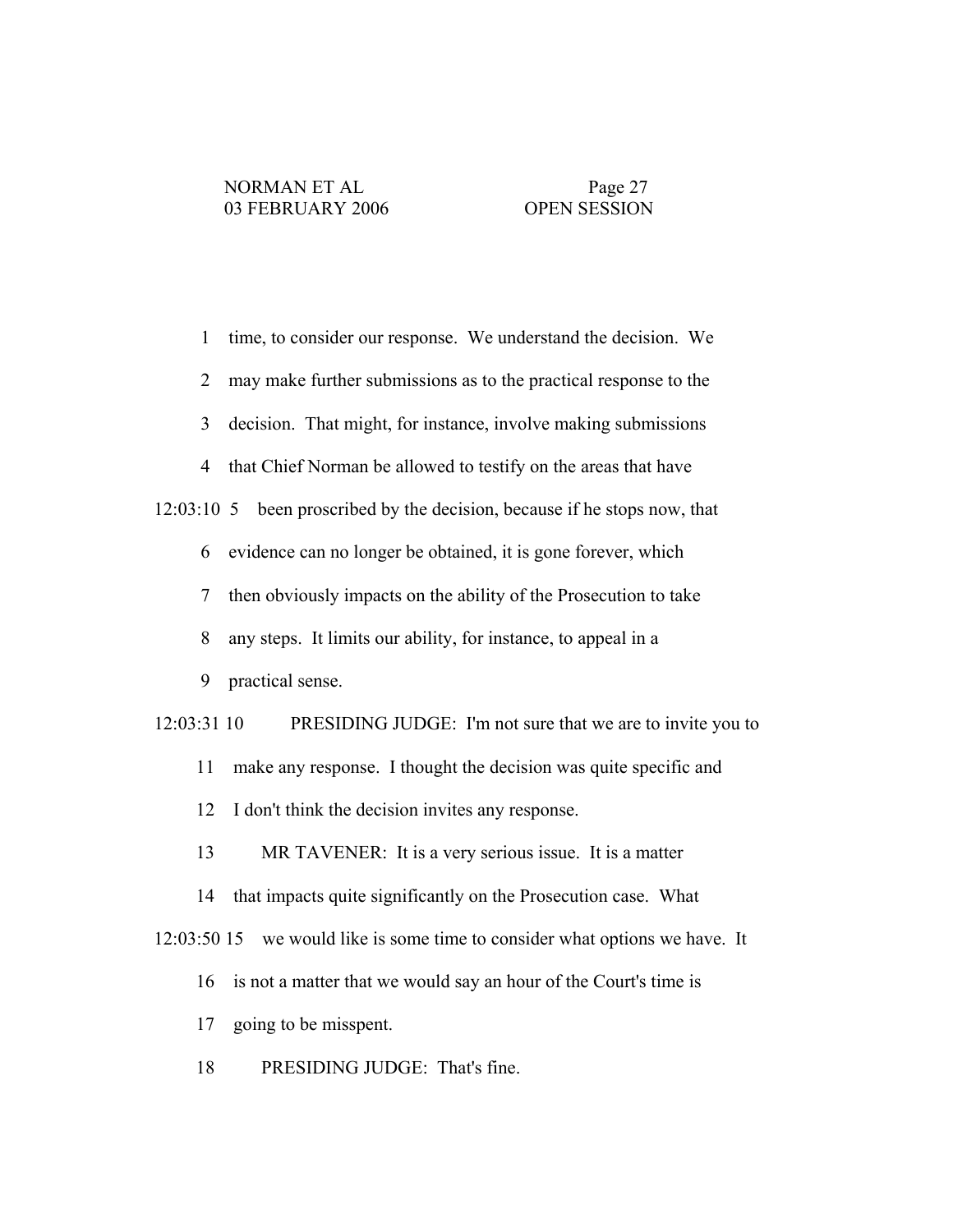19 JUDGE THOMPSON: I would like to take the point up that in 12:04:06 20 terms of the decision, as far as I understand it, that your only

21 remedy at this point in time would be to appeal against the

22 decision, I'm not sure myself procedurally why the Court would

23 want to hear you on the decision. In my own judicial frame of

24 mind, it would amount to a kind of allowing for a post mortem on

12:04:32 25 our decision.

26 MR TAVENER: Not on the decision per se, but as to the

27 consequences. If, as Your Honour says, an option available to us

28 clearly is to appeal. If the appeal comes to a decision that the

29 evidence about this particular area should have been heard, it's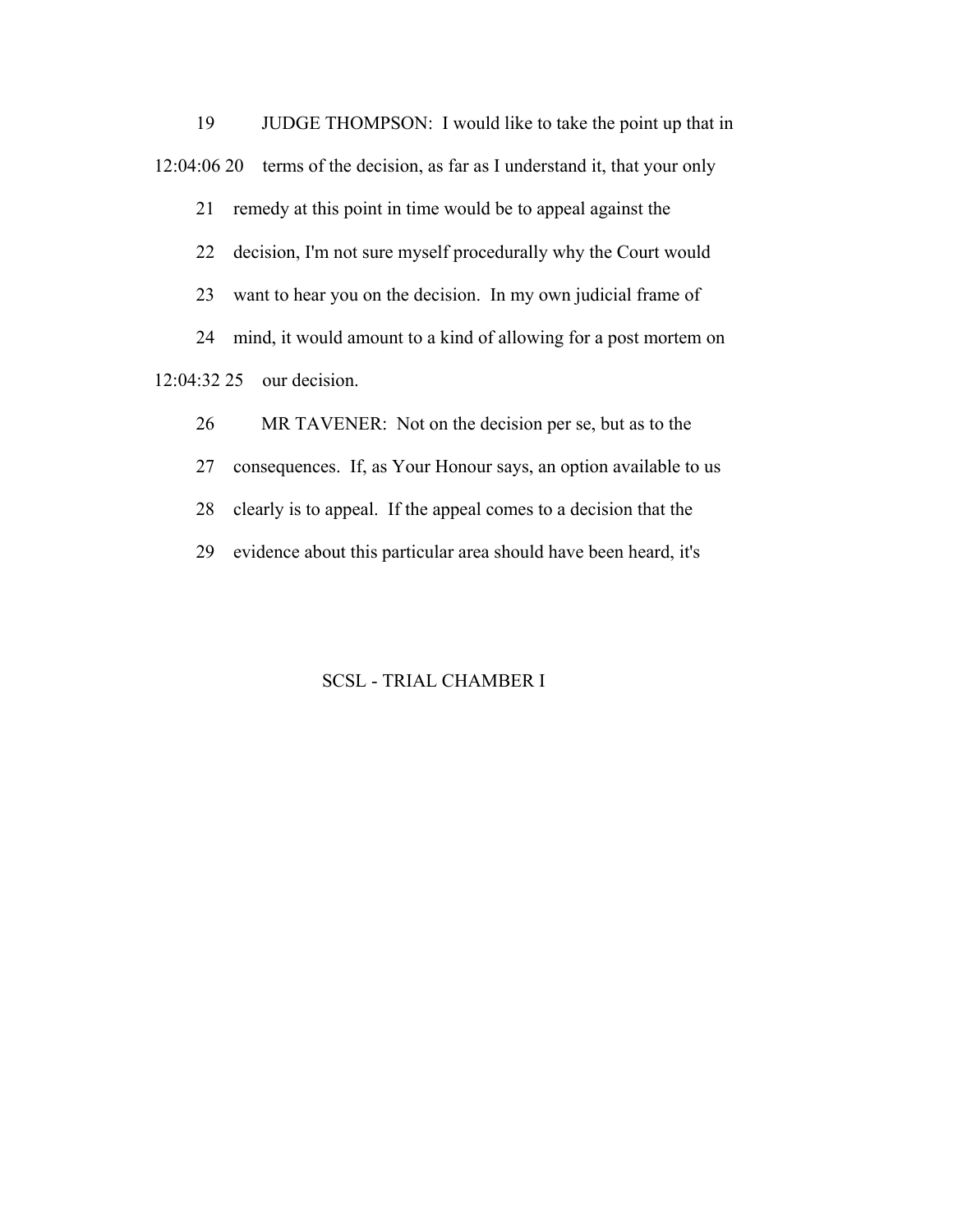1 a nugatory decision, it's of no point, because the evidence would

2 have gone. This is the only opportunity for Chief Norman to

3 testify in this area.

4 JUDGE THOMPSON: These are legal matters. What I am trying

12:04:57 5 to say is at this point I do not see how we can entertain even

6 legal submissions or legal arguments on a decision that I think,

7 and I don't know what my other brothers think, were functus

8 officio, so to speak. In other words, the only next stage for

9 this decision this morning is an appeal if counsel for the

12:05:21 10 Prosecution is aggrieved, or invoke a review or reconsideration

11 option. But clearly I find it, quite frankly, procedurally

12 incongruous to have you stand there and ask us to allow you the

13 opportunity of conducting some kind of prosecutorial surgery on a

14 decision we have given in respect of which I know I am functus

12:05:57 15 officio. It is not within my compass as a judge to entertain any

16 argument as to whether I contributed to a decision correctly or

17 incorrectly at this point in time.

18 MR TAVENER: What we're seeking to do is preserve evidence.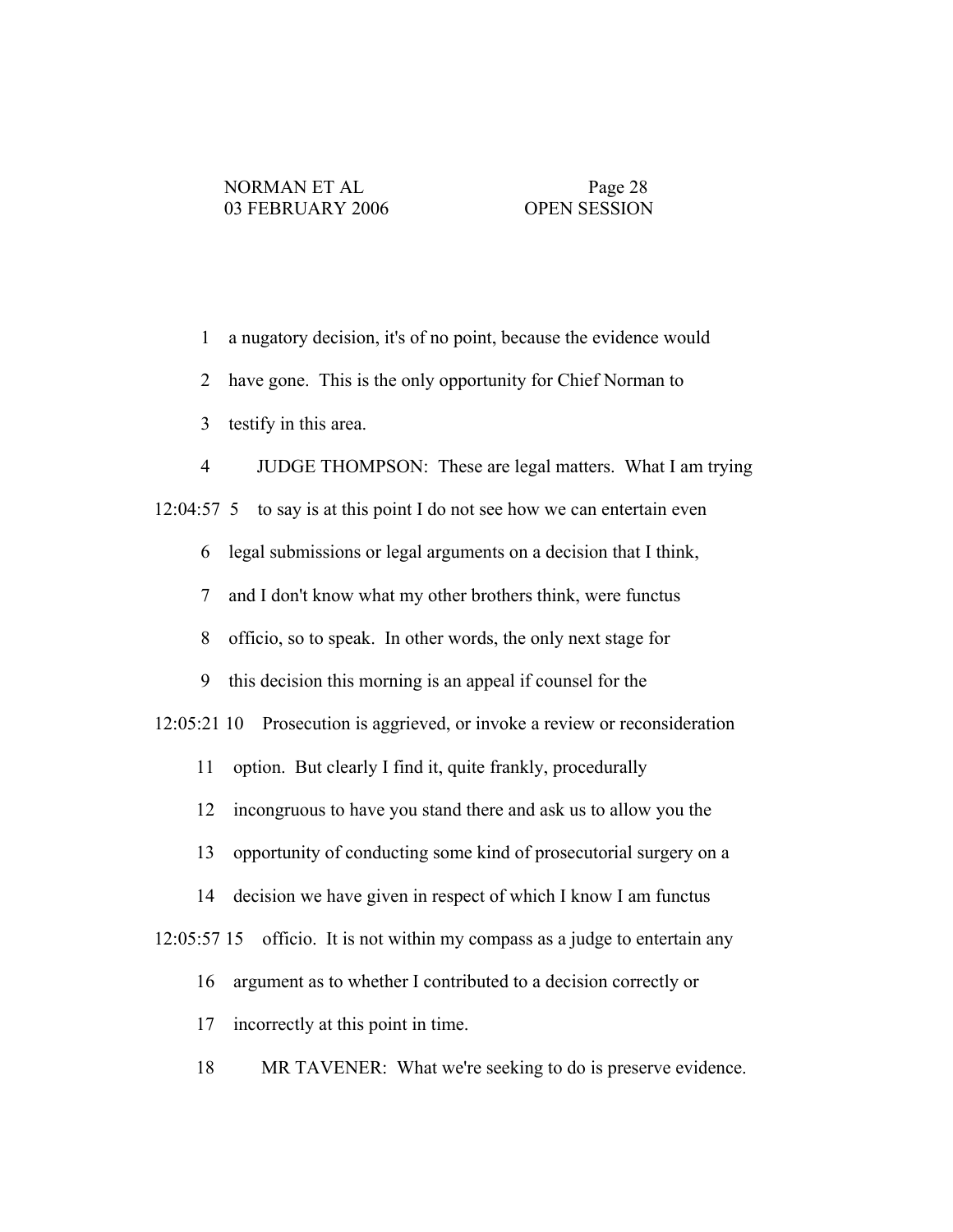19 We're seeking to preserve the opportunity of the accused man to

12:06:16 20 testify in an area that he introduced, that he is willing to

21 testify on. We also --

22 JUDGE THOMPSON: No. I quite find it strange and

23 anomalous. I think we are twisting the rules, with respect. I

24 have put my signature on a decision this morning. As far as I'm

12:06:37 25 concerned, I am functus officio. I am in a way judicially bound

26 not to discuss its merit with anyone, not even the parties here.

27 MR TAVENER: I am not seeking to discuss the merits.

28 JUDGE THOMPSON: What is the point of the legal submissions 29 then?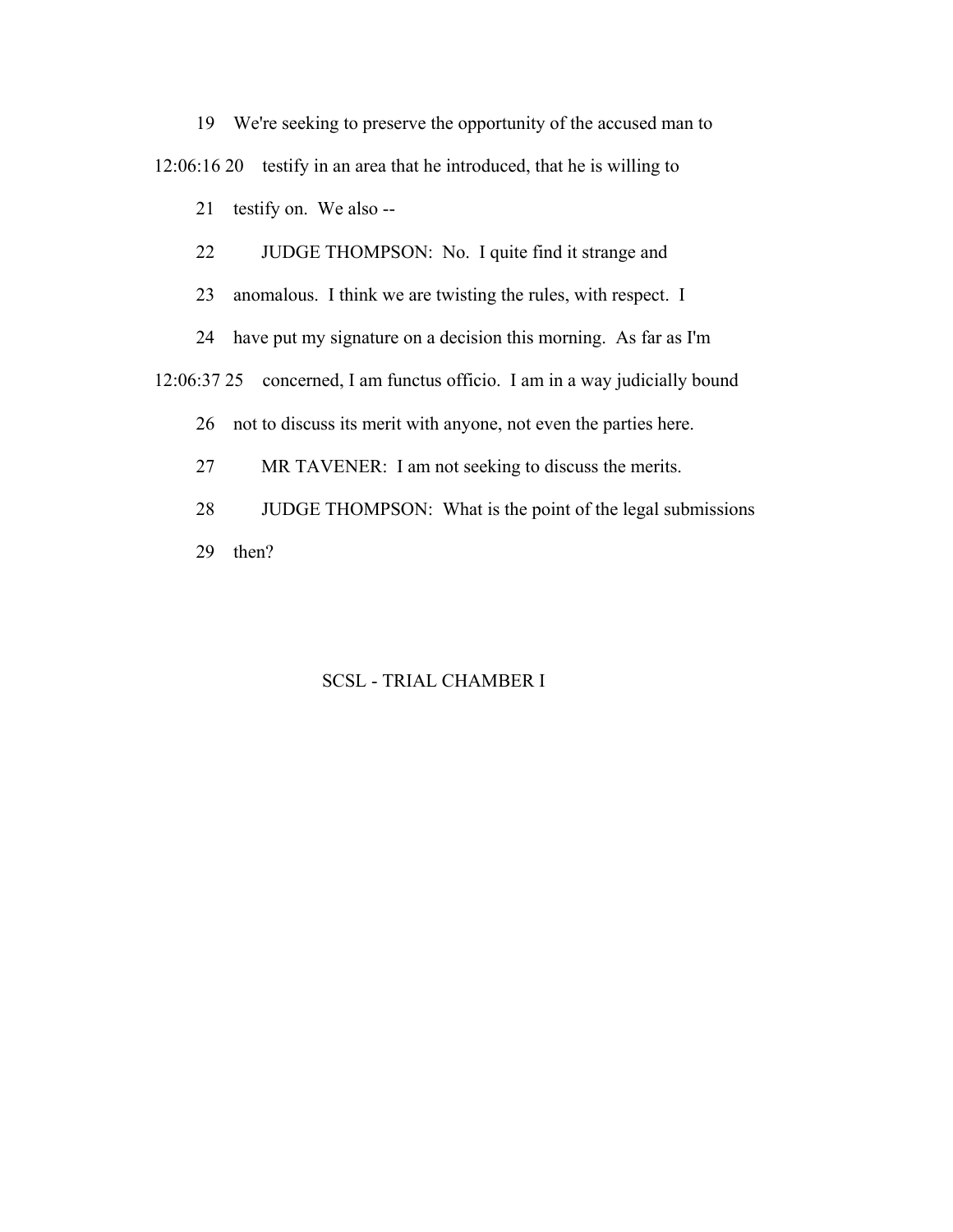1 MR TAVENER: What I am seeking to preserve is the evidence,

2 bearing in mind this Court is not a usual court. There is not

3 the provision, for instance, from a practical sense if an appeal

4 happens, a retrial is obviously not, from a practical point --

12:07:08 5 JUDGE THOMPSON: You are talking of the consequences of the

6 process. I am saying there are two options here open to any

7 party, the Prosecution or the Defence. One, ask for a

8 reconsideration of this decision in the proper procedural manner,

9 or appeal. In other words, seek leave to appeal. I find it

12:07:30 10 extremely difficult it to know what I am supposed to do in

11 response to you, Mr Tavener, once I say I have washed my hands of

12 that decision. I can say nothing about it. In fact, I feel

13 judicially estopped to talk about it.

14 PRESIDING JUDGE: To again clarify any possible ambiguity

12:07:57 15 about the process at this particular stage, we have issued our

16 decision. The counsel for the first accused, as thereafter

17 informed the Court that they are not calling any more evidence

18 and they have closed their case, you will not, whatever argument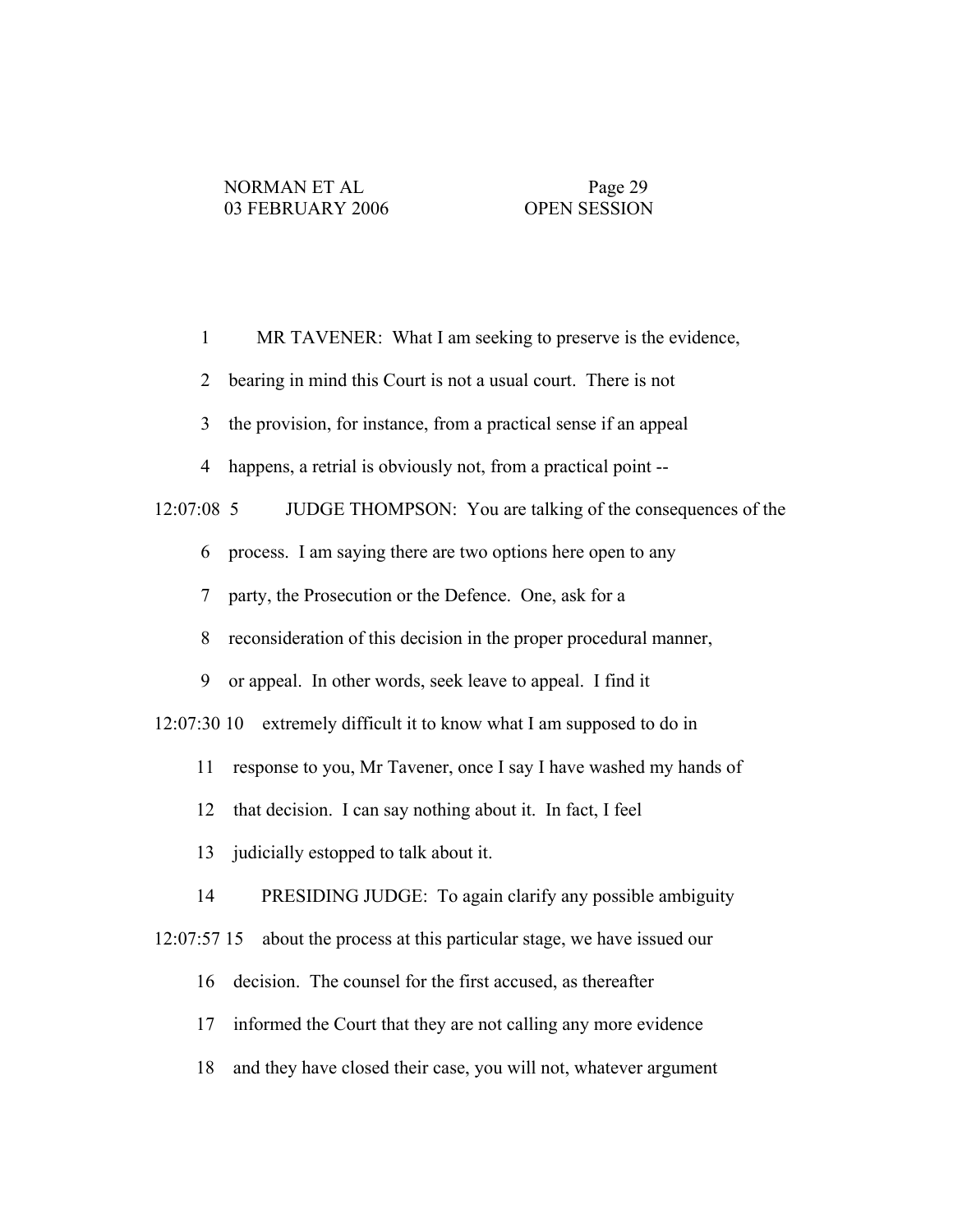19 you may put forward, if we allow you to do that, will certainly 12:08:19 20 not -- we will not force the Court to try now to impose a

21 direction on the first accused to re-open their case. In other

22 words, not to close their case at this particular time. Your

23 comments appear to be in that direction. I fail to see how you

24 could ever ask the Court to order the Defence not to close their

12:08:40 25 case, regardless of.

26 JUDGE THOMPSON: Because you have some reservation about

27 the decision. That's the point I am making. I'm sure we are not

28 at cross-purposes here, as a matter of law. I'm sure we are on

29 the same radar screen. You know that what you are asking this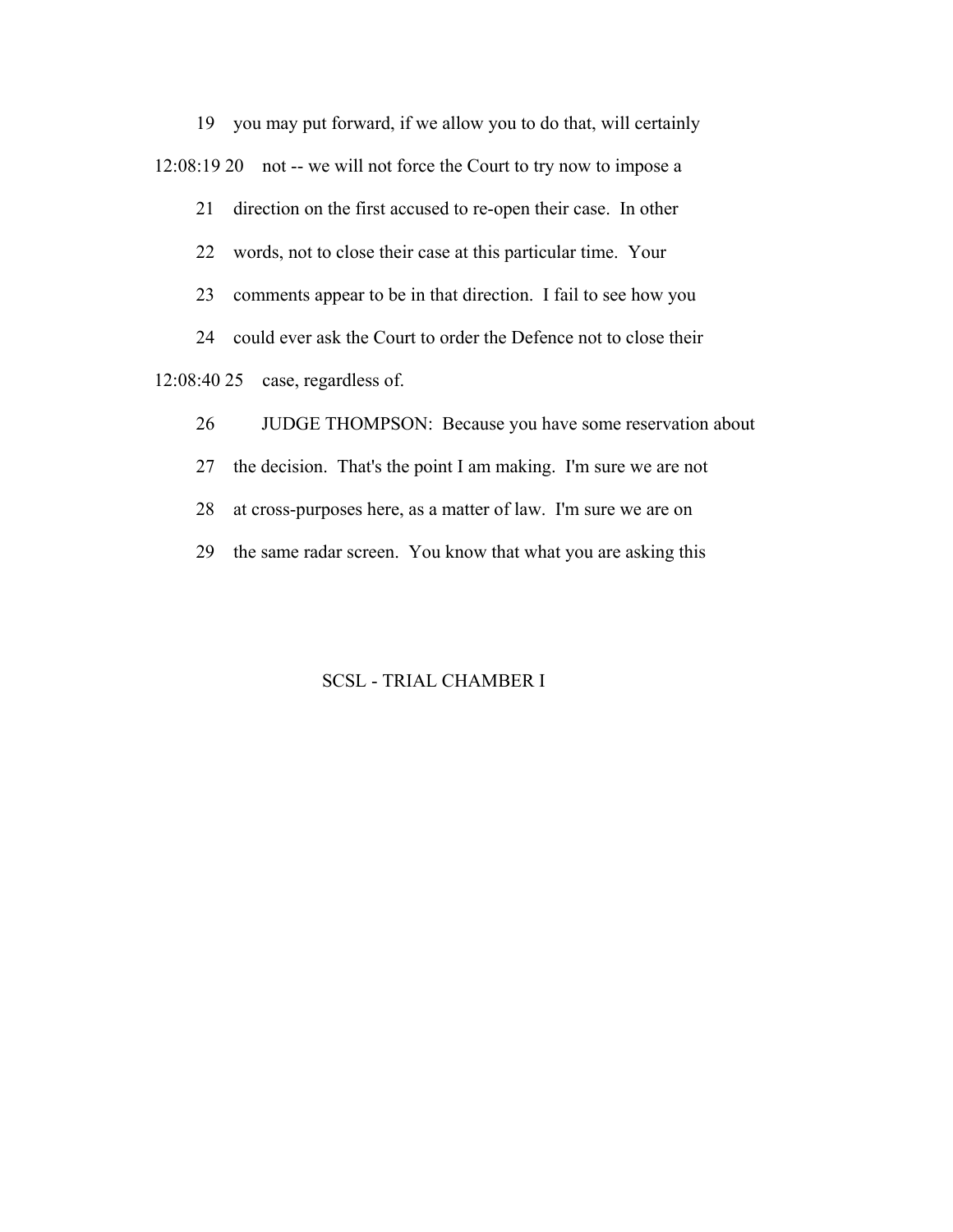- 1 Court to do is procedurally unusual. Your options are there. I
- 2 have told you. Ask for a reconsideration by this very Chamber of
- 3 what we just published or seek leave to appeal and say we erred
- 4 in law.

# 12:09:15 5 MR TAVENER: I understand, Your Honour. Then, if we adopt

- 6 the latter course of asking for a reconsideration, we would ask
- 7 at this stage that the matter not proceed any further to enable
- 8 us to consider whether that is an appropriate option at this
- 9 stage, or what other --
- 12:09:31 10 PRESIDING JUDGE: Your application was to adjourn until
	- 11 2.30 so you could look into this matter.
	- 12 MR TAVENER: At least 2.30, yes.
	- 13 JUDGE THOMPSON: I hope I have not been too oppressive, but
	- 14 I think we all want to do things procedurally tidy here. We have
- 12:09:45 15 a judicial process that is settled in many respects, in other
	- 16 areas it is not. It is just that I feel I have nothing to do now
	- 17 that that decision has been put out unless you come and ask us to
	- 18 reconsider.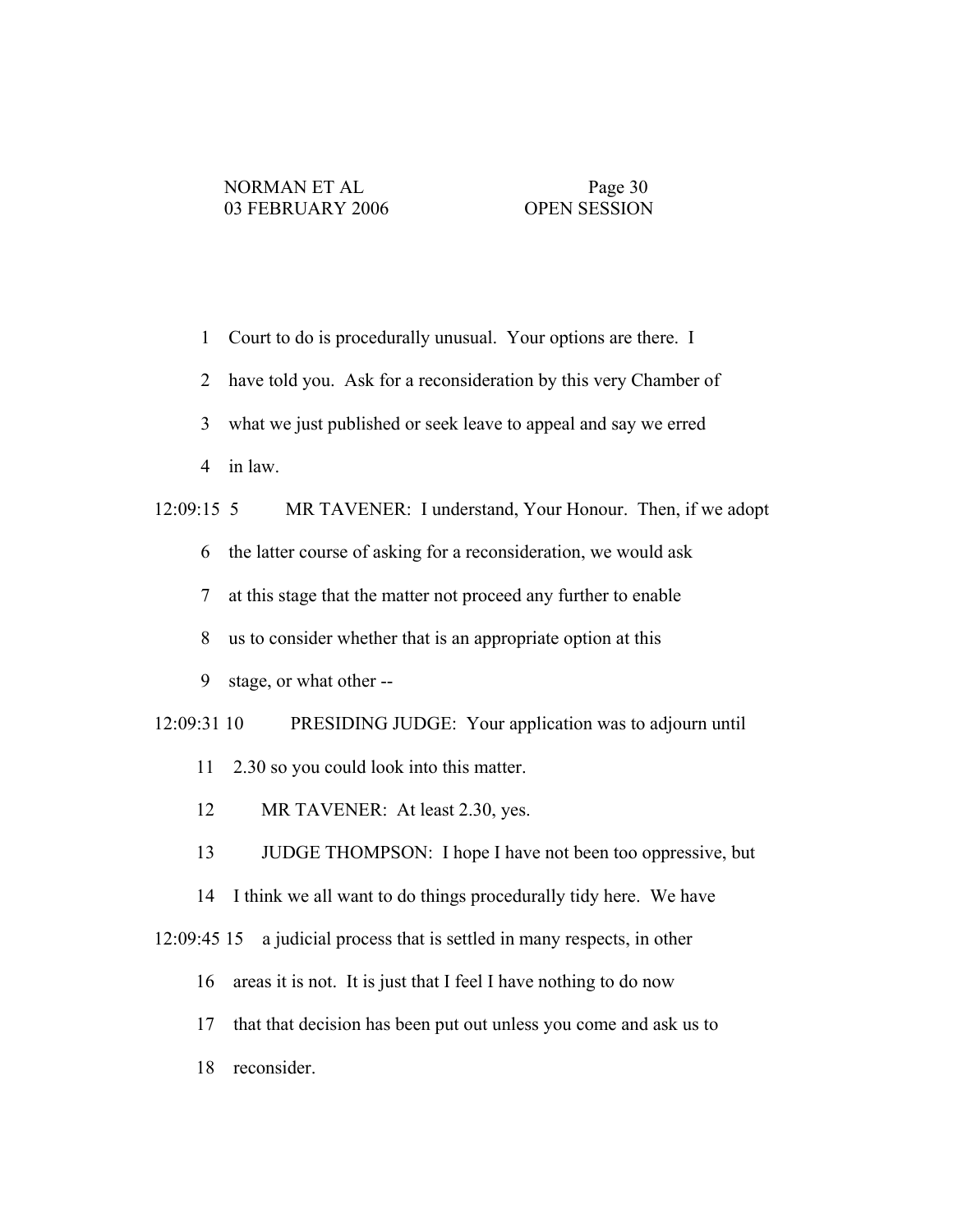19 PRESIDING JUDGE: We'll grant you this adjournment until 12:10:05 20 2.30. Let me tell you that we are not inclined at this

21 particular time to delay any further the proceedings, so it will

22 be clearly understood. If you are coming to ask for a further

23 adjournment at that particular time because of what you have read

24 or perceived or understood, I can tell you that it will not be

12:10:23 25 received with a lot of pleasure but we will hear you.

26 MR TAVENER: Thank you, Justice Thompson, for your

27 directions as well.

 28 PRESIDING JUDGE: Before we adjourn there was an indication 29 that --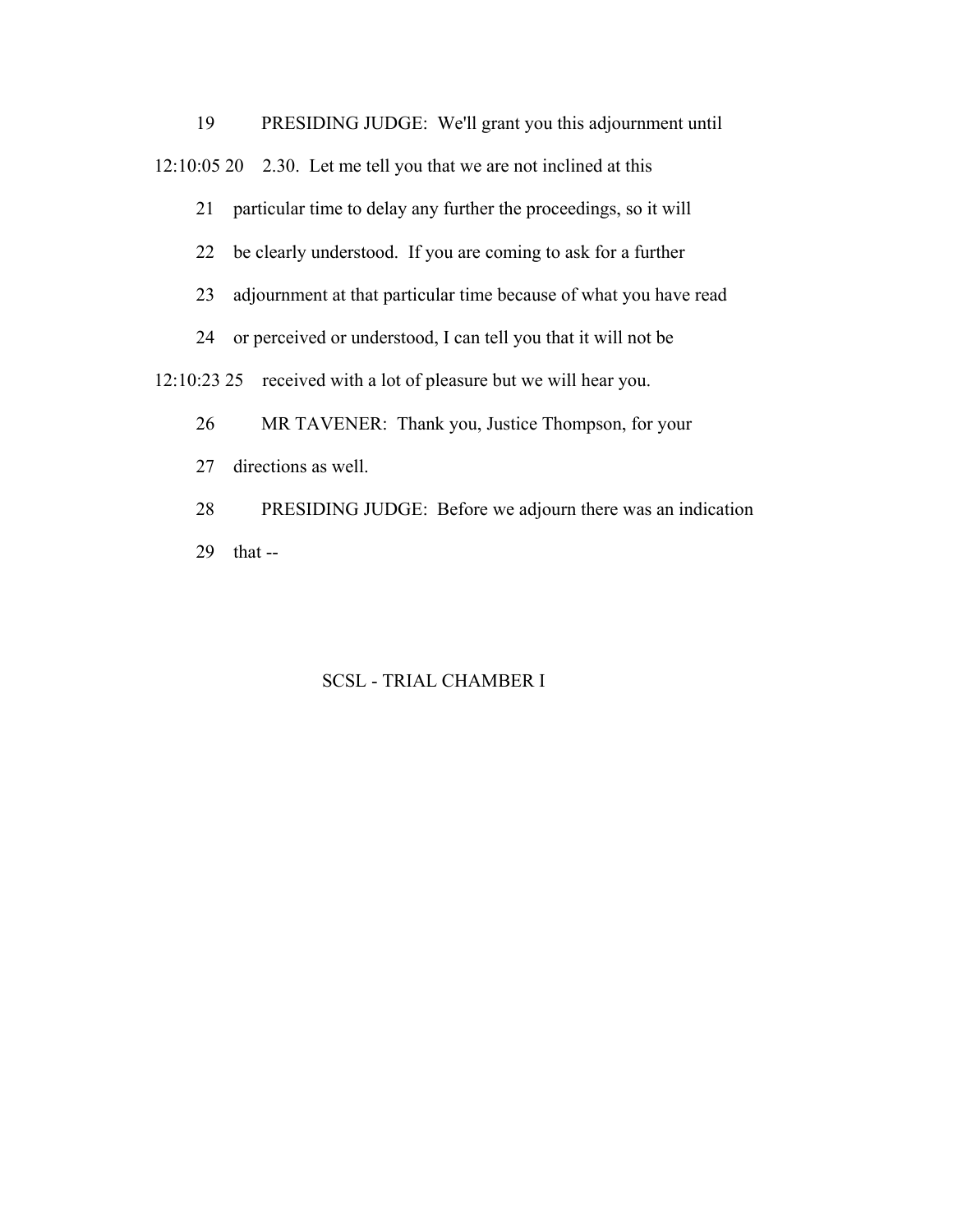| $\mathbf{1}$   | MR BOCKARIE: Yes, Mr Margai made an indication that we do         |
|----------------|-------------------------------------------------------------------|
| $\overline{2}$ | not intend to cross-examine Chief Norman. Your Honours, upon      |
| $\overline{3}$ | further consultation with our client, that stands as now changed. |
| $\overline{4}$ | PRESIDING JUDGE: That is why I was asking you because I           |
| $12:11:01$ 5   | was going to ask you in any event for the record if you were not  |
| 6              | to and you are saying you will. That's fine.                      |
| 7              | MR BOCKARIE: Yes, Your Honour.                                    |
| 8              | PRESIDING JUDGE: Thank you. The Court is adjourned until          |
| 9              | 2.30.                                                             |
|                |                                                                   |
| 12:11:31 10    | [Luncheon recess taken at 12.10 p.m.]                             |
| 11             | [CDF03FEB06D - RK]                                                |
| 12             | [Upon resuming at 2.40 p.m.]                                      |
| 13             | PRESIDING JUDGE: So following this adjournment, we're now         |
| 14             | back to where we were before this pause and at that time counsel  |
| 14:40:30 15    | for the first accused had indicated that the case in chief for    |
| 16             | the accused was closed. We are now moving to the second accused   |
| 17             | for cross-examination of the witness. Mr Bockarie, you had said   |
| 18             | that you would go and start the cross-examination.                |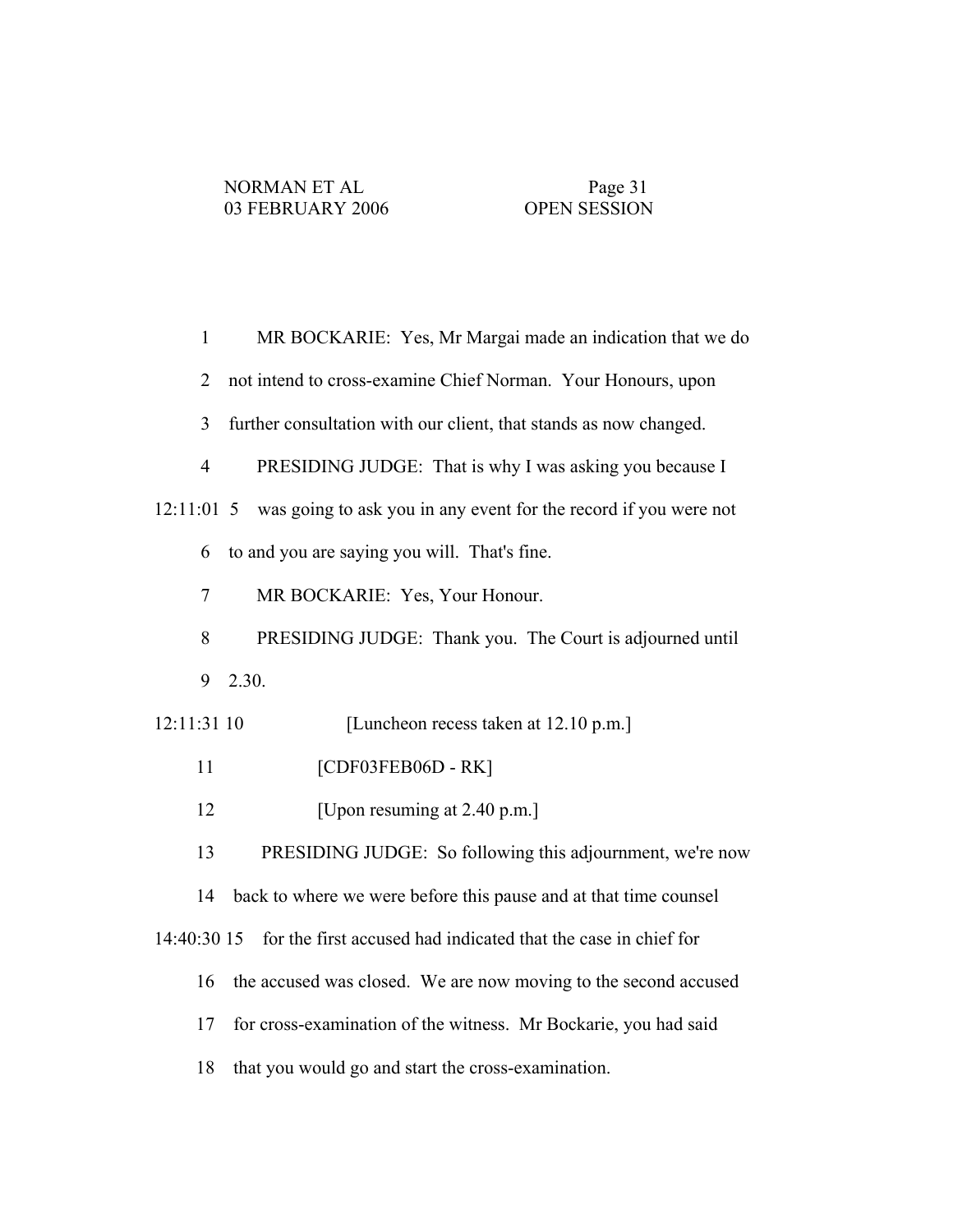19 MR BOCKARIE: Thank you, Your Honours.

14:40:53 20 PRESIDING JUDGE: So you are ready to do so?

21 MR BOCKARIE: Yes, Your Honour. Before I commence my

22 cross-examination, Your Honours, I would like to get an

23 indication as to when, if any, oral applications will be heard in

24 respect of the subpoena motion now that all the respective

14:41:11 25 parties have completed their written submissions, Your Honour.

26 PRESIDING JUDGE: We will give direction in this respect

27 this afternoon.

28 MR BOCKARIE: As Your Honours please. Thank you very much,

29 Your Honour.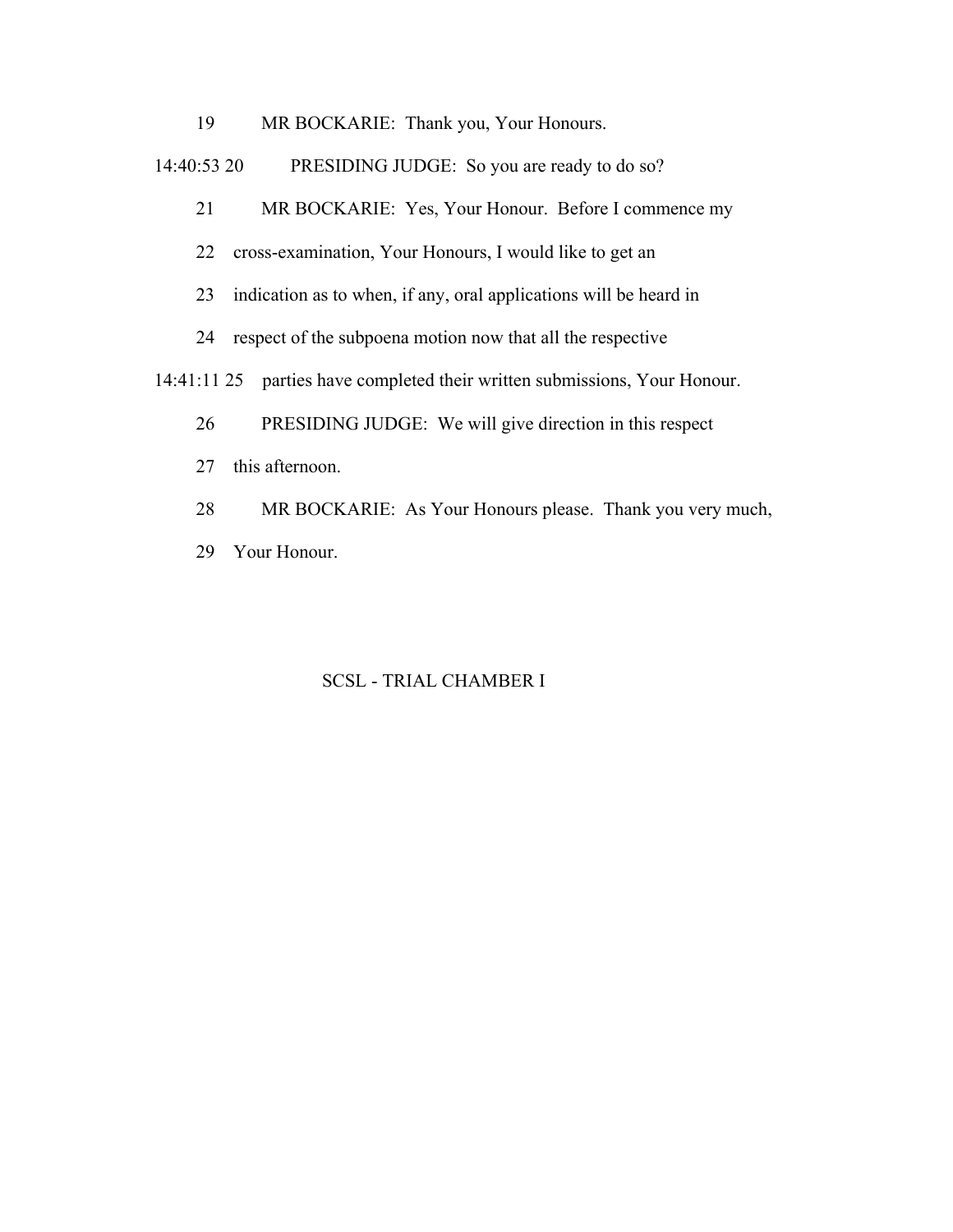## 1 CROSS-EXAMINED BY MR BOCKARIE:

- 2 Q. Good afternoon, Chief.
- 3 A. Good afternoon, My Lords.
- 4 Q. Chief, when you were appointed national co-ordinator in

## 14:42:10 5 1997 did you have a deputy?

- 6 A. No, My Lords.
- 7 Q. And, Chief, that was the position right up to the time "di
- 8 wa dan dan" was declared sometime in 2002; correct?
- 9 A. Yes, My Lords.
- 14:43:03 10 Q. Yes, Chief, was Moinina Fofana battalion commander of any
	- 11 Kamajor battalion in any location during the crisis? Kamajor
	- 12 battalion in any location during the crisis?
	- 13 A. No, My Lord, not to my knowledge.
	- 14 MR BOCKARIE: Thank you very much, Chief. That will be all

14:44:04 15 for him, Your Honours.

- 16 PRESIDING JUDGE: Thank you. Mr Margai.
- 17 MR MARGAI: Yes, My Lords.
- 18 PRESIDING JUDGE: I take it you are not --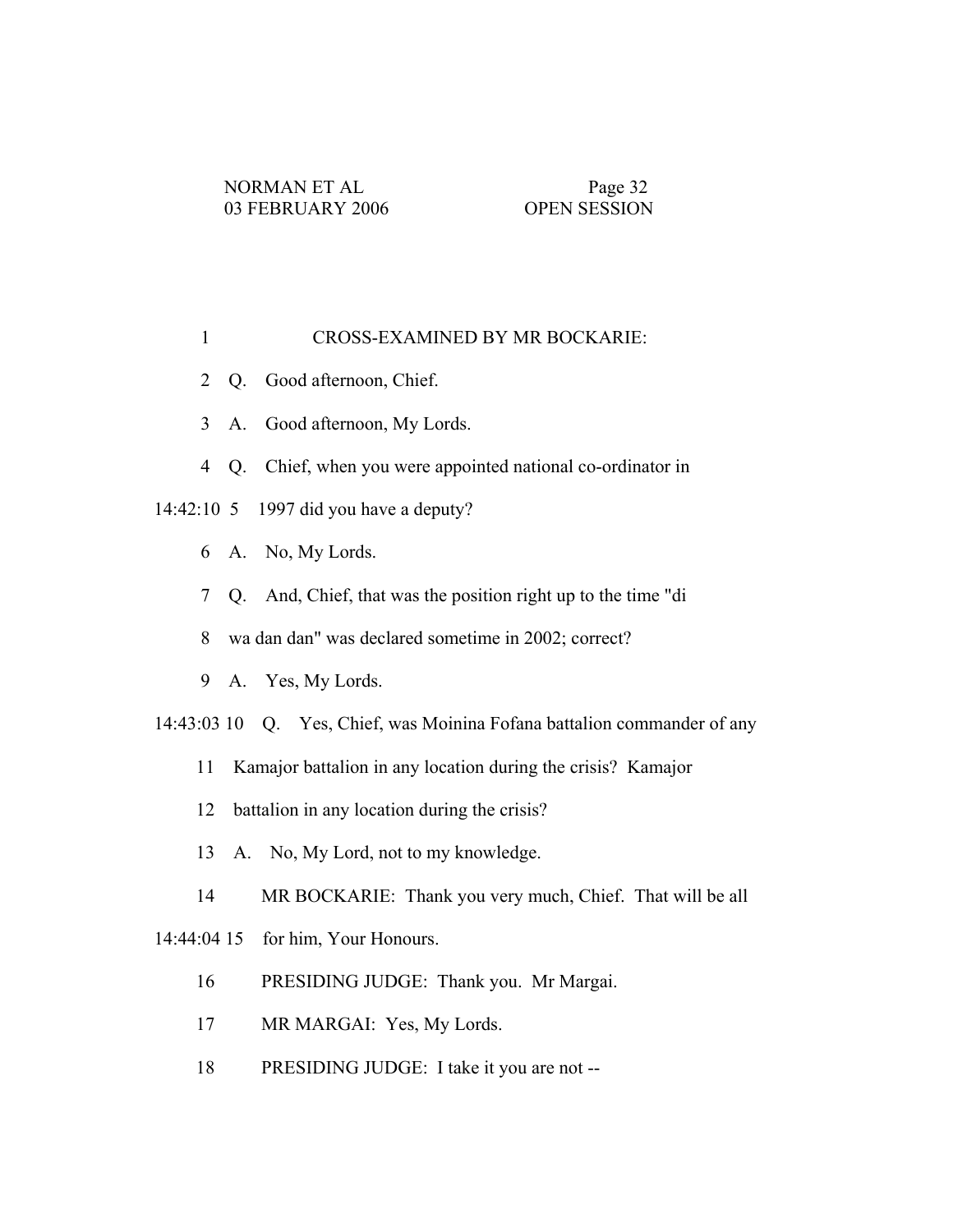19 JUDGE ITOE: Mr Margai may even take less time, maybe.

14:44:18 20 MR MARGAI: It is very possible.

- 21 PRESIDING JUDGE: So you are ready to proceed?
- 22 MR MARGAI: I am very much so, My Lords.
- 23 PRESIDING JUDGE: Thank you, you may do so.
- 24 MR MARGAI: Thank you.

14:44:34 25 CROSS-EXAMINED BY MR MARGAI:

- 26 Q. Good afternoon, Chief.
- 27 A. Good afternoon, My Lords.
- 28 Q. Chief, how would you characterise this war we have been
- 29 talking about in terms of brutality? And please watch the pen of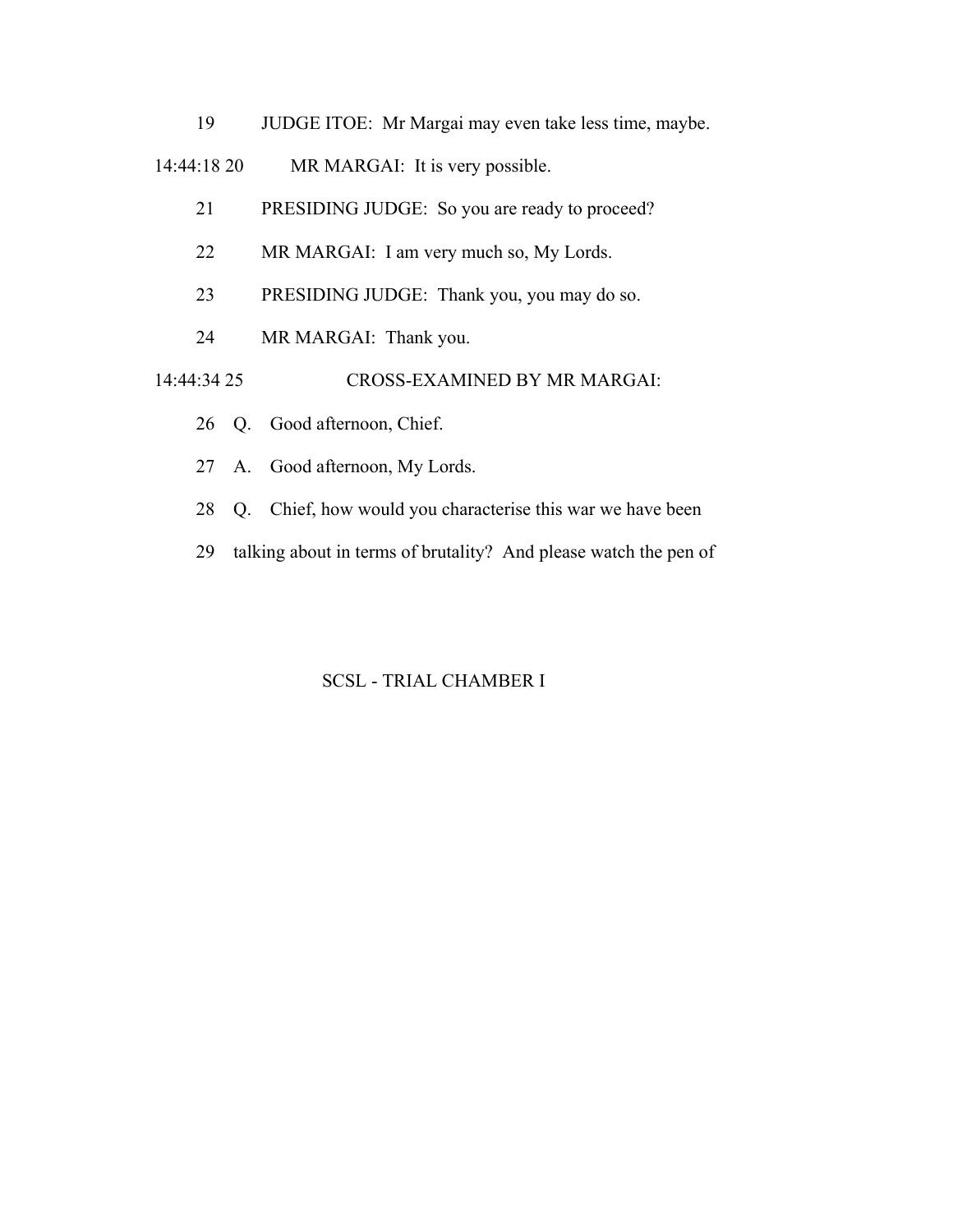- 1 Their Lordships.
- 2 A. Thank you. My Lords, I would say it was extremely brutal
- 3 and of complex characters.
- 4 Q. Before we come to the complexity, why do you say it was

14:45:44 5 extremely brutal? Very briefly, please.

- 6 A. Yes, My Lords. It caused extensive loss of life,
- 7 property --
- 8 Q. Slowly, please.
- 9 A. -- and opportunities, My Lord.
- 14:46:26 10 Q. Chief, how would you distinguish this particular war from
	- 11 other wars? Something that is distinct.
	- 12 A. In the various characters, My Lords, this was not a
	- 13 conventional war.
	- 14 Q. Slowly, please.
- 14:47:05 15 A. It was mixed with national and international characters, My
	- 16 Lords. It was between brothers and sisters, friends and
	- 17 acquaintances, My Lords.
	- 18 Q. Thank you. Chief, when you say it was mixed with national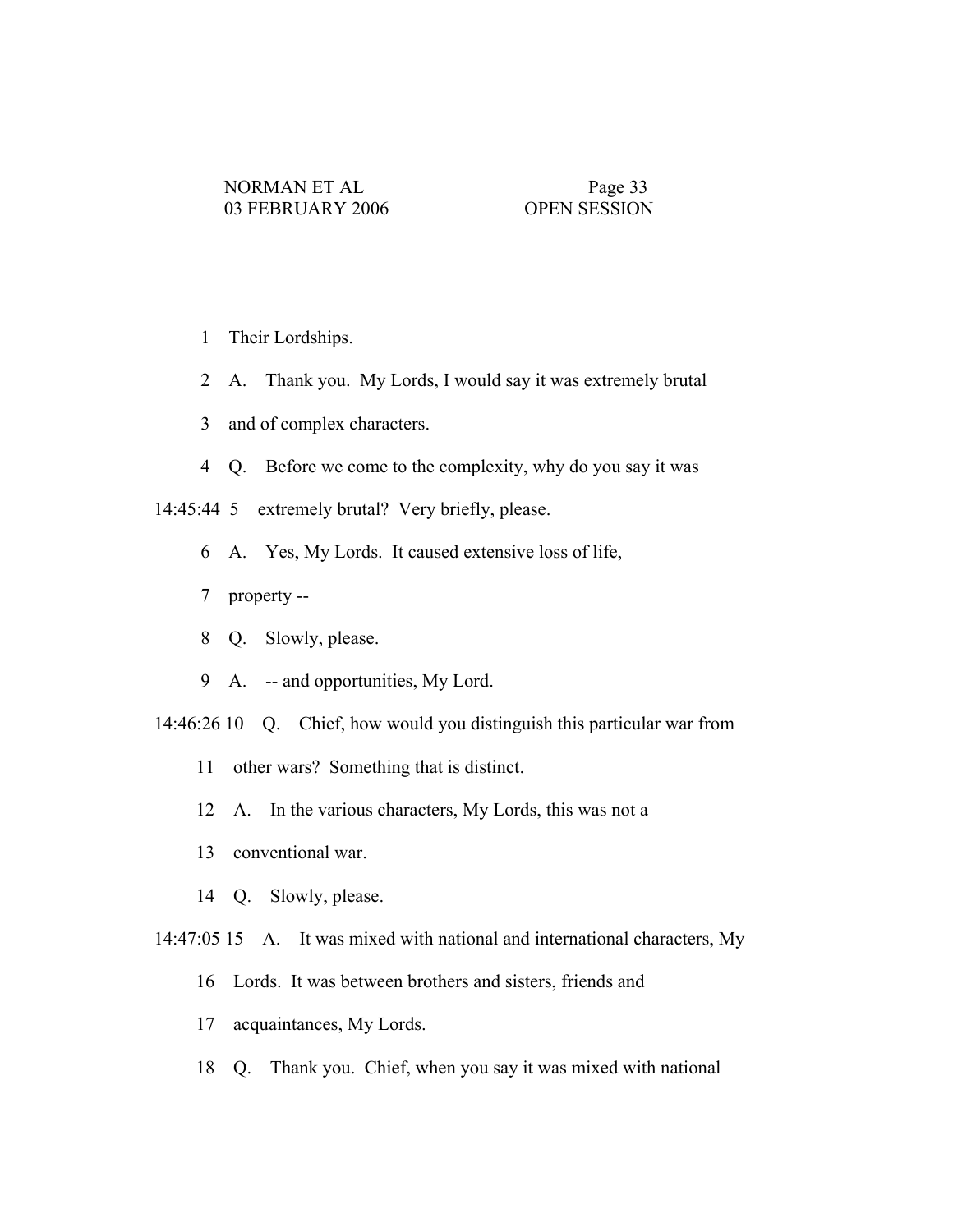19 and international characters, what exactly do you mean?

14:48:02 20 A. That --

- 21 JUDGE ITOE: First of all starting from national.
- 22 MR MARGAI: National.
- 23 THE WITNESS: Yes, My Lord. This was -- it involved
- 24 forces, national, involving forces within --
- 14:48:24 25 MR MARGAI:
	- 26 Q. Hold it, please.
	- 27 A. -- Sierra Leone.
	- 28 Q. Could you state these forces?
	- 29 A. Composing the army --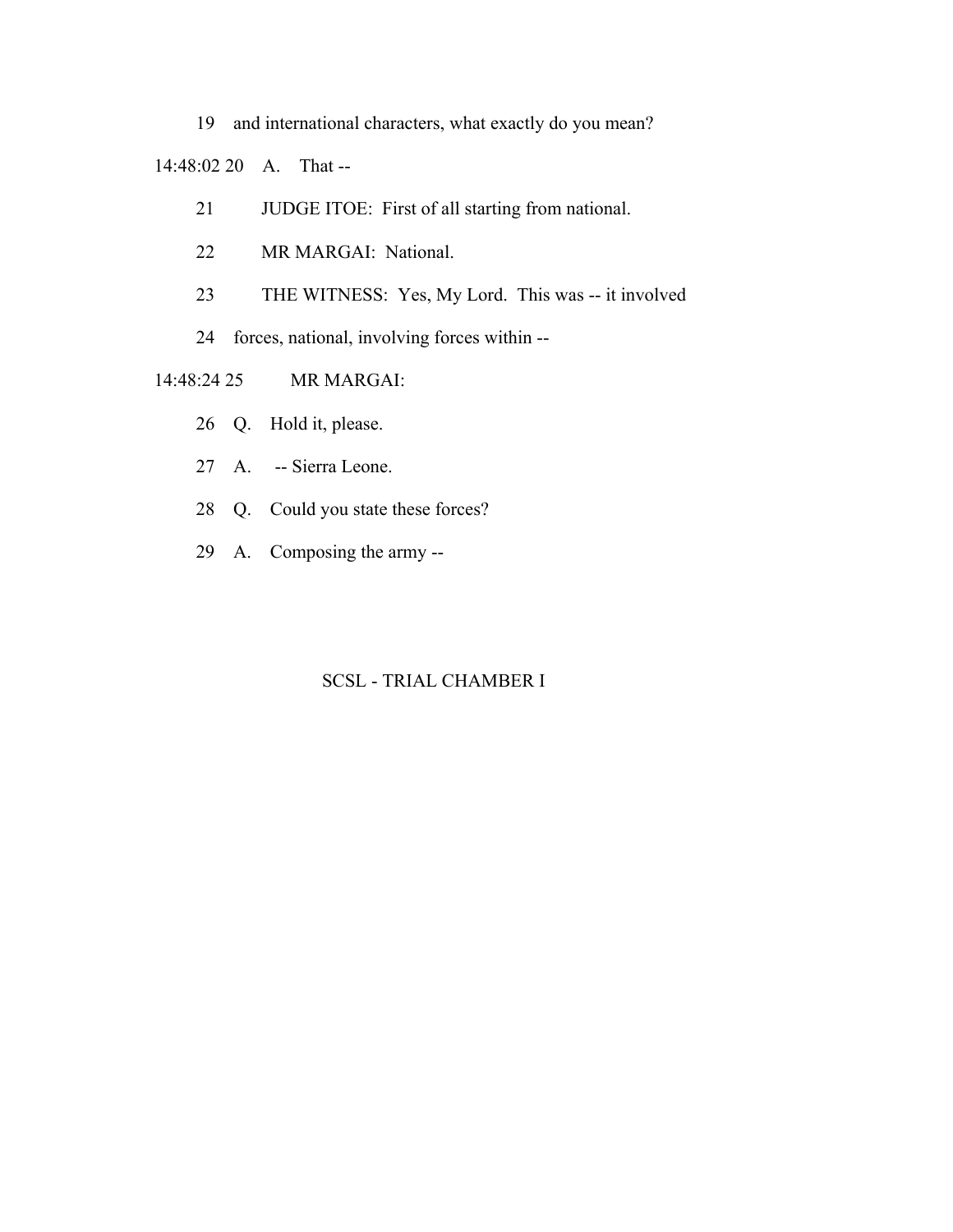1 Q. Slowly.

- 2 A. -- the police, the hunters, the vigilantes and the
- 3 non-uniformed, referred to as civilians, My Lords.
- 4 Q. Thank you. Slowly. What about the international flavour?

14:49:17 5 A. The international were soldiers, armies of different

- 6 nations of Africa and the rest of the world, My Lords. Soldiers
- 7 of armies of Africa and other nationals of the world, My Lords.
- 8 Q. Chief, could you tell this Court the various armed
- 9 factions, national, as well as international, if any, that took

14:50:05 10 part in this war? Not the nationalities.

- 11 PRESIDING JUDGE: Mr Margai, just bear with me, Mr Norman.
- 12 When you say this war what --
- 13 MR MARGAI: You are talking of the rebel war, My Lord. The
- 14 period covering 30th November 1996 to December 1999. That is the

14:50:28 15 only period this Court, I believe, is concerned with.

- 16 PRESIDING JUDGE: Indeed.
- 17 MR MARGAI: As My Lord pleases.
- 18 PRESIDING JUDGE: That is why I'm asking the question --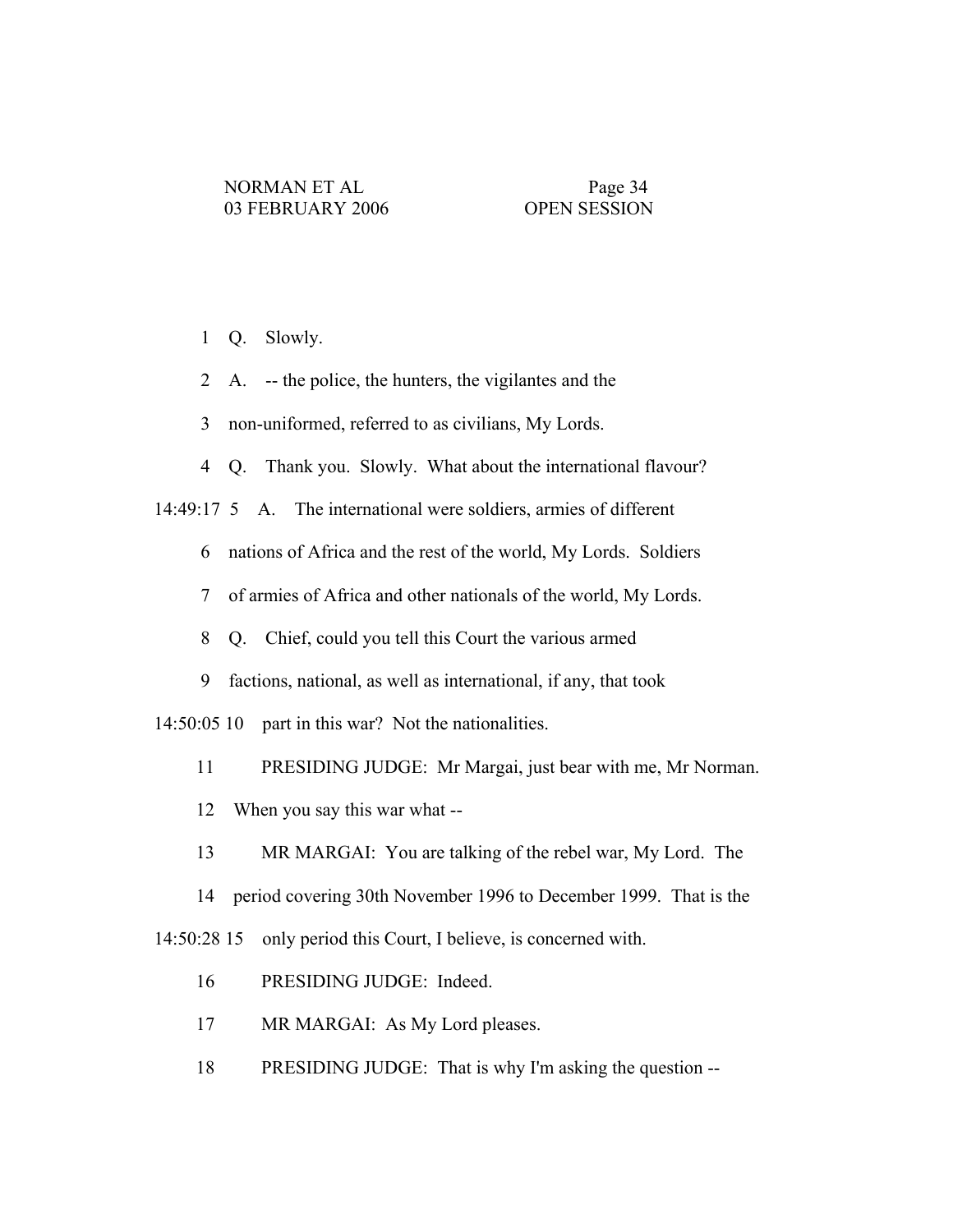19 MR MARGAI: Very well.

 14:50:39 20 PRESIDING JUDGE: -- because there was a conflict taking 21 place before that.

22 THE WITNESS: Please repeat the --

23 MR MARGAI: If you please, my cross-examination is going to

24 be confined to the indictment before this Court covering 30th

14:50:53 25 November 1996 to December 1999.

- 26 PRESIDING JUDGE: Mr Margai, my comment was not necessarily
- 27 to limit you, it is only to understand because it may be
- 28 necessary for you to cover a period before. It is up to you, but
- 29 I just want to know, when you're asking a question, what it is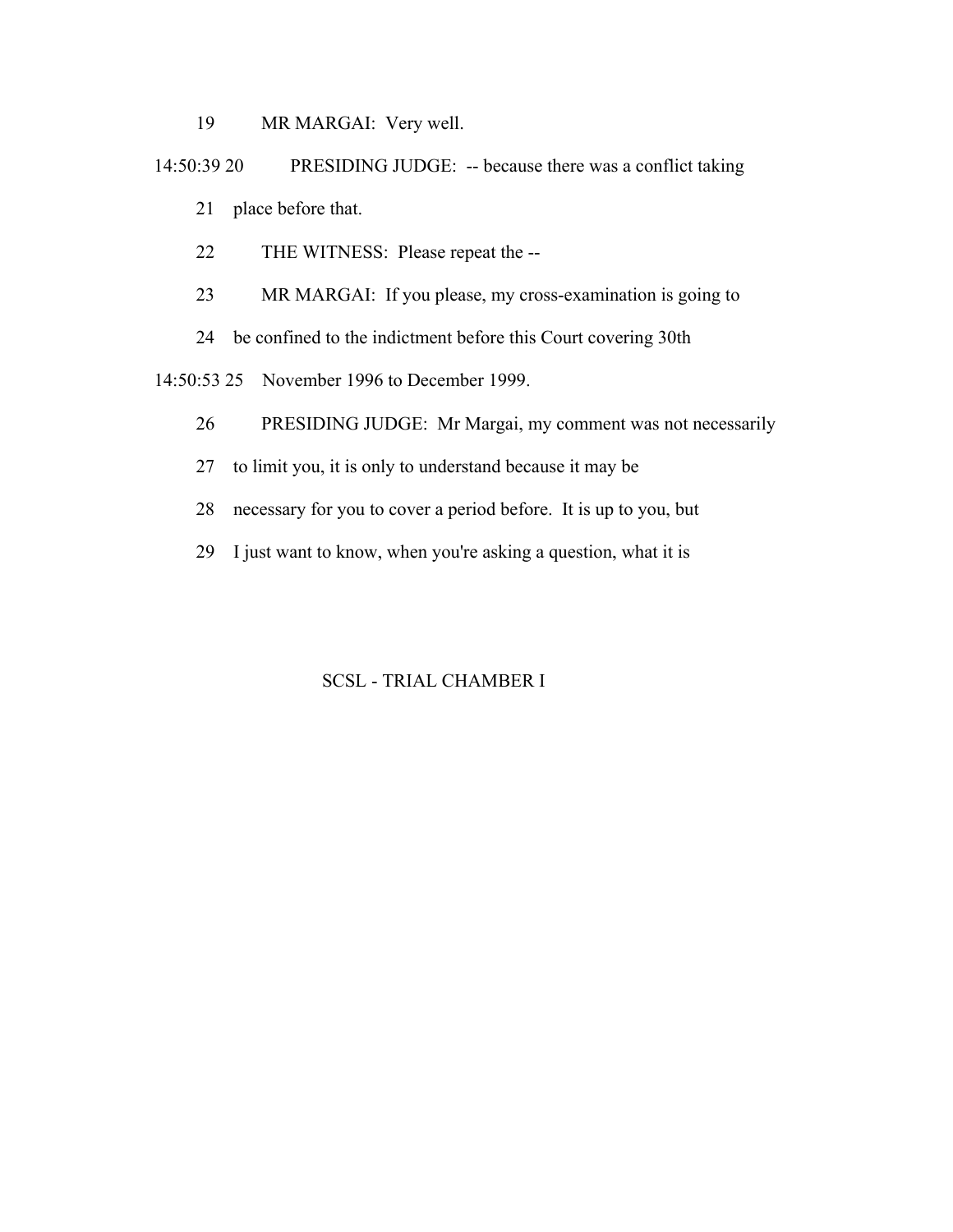- 1 you intend to address.
- 2 MR MARGAI: My Lord, covering THE period before will be
- 3 time wasting and beyond 1999 would be superfluous.
- 4 PRESIDING JUDGE: It is your cross-examination.
- 5 MR MARGAI: As My Lord pleases.
- 6 JUDGE THOMPSON: What date in December, please?
- 7 MR MARGAI: No date, no specified date.
- 8 JUDGE THOMPSON: Thank you.
- 9 THE WITNESS: 1990 --
- 10 MR MARGAI: December 1999.
- 11 THE WITNESS: Thank you.
- 12 MR MARGAI:
- 13 Q. My question was could you tell the Court the armed factions
- 14 to this rebel war within the period prescribed?

## 14:51:49 15 A. Yes, My Lord.

- 16 Q. Thank you.
- 17 A. The armies of ECOWAS states, specifically Nigeria --
- 18 Q. Sorry, I do not want us to go into the various -- just the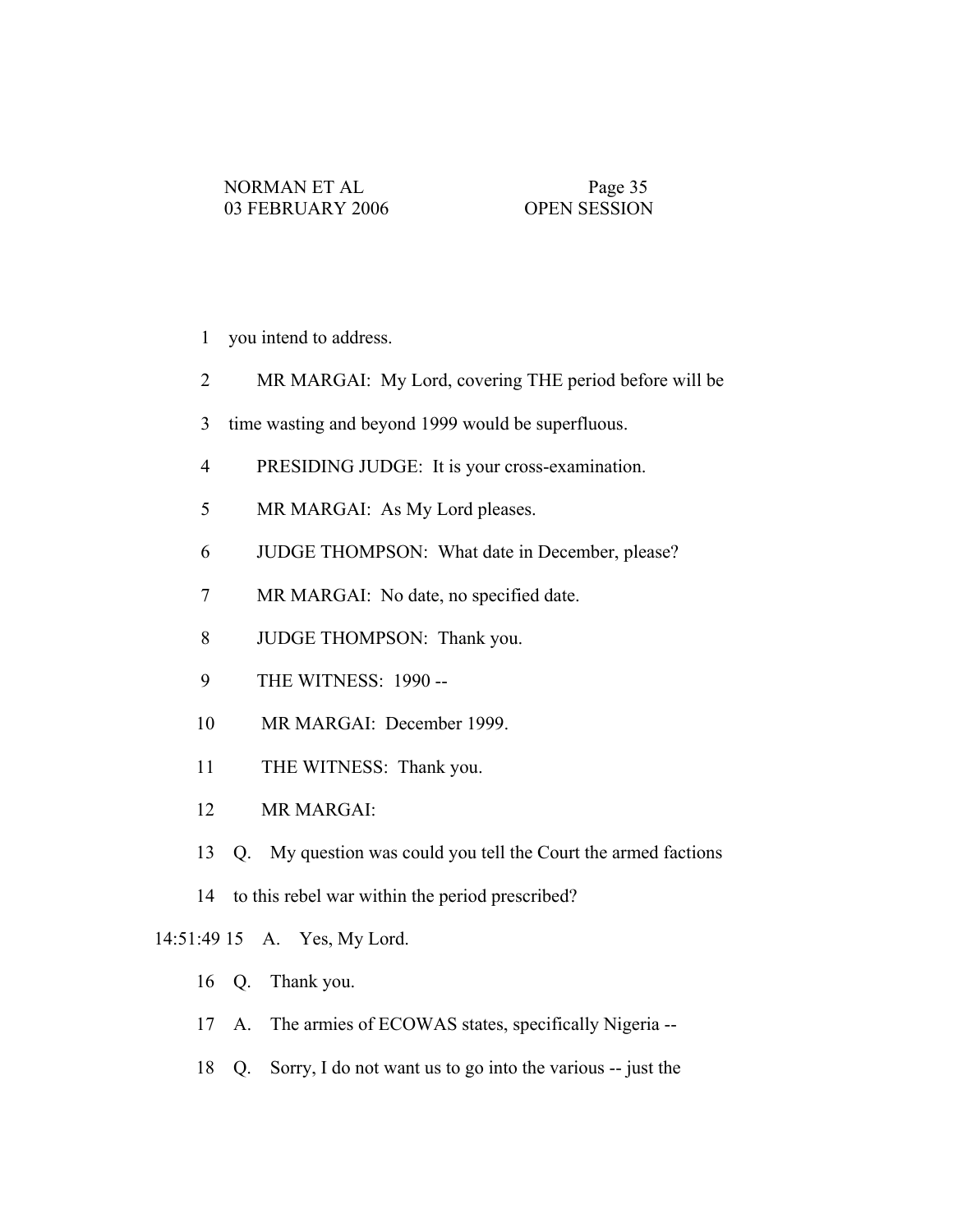- 19 umbrella, please. Please.
- 14:52:19 20 A. I would say ECOWAS countries, My, Lord, known as ECOMOG,
	- 21 and the army of Sierra Leone. Then the civil hunters of Sierra
	- 22 Leone known as CDF who started as auxiliaries to the army of
	- 23 Sierra Leone --
	- 24 Q. Just confine yourself, Chief, to the question.
- 14:53:01 25 A. I know, My Lord, yes. The other faction was a faction of
	- 26 the army that was known as AFRC of Sierra Leone, then the RUF and
	- 27 their associates, My Lords.
	- 28 Q. Chief, have you heard of UNAMSIL?
	- 29 A. Yes, I heard of UNAMSIL, but that was after 1999.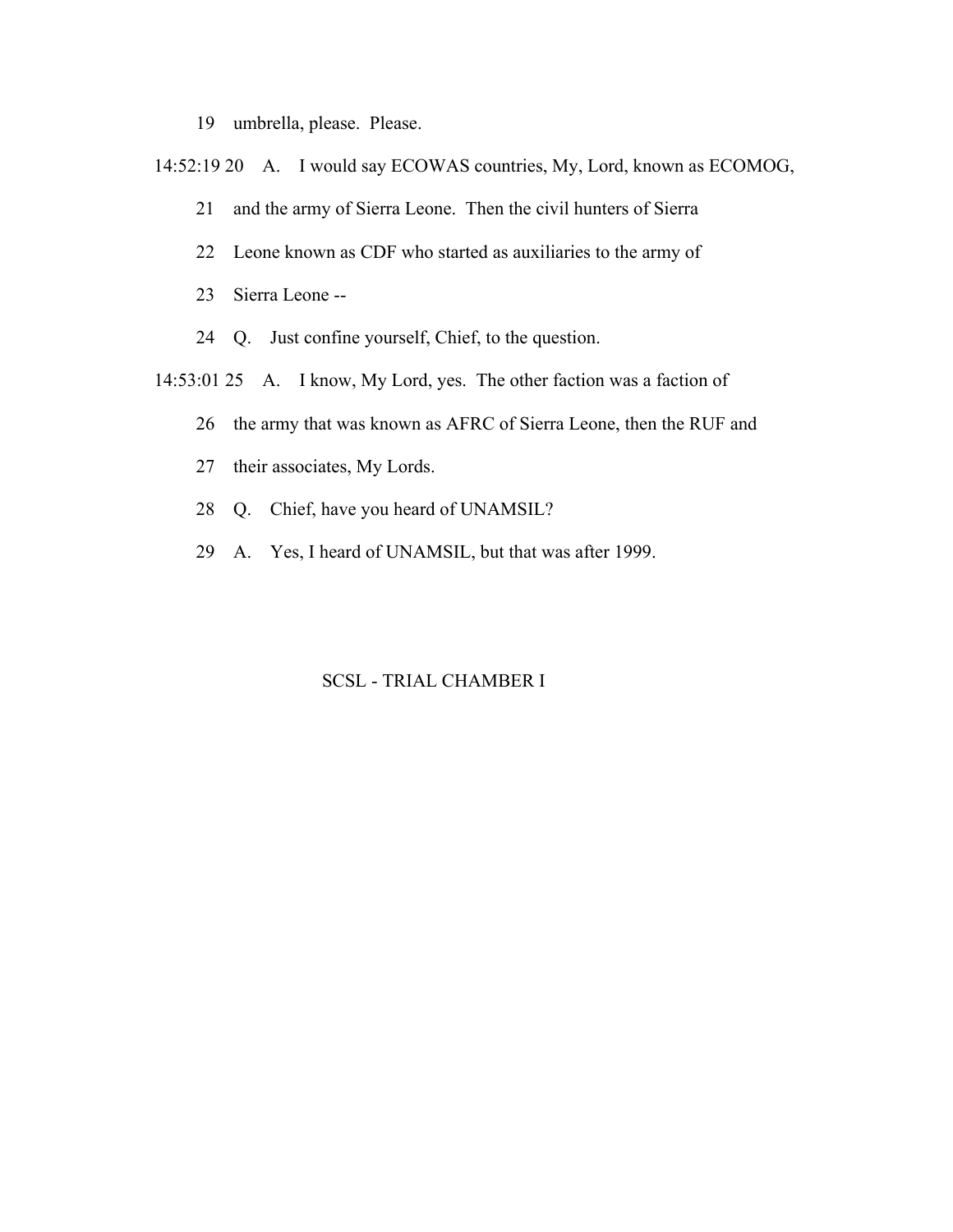- 1 Q. No, the question is have you heard of UNAMSIL?
- 2 A. I have.
- 3 Q. Thank you.
- 4 A. I have.

14:54:11 5 Q. Now, Chief, when did CDF come into existence?

- 6 A. The letters CDF were used, but it really came into
- 7 existence after the establishment of the NCC, which was in
- 8 January 1999, My Lords.
- 9 Q. January 1999. Before that, was there anything known as
- 14:54:56 10 CDF, not CDU, CDF?
	- 11 A. No, there was no administration set for --
	- 12 Q. Chief, please confine yourself to just the questions.
	- 13 Thank you.
	- 14 A. No, My Lords.
- 14:55:16 15 Q. Thank you. Chief, was there a Kamajor group before
	- 16 January 1999? Kamajor group.
	- 17 A. Yes, My Lord.
	- 18 Q. When did the Kamajor group come into being, as far as you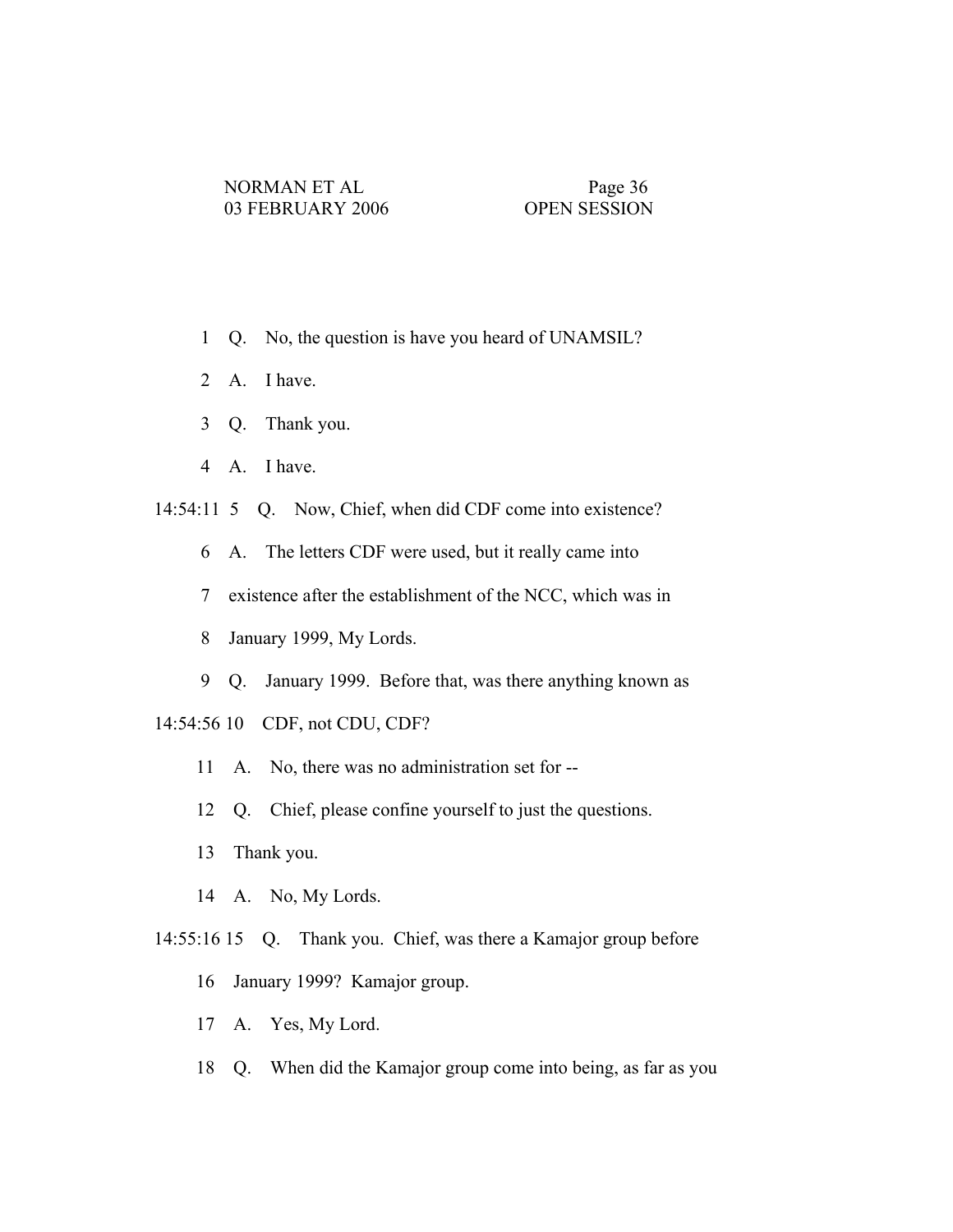- 19 can recollect?
- 14:56:14 20 A. Kamajor group in Sierra Leone was in existence before I was
	- 21 born, My Lord.
	- 22 Q. Thank you. Was there a Kamajor organisation, Chief, before
	- 23 January 1999?
	- 24 A. Yes, My Lord.
- 14:56:59 25 Q. Is that separate and distinct from Kamajors as we know them
	- 26 or generally?
	- 27 A. They are one and the same, My Lord.
	- 28 Q. When did the Kamajor --
	- 29 JUDGE THOMPSON: So the answer is that the Kamajor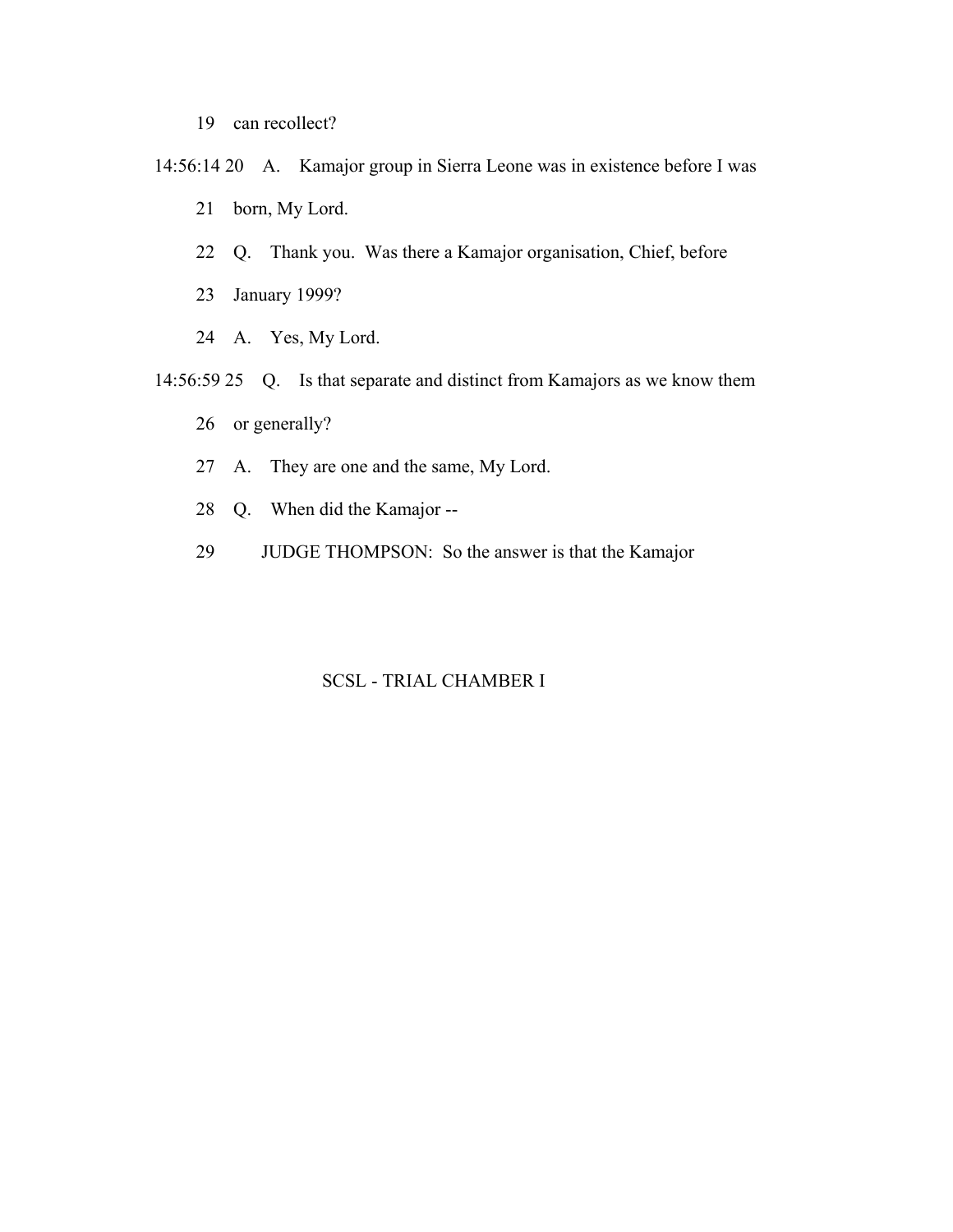- 1 organisation and the Kamajors, as we know them generally, are one
- 2 and the same thing?
- 3 MR MARGAI: That is his answer, My Lord.
- 4 JUDGE THOMPSON: I just wanted to have it precisely.

14:57:48 5 MR MARGAI: Yes, My Lord, that is his answer.

- 6 Q. When did the organisation come into being, as distinct from
- 7 the group?
- 8 A. I see no distinction. They had existed before I was born,
- 9 My Lord.
- 14:58:03 10 Q. Thank you. Now initiation, Chief, has been deposed to in
	- 11 this Court as part of the Kamajor movement. Initiation into the
	- 12 Kamajor society.
	- 13 A. Yes, My Lord.
	- 14 JUDGE THOMPSON: What was the question?

 14:58:37 15 MR MARGAI: It has been deposed to in this Court that 16 initiation is part of the Kamajor society. He said yes, My Lord.

- 17 JUDGE THOMPSON: And did you ask is that so?
- 
- 18 MR MARGAI: Yes, My Lord. That is what -- He is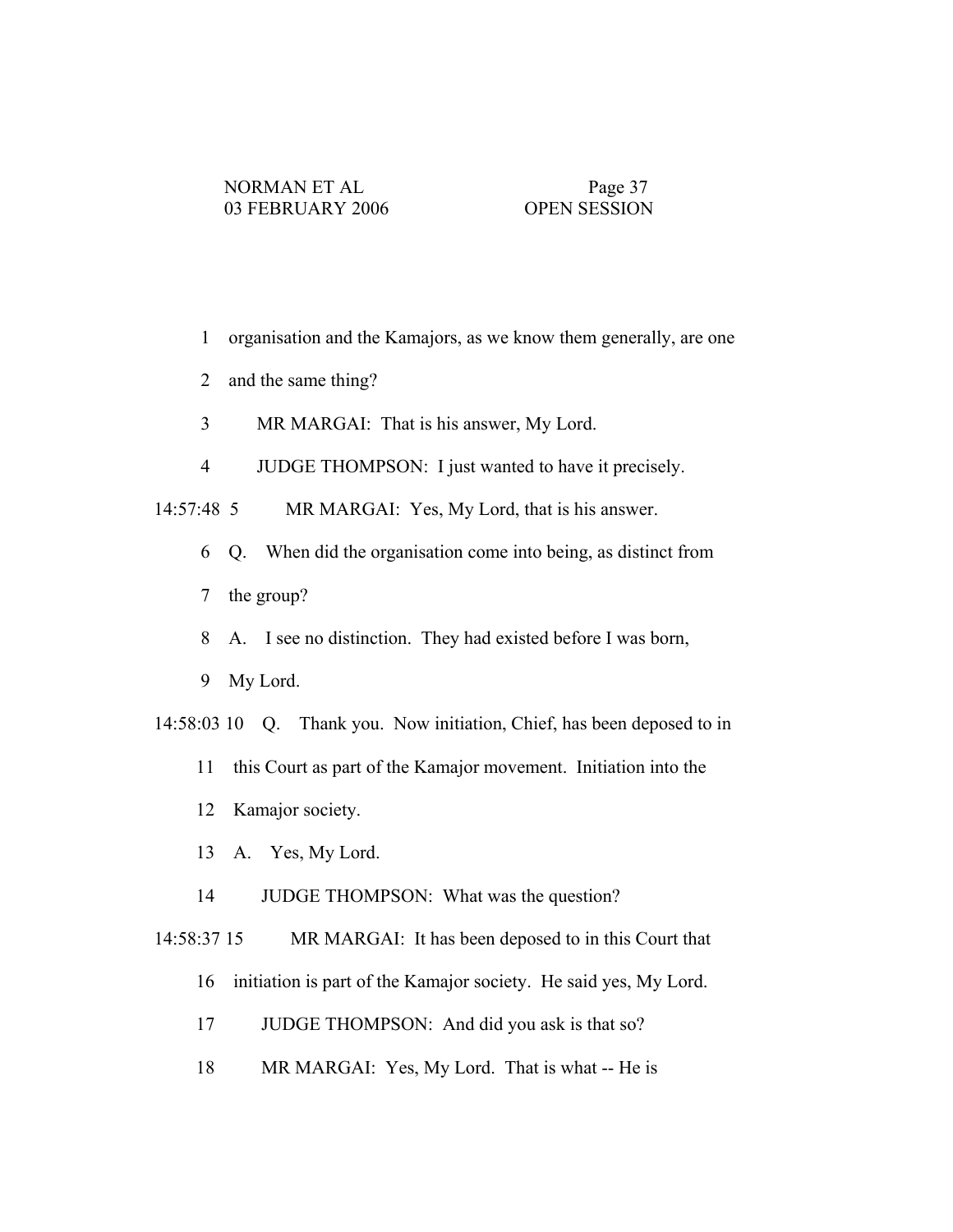- 19 testifying, I am merely guiding him.
- 14:58:49 20 JUDGE THOMPSON: Yes.
	- 21 PRESIDING JUDGE: So you are now using Kamajor society.
	- 22 Society, organisation, group, it's all the same. So we will not
	- 23 make --
	- 24 MR MARGAI:
- 14:58:58 25 Q. Are they not all the same?
	- 26 A. They are all the same, My Lord.
	- 27 PRESIDING JUDGE: I just want to make sure that you are not
	- 28 using now society because you're talking of initiation and you're
	- 29 talking --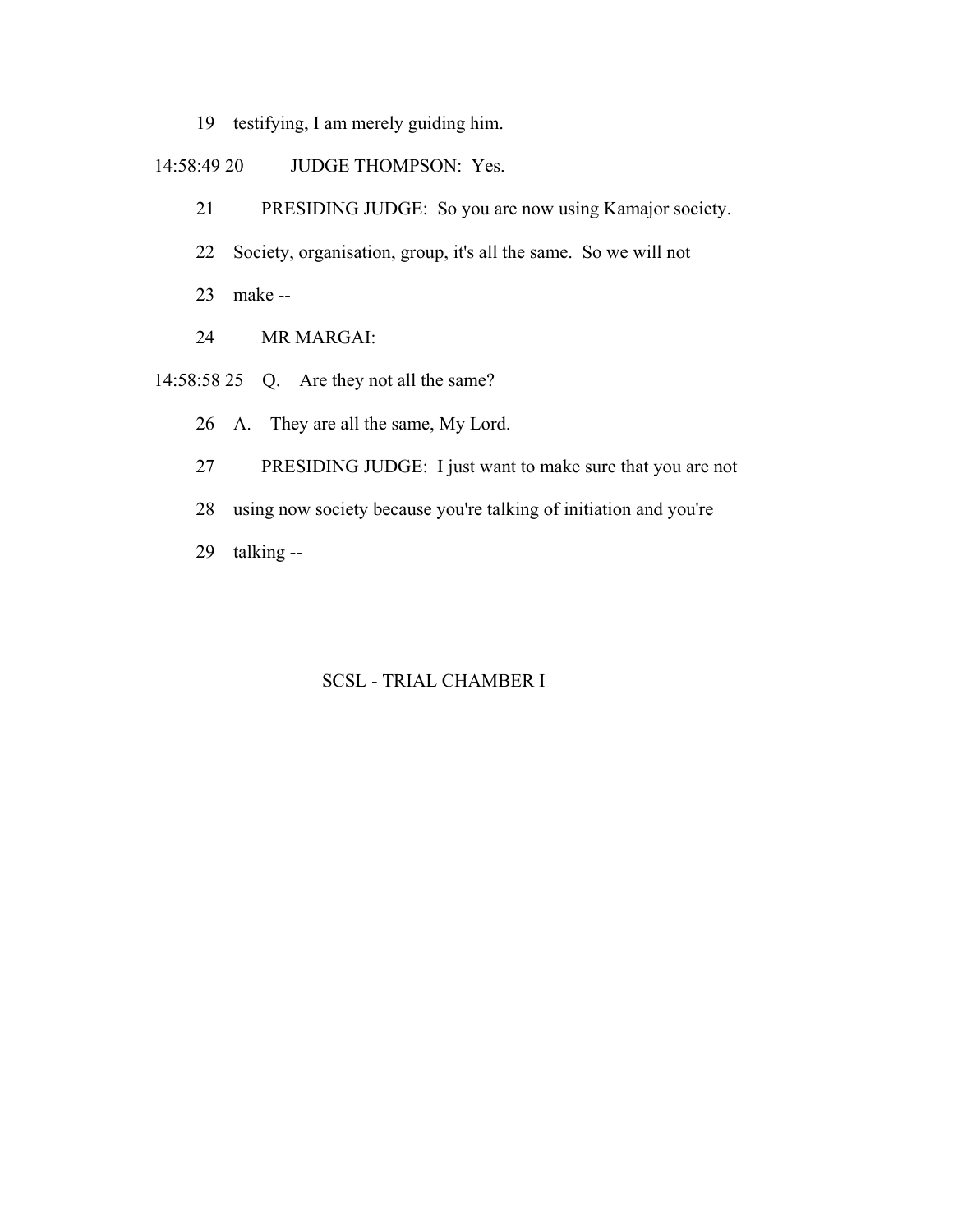- 1 MR MARGAI: No, no, they are all the same, I'm sorry.
- 2 PRESIDING JUDGE: That's okay, thanks.
- 3 MR MARGAI:
- 4 Q. When did initiation commence within the Kamajor movement?
- 14:59:24 5 A. I don't know, My Lord. It existed in society before I was
	- 6 born. I could not tell.
	- 7 Q. Now, Chief, you have told this Court that you were
	- 8 appointed by the President Dr Alhaji Ahmad Tejan Kabbah as the
	- 9 co-ordinator of the CDF?
- 15:00:05 10 A. Yes, My Lord, I did.
	- 11 Q. You did. Now, as co-ordinator, were the Kamajors or CDFs
	- 12 told about abiding by international humanitarian law?
	- 13 A. No, My Lords.
	- 14 Q. Did the CDF have its own rules of engagement, guiding

15:01:28 15 rules?

- 16 A. The initiators told us what to do and what not to do on the
- 17 battlefield.
- 18 Q. So, in other words, there were rules of engagement?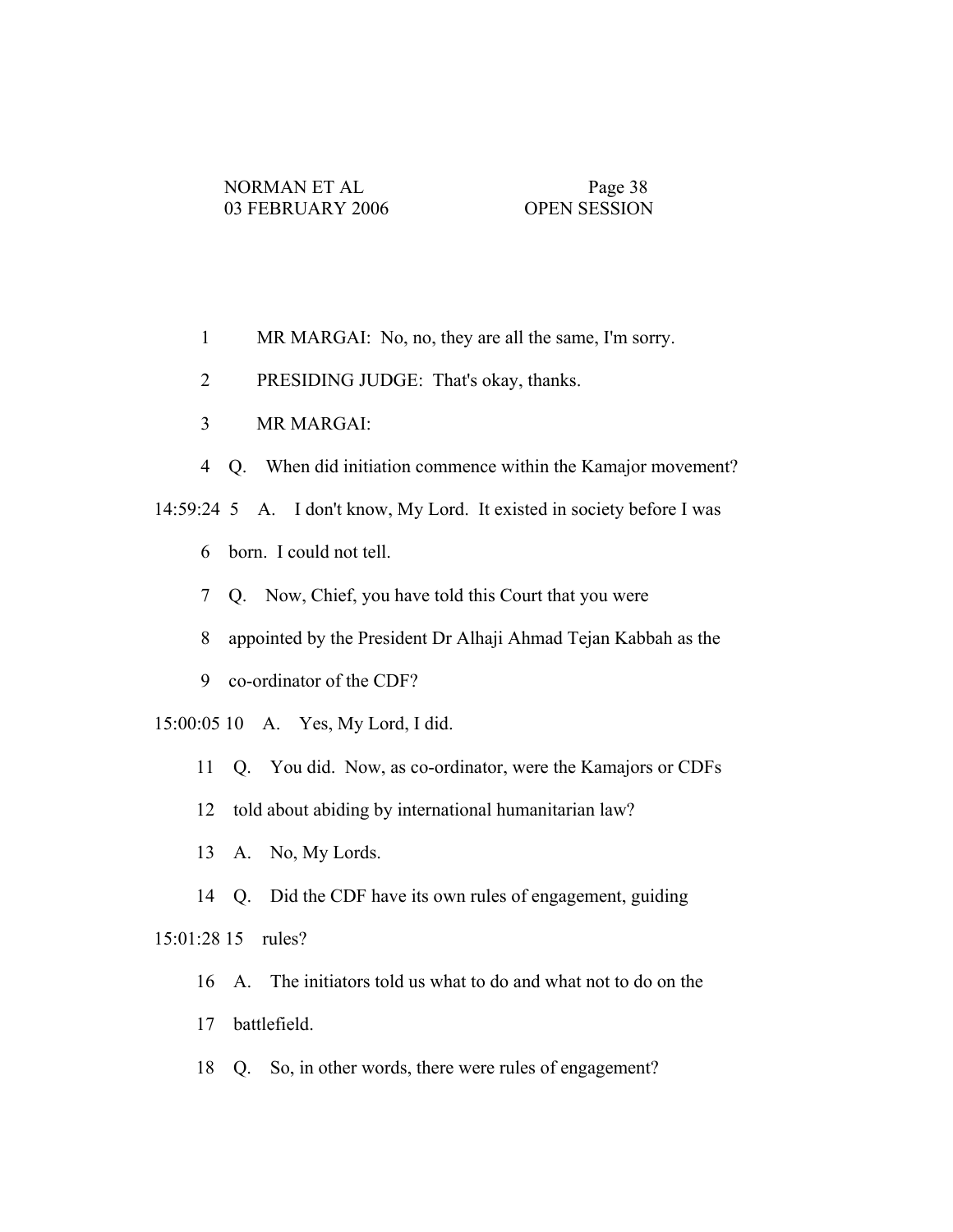19 A. Yes, My Lords.

- 15:01:56 20 JUDGE ITOE: And are these rules the ones which the
	- 21 initiators told you, linking you --
	- 22 THE WITNESS: Those are the ones that I remember I referred
	- 23 to as being part of the Bible, My Lord.
	- 24 MR MARGAI:
- 15:02:11 25 Q. So these were the guiding rules?
	- 26 A. Yes, My Lords.
	- 27 Q. Insofar as warfare was concerned?
	- 28 A. What to do and what not to do.
	- 29 JUDGE THOMPSON: Put short, the law resided in the breasts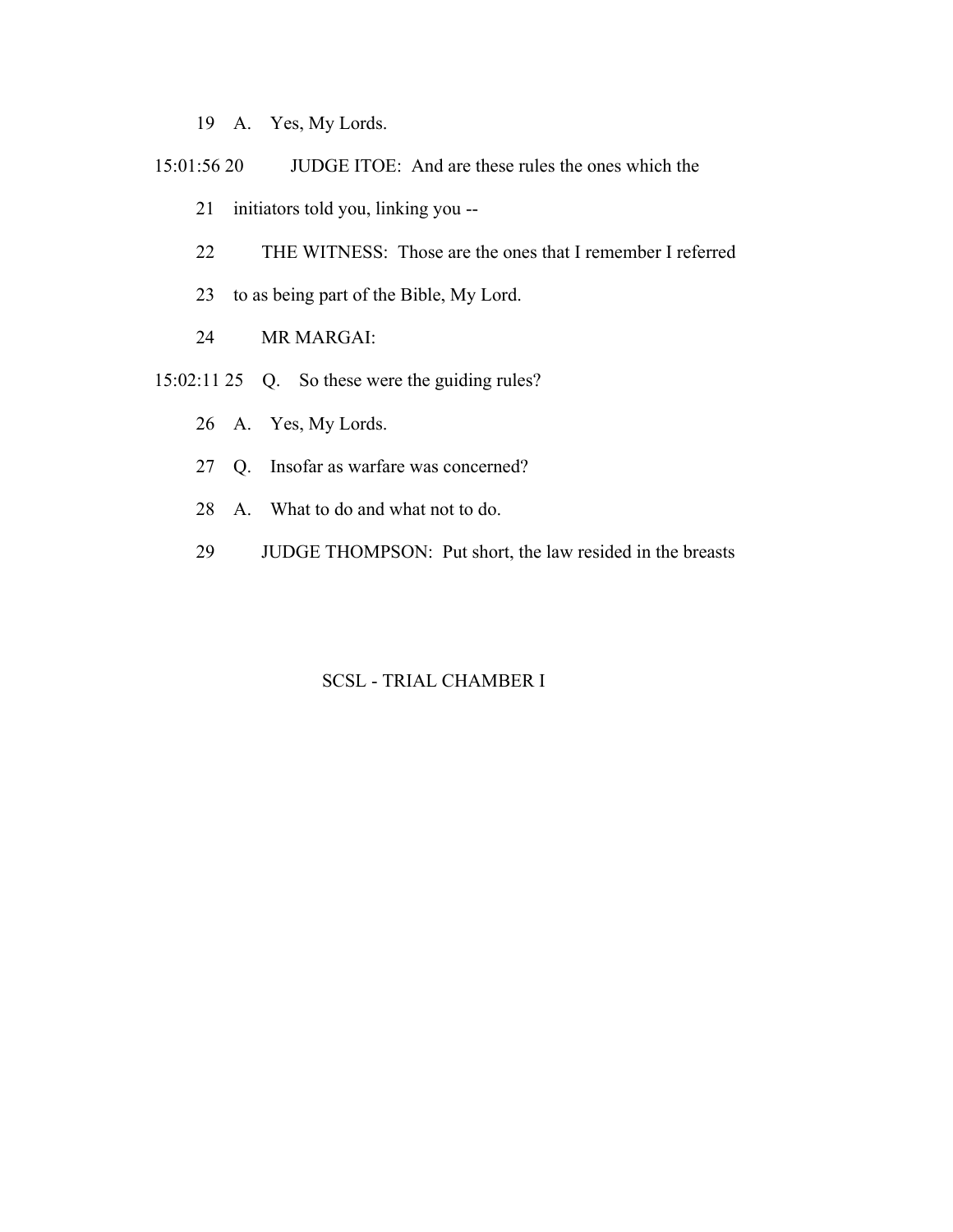- 1 of the initiators.
- 2 PRESIDING JUDGE: It emanated from the breast, but it
- 3 was --
- 4 JUDGE THOMPSON: Well, that's what I wanted to know; the
- 15:02:37 5 source of the law which they had emanated from the initiators.
	- 6 MR MARGAI: Yes, My Lord.
	- 7 JUDGE THOMPSON: All right.
	- 8 MR MARGAI:
	- 9 Q. Now, are you aware of these laws, Chief?
- 15:02:51 10 A. I am, My Lord. I was told when I was initiated.
	- 11 Q. You were told when you were initiated. If you don't mind,
	- 12 who initiated you?
	- 13 A. One of the initiators that is not here.
	- 14 Q. His name?
- 15:03:21 15 A. He is Moalem Sesay.
	- 16 Q. Moalem Sesay. Could you tell the Court what these laws
	- 17 were, keeping pace with Their Lordships' pens?
	- 18 A. Yes, My Lord. After initiation and the test had been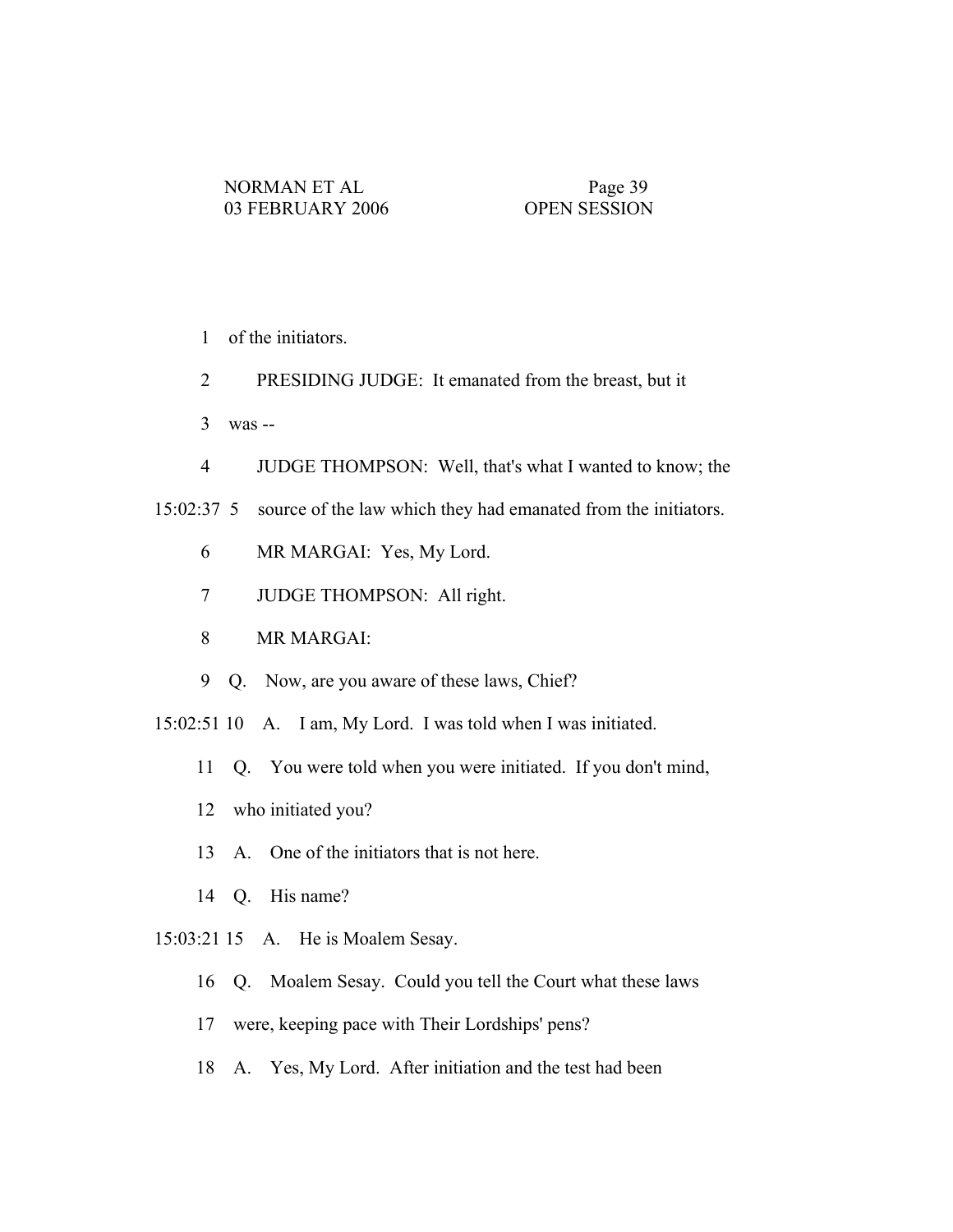19 advanced to us, we were then admonished that the following things 15:04:11 20 you should not do as fighters: If one was involved in sexual

21 contact with a woman, you should keep away from your colleagues

22 and there would not be any contact between you and any of your

23 colleagues until a night separates a day and until you have taken

24 bath with fresh, clean water; that, unless it was by accident,

15:06:12 25 there should be no wilful killings of those not participating in

26 the conflict to the point of threatening your lives.

- 27 JUDGE ITOE: That to the point of threatening not your
- 28 life, their life.
- 29 MR MARGAI: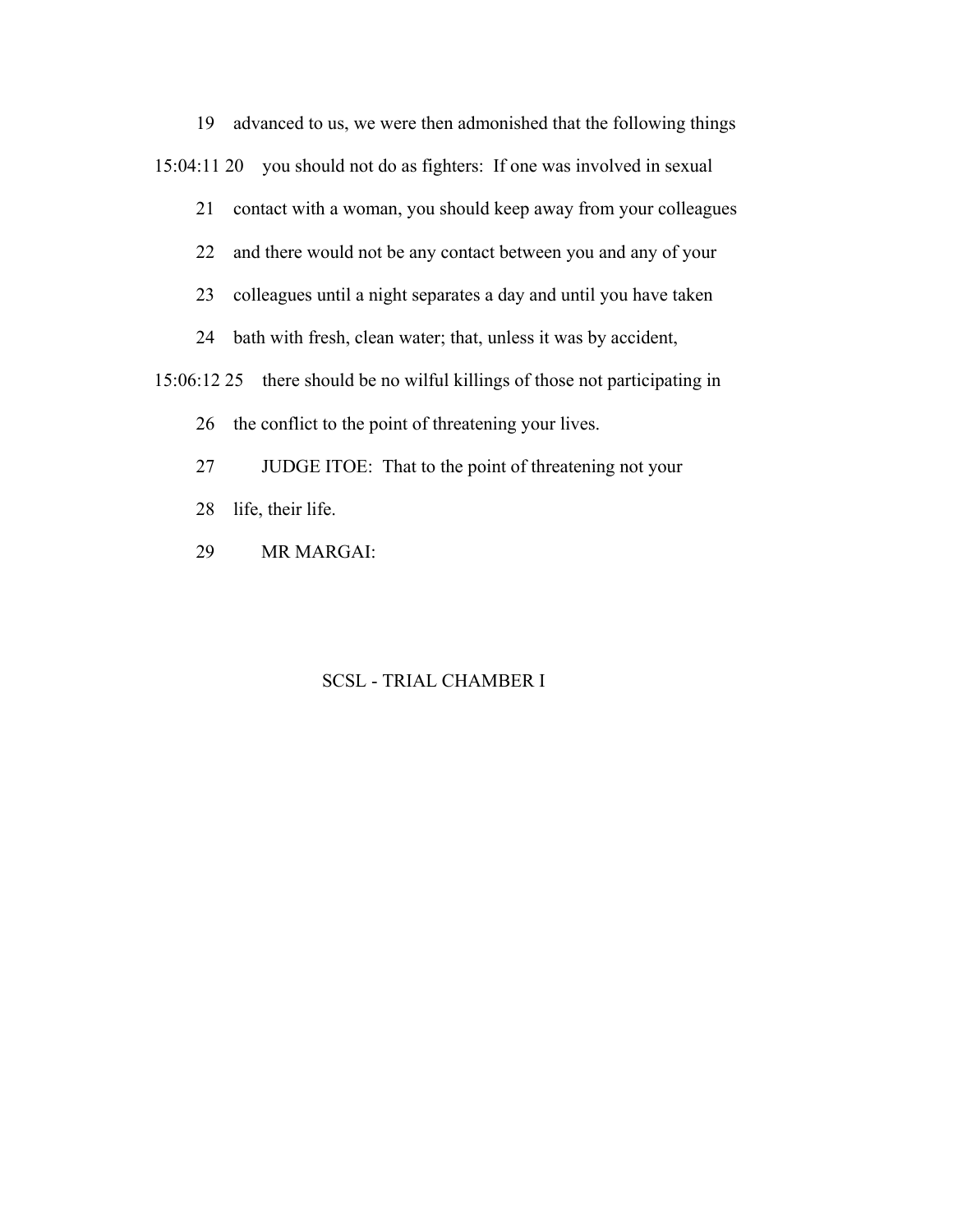- 1 Q. Whose lives?
- 2 A. Our lives, those of us who had been admonished, the
- 3 initiates, to the point of threatening the lives of the
- 4 initiates. That --

15:07:19 5 Q. Watch Their Lordships' pens, please?

6 A. Initiates were told to be extremely extra careful in

7 killing a woman of all age descriptions, from babies to the

8 oldest; that initiates should only be interested in their action

9 in war and not in looting of properties or taking anything from

15:08:50 10 individuals in the field; that whoever gives up in battle should

- 11 be protected; that any act contravening these admonitions should
- 12 be reported by those who do it so that traditional countering

13 could be performed. If not, then the punishment is in the field,

14 that those who are guilty may not return to camp alive. These

15:11:02 15 were the major that I had and I have kept to this day.

16 Q. Thank you, Chief. Now, Chief, in telling the Court what

17 these rules of engagements were you used the word "an initiate

18 should not engage in wilful killing."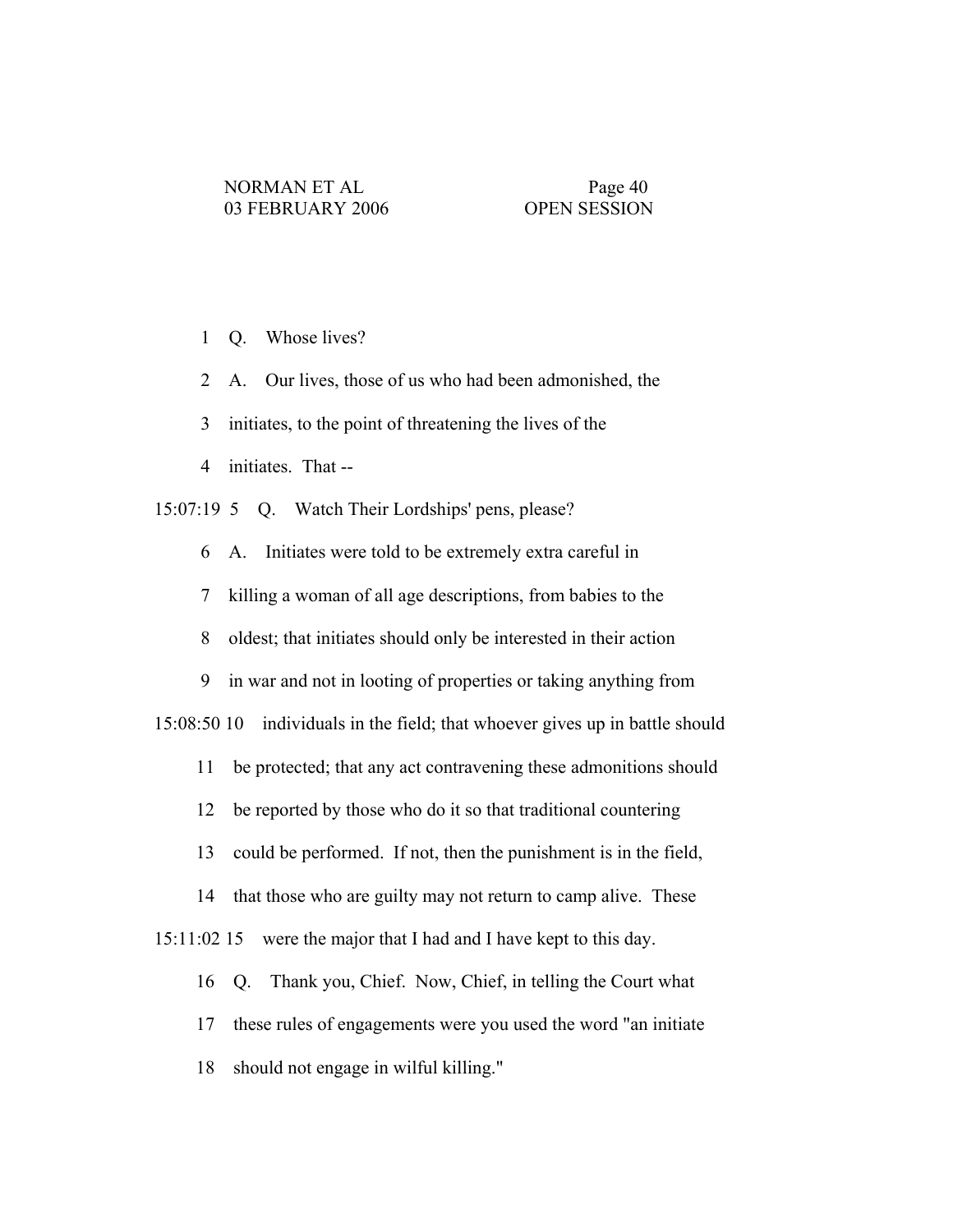19 A. Yes, My Lord.

- 15:11:32 20 Q. What exactly do you mean? I want you to be very simplistic
	- 21 so that we can understand. I'm very grateful, please.
	- 22 A. Wilful killing is a killing outside of the action of
	- 23 exchange of fire.
	- 24 Q. You cannot be more simplistic than that? Is it the enemy?
- 15:12:02 25 A. That is taking the enemy or anybody and they stand there
	- 26 and then you shoot and kill. That is wilful killing. There is
	- 27 just no justification within the law of either God protection or
	- 28 the law of the land.
	- 29 Q. In other words, do I understand you to be saying that your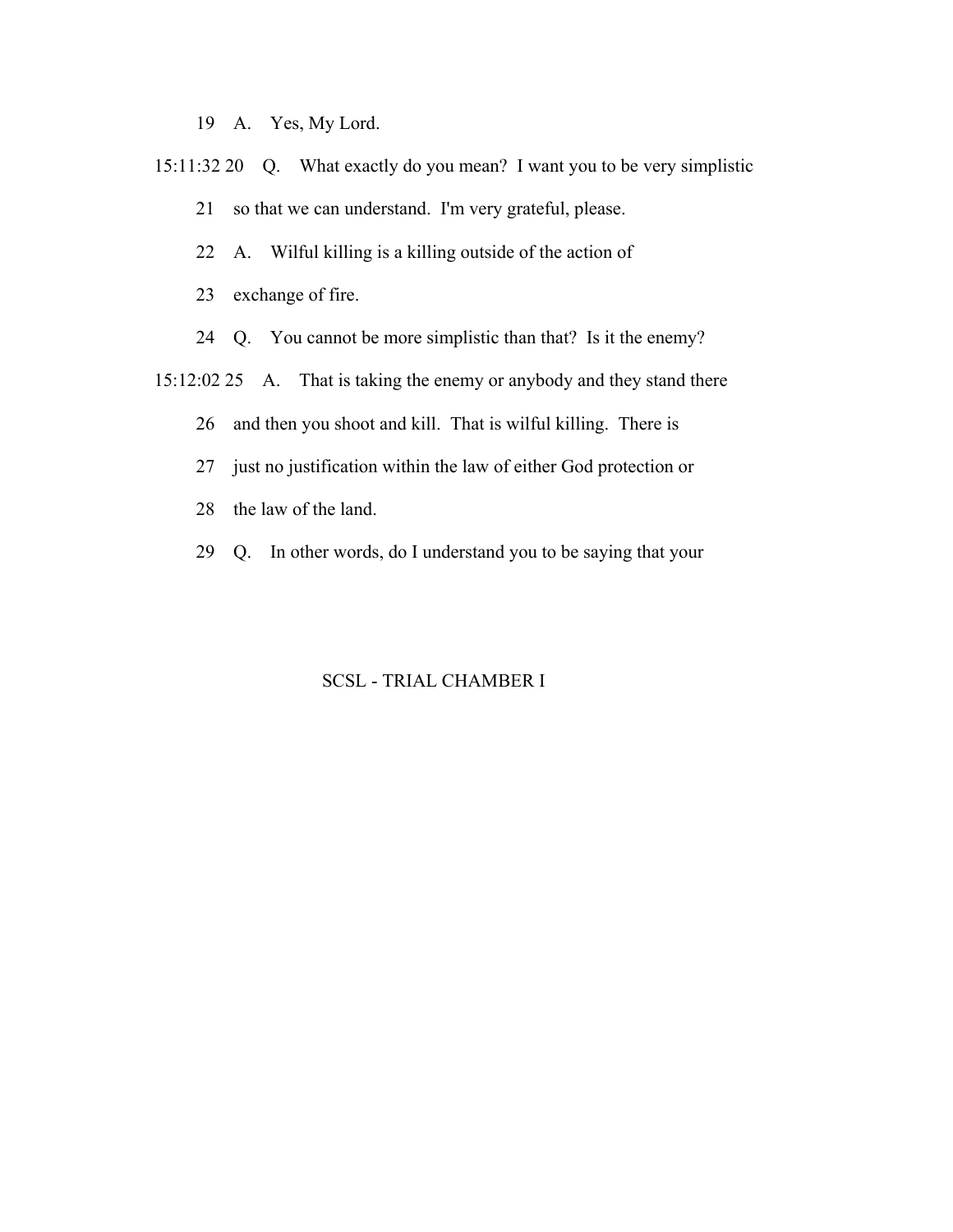- 1 target must be the enemy combatant?
- 2 A. Well, not necessarily, My Lord. The one that is
- 3 challenging you is equally the same force.
- 4 Q. Is that not the enemy?
- 15:12:46 5 A. No, the enemy may be on the other side but he may not be
	- 6 armed enough to kill you. That's why I say the combatant that
	- 7 you are engaged when the advance of contact line has been
	- 8 crossed.
	- 9 Q. Thank you. You also used the word that an initiate should
- 15:13:21 10 be extremely careful in killing women. What exactly did you mean
	- 11 by that?
	- 12 A. Nothing in killing women.
	- 13 Q. No, those were your words. I stand corrected by Your
	- 14 Lordships.
- 15:13:33 15 JUDGE ITOE: Yes, of all categories.
	- 16 MR MARGAI: Of all categories, as My Lord --
	- 17 THE WITNESS: That you should be careful not to kill. I
	- 18 said you should be careful.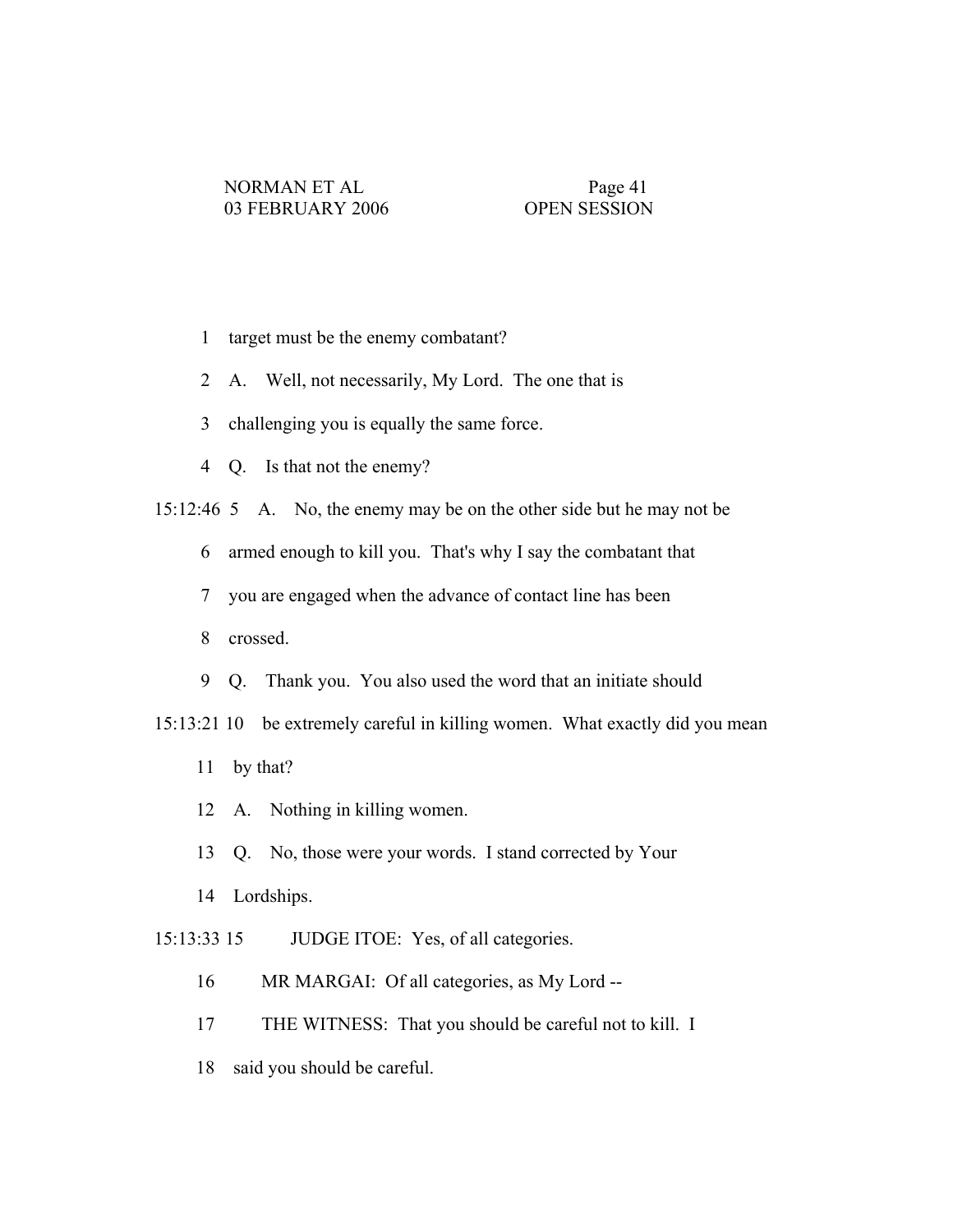- 19 JUDGE ITOE: No, you said to kill women.
- 15:13:48 20 THE WITNESS: Extremely and especially careful not to kill
	- 21 women of all age descriptions.
	- 22 JUDGE THOMPSON: Let me tell you what I heard.
	- 23 THE WITNESS: Yes, My Lord.
	- 24 JUDGE THOMPSON: Initiates were to be entirely extra

15:14:03 25 careful in killing a woman of all age descriptions.

- 26 THE WITNESS: My correction, My Lords. Thank you very
- 27 much.
- 28 MR MARGAI:
- 29 Q. I think we will make progress if only you answer directly.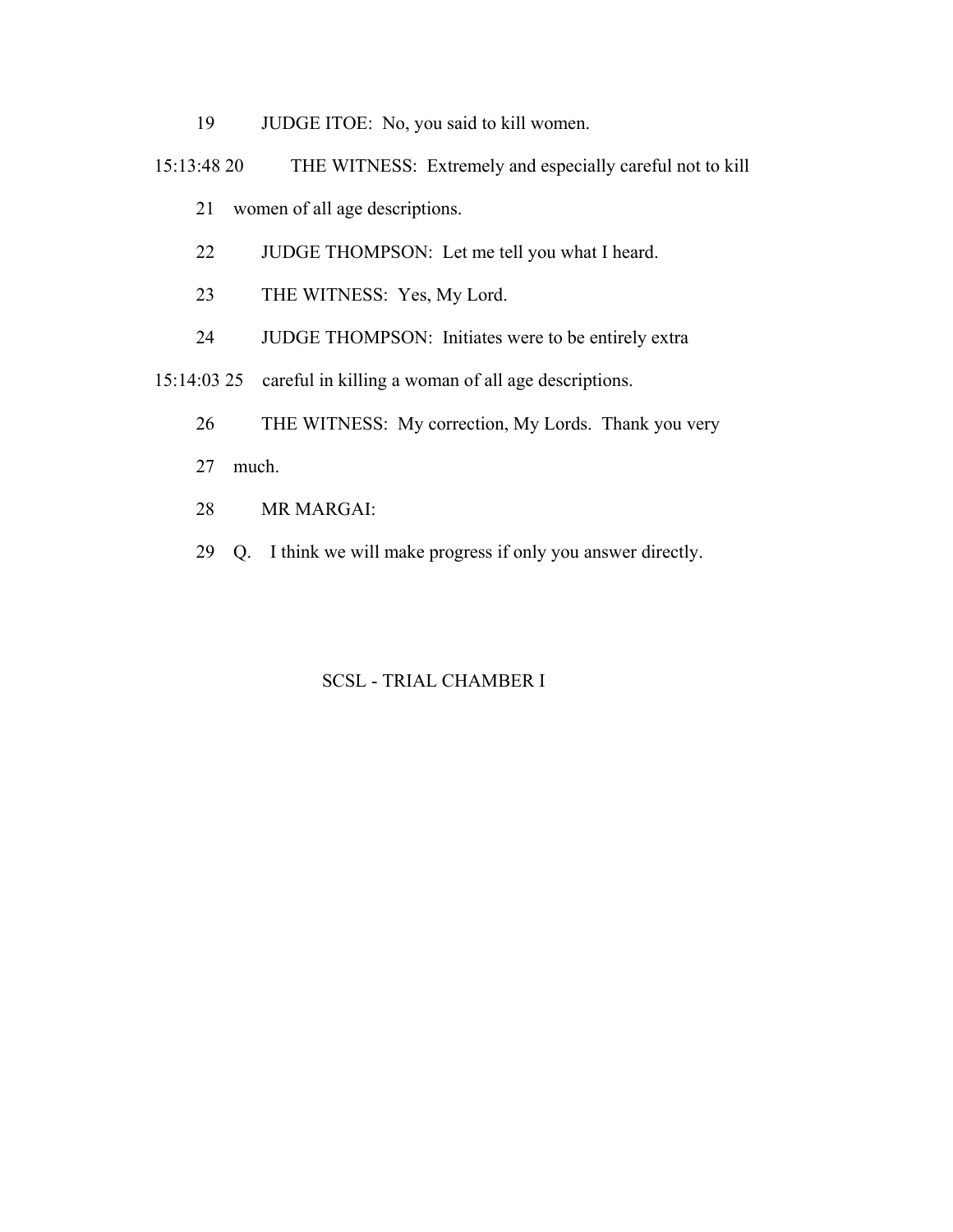- 1 A. Thank you.
- 2 Q. If I want you to expand, I will tell you and be as
- 3 simplistic as you possibly could for all of us to understand.
- 4 A. Thank you.
- 15:14:23 5 Q. Now, you also talked about traditional countering if an
	- 6 initiate were to go against the --
	- 7 JUDGE THOMPSON: Counsel, shouldn't we resolve that one
	- 8 before you move on?
	- 9 MR MARGAI: As My Lord pleases. Extremely careful.
- 15:14:39 10 JUDGE THOMPSON: What is the amendment?
	- 11 MR MARGAI: For?
	- 12 JUDGE THOMPSON: In other words, what do you want to --
	- 13 THE WITNESS: Particularly warned against the killing of
	- 14 women.
- 15:14:53 15 MR MARGAI: Thank you, very much.
	- 16 JUDGE THOMPSON: That's fine.
	- 17 MR MARGAI:
	- 18 Q. You also talked of traditional countering if an initiate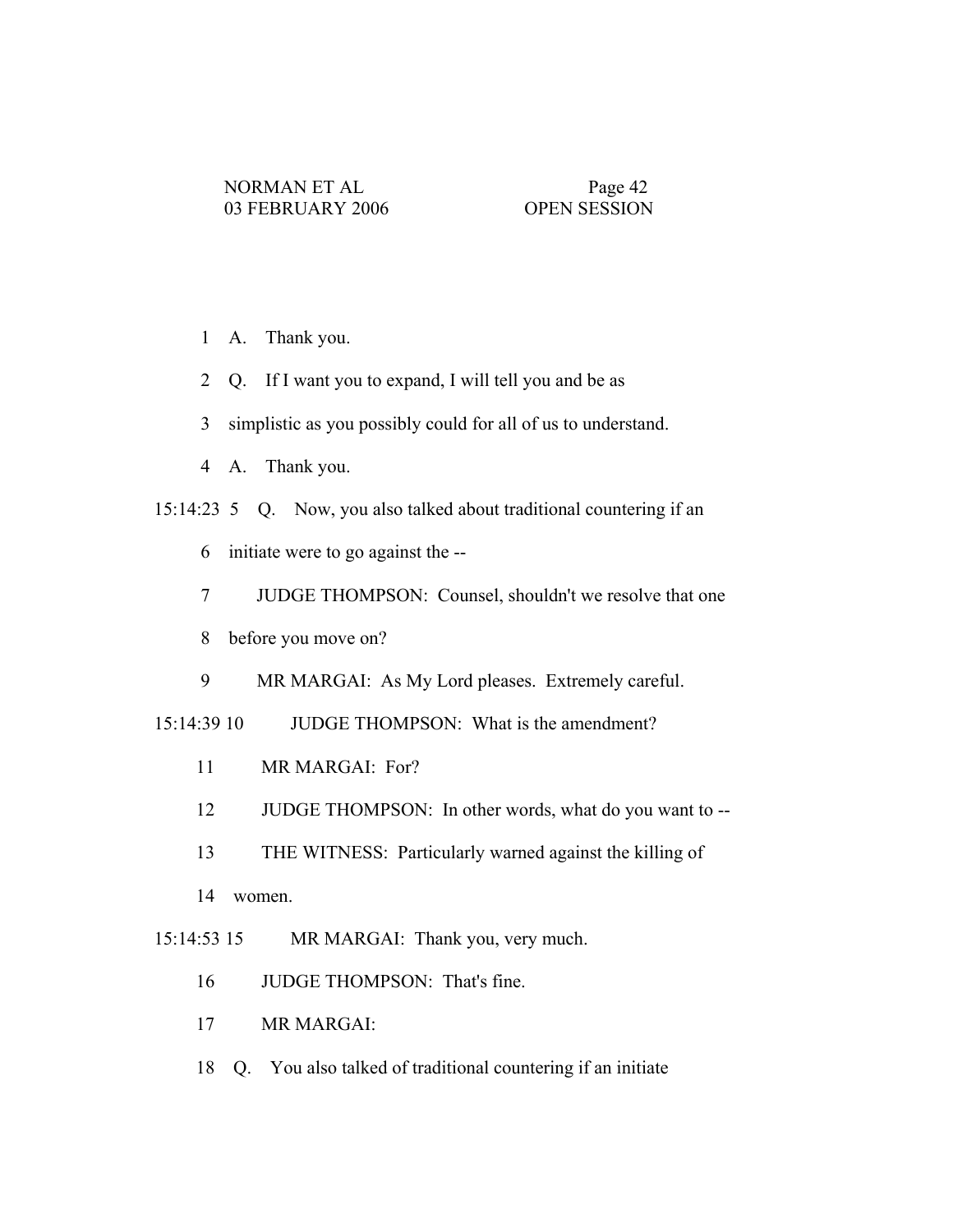- 19 were to flout the laws. What do you mean?
- 15:15:16 20 A. That is come and confess.
	- 21 Q. That is cleansing?
	- 22 A. Cleansing, thank you.
	- 23 Q. Thank you, very much.
	- 24 A. There was one omission, My Lord.
- 15:15:33 25 Q. Yes.
	- 26 A. That we should avoid touching dead bodies.
	- 27 Q. Thank you. Chief, why was it necessary to be initiated?
	- 28 Very briefly, why was it necessary?
	- 29 A. It was necessary to prepare the mind of the fighter, My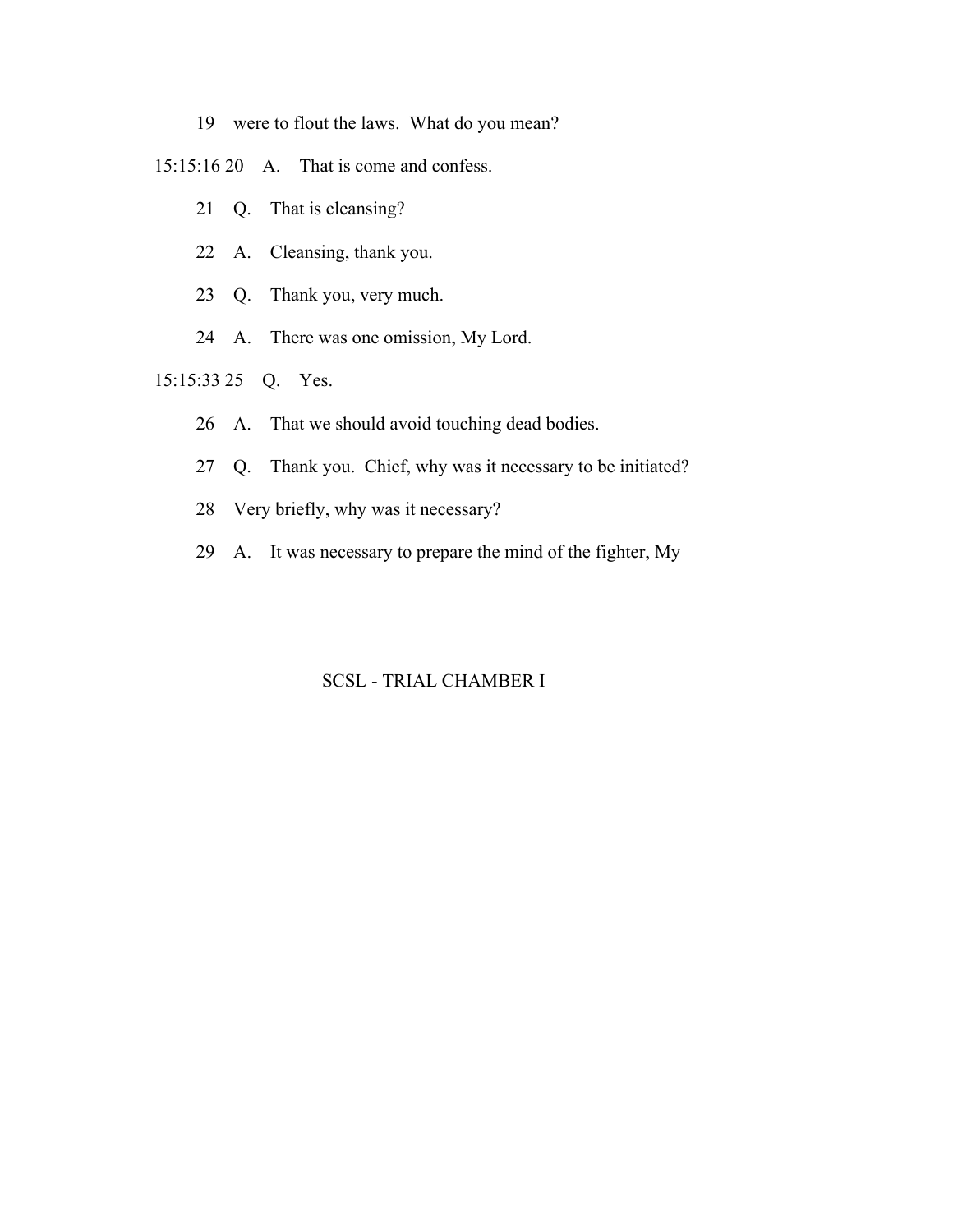- 1 Lord, so as not to turn tail, turn away in the face of battle and
- 2 run.
- 3 Q. I'm afraid I'm not with you. I don't know whether Their
- 4 Lordships are. Was it to immunise?
- 15:16:39 5 A. No, My Lord.
	- 6 JUDGE ITOE: No, not immunising.
	- 7 MR MARGAI: Okay.
	- 8 PRESIDING JUDGE: To prepare them for combat.
	- 9 JUDGE ITOE: You don't go to the battle front and you back

15:16:53 10 out.

- 11 MR MARGAI: I say no turning back.
- 12 JUDGE ITOE: No turning back.
- 13 MR MARGAI: Yes, My Lord, correct.
- 14 THE WITNESS: You go, you go with all preparedness not to
- 15:17:01 15 be afraid to turn around.
	- 16 MR MARGAI: As My Lords please, very well.
	- 17 Q. Chief, who performed these initiations?
	- 18 A. The initiator. They have their own right of herbalism --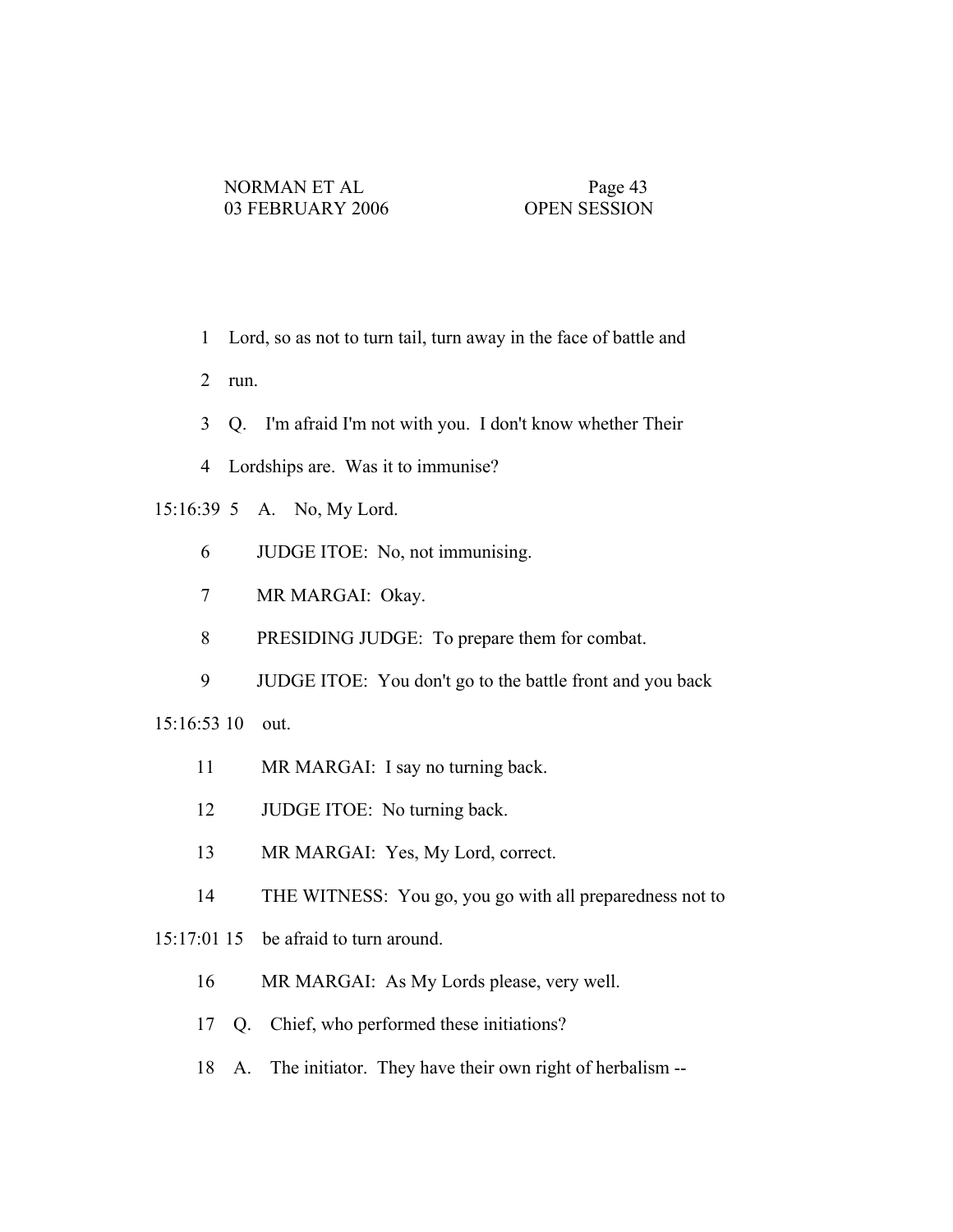- 19 Q. I see. Thank you.
- 15:17:35 20 A. -- that does not belong to us.
	- 21 Q. Chief, were initiates also immunised from bullets?
	- 22 A. I can't tell, My Lord. They immunise us -- whether they
	- 23 were immunised themselves, I don't know.
	- 24 Q. No, no, please understand the question. Were these
- 15:18:18 25 initiates also immunised from bullets?
	- 26 A. That's what we thought. I thought so, My Lord.
	- 27 Q. Chief, Chief, Chief. Come on, please, please.
	- 28 PRESIDING JUDGE: You're now talking about immunisation
	- 29 rather than initiation?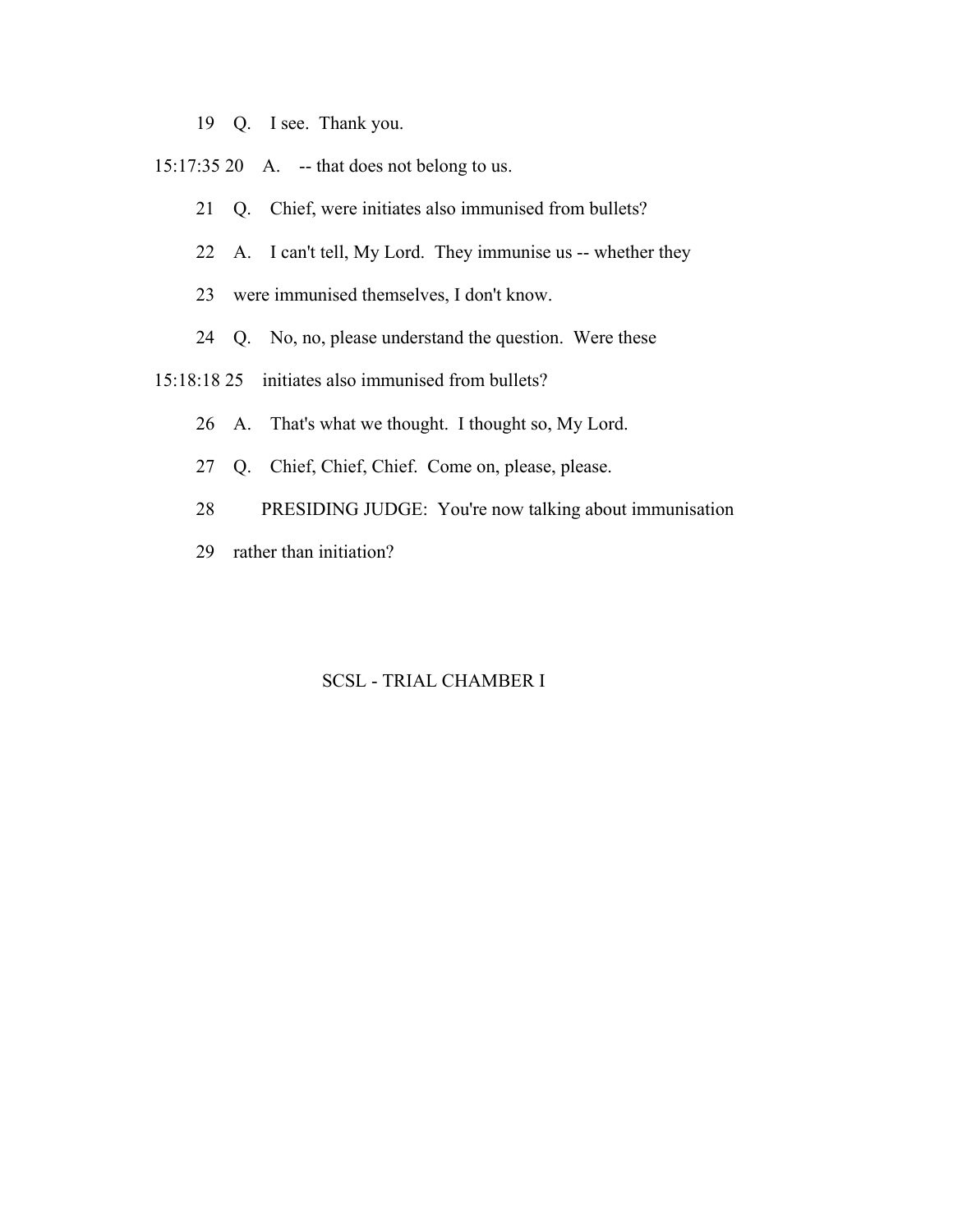- 1 MR MARGAI: Yes, My Lord.
- 2 JUDGE ITOE: But the witness earlier on had said there were
- 3 two procedures. You could have been initiated without having
- 4 been immunised.
- 15:18:47 5 MR MARGAI: I'm coming to -- I'm aware of that.
	- 6 JUDGE ITOE: See, when we're going into the second arm of
	- 7 it, I think we'd better be careful.
	- 8 MR MARGAI: Let me put it that way, yes.
	- 9 JUDGE ITOE: Yes, let's be careful.

## 15:18:59 10 MR MARGAI:

- 11 Q. Now, Chief, were all initiates fighting forces?
- 12 A. All initiates are supposed to be fighting forces, My Lord.
- 13 Q. No, no, no, were they?
- 14 A. Well, My Lord, these are human beings we're dealing with.
- 15:19:23 15 You can initiate a man who runs away and hides. What can I say
	- 16 in that situation? But they are all supposed to be fighters.
	- 17 MR MARGAI: I think he is right, My Lord, because of the
	- 18 distinction Your Lordship drew my attention to; initiation and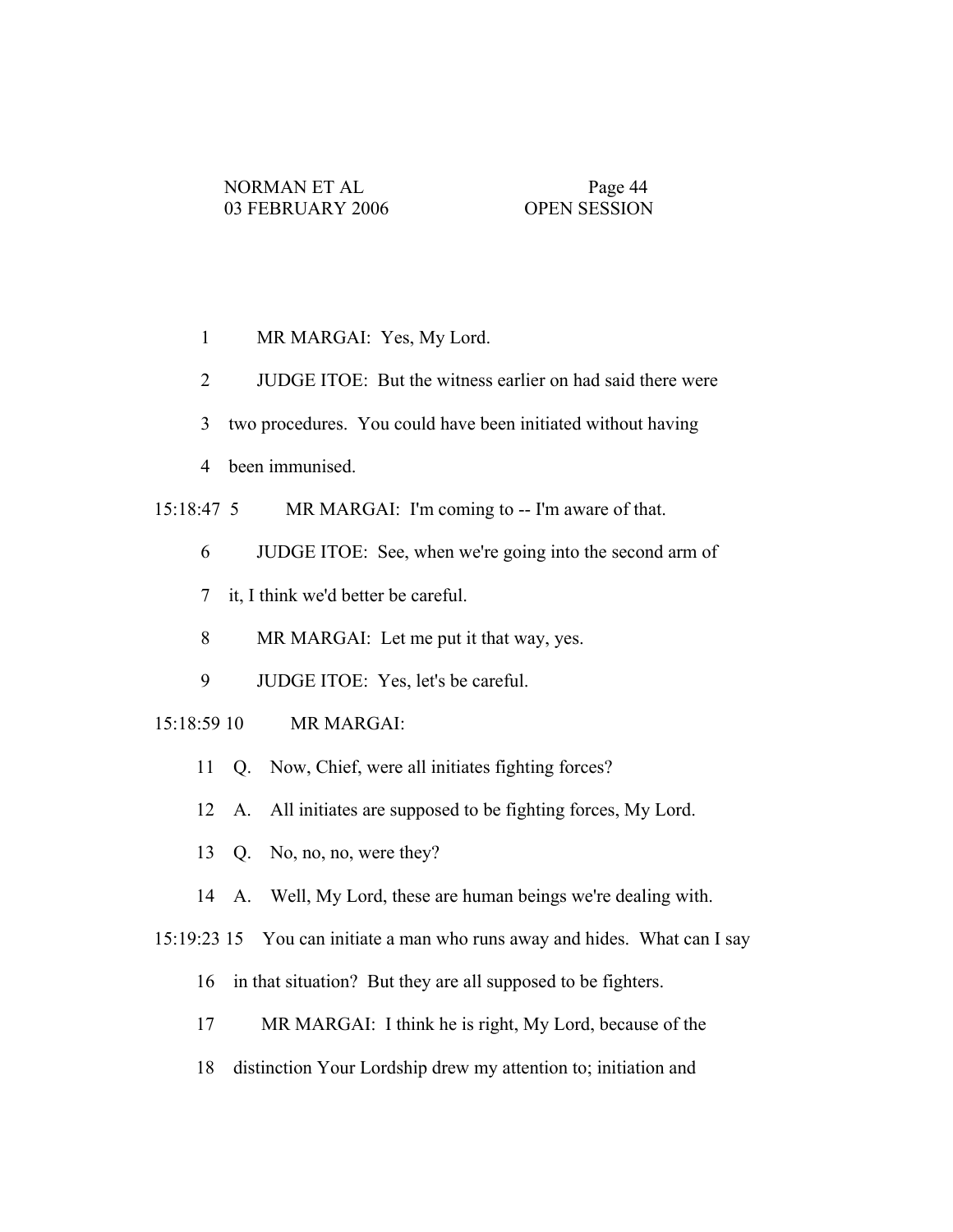- 19 immunisation. When I come to the next one, I'm sure it will --
- 15:19:41 20 JUDGE THOMPSON: But he's virtually saying that as a matter
	- 21 of logic he can cannot say whether all initiates were fighting
	- 22 forces.
	- 23 MR MARGAI: I accept that.
	- 24 JUDGE THOMPSON: It's a matter of logic.
- 15:19:52 25 MR MARGAI: I accept that.
	- 26 JUDGE ITOE: In fact, if we go back to his evidence, his
	- 27 evidence-in-chief with Dr Jabbi, it is clear that he did say
	- 28 somewhere that the fact that you were initiated did not
	- 29 necessarily mean that you would go to war.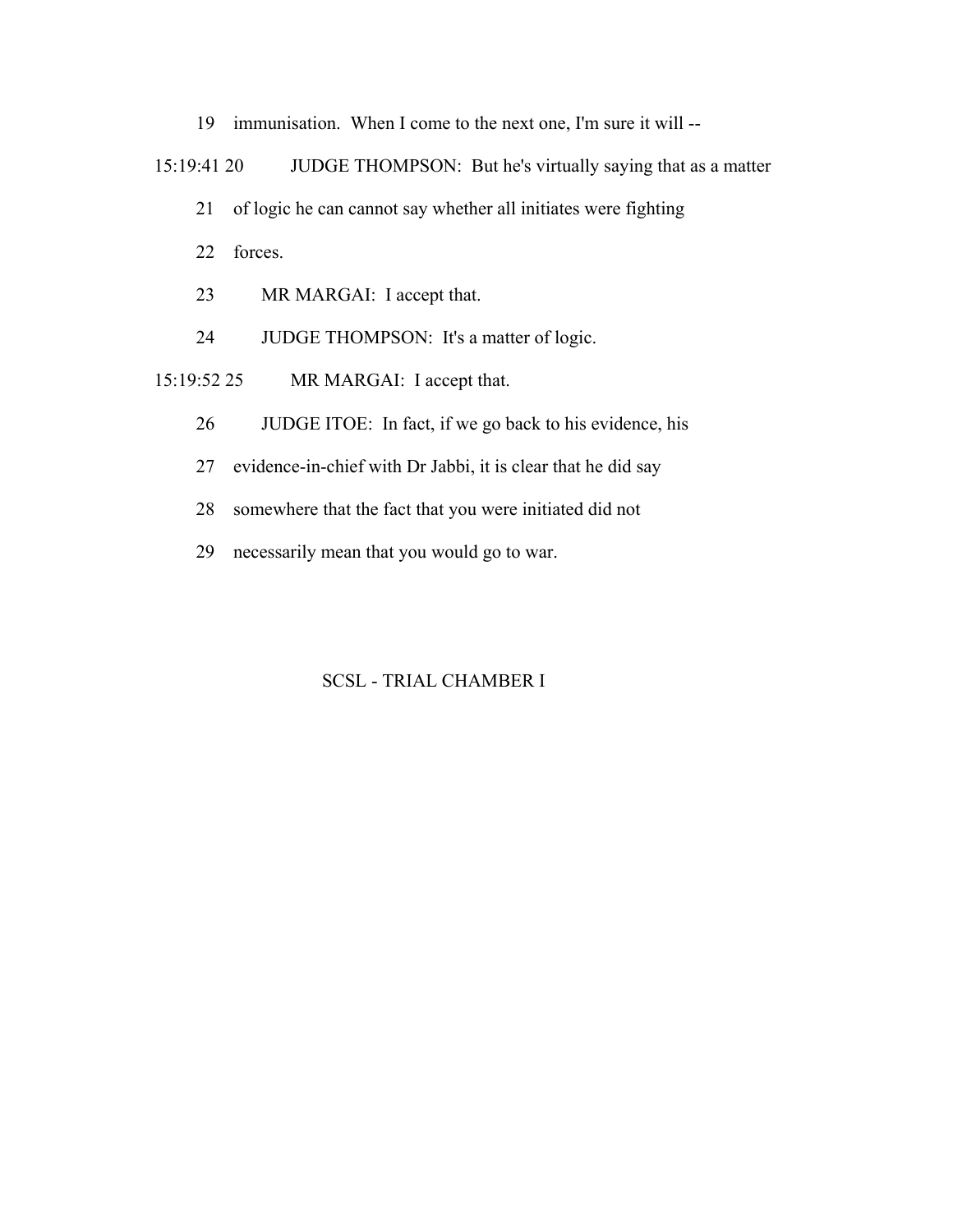- 1 MR MARGAI: As My Lord pleases.
- 2 JUDGE ITOE: That is it.
- 3 MR MARGAI: Very well.
- 4 Q. Now, Chief, let us come back to the immunisation. As we
- 15:20:09 5 understand it, when you are shot by the bullet, you are not
	- 6 affected?
	- 7 A. You are traditionally concealed.
	- 8 Q. Traditionally concealed if you want it that way.
	- 9 A. From bullets or missiles.
- 15:20:30 10 Q. From bullets or missiles, yes. Now, Chief, the CDF
	- 11 combatants who were immunised largely depended on this
	- 12 protection?
	- 13 A. Yes, My Lords, yes.
	- 14 Q. Now, Chief, let me ask you a direct question: Was the
- 15:21:42 15 third accused Allieu Kondewa an initiator?
	- 16 A. He was an initiator.
	- 17 Q. He was. Who was the head of the initiators in the CDF?
	- 18 A. This was not a permanent post, My Lord. I will explain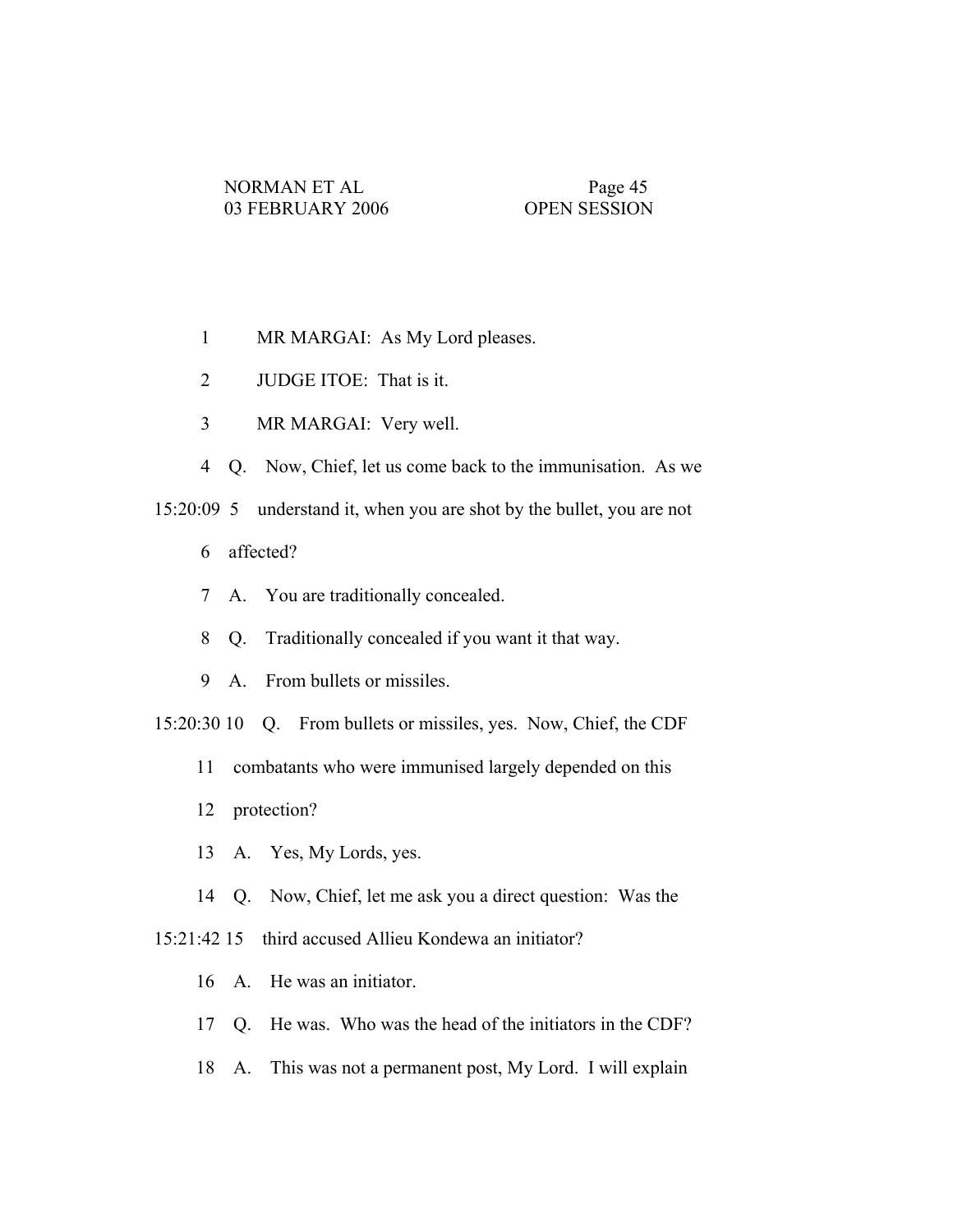19 that. At the time I got to Base Zero, Kondewa was observed as

15:22:24 20 the head of the initiators.

- 21 Q. Of the initiators. That was when, time-wise? What period
- 22 are we talking about?
- 23 A. That was the period up to 1999.
- 24 Q. 1999.
- 15:22:42 25 A. He was initiator, head of initiators, known as High Priest.
	- 26 Q. High Priest. Did he cease to be High Priest?
	- 27 A. Yes, My Lord.
	- 28 Q. And, therefore, head of the initiators?
	- 29 A. Yes, My Lord.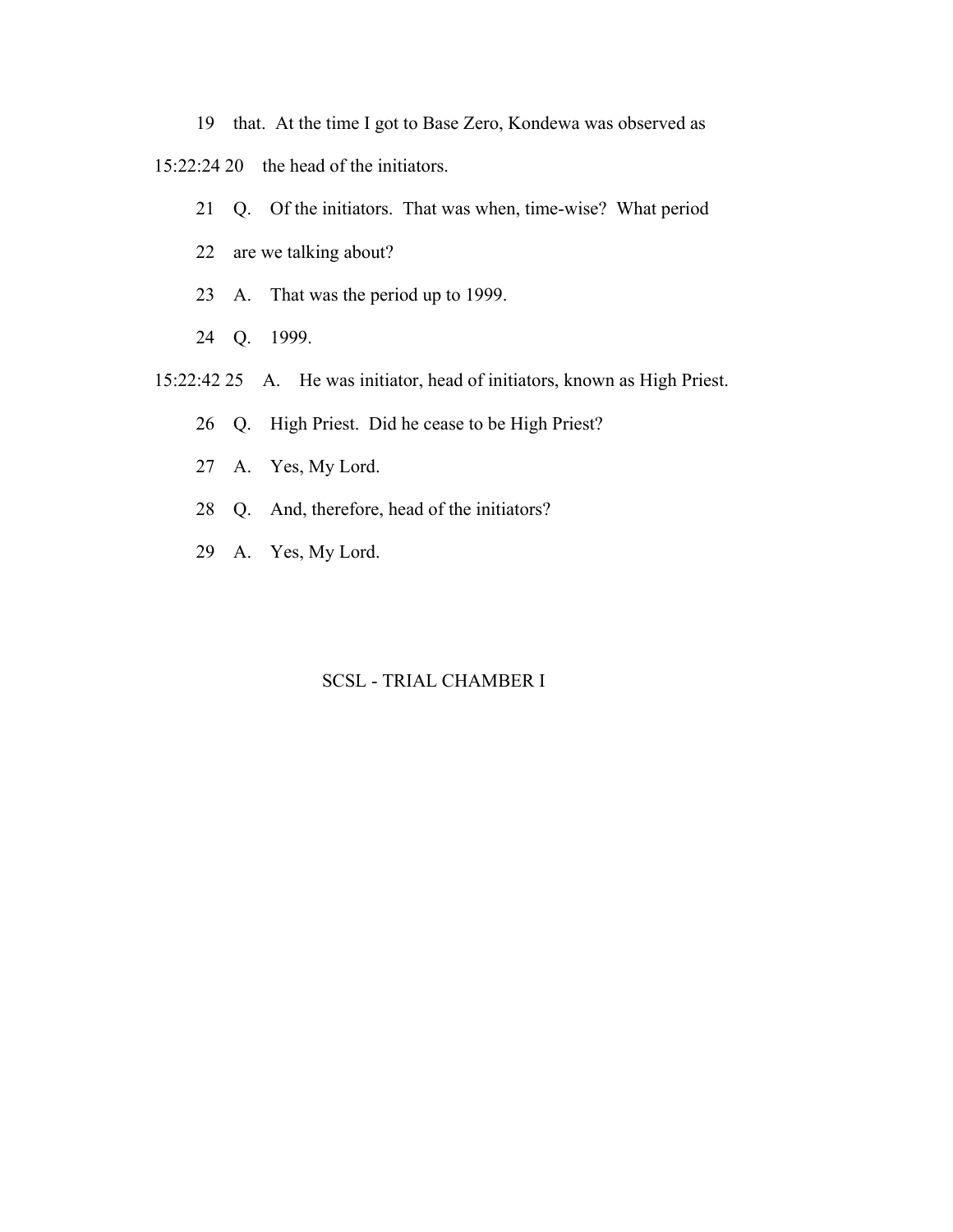- 1 Q. When did he cease?
- 2 A. In 1999, My Lord.
- 3 Q. Which month, if you may recall?
- 4 A. This was soon after the establishment of the NCC and, I

15:23:31 5 think, between February and March 1999, My Lord.

- 6 Q. Thank you very much. He ceased being head of the
- 7 initiators, in other words, High Priest, in or around
- 8 February 1999?
- 9 A. Yes, My Lord.
- 15:23:43 10 Q. Thank you.
	- 11 MR MARGAI: My Lords, may I have Exhibit 123, please?
	- 12 Thank you.
	- 13 JUDGE ITOE: Before 123 comes, he ceased to be High Priest
	- 14 between the months of February and March 1999?

15:24:43 15 THE WITNESS: Yes, My Lord.

- 16 JUDGE ITOE: Why did he cease to be High Priest? Can we
- 17 have a reason?
- 18 THE WITNESS: Yes, My Lord.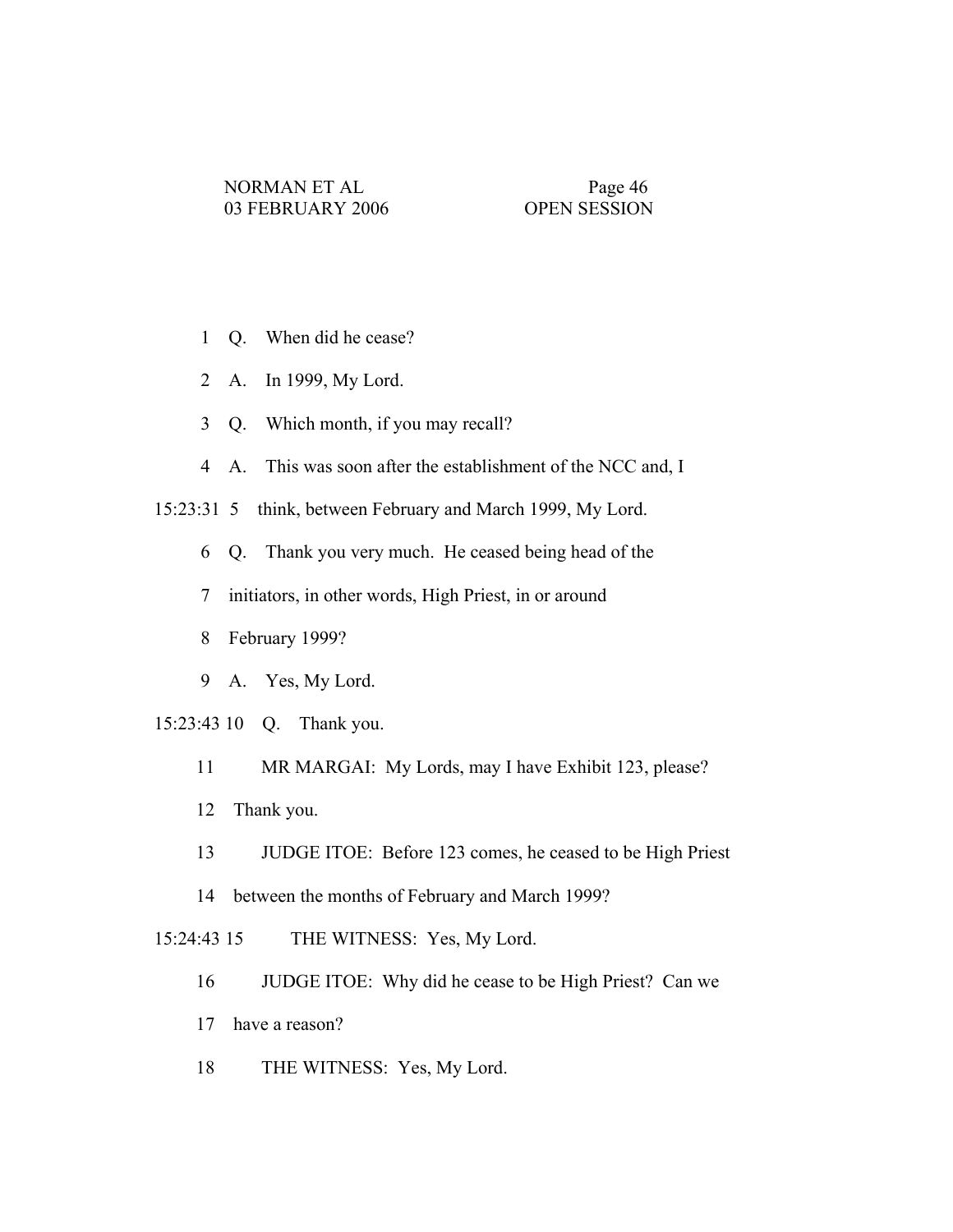19 JUDGE ITOE: Can you provide a reason, please?

## 15:24:53 20 THE WITNESS: I can, My Lord.

- 21 MR MARGAI:
- 22 Q. Please go ahead.
- 23 A. Thank you. The other initiators, My Lords, got together
- 24 and requested me to inform His Excellency the President through

15:25:28 25 the National Co-ordinating Committee that as a result of the

- 26 unanimous decision they had decided to replace Kondewa by another
- 27 initiator called Kamoh Lahai Bangura.
- 28 Q. Thank you.
- 29 A. His Excellency was informed by me through the NCC.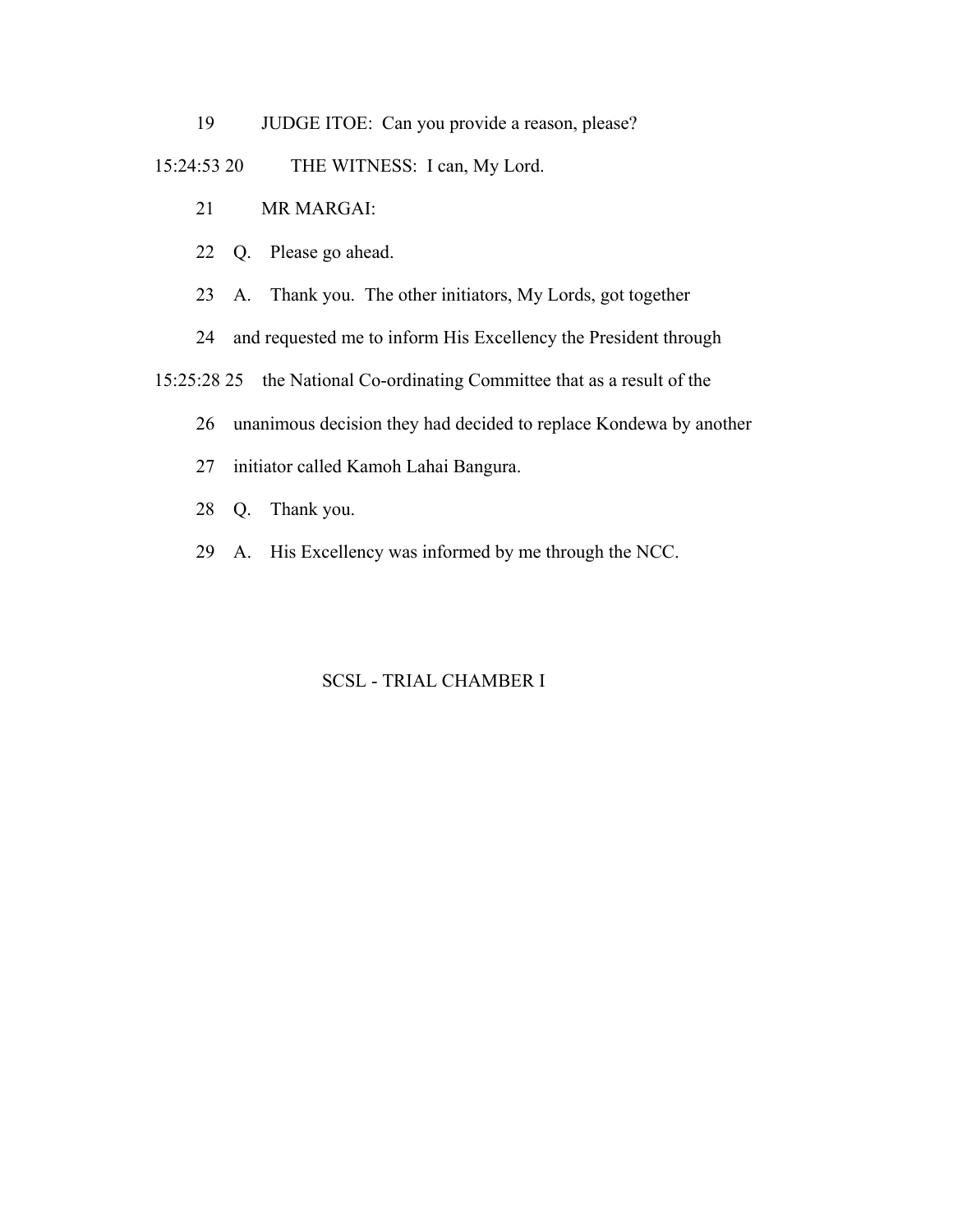- 1 Q. Was approval given? If so, by whom?
- 2 A. His Excellency approved.
- 3 Q. His Excellency meaning who?
- 4 A. His Excellency the President, Alhaji Ahmad Tejan Kabbah.
- 15:27:14 5 Q. He gave the approval?
	- 6 A. Yes, My Lord.
	- 7 Q. Thank you.
	- 8 A. And Kondewa's appointment as high priest was changed and
	- 9 the rank of advisor through His Excellency the President was
- 15:27:25 10 suggested to Kondewa.
	- 11 Q. Very well.
	- 12 A. To award him for his good services. But his certificate --
	- 13 JUDGE ITOE: Please wait.
	- 14 MR MARGAI: Please wait.
- 15:27:54 15 THE WITNESS: To award him for his good services.
	- 16 MR MARGAI:
	- 17 Q. Thank you.
	- 18 MR TAVENER: Your Honour, the Prosecution asks that the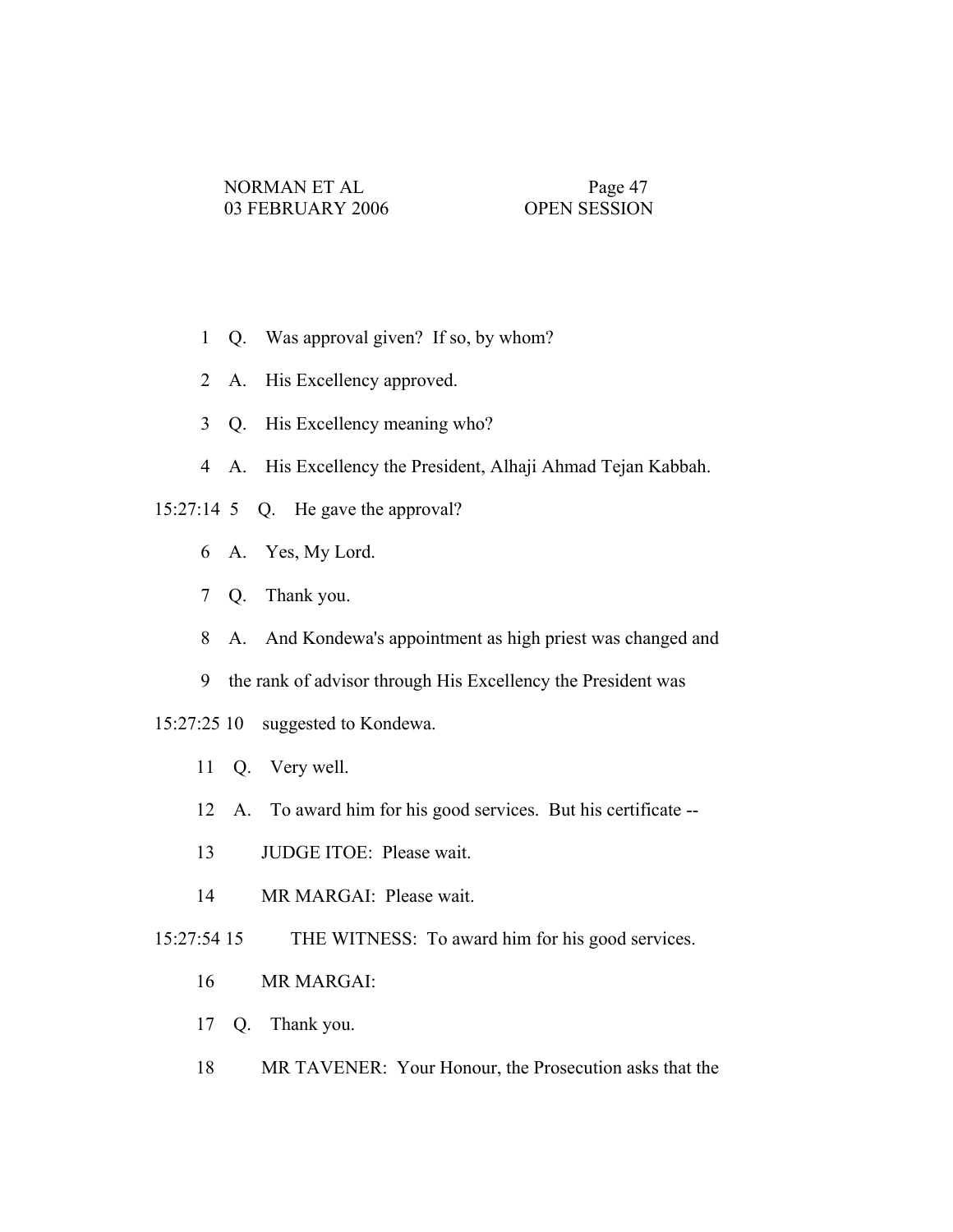19 question be answered. The answer to date has been how he was 15:28:09 20 replaced. The question was why was he replaced.

21 MR MARGAI: I would have thought, My Lord, the answer was

- 22 very clear. Why he was replaced; because the rest of the
- 23 initiators so elected.

24 JUDGE ITOE: The answers at this stage -- I would like to

15:28:28 25 observe that the answers to these questions at this stage should

26 very rarely be the subject matter of a comment by the Prosecution

27 because you have the time to cross-examine this witness. If

28 there is any obscurity anywhere or an incomprehension in the

29 evidence, I think you will because you will not dictate the sort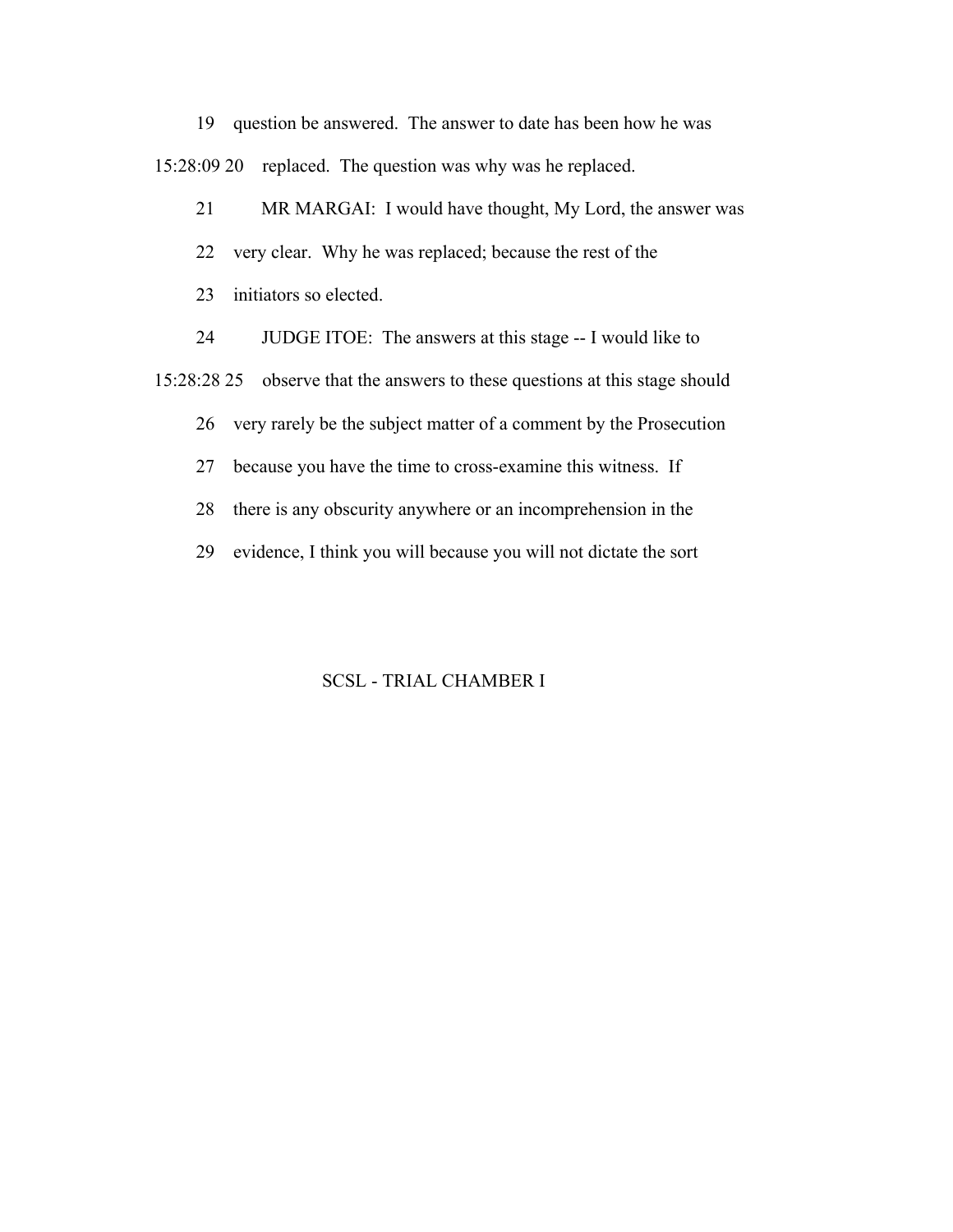- 1 of answers which will come from this witness because he is not
- 2 your witness.
- 3 MR MARGAI: I don't think I need assistance any way.
- 4 JUDGE THOMPSON: To add to that, I think from the answer it
- 15:29:00 5 would seem as if the two answers were covered in the one
	- 6 question. Indeed, the question of how and why can sometimes
	- 7 merge. They have merged here at this points.
	- 8 MR MARGAI: Saving time. Thank you, My Lords. May I now
	- 9 go to Exhibit 123?
- 15:29:23 10 JUDGE ITOE: Yes, you may. I just interjected with a
	- 11 question for certain clarification.
	- 12 MR MARGAI: Thank you. I appreciate that. I was really
	- 13 going to go to that question, but I'm happy that we have dealt
	- 14 with it at this stage.

15:29:42 15 JUDGE THOMPSON: We got to the point for his good services.

- 16 MR MARGAI: I'm coming to that, My Lord.
- 17 JUDGE THOMPSON: And that is where we left off.
- 18 MR MARGAI: That is where we're going to take off.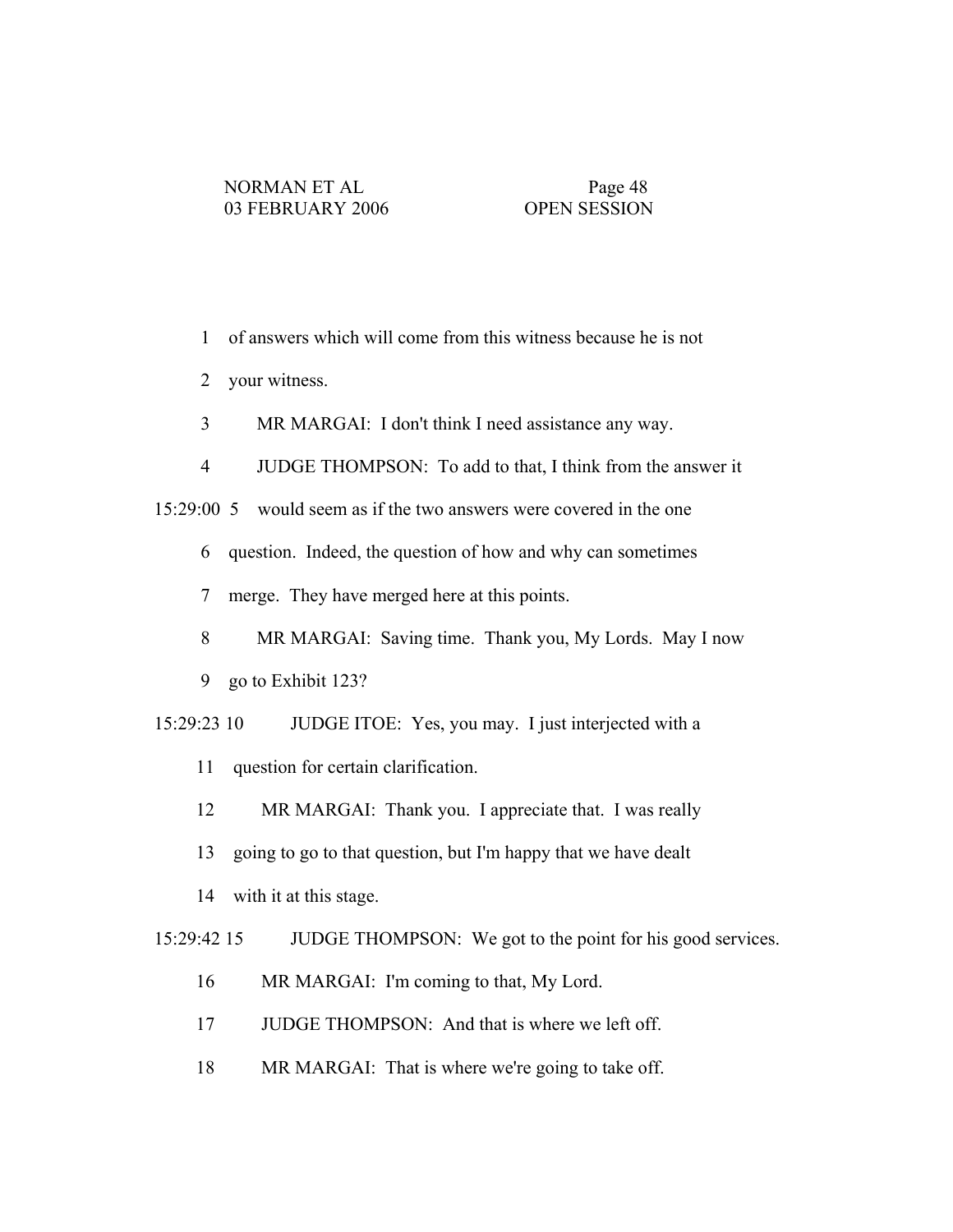- 19 JUDGE THOMPSON: I see.
- 15:29:54 20 MR MARGAI: It is all contained in Exhibit 123.
	- 21 Q. Now, Chief, do you see Exhibit 123?
	- 22 A. Yes, My Lord.
	- 23 Q. Is the position of high priest mentioned in that exhibit?
	- 24 A. Yes, My Lord.
- 15:30:17 25 Q. Could you read what it states, slowly. Watch the pens of
	- 26 Their Lordships, please.
	- 27 A. I could, My Lord. "High priest and traditional advisor to
	- 28 HE," meaning here, My Lord, "His Excellency".
	- 29 Q. His Excellency?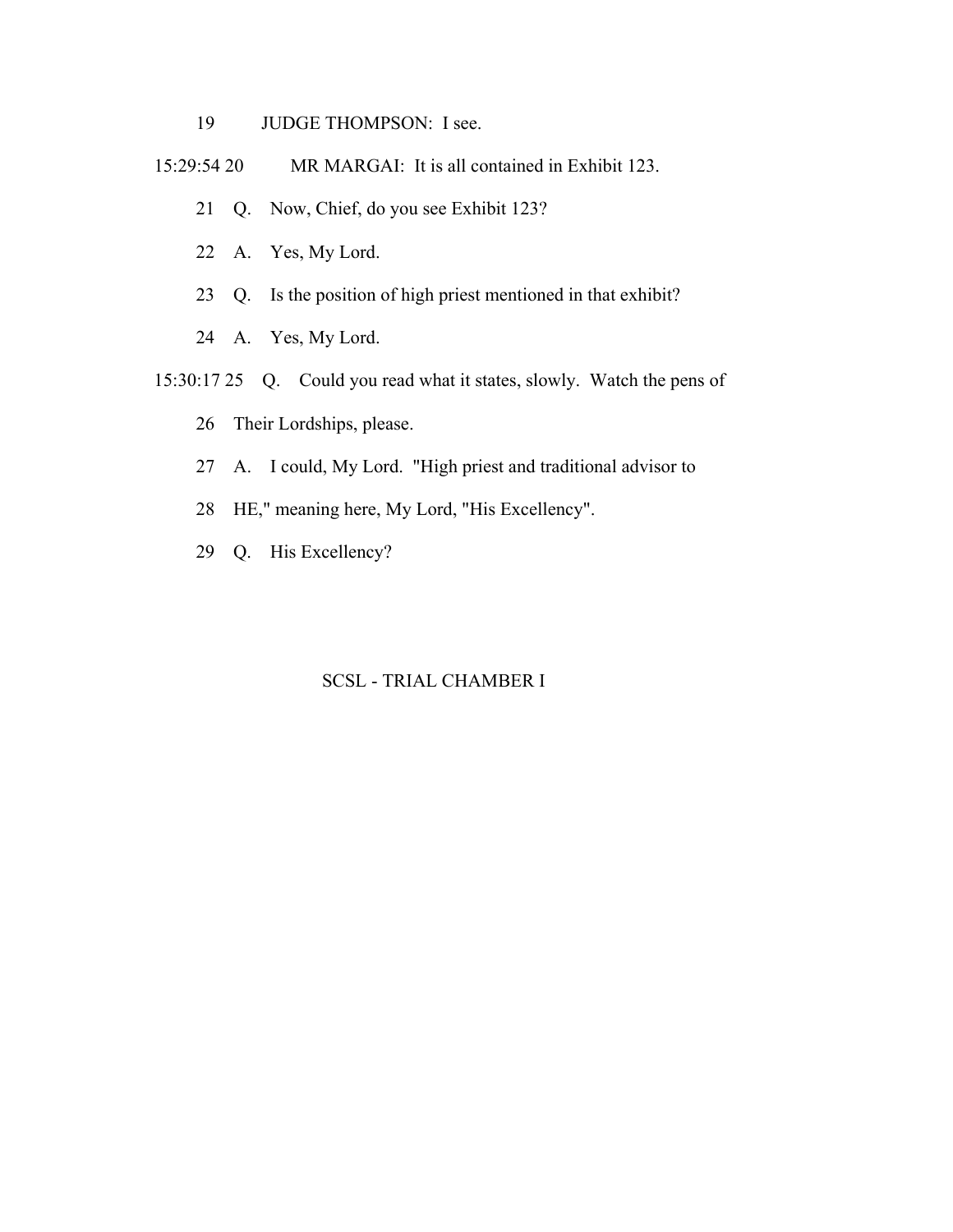- 1 A. The President of Sierra Leone as His Excellency. At this
- 2 time, it is His Excellency is Alhaji Ahmed Tejan Kabbah.
- 3 Q. Thank you. And where does the high priest rank in
- 4 Exhibit 123 from the top, counting downwards?
- 15:31:16 5 A. Nine, My Lord. Nine.
	- 6 PRESIDING JUDGE: I would like to know how you proceed to
	- 7 do your counting.
	- 8 MR MARGAI: Sorry, My Lord. If I may just guide him.
	- 9 Q. We just want the steps.
- 15:31:44 10 A. Six steps from the national commander.
	- 11 Q. Count again, please.
	- 12 PRESIDING JUDGE: From below the national commander?
	- 13 [Overlapping speakers]
	- 14 MR MARGAI:
- 15:31:58 15 Q. From president, national commander, that's one?
	- 16 A. Yes.
	- 17 JUDGE ITOE: Mr Norman, you were the sixth the other day.
	- 18 MR MARGAI: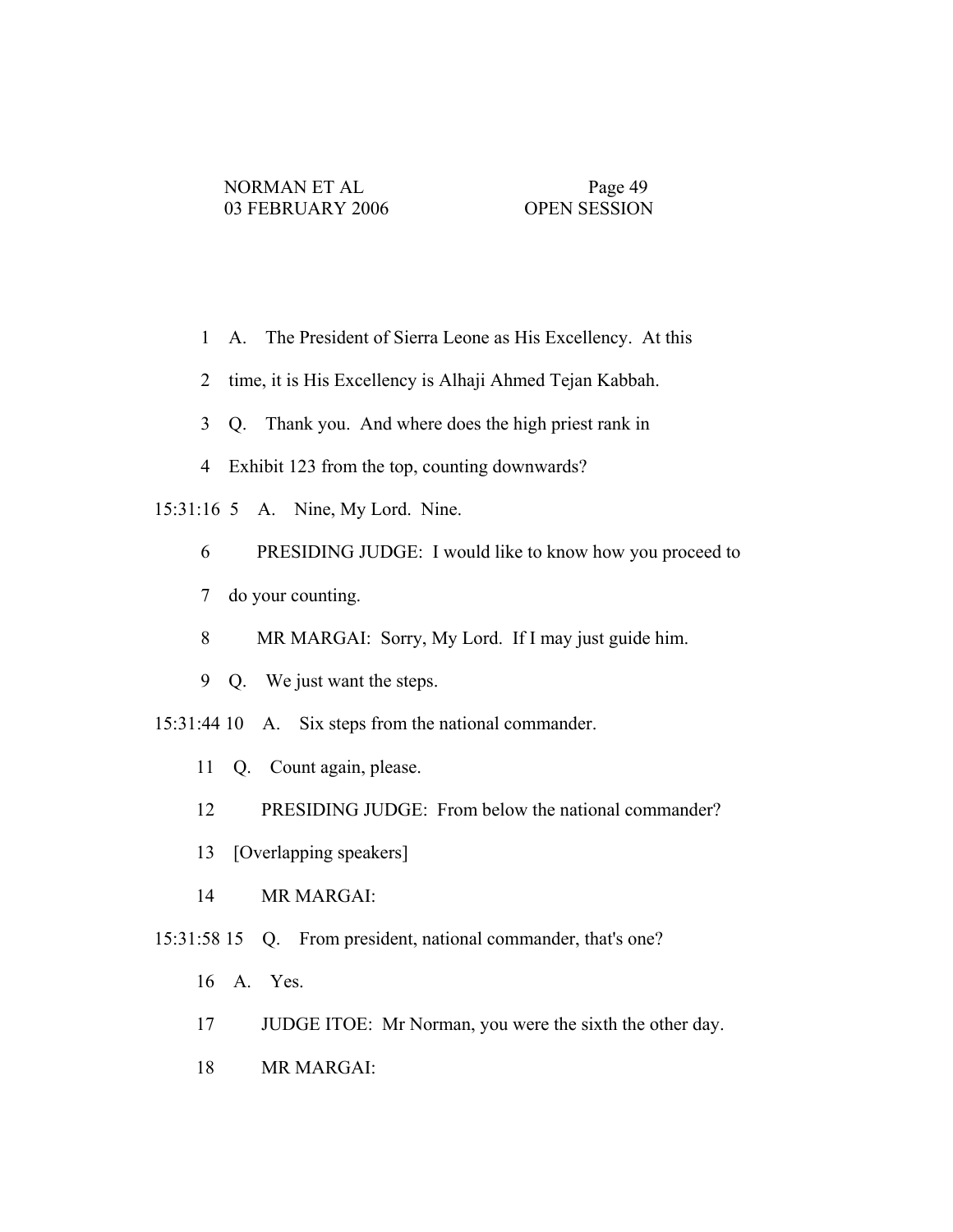- 19 Q. Yes, you were six.
- 15:32:07 20 A. I was counting even the extension here, but you said just 21 step downwards.
	- 22 Q. No, if you take it from president, national commander, one;
	- 23 vice-president, two; Honourable Lagawo, PC Caulker, three, that
	- 24 is one step.
- 15:32:21 25 A. Okay. That is the step that I --
	- 26 Q. Yes, so count that way.
	- 27 A. This is the step I'm taking. Six. [Overlapping speakers]
	- 28 Q. His lordship said you were six.
	- 29 A. Nine.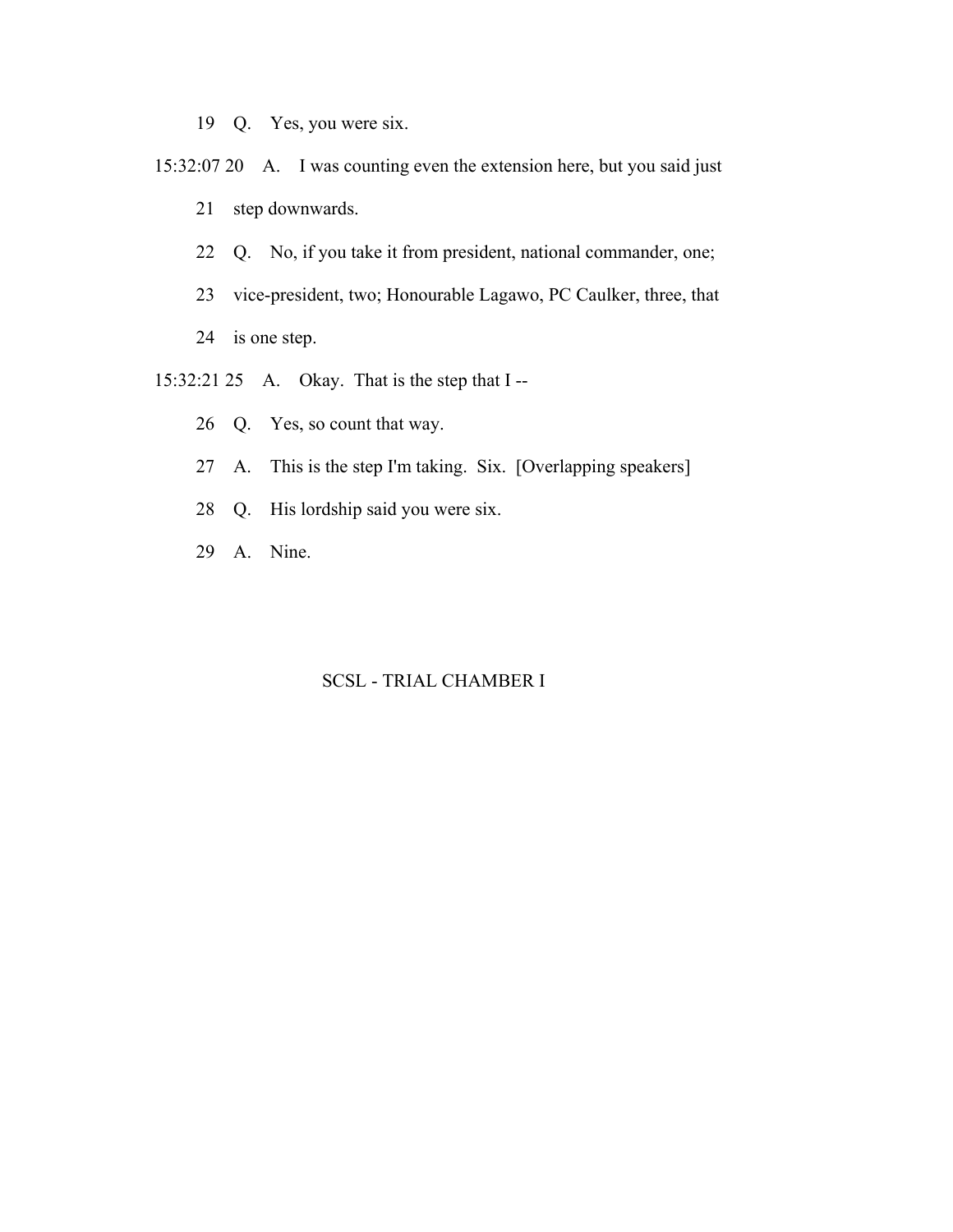- 1 Q. So there is some confusion here.
- 2 JUDGE ITOE: You were sixth.
- 3 PRESIDING JUDGE: You did count the third step, you counted
- 4 that as being three and four.
- 15:32:51 5 THE WITNESS: Honourable Caulker I counted as four, five,
	- 6 six.
	- 7 MR MARGAI:
	- 8 Q. Oh, I see. So in other words, you were five.
	- 9 A. I was five.
- 15:32:58 10 Q. A step down and the high priest is a step below you?
	- 11 A. Six.
	- 12 Q. Six.
	- 13 MR MARGAI: Is that acceptable, My Lords?
	- 14 JUDGE ITOE: The evidence has been revisited.

15:33:14 15 MR JABBI: My Lords, if I will make an observation. My

- 16 Lords, between one and two which the witness has already spoken
- 17 about, I don't know want to go on to the others. Between one and
- 18 two the president, national commander is regarded as the higher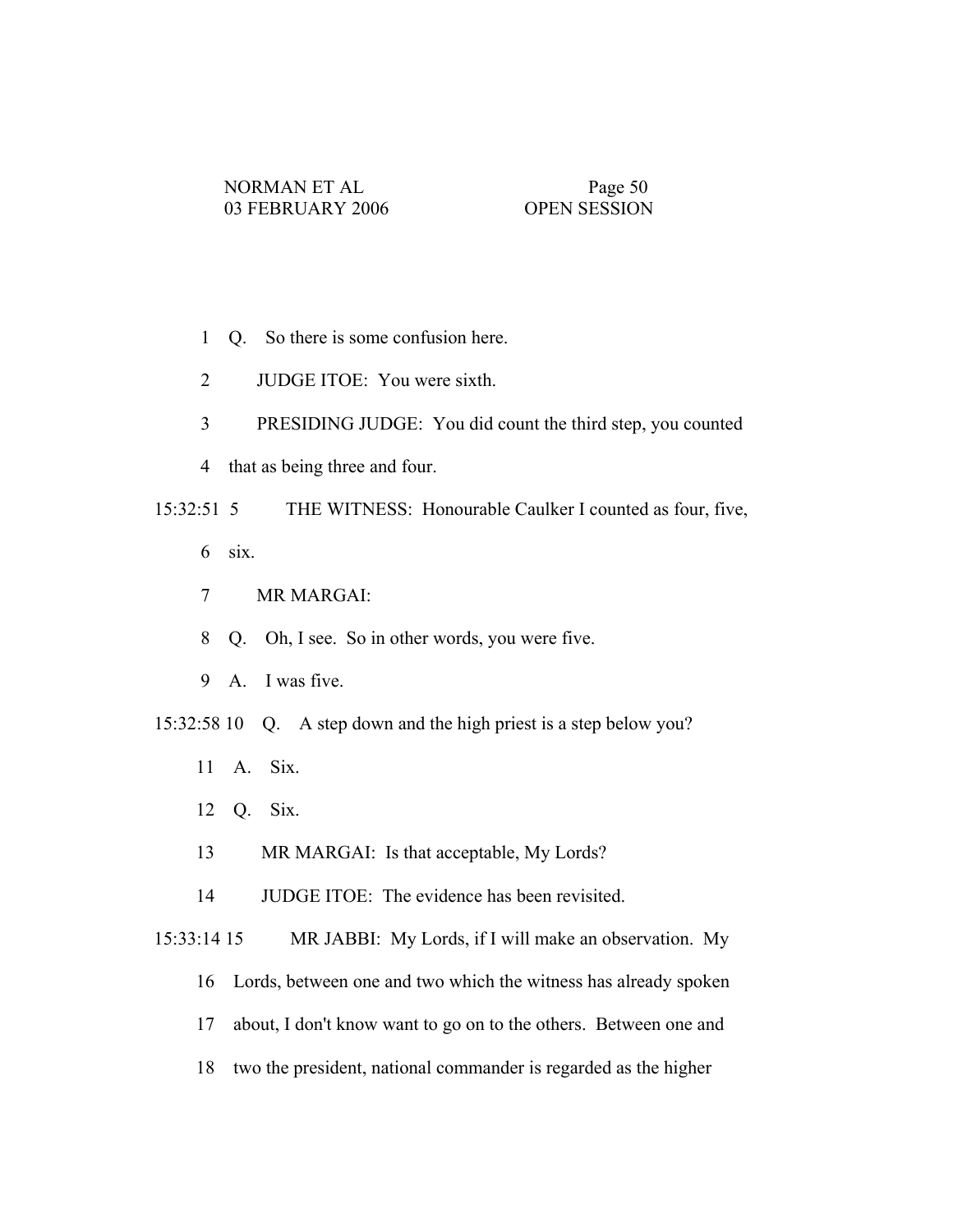19 rank in the structure over vice-president and vice-commander. So

15:33:43 20 it would appear that the substantive or deputy and vice are

21 separate steps through the structure.

- 22 PRESIDING JUDGE: That's okay. We are just asking to try
- 23 to understand how the witness is doing his accounting for that

24 purpose. That is all we are trying to do. We are not disputing.

15:34:00 25 We just want to understand.

- 26 JUDGE THOMPSON: I hope we can clarify this because
- 27 [Overlapping speakers].
- 28 MR MARGAI: My Lord, I think we will.
- 29 JUDGE THOMPSON: I haven't bought the theory that this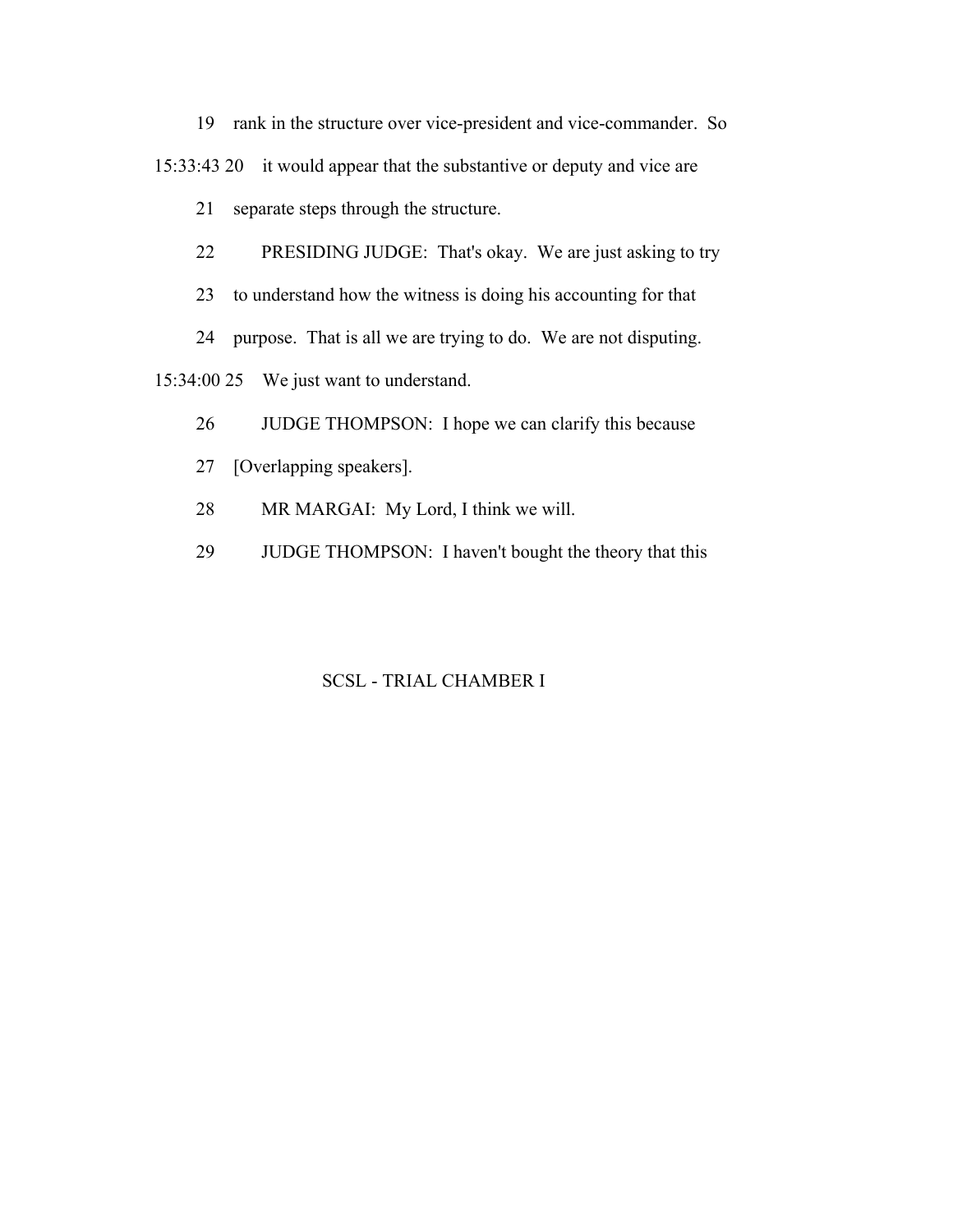- 1 document speaks for itself; I never bought it at all.
- 2 MR MARGAI: Very well, I agree with my learned friend
- 3 Jabbi. If that is the case, then it is one, two, three, four,
- 4 five, six, seven. The high priest is eight.

15:34:31 5 JUDGE ITOE: That is our interpretation. We are all

- 6 strangers to this document. It was made and submitted. He had
- 7 the first contact. He is the one to guide us. [Overlapping
- 8 speakers]
- 9 MR MARGAI:
- 15:34:45 10 Q. Use your method, your own method of stepping down.
	- 11 A. Thank you. I will use this method: Number one, president,
	- 12 national commander; number two, vice-president, vice commander;
	- 13 number three, chairman, National Co-ordinating Committee; number
	- 14 four, vice to the chairman, National Co-ordinating Committee;
- 15:35:07 15 number five will be members of the National Co-Ordinating
	- 16 committee; number six is National Co-Ordinator; number seven, is
	- 17 a national public relations; number eight is the director.
	- 18 PRESIDING JUDGE: No, that is not my understanding on that.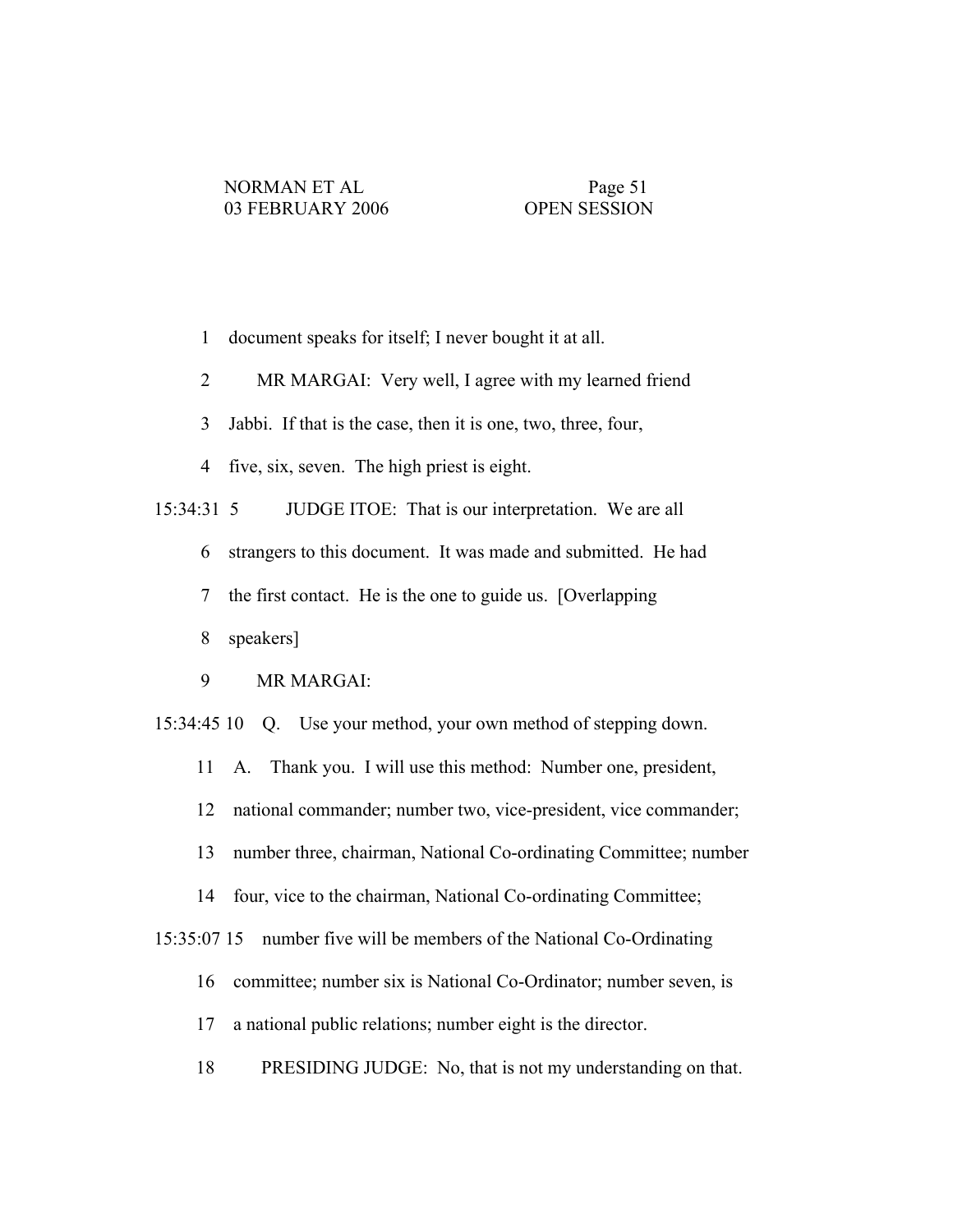19 THE WITNESS: Number nine is the high priest.

## 15:35:27 20 MR MARGAI:

21 Q. Thank you. As My Lords please, I accept that.

22 PRESIDING JUDGE: I do have a question if I may on this,

23 because I must say that this is not my understanding of reading

24 an organigram because when you have a very fixed line, it goes

15:35:41 25 to -- the Vice-President goes to the second level, which means

26 the chairman and the vice-chairman are the same level and

27 therefore this is one level. My question to you, Mr Norman, is:

28 What was your knowledge and understanding of what it was at the

29 time, not reading only from that piece paper. Your own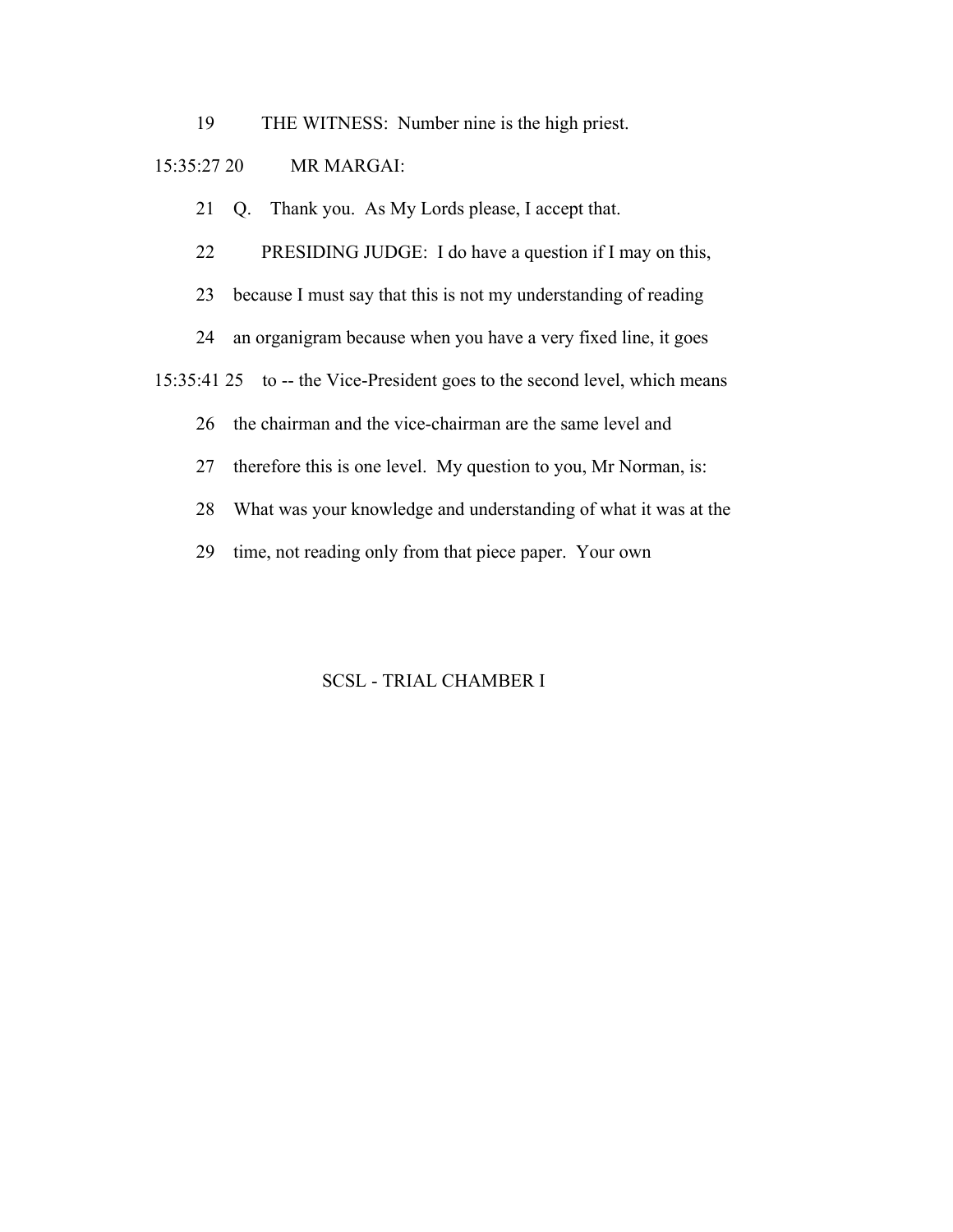- 1 understanding of the structure and the command structure within
- 2 that organisation.
- 3 MR MARGAI: My Lord, he is at the moment on oath and the
- 4 question he is answering is related to Exhibit 123 and I submit
- 15:36:18 5 most humbly and respectfully that he has to confine his answers
	- 6 to what is herein contained, not his personal knowledge.
	- 7 PRESIDING JUDGE: I asked the question of the witness. I
	- 8 have asked the question of the witness. I want to understand.
	- 9 THE WITNESS: Yes, My Lord.
- 15:36:33 10 MR MARGAI: No, this was because Your Lordship said that
	- 11 your own understanding of reading an organigram rather
	- 12 unfortunately and perhaps fortuitously Your Lordship is not here
	- 13 testifying, but he is here testifying.
	- 14 PRESIDING JUDGE: That is why I'm asking the question.

15:36:47 15 MR MARGAI: As My Lord pleases.

- 16 JUDGE THOMPSON: And let us be bold faced saying that we
- 17 are here to ascertain the truth and we must avoid any importation
- 18 of any technicalities to stand in the way of that. It was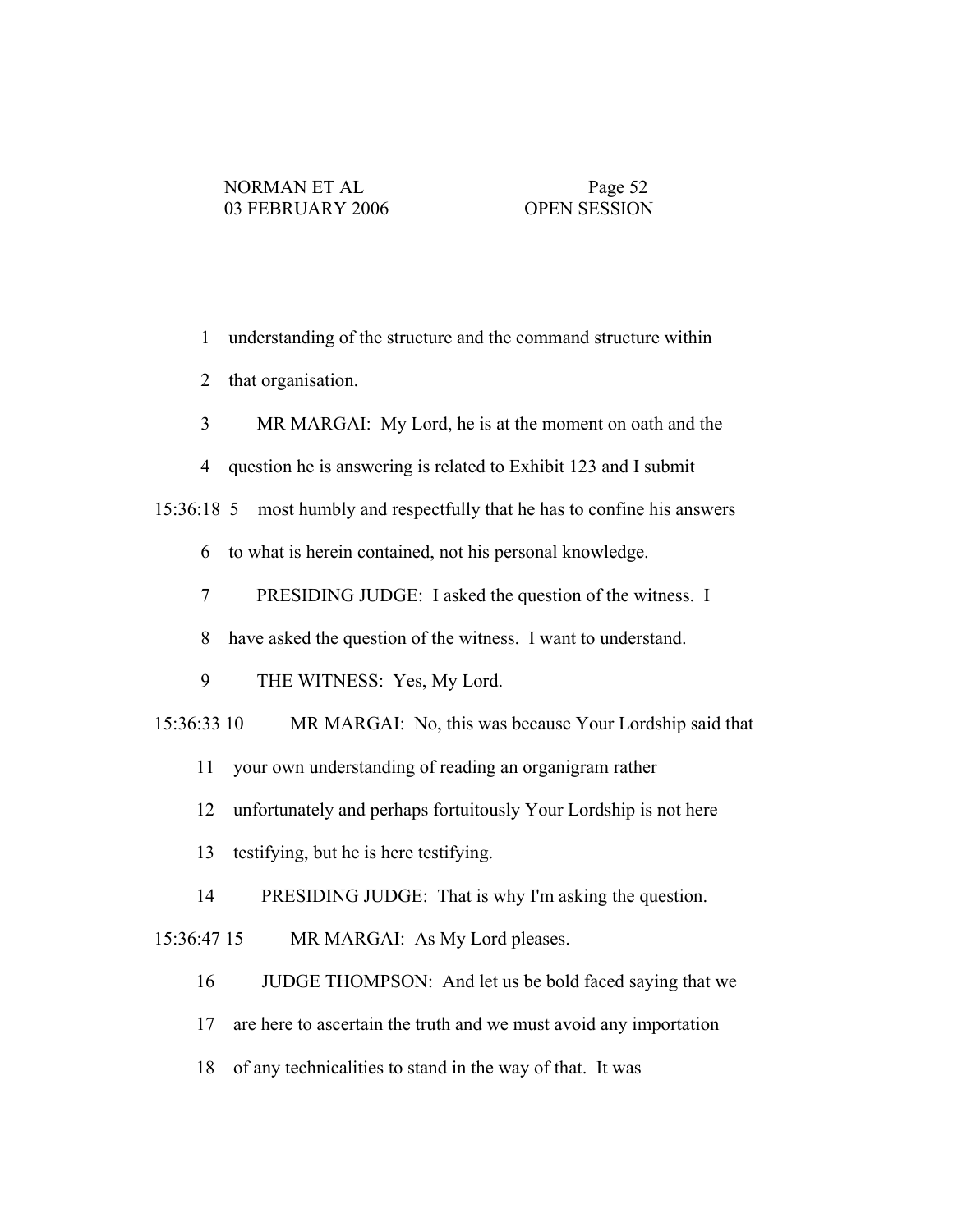19 intended in this court rather strenuously that this document 15:37:03 20 speaks for itself. I was very much against that idea that it 21 doesn't speak for itself. It is a matter of interpretation. And 22 what I think is important here is that the witness interprets it 23 in the light of his knowledge at the time and now, otherwise the 24 truth will not be ascertained. 15:37:24 25 MR MARGAI: As My Lord pleases.

- 26 THE WITNESS: Thank you, My Lord.
- 27 MR MARGAI: Thank you, My Lord.
- 28 Q. Now, Chief Norman, would you please assist this Court by
- 29 going through the steps?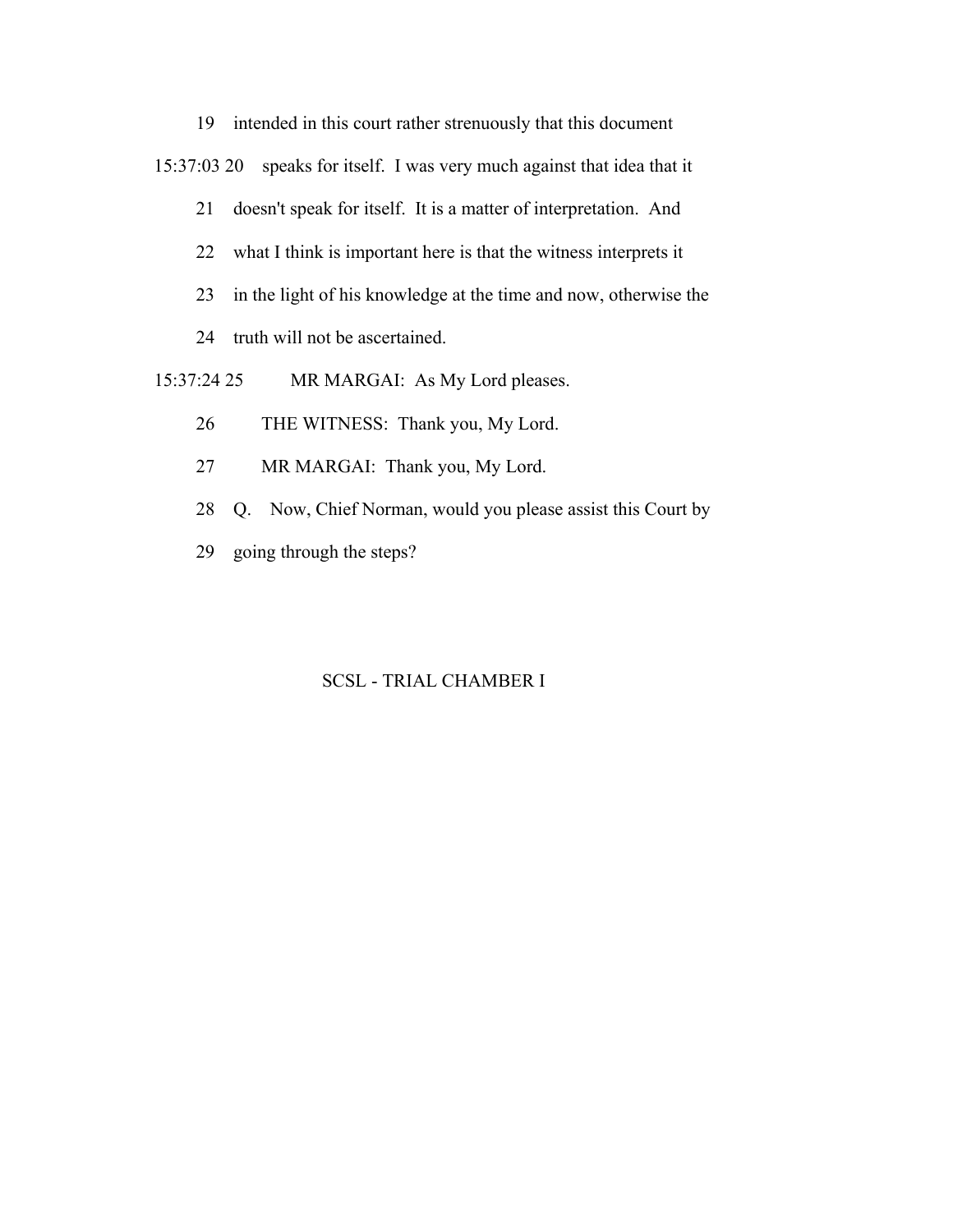- 1 A. I read this organigram indicating --
- 2 Q. Chief Norman, could you just tell us the various stages,
- 3 please.
- 4 A. I know, My Lord.

15:37:50 5 PRESIDING JUDGE: Let the witness answer, please. I have

- 6 asked the question to the witness and he is providing the answer
- 7 to my question.
- 8 MR MARGAI: As My Lord pleases.
- 9 PRESIDING JUDGE: Thank you.
- 15:37:58 10 THE WITNESS: That every box indicates an office, My Lords.
	- 11 PRESIDING JUDGE: But my question, Mr Norman, was: What
	- 12 was your knowledge, not your reading of this document, your
	- 13 knowledge of the structure at the time.
	- 14 MR MARGAI: My Lord, in relation to the document? In

15:38:24 15 relation to Exhibit 123.

- 16 PRESIDING JUDGE: That is right.
- 17 MR MARGAI:
- 18 Q. Yes, look at Exhibit 123.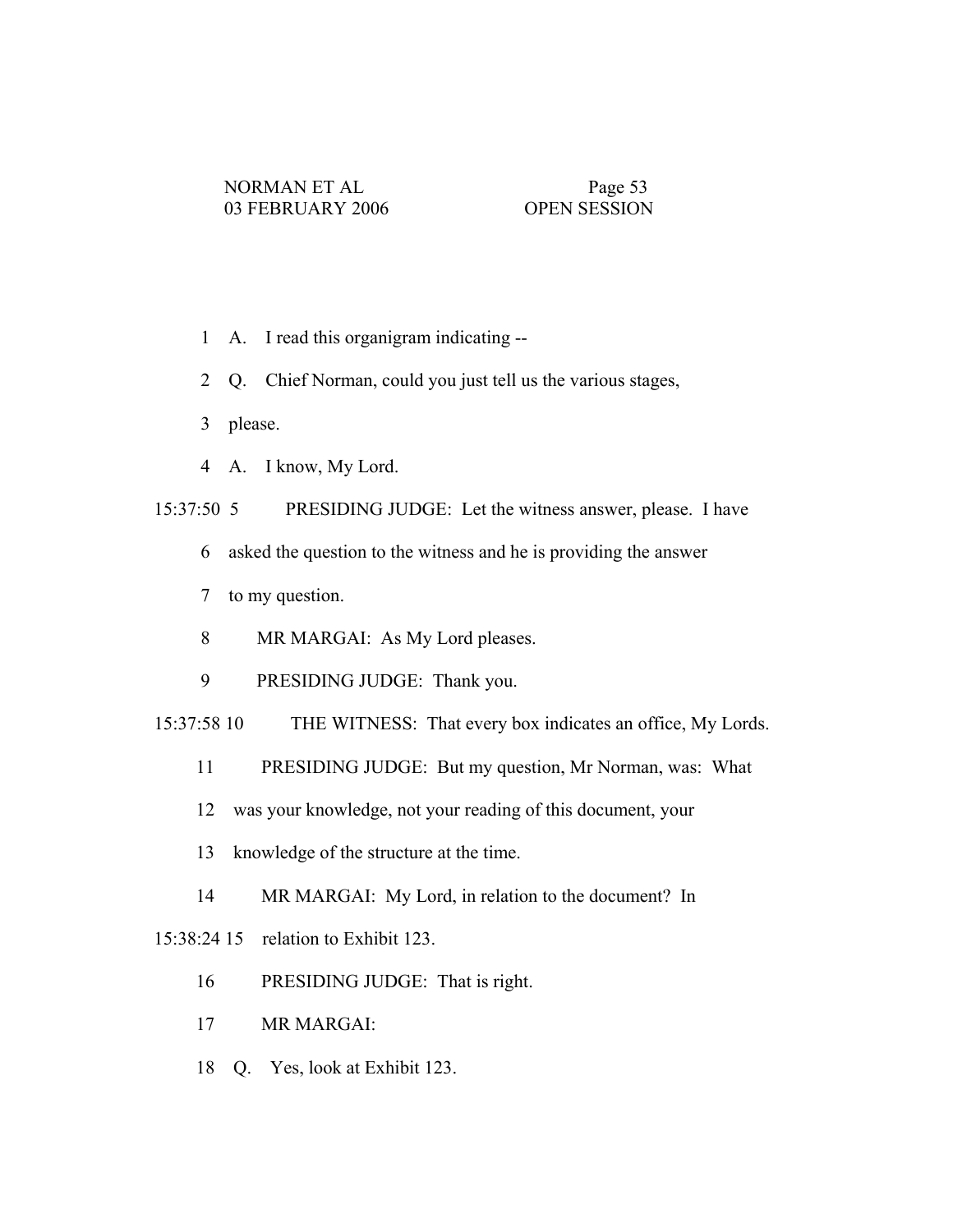19 A. I'm saying this was the organigram produced by National

15:38:47 20 Co-ordinating Committee after it was formed and ticking every box

21 as any office. My own box indicated office number six, right

22 down.

23 Q. And what is after office number six, number seven?

24 A. Number seven is public relations. National public

15:39:02 25 relations officer. Box number eight became the director.

26 Q. Watch their lordships' pen.

- 27 [CDF03FEB06E EKD]
- 28 A. I'm watching.
- 29 Q. Director, office number 8 and office number 9?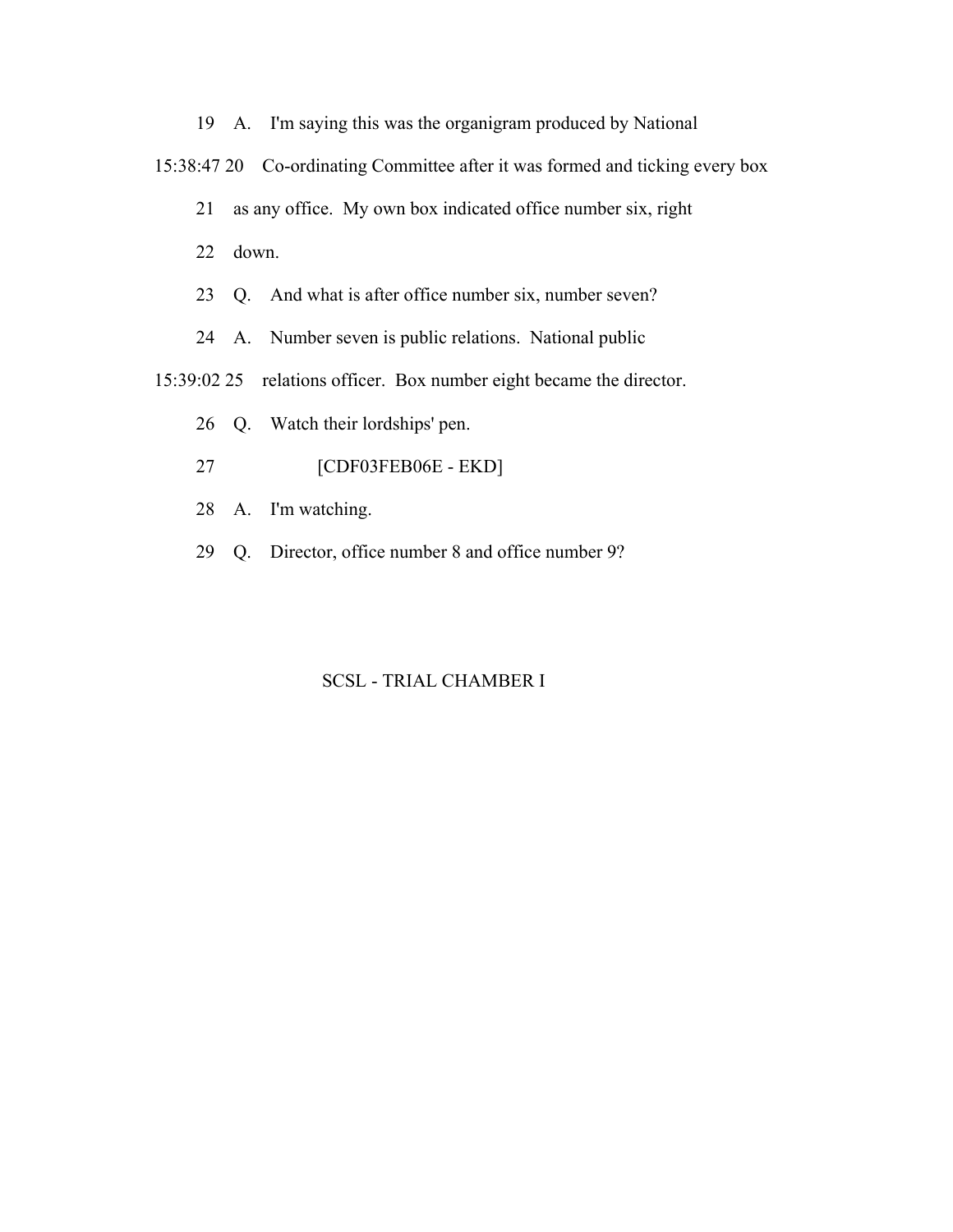- 1 A. High Priest.
- 2 Q. Thank you very much.
- 3 MR MARGAI: May I have the exhibit, please, Maureen?
- 4 Q. Chief Norman, when did you become a member of the CDF?

15:40:10 5 A. When the National Co-ordinating Committee had been

- 6 established and all of us in our different groups then became --
- 7 JUDGE ITOE: You, you, you.
- 8 MR MARGAI:
- 9 Q. You as an individual.
- 15:40:38 10 JUDGE ITOE: Please, take it easy because we are taking you
	- 11 down. Don't expound beyond the question put to you.
	- 12 MR MARGAI:
	- 13 Q. I will ask you to --
	- 14 A. After the formation of the National Co-ordinating

# 15:40:47 15 Committee.

- 16 Q. That was when you became a member of the CDF?
- 17 A. The CDF.
- 18 Q. In what year and month?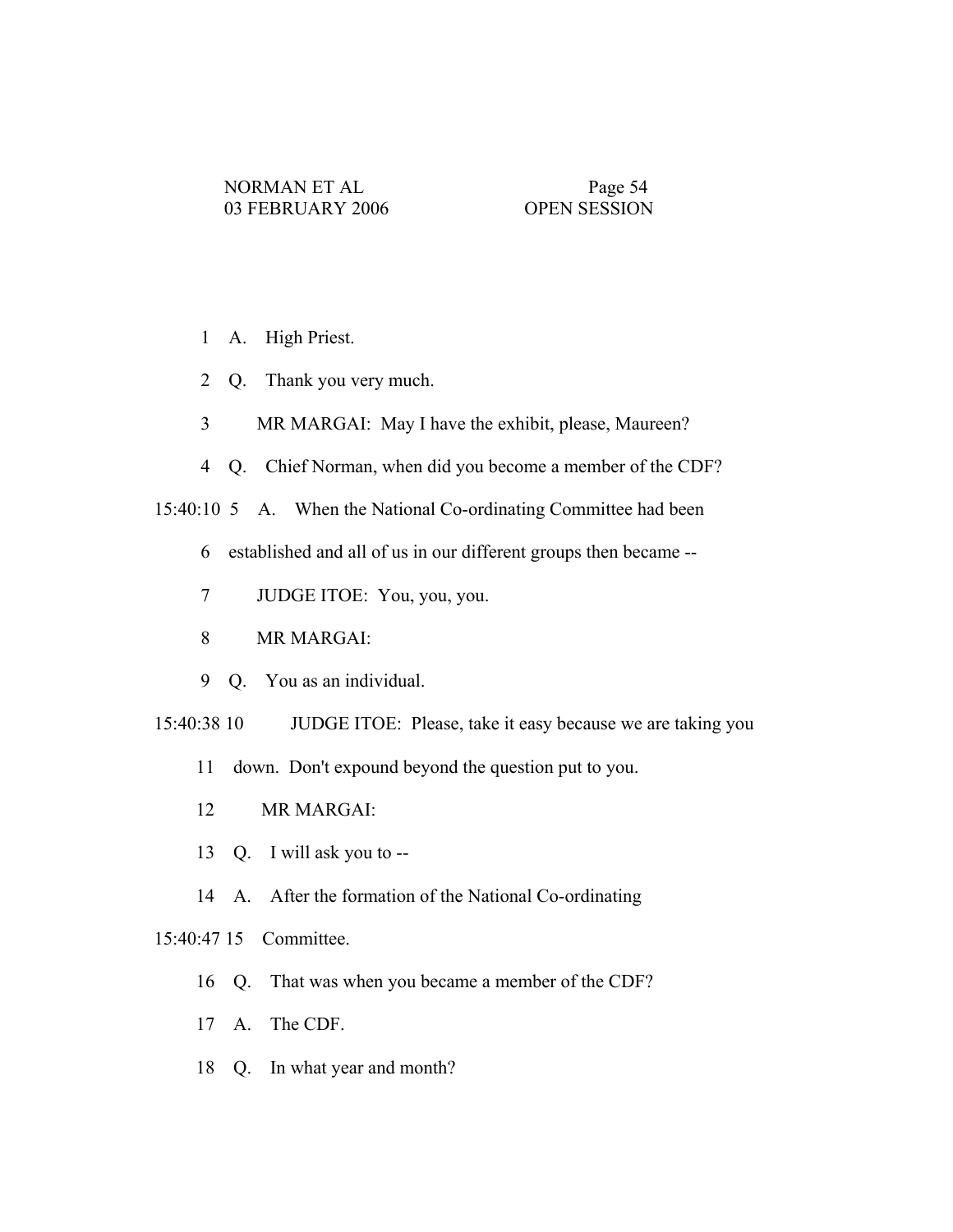- 19 A. This was 1999, January.
- 15:40:58 20 Q. January. Thank you. When did you become a member of the
	- 21 Kamajor movement?
	- 22 A. When I was a child in 1945.
	- 23 Q. Chief, we are talking of the Kamajor movement in relation
	- 24 to what is before this Court.
- 15:41:27 25 A. In relation to the conflict?
	- 26 Q. Yes, in relation to the conflict.
	- 27 A. I became a Kamajor in relation to this conflict in October
	- 28 1994.
	- 29 Q. In October 1994?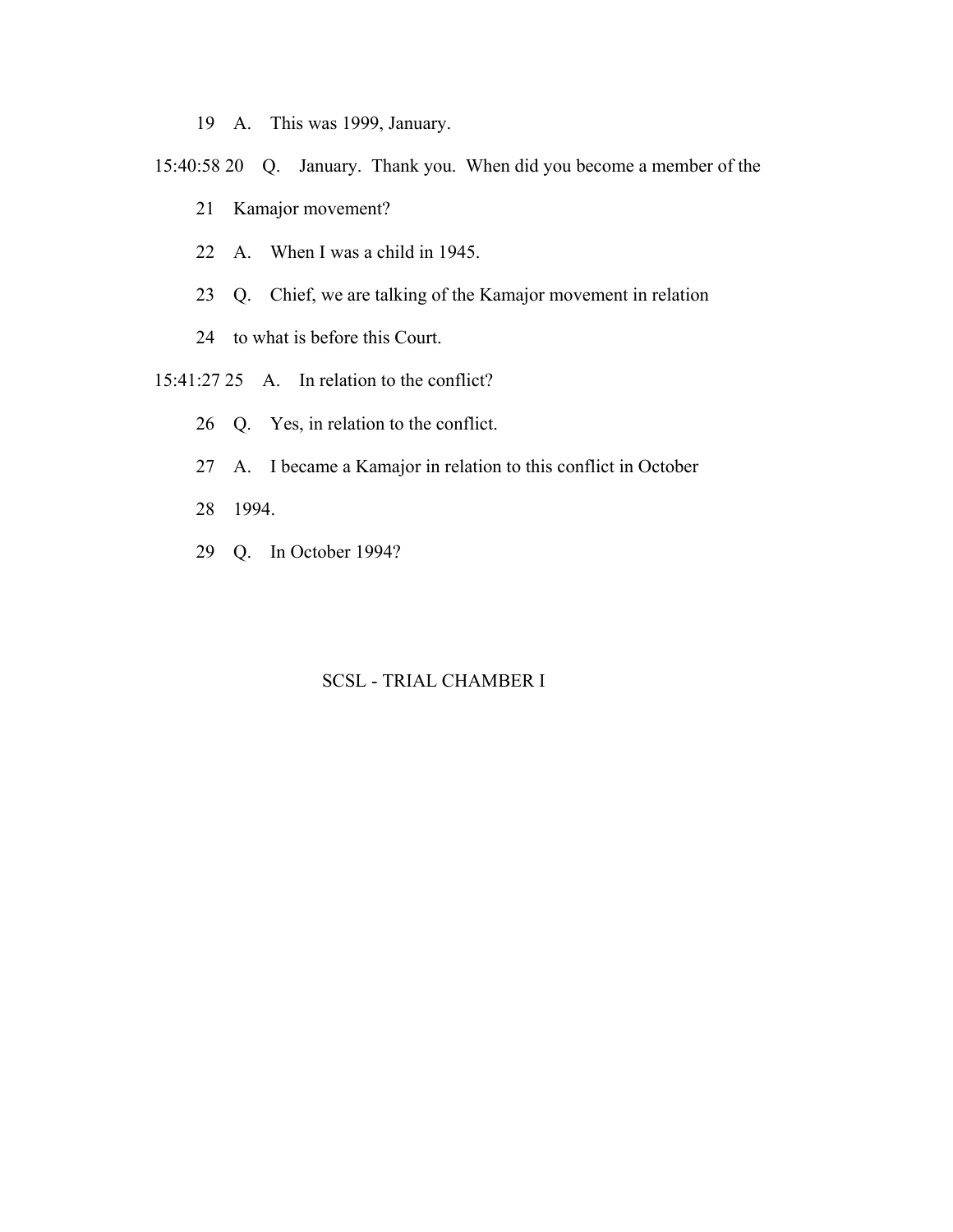- 1 A. Yes.
- 2 Q. And, Chief, why did the CDF become involved in this
- 3 conflict? Why?
- 4 JUDGE ITOE: I concede that you are cross-examining on
- 15:42:31 5 behalf of the third accused.
	- 6 MR MARGAI: Yes, My Lord. I am thinking of the JCE.
	- 7 That's the only reason why I am asking.
	- 8 JUDGE ITOE: Yes, because the witness has in some detail
	- 9 given reasons why the CDF was involved in this conflict. I mean,
- 15:42:59 10 various reasons have been given here and there. I just wanted to
	- 11 draw your attention to that.
	- 12 MR MARGAI: Yes, I recall that, My Lord.
	- 13 JUDGE ITOE: Right.
	- 14 MR MARGAI:
- 15:43:08 15 Q. What was the main reason, just in one or two words?
	- 16 A. It was to assist in the restoration of democracy that the
	- 17 CDF was -- that the CDF -- that the fighter group put together
	- 18 and later called CDF was involved in the war.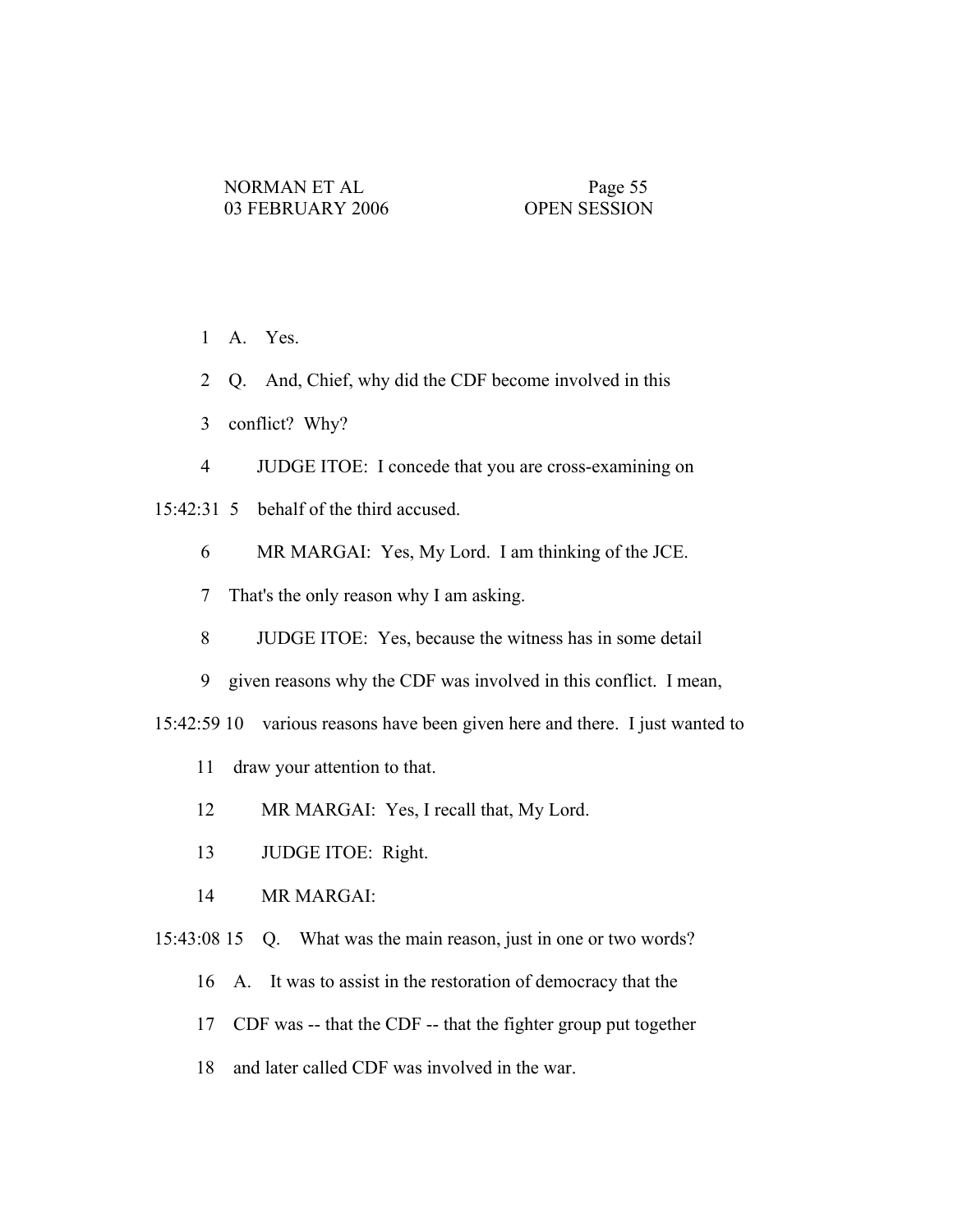19 Q. Thank you. And who was at the helm of this democracy that

15:43:40 20 was going to be restored?

- 21 A. The constitutional head is the President of Sierra Leone,
- 22 My Lords.
- 23 Q. Chief, you were regent chief of Jiama Bongor?
- 24 A. Correct, My Lord.
- 15:44:37 25 Q. Comprising of?
	- 26 A. The chiefdom?
	- 27 Q. Yes.
	- 28 A. Jiama and Bongor, an amalgamated chiefdom, My Lords.
	- 29 Q. Were you liked by the people of Jiama?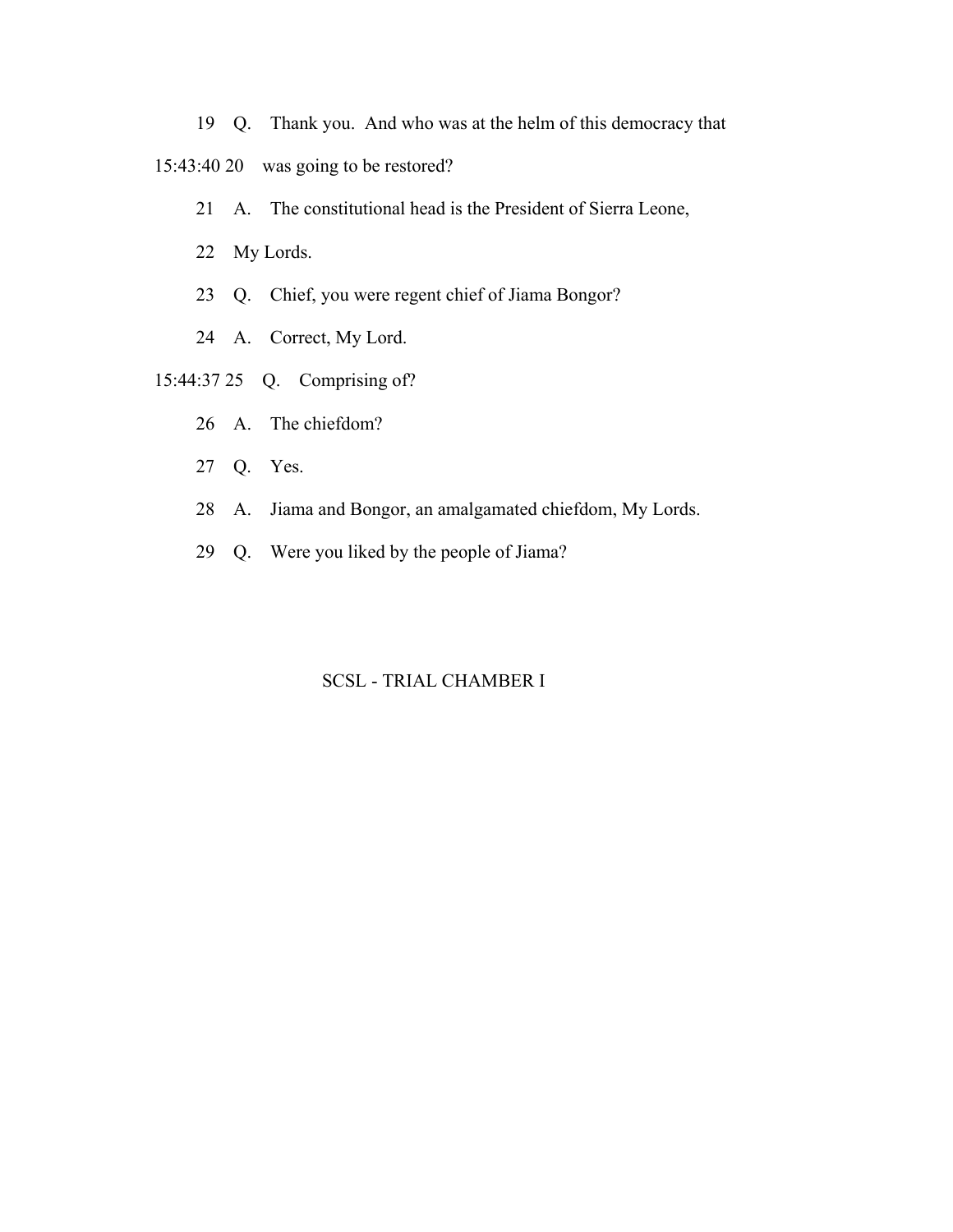- 1 A. Some of them liked me, My Lord, not all.
- 2 Q. What about the majority?
- 3 A. They liked me.
- 4 Q. Thank you. Would you say the same for Bongor?
- 15:45:15 5 A. You were separating the -- for Bongor, I was more liked in
	- 6 Bongor than in Jiama.
	- 7 Q. Well, that is what I meant.
	- 8 A. Thank you.
	- 9 PRESIDING JUDGE: I understand the answer of the witness
- 15:45:28 10 because I thought you were asking for both.
	- 11 MR MARGAI: No, no, no, I was asking for separate. Jiama
	- 12 as distinct from Bongor. I shall put that again.
	- 13 JUDGE THOMPSON: But your formulation was not --
	- 14 MR MARGAI: I shall put that again.
- 15:45:43 15 Q. Let's put that again. Now were you liked by the people of
	- 16 Jiama?
	- 17 A. Some of them liked me, My Lords.
	- 18 Q. Would you say those who liked you were in the majority?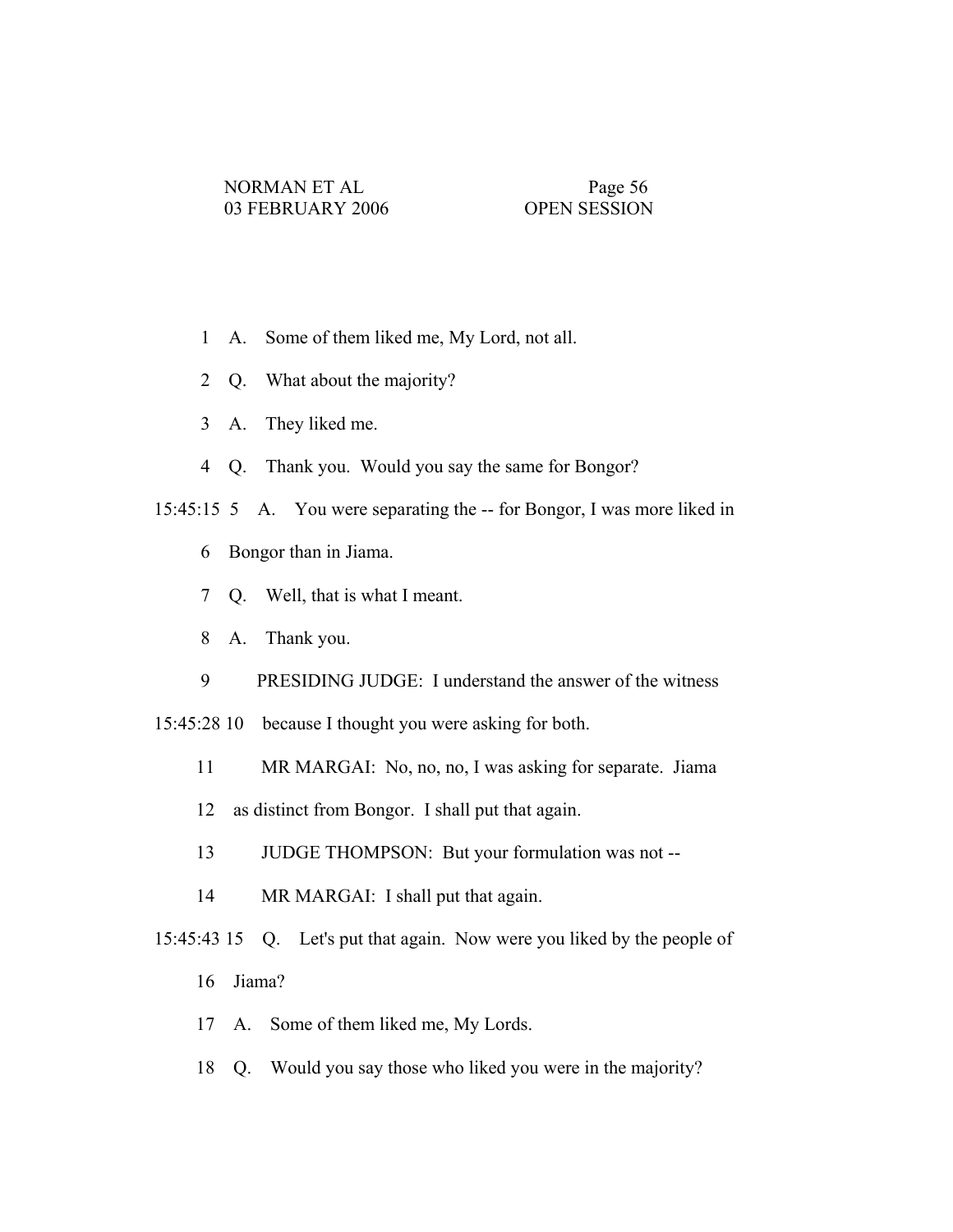19 A. I wouldn't say that, My Lord.

15:45:55 20 Q. No?

- 21 A. To be safe.
- 22 JUDGE ITOE: You wouldn't say that --
- 23 THE WITNESS: Those who liked me were not in the majority,

24 My Lord.

- 15:46:03 25 JUDGE ITOE: Those who liked you in Jiama --
	- 26 THE WITNESS: In Jiama, were not in the --
	- 27 JUDGE ITOE: -- were not in the majority?
	- 28 THE WITNESS: Yes, My Lord.
	- 29 MR MARGAI: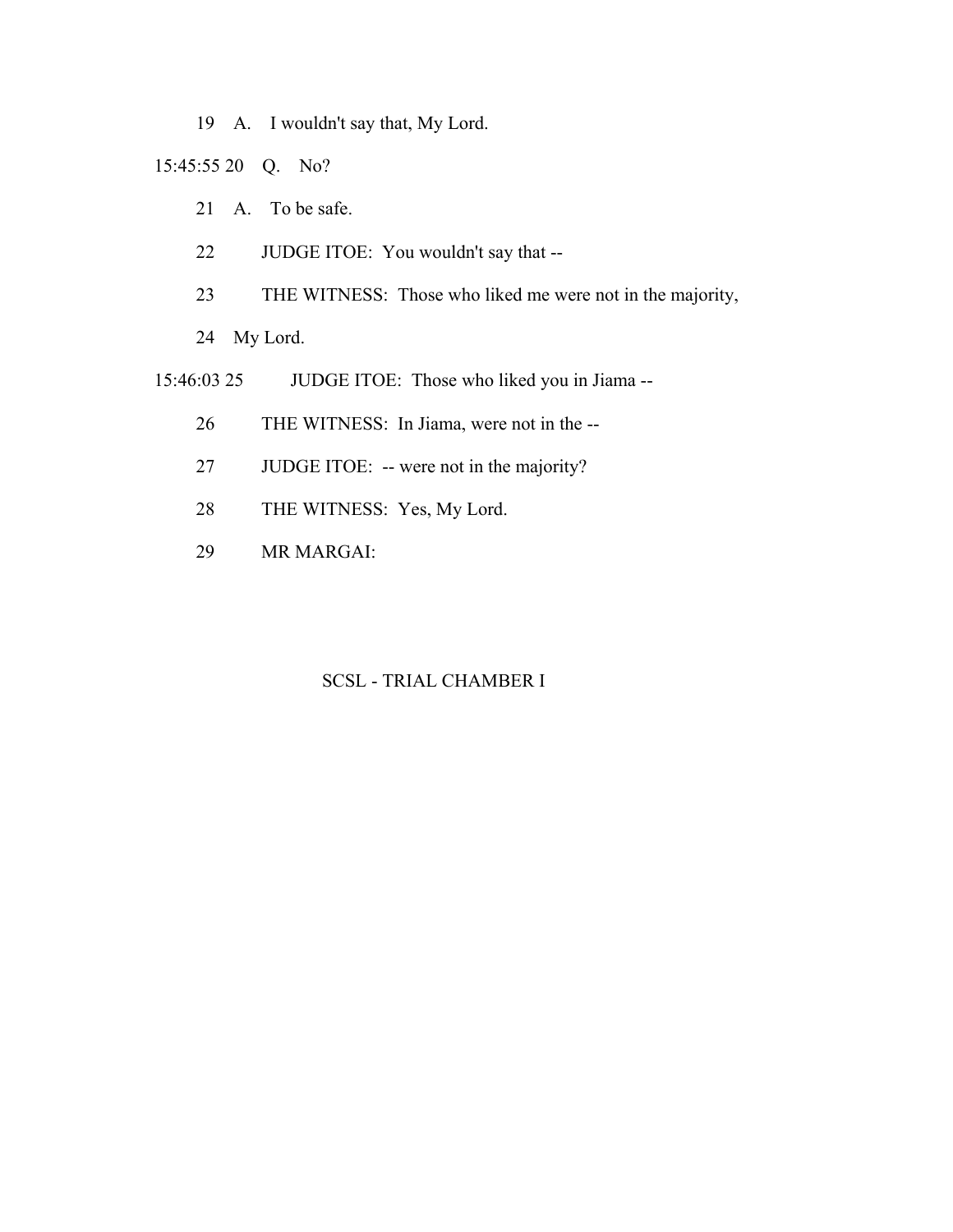- 1 Q. What about Bongor?
- 2 A. I would say it was a total issue for liking me. They liked
- 3 me, all of them.
- 4 Q. All of them liked you in Bongor?
- 15:46:25 5 A. Yes, My Lord.
	- 6 Q. Now, where is Koribundu?
	- 7 MR MARGAI: Sorry, My Lords.
	- 8 JUDGE ITOE: Please wait.
	- 9 MR MARGAI: Sorry, My Lords.
- 15:46:28 10 JUDGE ITOE: Please wait.
	- 11 JUDGE THOMPSON: [Microphone not activated]
	- 12 THE WITNESS: Bongor, all of them liked me, My Lord. In
	- 13 Jiama, majority did not like me.
	- 14 JUDGE ITOE: So those who liked you in Jiama were in the

15:46:57 15 minority?

- 16 THE WITNESS: Yes, My Lord.
- 17 MR MARGAI:
- 18 Q. Now, Chief, where does Koribundu fall within these two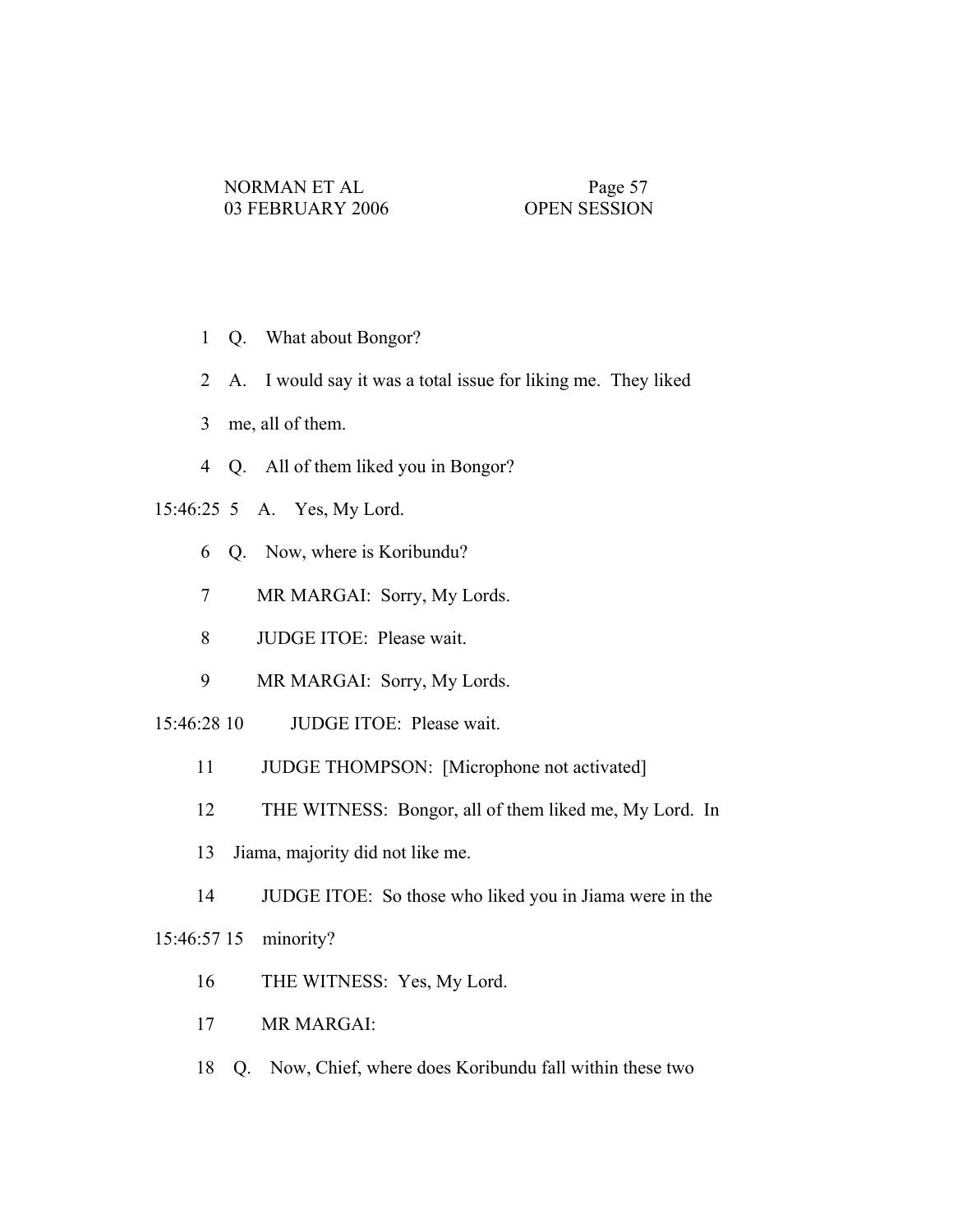- 19 chiefdoms?
- 15:47:04 20 A. That was the headquarter of Jiama.
	- 21 Q. It is part of Jiama?
	- 22 A. Jiama.
	- 23 Q. Thank you. Could you briefly tell Their Lordships why the
	- 24 disparity of likeness between Bongor and Jiama?
- 15:47:38 25 A. I will repeat. I have said here once that the people of
	- 26 Jiama took me for -- took me to liking more the people of Bongor
	- 27 because it was in Bongor that I settled and I did not -- I
	- 28 settled down in Bongor, which in fact was the headquarter town of
	- 29 Jiama Bongor. And the people of Jiama were expecting me to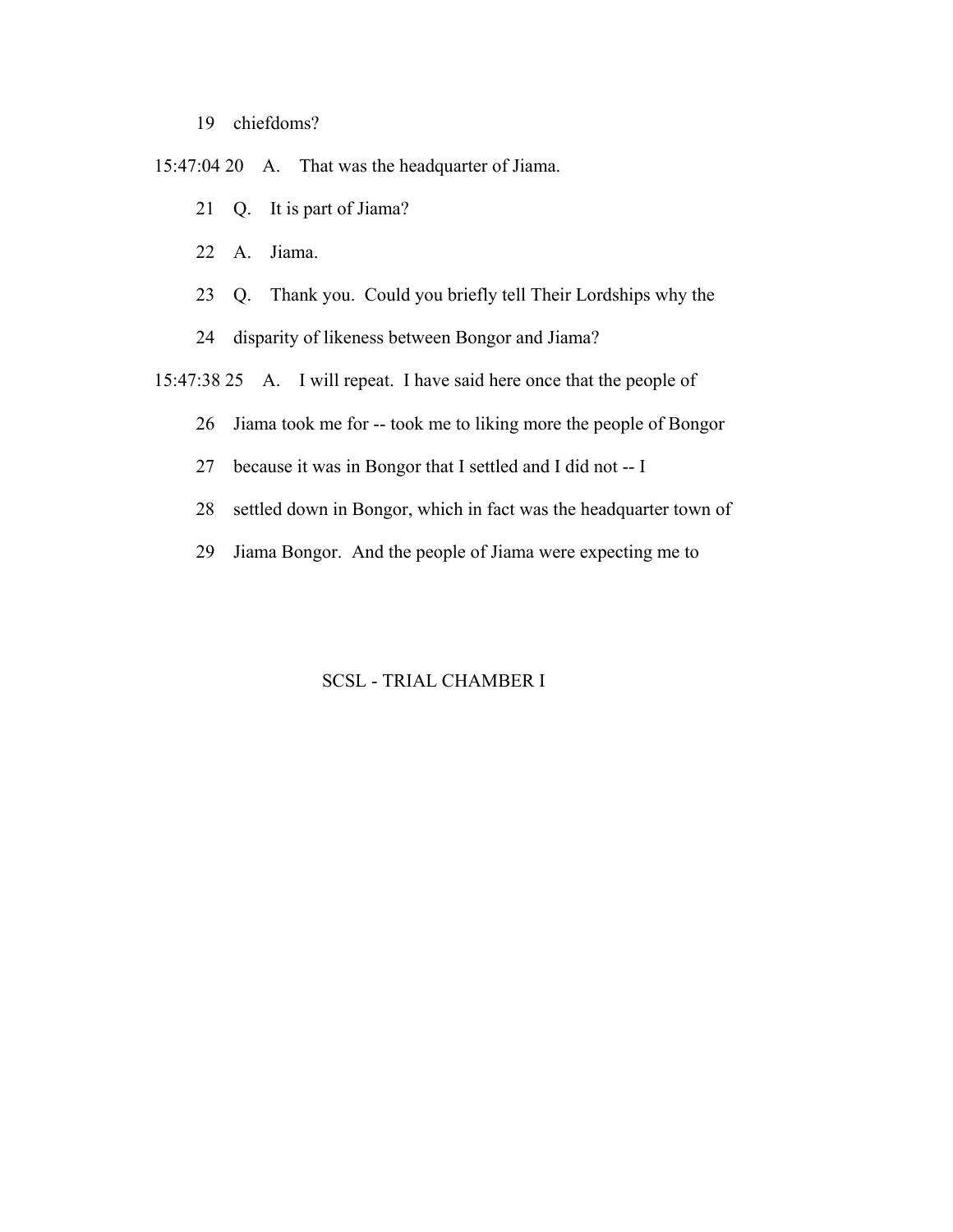- 1 reside in Koribundu instead, but when I choose Telu, which is the
- 2 headquarter town of Bongor before they became amalgamated, they
- 3 took my not residing in Koribundu as a hostile move by me against
- 4 them. So they have never liked me.
- 15:48:58 5 Q. Thank you. Chief, do you belong to a political party?
	- 6 A. Yes, My Lord.
	- 7 Q. Which?
	- 8 A. I belong to the Sierra Leone People's Party, commonly known
	- 9 as the SLPP.
- 15:49:50 10 Q. And you are still a member of that party?
	- 11 A. I've still not resigned. I'm still a member, My Lord.
	- 12 Q. Thank you. Chief, when did you become a member of the
	- 13 SLPP, if you can recall the year?
	- 14 A. Yes, My Lord.

### 15:50:15 15 Q. When?

- 16 A. In October 1972, My Lords.
- 17 Q. 1972. Who is currently head of the SLPP?
- 18 A. The head of the SLPP is supposed to be the chairman of the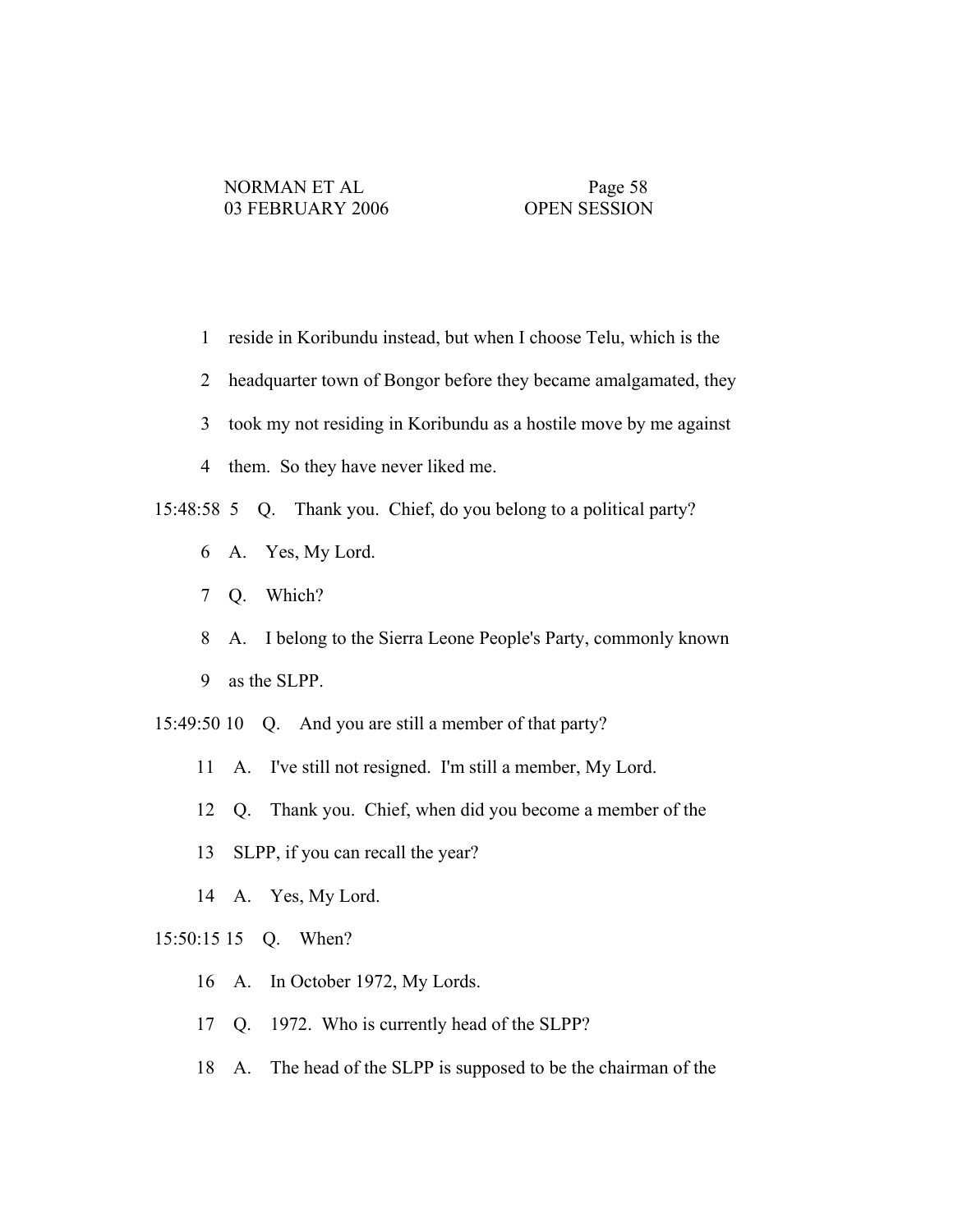- 19 party, and the chairman of the party is, I believe,
- 15:51:00 20 Alhaji UNS Jah, My Lords.
	- 21 Q. At the time you were deputy minister of --
	- 22 JUDGE ITOE: Let's have that name again.
	- 23 MR MARGAI: Alhaji UNS Jah, J-A-H, My Lords.
	- 24 Q. At the time you were deputy defence minister, who was
- 15:51:35 25 leader of the SLPP?
	- 26 A. My Lords, I am under oath and I want to explain this
	- 27 question very carefully. There is a constitutional situation
	- 28 regarding the leadership of the SLPP.
	- 29 JUDGE ITOE: Are we interested in that controversy?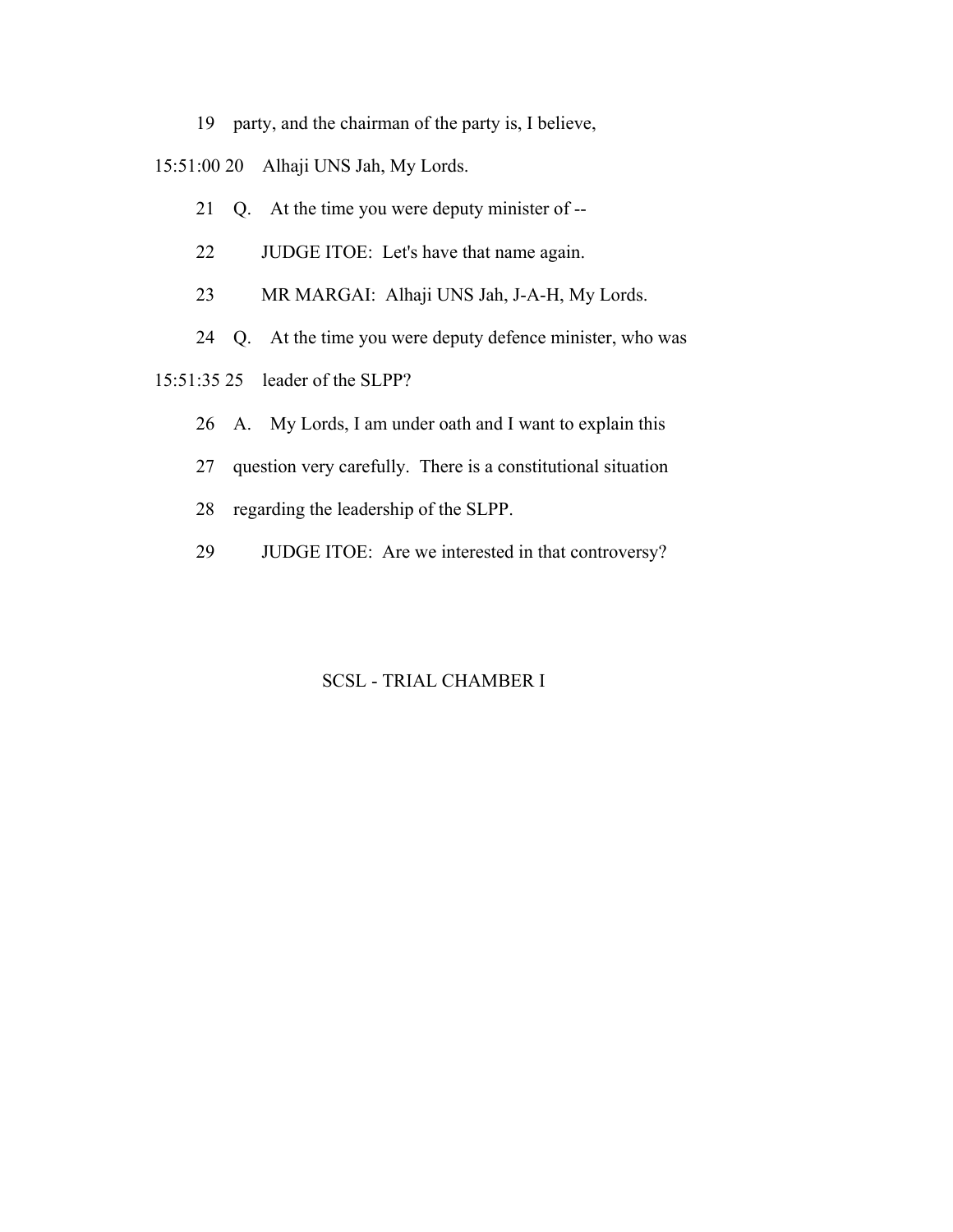- 1 THE WITNESS: My Lord, that will lead us to the truth.
- 2 JUDGE ITOE: We are interested in that controversy?
- 3 Because it takes us maybe completely out of the scope of our
- 4 indictment, out of our road map.

15:52:12 5 THE WITNESS: I won't let Your Lordships --

- 6 JUDGE ITOE: We don't want to get into the politics of
- 7 this, please.
- 8 THE WITNESS: -- I won't let Your Lordships bear patience
- 9 with me and not to give either yes or no answer to that question,
- 15:52:26 10 My Lord, because of the --
	- 11 JUDGE THOMPSON: Perhaps learned counsel should guide us on
	- 12 this. Is this an excursion into a political or constitutional
	- 13 issue which is --
	- 14 MR MARGAI: It is not an excursion, My Lord.

15:52:39 15 JUDGE THOMPSON: Shall I finish?

- 16 MR MARGAI: Sorry. Sorry.
- 17 JUDGE THOMPSON: Is it an excursion into a political or
- 18 constitutional issue which is not germane to the matters in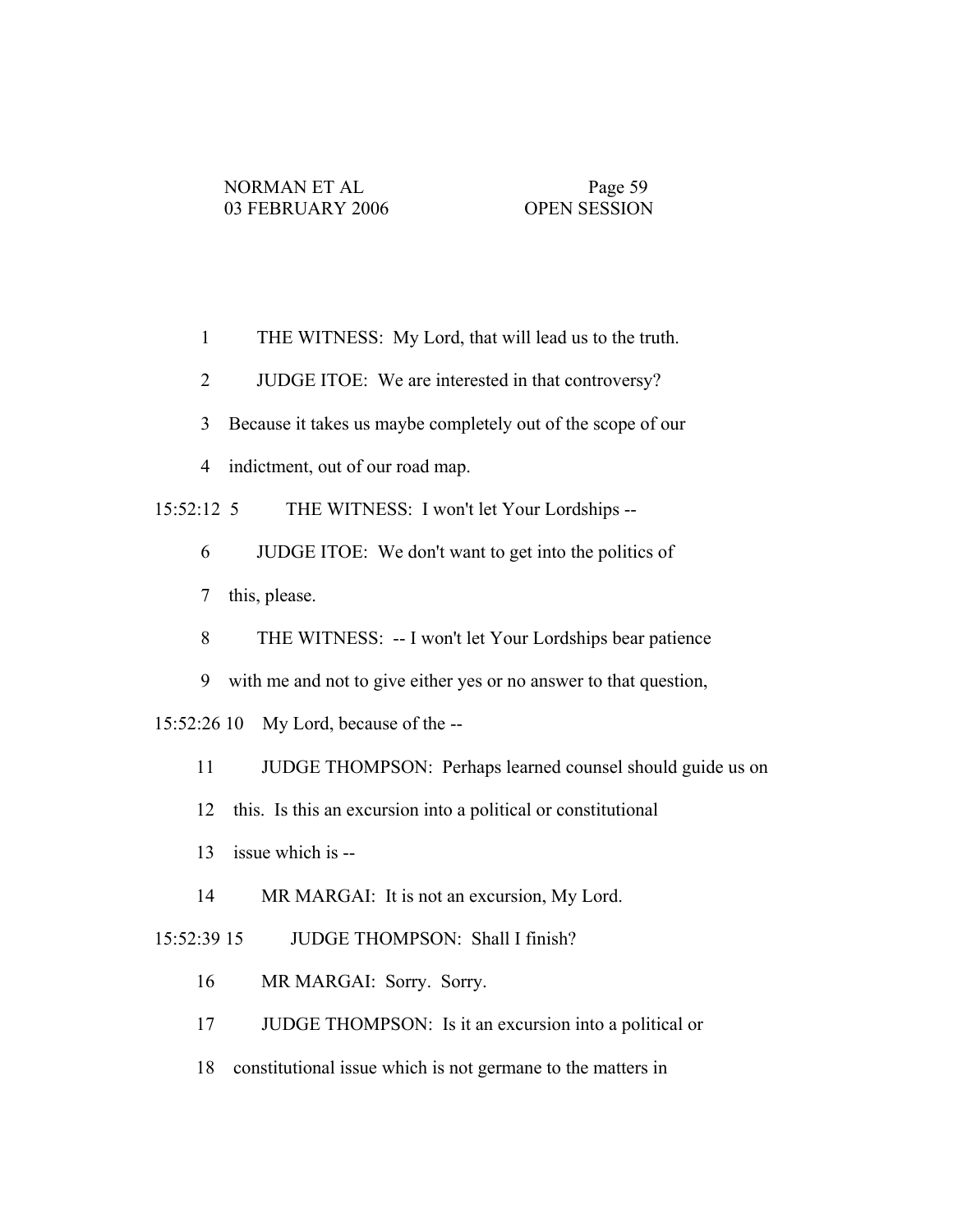19 controversy or which is merely tangential or peripheral?

15:52:55 20 MR MARGAI: It is neither, My Lords.

- 21 JUDGE THOMPSON: Good. So, in other words, I need to be
- 22 convinced, like my brother raised the issue, whether it goes to
- 23 the heart of your defence or whether it is a key element of your
- 24 defence.
- 15:53:07 25 MR MARGAI: It is a key element.
	- 26 JUDGE THOMPSON: I will restrain myself then.
	- 27 MR MARGAI: I assure Your Lordships.
	- 28 JUDGE ITOE: But I will come again.
	- 29 PRESIDING JUDGE: The question you asked Mr Margai, was: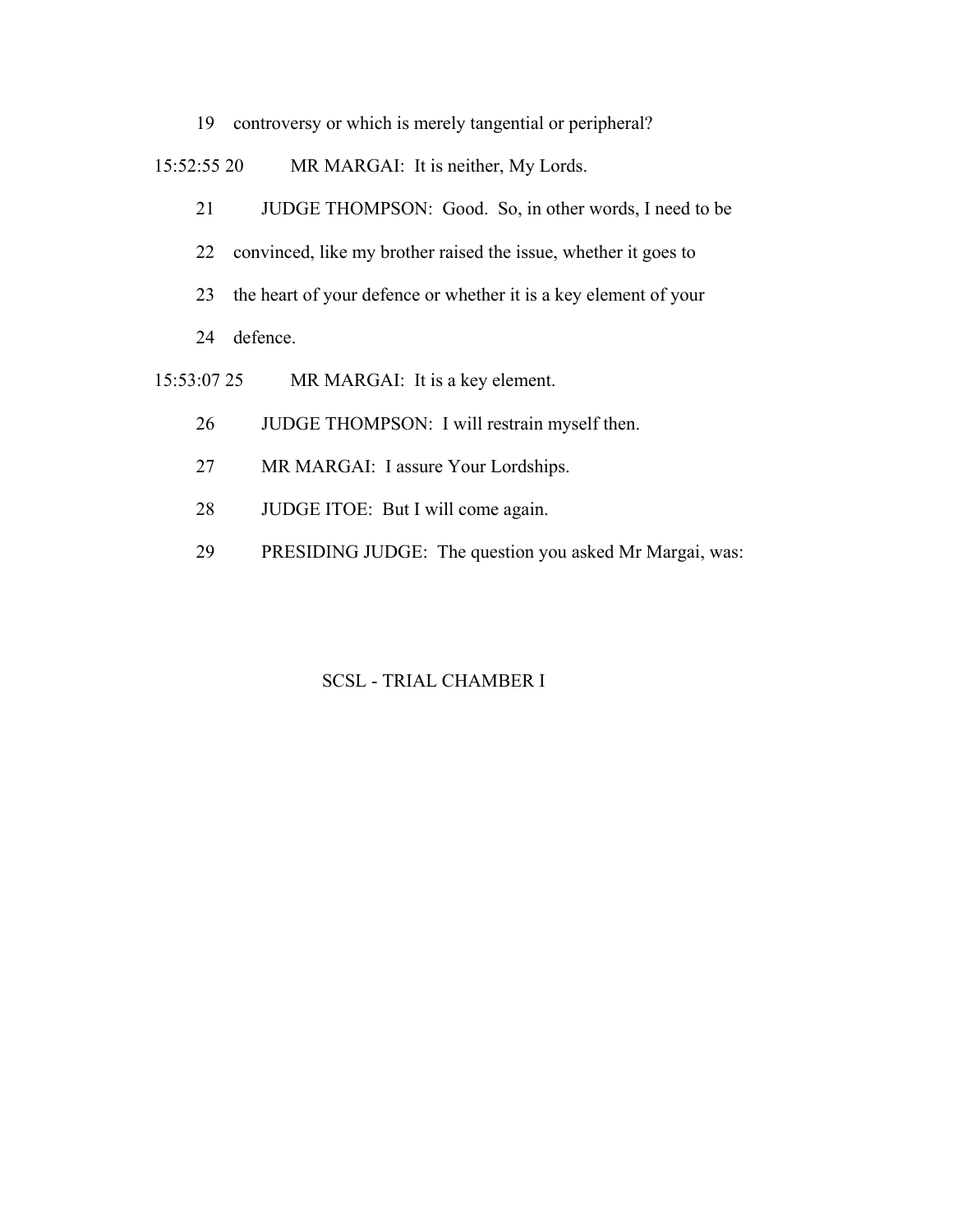- 1 at the time when you were the Deputy Minister of Defence, who was
- 2 the leader of SLPP? I have difficulty, not to understand your
- 3 question, but to understand why the witness is now asking to
- 4 speak about --
- 15:53:33 5 MR MARGAI: I think --
	- 6 JUDGE ITOE: Because, to follow up on that, because we have
	- 7 it on record that Mr Norman became Deputy Minister of Defence
	- 8 when the government was formed in 1996.
	- 9 MR MARGAI: '96.
- 15:53:47 10 JUDGE ITOE: Isn't it?
	- 11 MR MARGAI: Yes, My Lord.
	- 12 JUDGE ITOE: Who was the head of the party at that time?
	- 13 MR MARGAI: That is what I am asking.
	- 14 JUDGE ITOE: It is a simple question.
- 15:53:57 15 MR MARGAI: That is what I'm asking.
	- 16 Q. Who was the head of the party in 1996 when you became
	- 17 deputy Defence Minister?
	- 18 A. My Lord, the head of the party --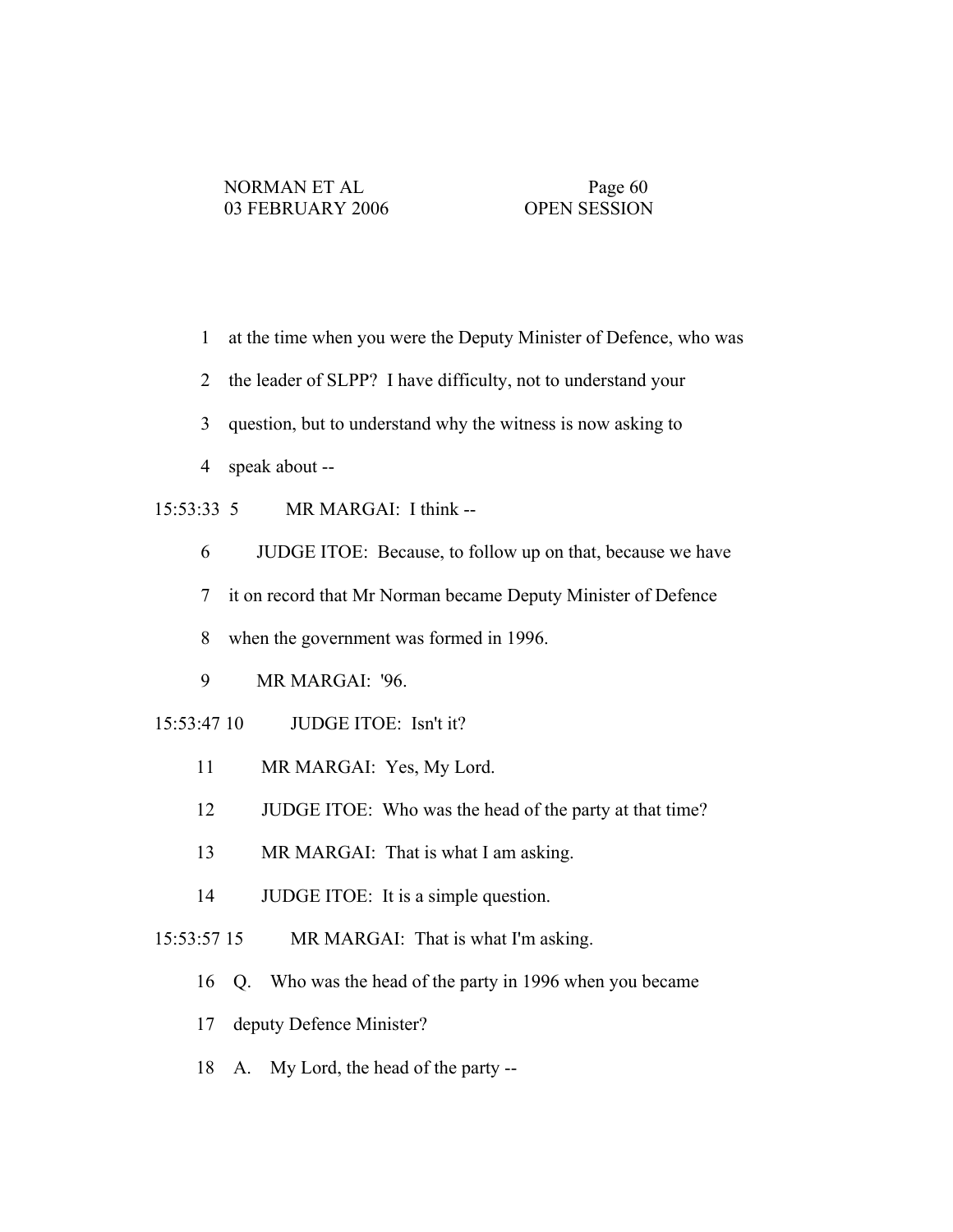- 19 Q. Sorry, the leader of the party, not the head.
- 15:54:08 20 A. There was no leader at the time when I became the
	- 21 minister -- Deputy Minister of Defence.
	- 22 Q. Thank you. Chief Norman, do you know Dr Albert Joe Demby?
	- 23 A. Very well, My Lord, I know him.
	- 24 Q. Was he the Vice-President when you were deputy Minister of

## 15:55:06 25 Defence?

- 26 A. He was, My Lord.
- 27 Q. What was the relationship between you and him?
- 28 A. The relationship was good, very good.
- 29 Q. Very cordial?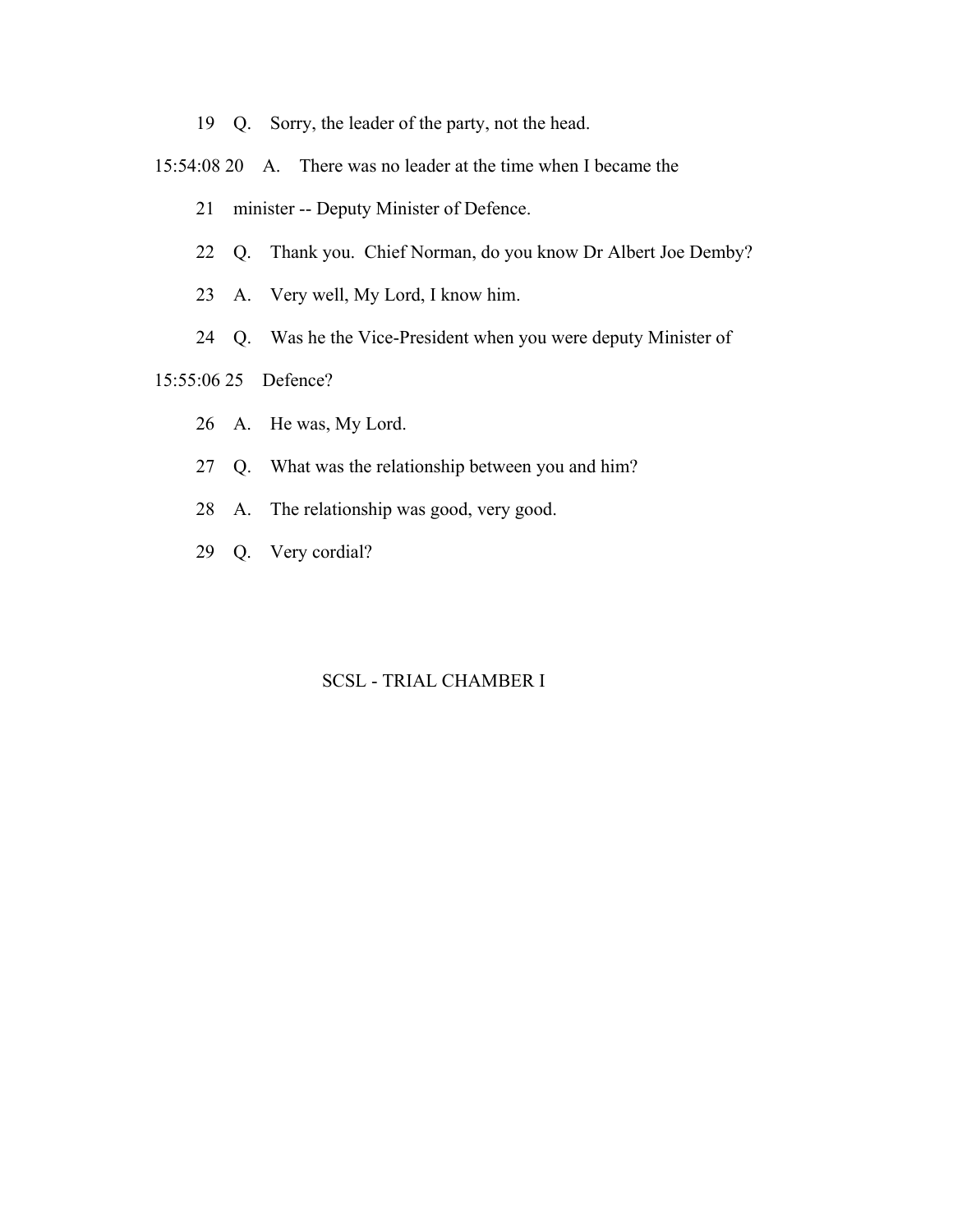- 1 A. Very cordial, My Lords.
- 2 Q. Thank you. Did this cordial relationship continue even at
- 3 the time of the coup, May 25, 1997?
- 4 A. Yes, My Lord.
- 15:55:58 5 Q. And beyond?
	- 6 A. Right up to now, My Lords.
	- 7 Q. Thank you. In 1996 when you became deputy Defence
	- 8 Minister, your immediate boss was the Minister of Defence, who
	- 9 doubled as president?
- 15:56:34 10 A. Yes, My Lords.
	- 11 Q. What was your relationship with your immediate boss in
	- 12 1996?
	- 13 A. Good, My Lord.
	- 14 Q. 25th May 1997?
- 15:57:09 15 A. It was not so very good.
	- 16 Q. It was not so very good. Why was it not so very good,
	- 17 Chief Norman? Slowly, and keep pace with Their Lordships' pens.
	- 18 Thank you.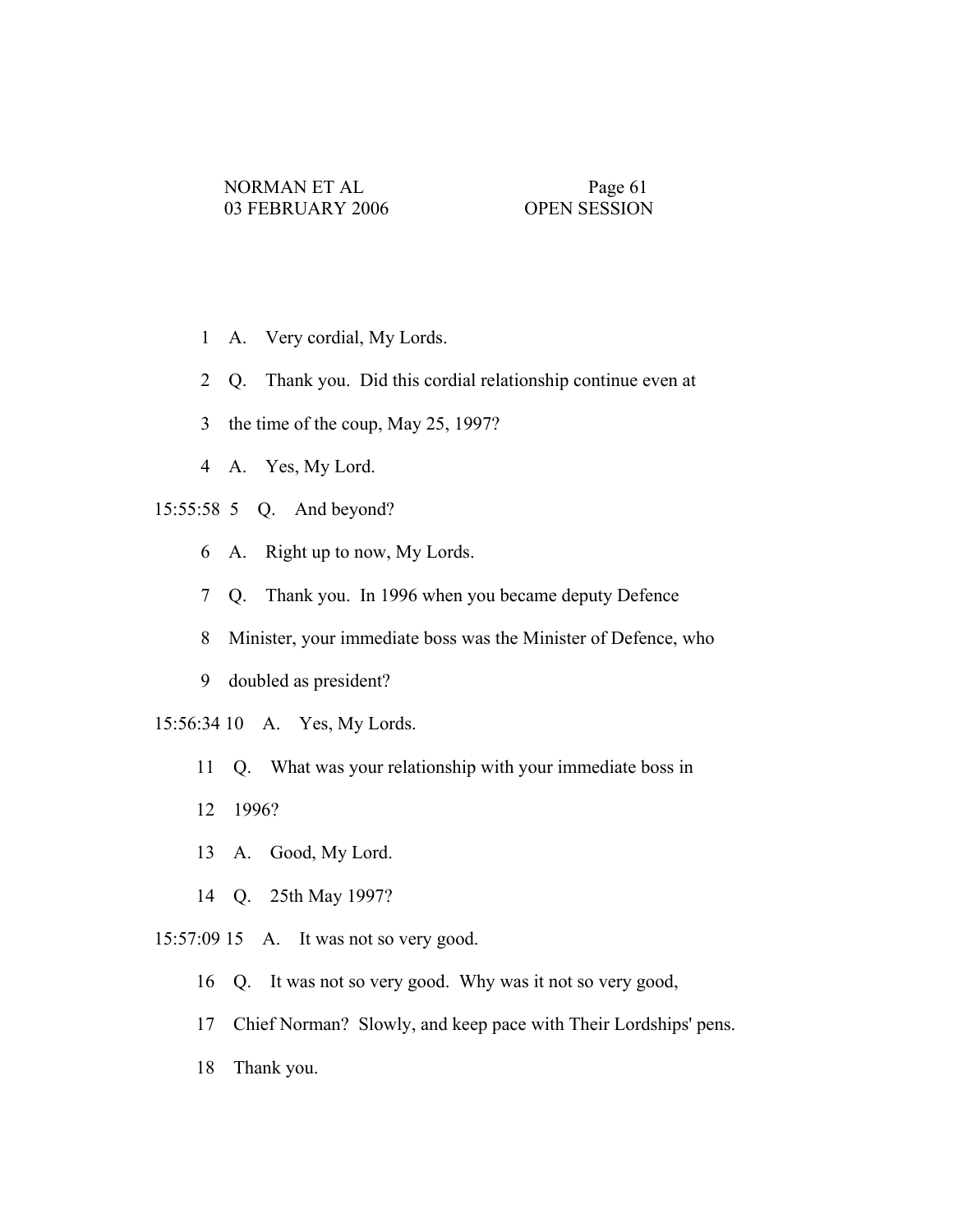19 A. Thank you, My Lord. I found out that His Excellency was

15:57:57 20 not open to my advice as his technical deputy to the Minister of

21 Defence. That I have testified here, that when I informed him of

22 a situation in the army that warranted my confiding in him, when

23 I gave him to keep working parts of dangerous weapons in the army

24 to forestall a pending coup, in my absence he returned those

15:59:44 25 parts that eventually necessitated the coup.

- 26 Q. Chief, you had deposed to this. Apart from this, was there
- 27 any other reason --
- 28 A. Again --
- 29 Q. -- that soured your relationship?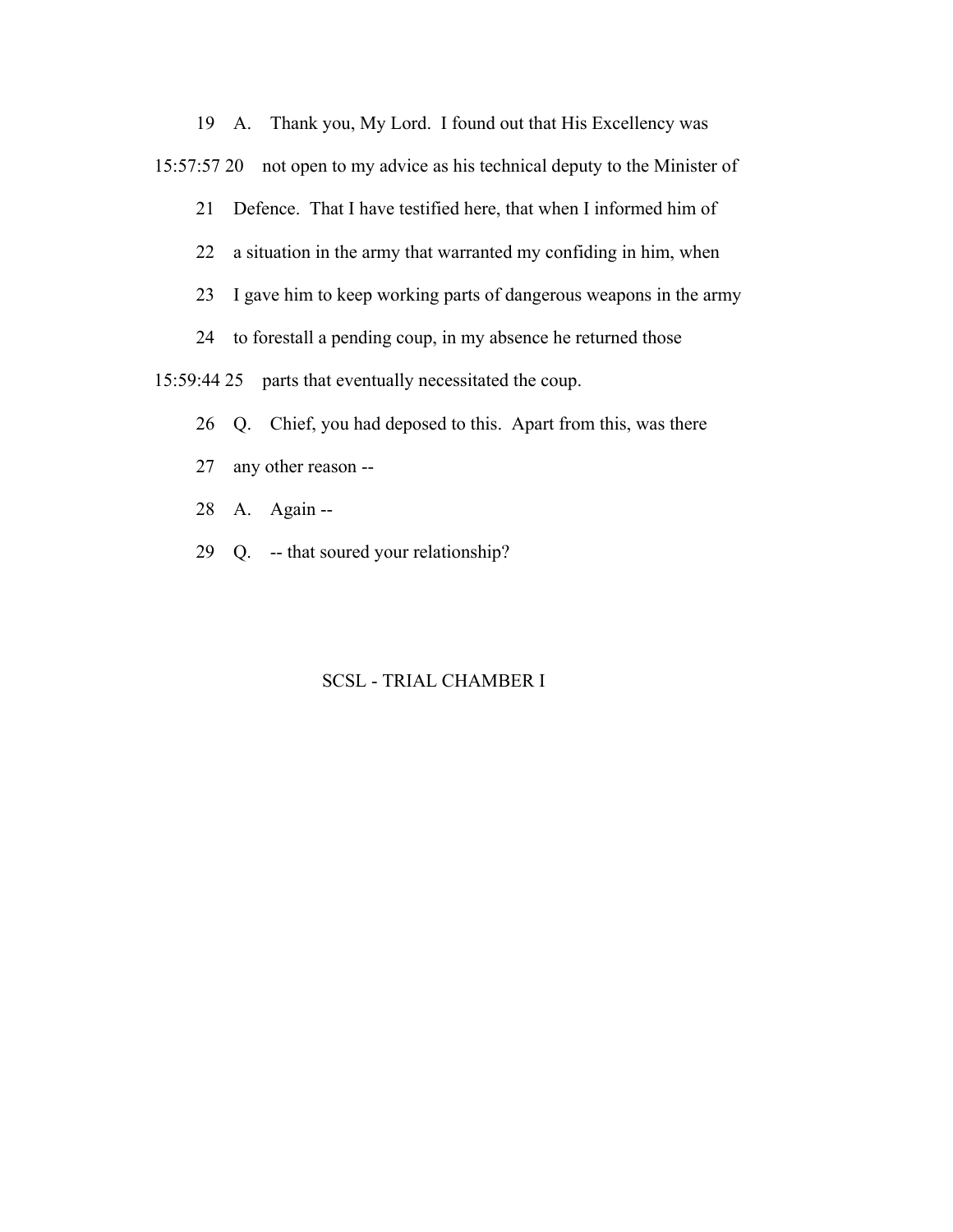1 A. Yes.

2 Q. Thank you.

3 A. Again, on Friday, 16th May 1997, I took before him officers

4 who I told His Excellency knew about a planned coup, and I

16:00:51 5 requested, pleadingly, to His Excellency to do everything to

6 prevent that coup from taking place; he did not.

7 JUDGE ITOE: What you are saying is he took no action?

8 THE WITNESS: He took no action, My Lord, and the coup took

9 place, and I was doing this to prevent loss of life in this

16:01:45 10 country.

11 MR MARGAI:

12 Q. Thanks, Chief. Talking about coups, is there any other

13 reason?

14 A. Yeah, there are many other reasons. Some of them are that

16:01:57 15 His Excellency never listened to advice, and I advised him again

16 in the way of dealing with individuals in the political party

17 that he was president of. Thereafter, I realised he became less

18 interested in our relationship, My Lords. And --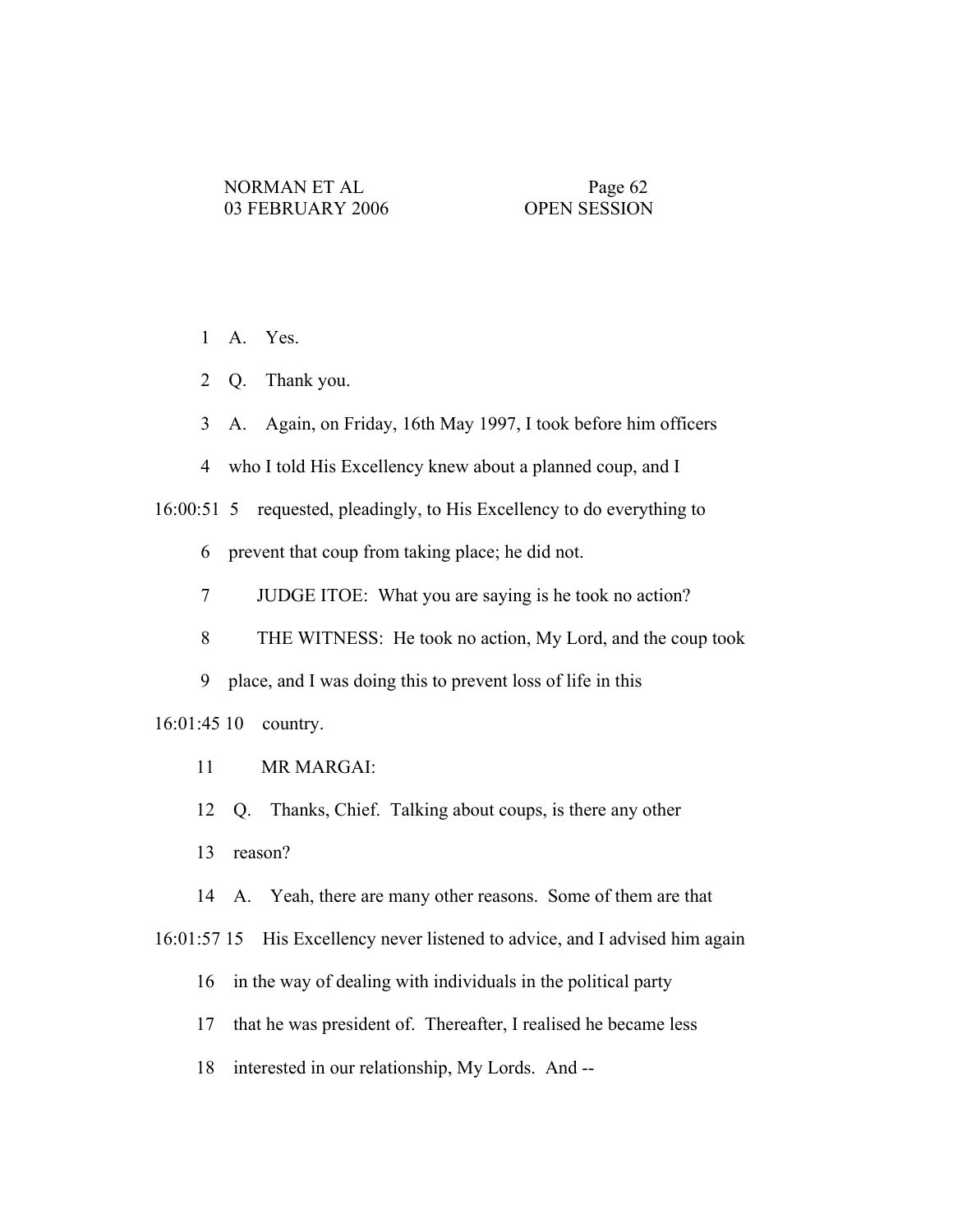- 19 JUDGE ITOE: Please wait.
- 16:03:01 20 PRESIDING JUDGE: What time frame are we talking about on
	- 21 this last part when you said that he became less interested in
	- 22 your relationship?
	- 23 THE WITNESS: Up to 25th May, My Lord. This is the period,
	- 24 25th May 1997.
- 16:03:19 25 PRESIDING JUDGE: Okay, we are still in that time frame?
	- 26 THE WITNESS: Yes.
	- 27 MR MARGAI:
	- 28 Q. Now, you testified, Chief Norman, in this Court that when
	- 29 you went into exile to Conakry, Guinea --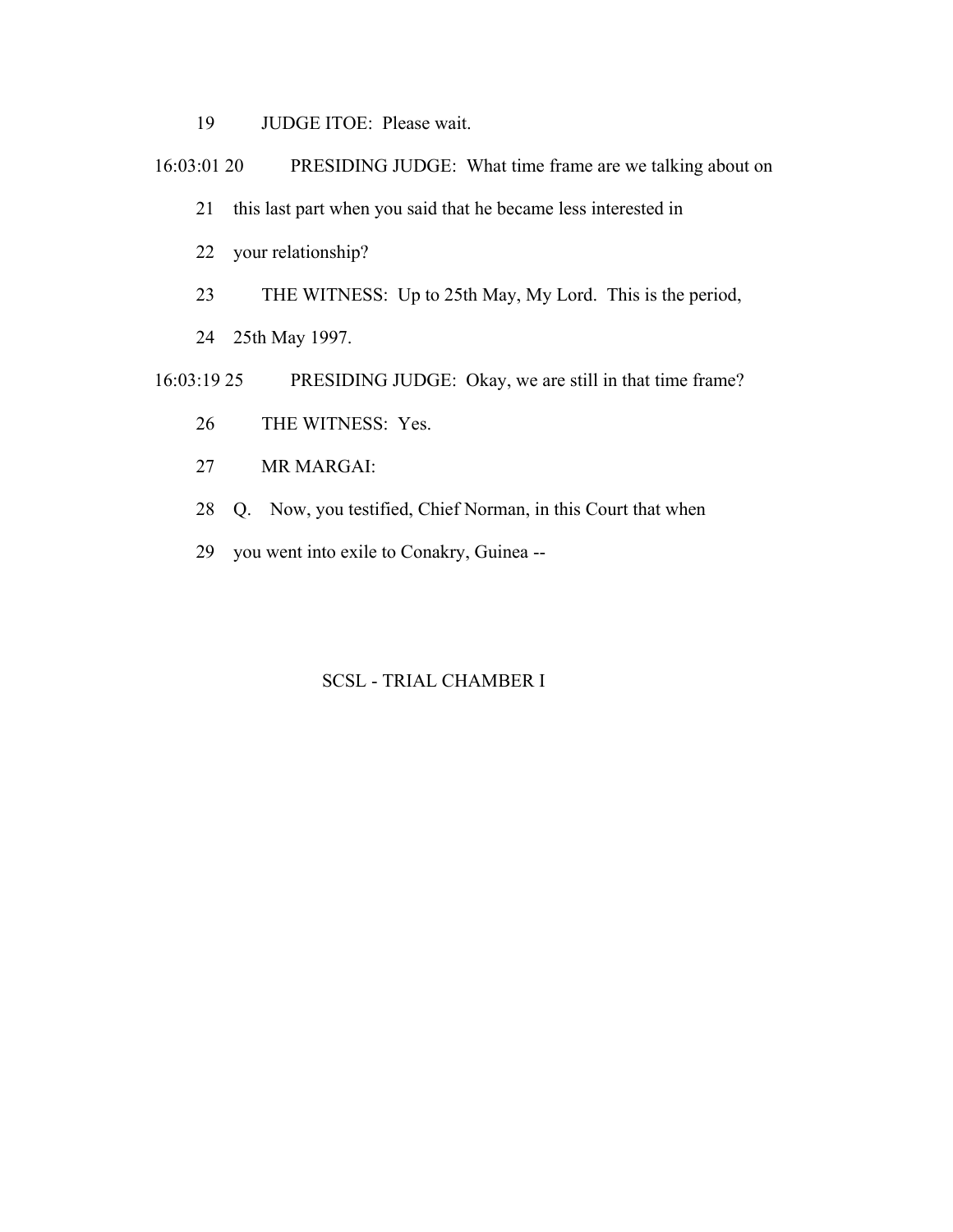- 1 A. This is now after 19 --
- 2 Q. I know, after the coup.
- 3 A. Yes.
- 4 Q. You made several attempts to see the President --
- 16:03:48 5 A. Yes, My Lord.
	- 6 Q. -- but you couldn't.
	- 7 A. Yes, My Lords.
	- 8 Q. Did you find out why you couldn't?
	- 9 A. When I finally met His Excellency, I didn't find out,

## 16:04:02 10 My Lord.

- 11 Q. You did not find out?
- 12 A. No.
- 13 Q. Did you subsequently find out?
- 14 A. I did.
- 16:04:06 15 Q. Will you tell Their Lordships what you found out, please,
	- 16 very briefly?
	- 17 A. My Lords, I found out that His Excellency had had the
	- 18 suspicion that I--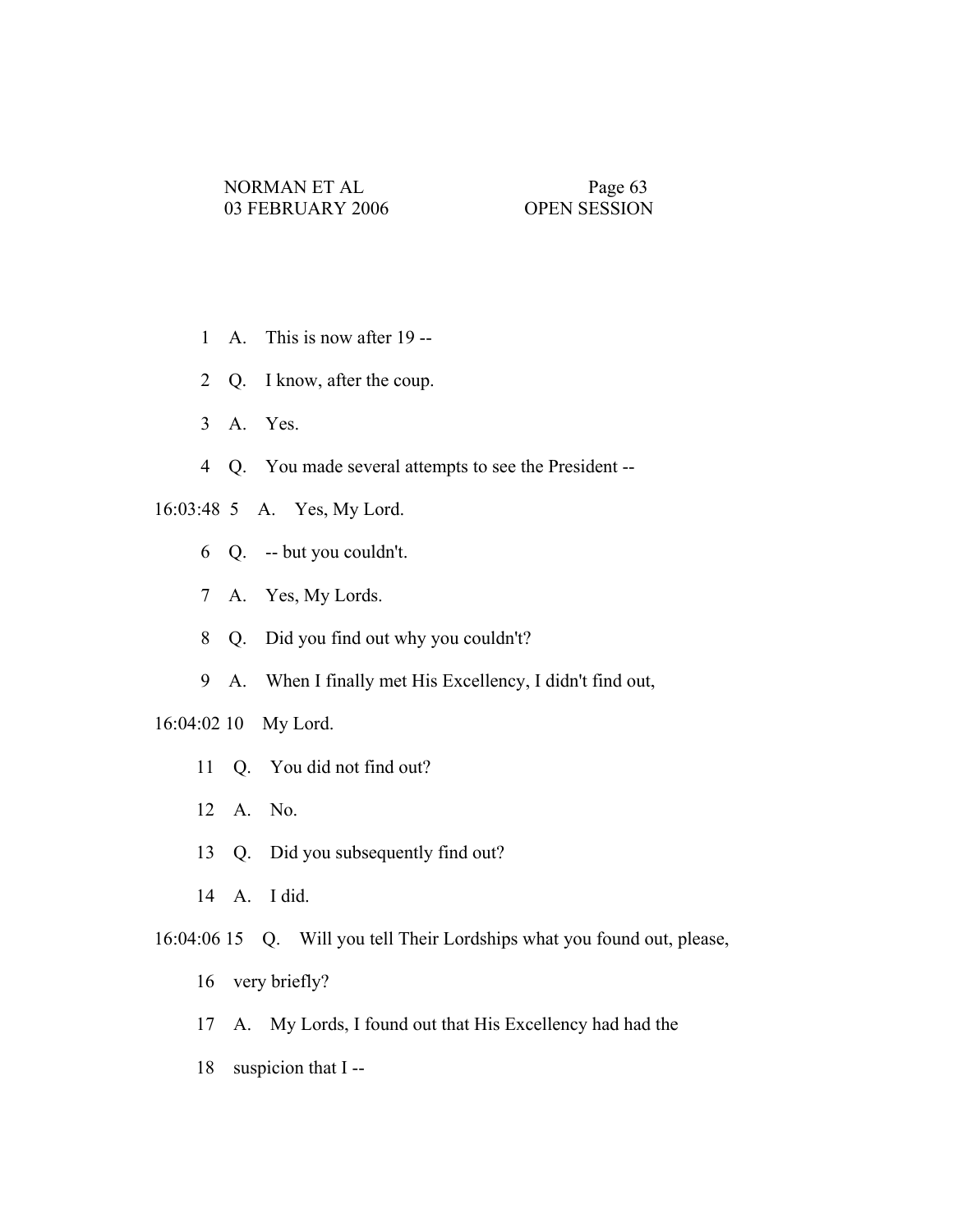- 19 Q. Slowly.
- 16:04:39 20 A. -- together with his vice at that time --
	- 21 Q. And who was the vice?
	- 22 A. Dr Albert Joe Demby. Were working in concert to overthrow
	- 23 him from power. That's what I found out, My Lord.
	- 24 Q. Was that in fact the case?
- 16:05:05 25 A. That was exactly opposite the case.
	- 26 Q. Thank you. Chief Norman, did you express an opinion to the
	- 27 President about his choice of running mate?
	- 28 A. Yes, I did.
	- 29 Q. Slowly. Slowly, very slowly and watch the pen.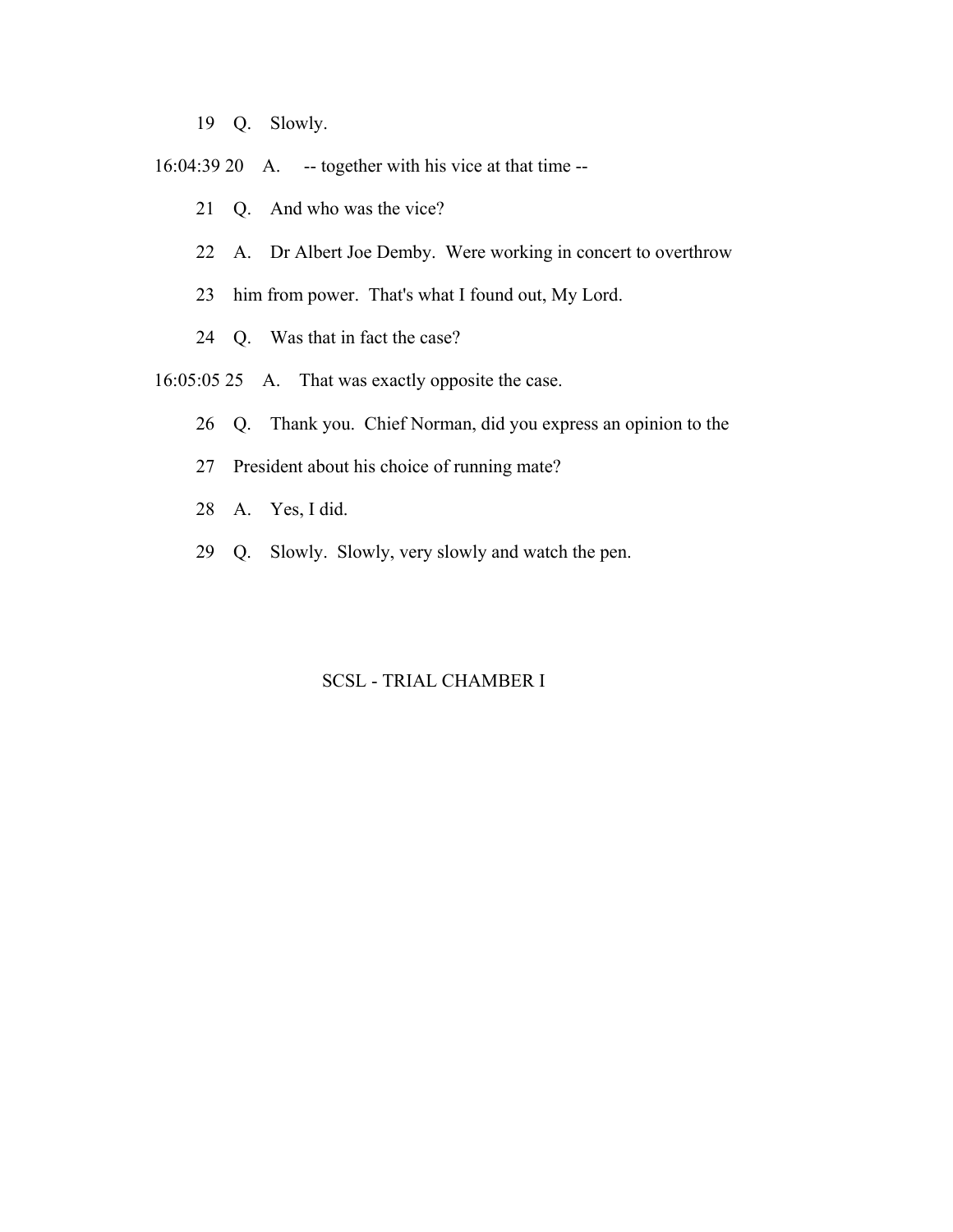- 1 A. On our return from exile and at a convention in Bo, I
- 2 discovered that His Excellency had planned to change his vice,
- 3 who was Dr Joe Demby, to a Mr Solomon E Berewa at that time.
- 4 Q. Is this Mr Solomon E Berewa the same as the vice-president?
- 16:06:42 5 A. As the same man, My Lords.
	- 6 Q. Thank you; please proceed.
	- 7 A. And I approached Mr Berewa at the convention and confronted
	- 8 him. He denied. I did a gesture by undoing the front buttons of
	- 9 his higher height jacket and underneath was a T-shirt on which it
- 16:07:24 10 was written "Solo B for VP." And I said, "Is this not what I am
	- 11 talking to you about?"
	- 12 Q. Solo B?
	- 13 JUDGE ITOE: No, no, take it easy. You confronted Berewa
	- 14 this?
- 16:07:47 15 THE WITNESS: Yes, My Lord.
	- 16 JUDGE ITOE: What did you do in the confrontation?
	- 17 THE WITNESS: Well, it was not a violent meeting. It was a
	- 18 colleagues meeting and I said you deny and I undid the button.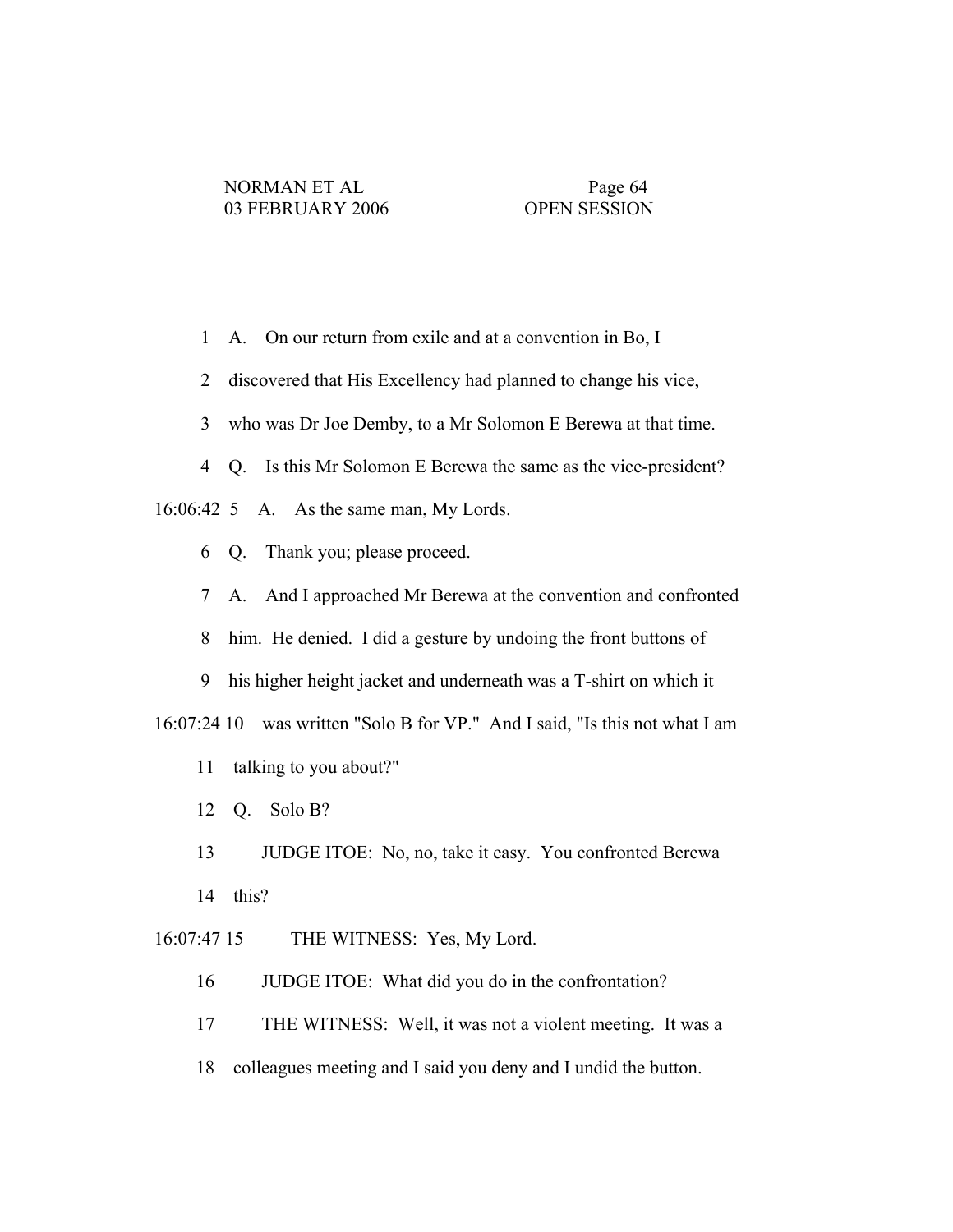19 JUDGE THOMPSON: Learned counsel, I need to be reassured 16:08:01 20 that this is again germane to key aspects of the Defence.

- 21 MR MARGAI: My Lord, when we finally come to address this
- 22 Court, Your Lordships will finds out the motive for the presence
- 23 of these people here.
- 24 JUDGE THOMPSON: Very well.
- 16:08:14 25 MR MARGAI: Thank you.
	- 26 JUDGE THOMPSON: Well I just, as a matter of law, since we
	- 27 are in a court of law --
	- 28 MR MARGAI: Yes, My Lord.
	- 29 JUDGE THOMPSON: Shall I finish, learned counsel?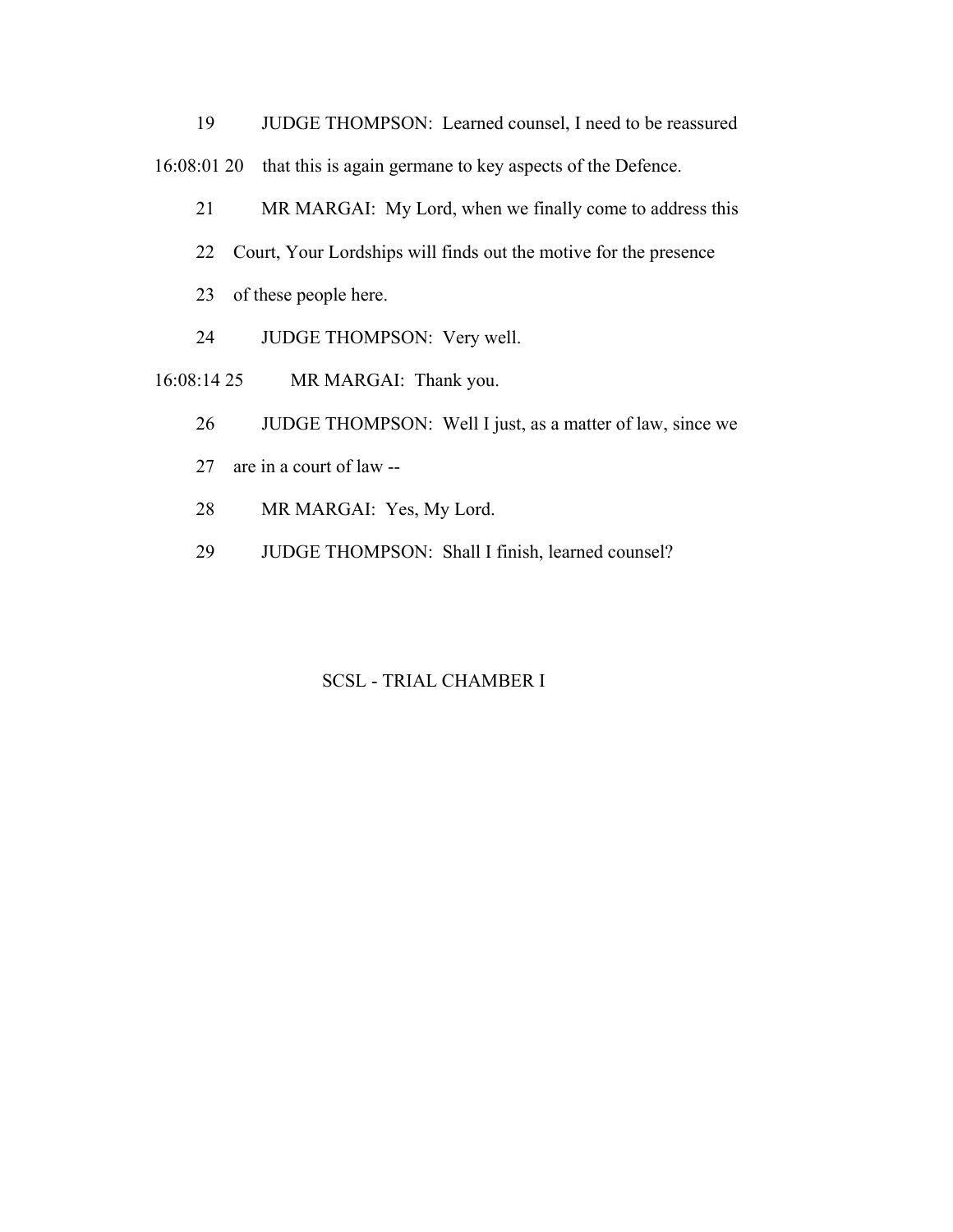- 1 MR MARGAI: Yes, My Lord, I'm sorry.
- 2 JUDGE THOMPSON: Since we are in a court of law, I am sure
- 3 that we all at law school, and particularly at law school, heard
- 4 the caution against multiplying the issues as one of the

16:08:36 5 principal injunctions in trying to discover the truth.

- 6 MR MARGAI: I shall refrain --
- 7 JUDGE THOMPSON: It is from that perspective that I pose my
- 8 question for judicial enlightenment. Now that you assure me, I
- 9 will take you on your word.
- 16:08:52 10 MR MARGAI: Thank you, My Lord.
	- 11 PRESIDING JUDGE: But before you proceed, I am not sure
	- 12 that the motive as to why -- if you are questioning in this area
	- 13 to show that if that witness or other witnesses might be called
	- 14 and there may be any prejudice and bias because, I would see some

16:09:08 15 relevancy, but I have difficulties to see the motives for the

- 16 witness to be an accused in this case. How is this relevant at
- 17 this stage?
- 18 MR MARGAI: If only Your Lordship will take me on my word.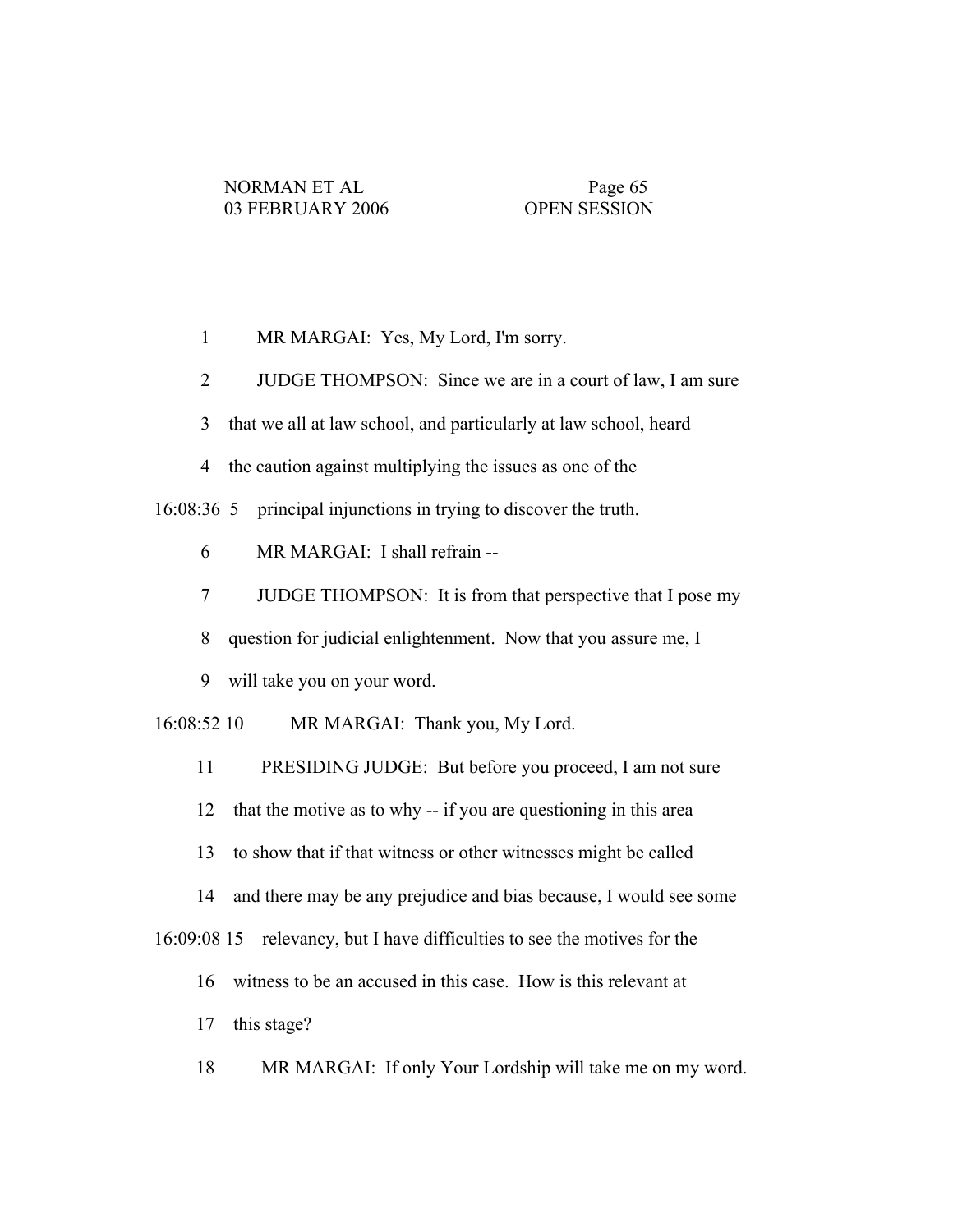19 When we come to address, My Lords, I shall definitely address

16:09:27 20 Your Lordship to the best of my ability as to --

- 21 JUDGE THOMPSON: For the time being you are keeping
- 22 everything close to your chest.
- 23 MR MARGAI: AS My Lord pleases. Very guardedly, may I
- 24 proceed, My Lord?
- 16:09:42 25 PRESIDING JUDGE: Yes, you may.
	- 26 MR MARGAI: Thank you.
	- 27 THE WITNESS: Yes, My Lord. As I was saying, I undid the
	- 28 front button and underneath was a t-shirt written on it "Solo B
	- 29 for VP". And I said to -- I said to him, "Your very brother is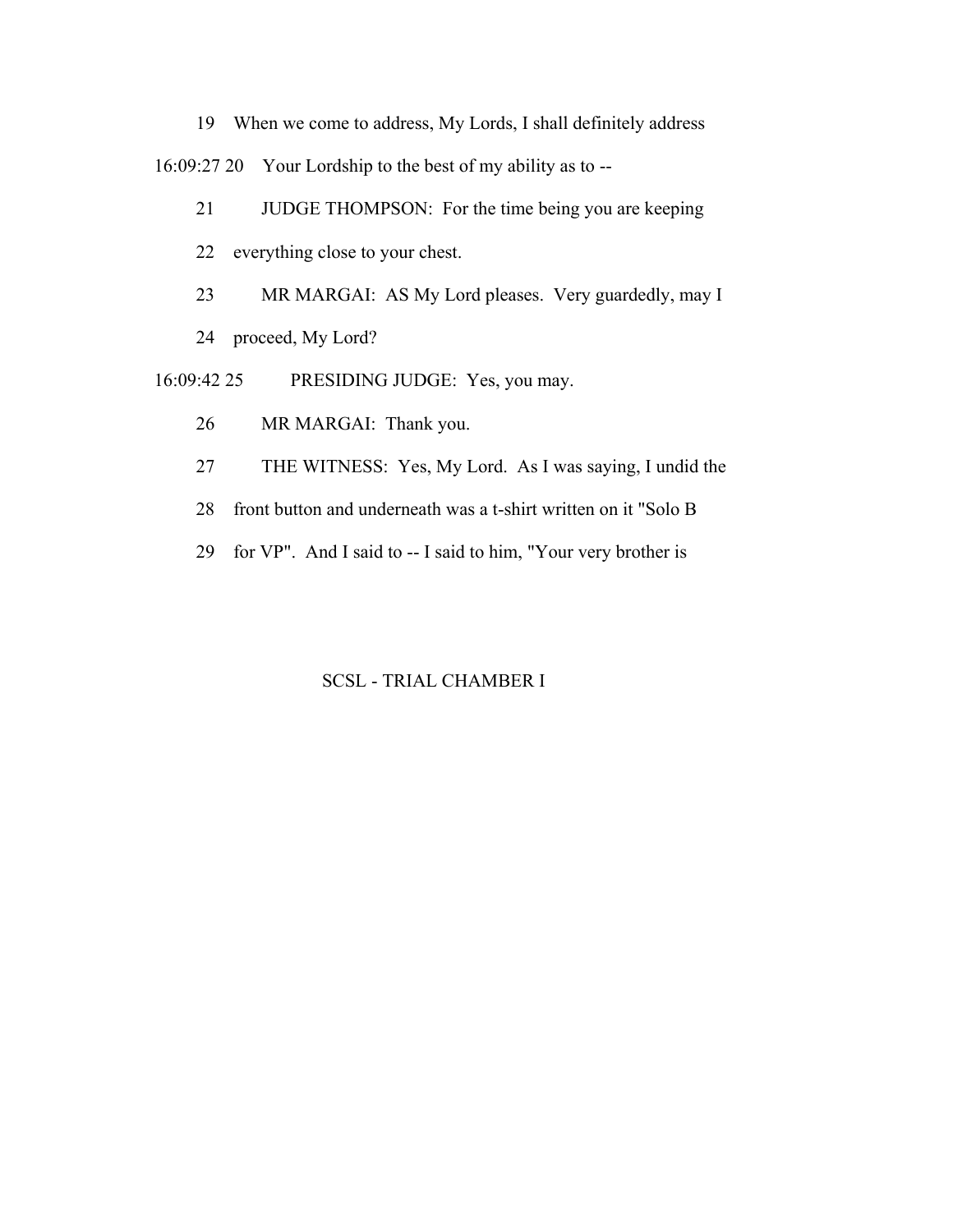- 1 the vice-president and you want to become the vice-president. Is
- 2 this not going to cause problem in the party and consequently in
- 3 the nation?" The matter never came up at that convention after
- 4 that incident. But then, after the convention, the same man,

### 16:11:10 5 Solomon E Berewa, was appointed the vice-president by the

- 6 President. After elections --
- 7 MR MARGAI:
- 8 Q. Let's complete the sentence and then we will move away from 9 that.
- 16:11:40 10 A. Go on, sir.
	- 11 Q. Yes, you said after the elections?
	- 12 A. Yes, sir. After the elections, Your Lordship, I met His
	- 13 Excellency. After I had been appointed minister of internal
	- 14 affairs I said to him, "I see signs of problems ahead in the
- 16:12:18 15 party and the nation. Surely, your Excellency, you will not be
	- 16 vying for a third election. And I hope that you may not end up
	- 17 imposing your choice for VP on us in the party as a presidential
	- 18 candidate."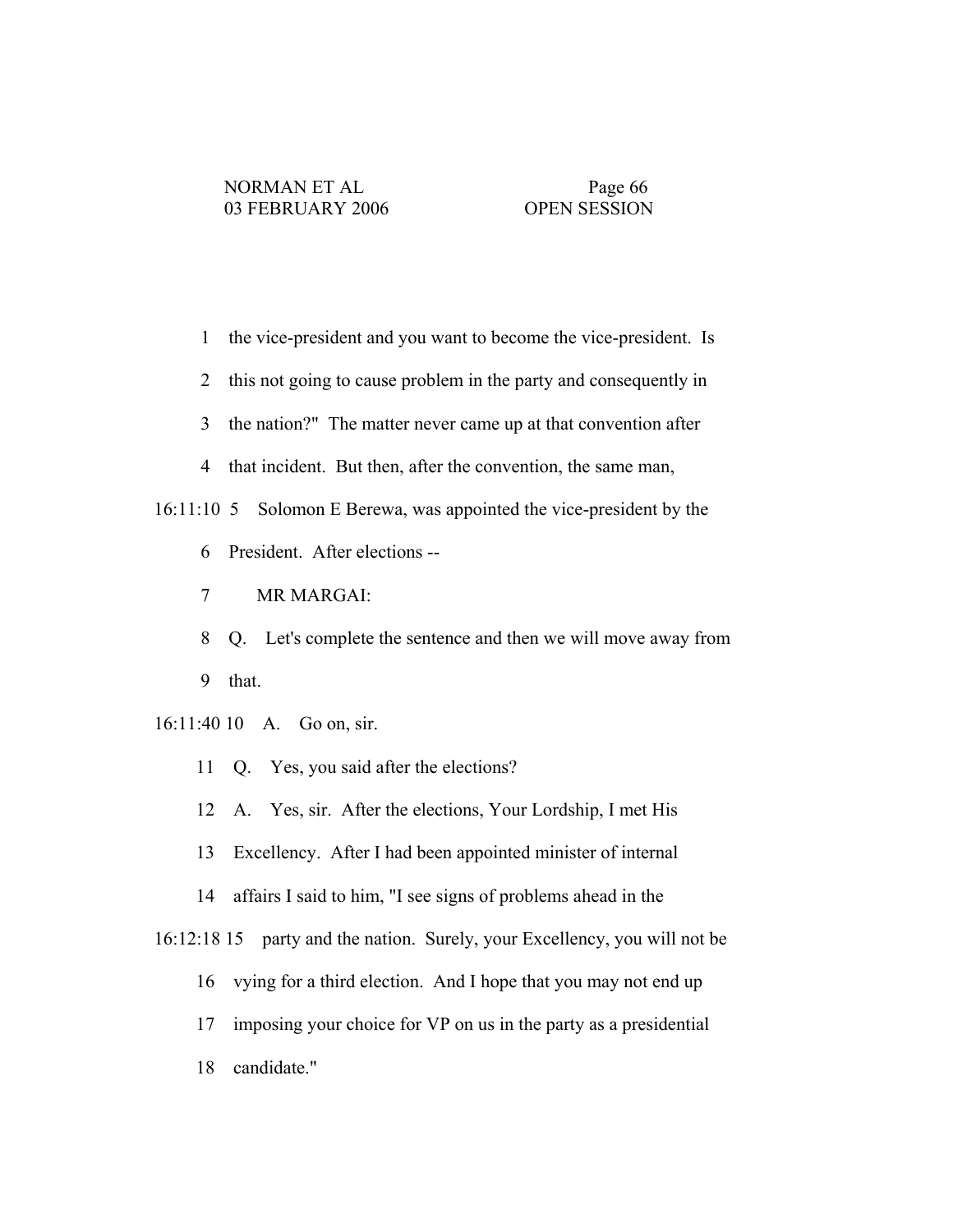- 19 Q. How did His Excellency take --
- 16:13:13 20 JUDGE ITOE: Please, let us take it down. Please.
	- 21 MR MARGAI: I'm sorry. I beg your pardon, My Lord. May I
	- 22 continue, My Lord?
	- 23 JUDGE ITOE: Yes.
	- 24 THE WITNESS: His Excellency, on the look of his face, did
- 16:13:44 25 not quite like my comments. I took leave of him, but expressed
	- 26 to him that I was going to see the vice-president.
	- 27 MR MARGAI:
	- 28 Q. Who was the vice-president then?
	- 29 A. He became Solomon E Berewa.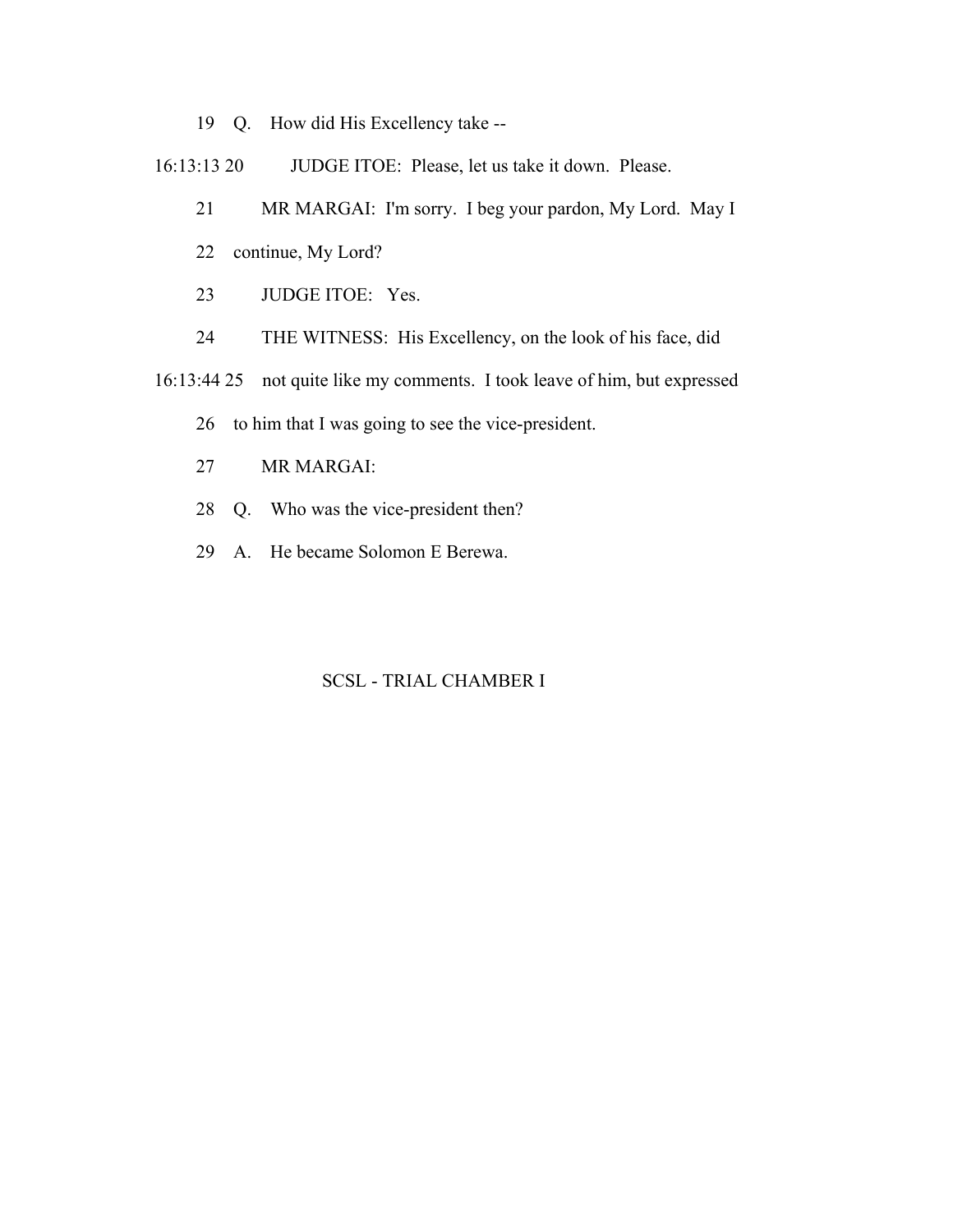1 Q. Thank you.

2 A. I went and saw the VP, Vice-President. I told him that I

3 had seen -- I had been from seeing His Excellency the President,

4 and said, "I had told His Excellency that I hope he was not going

16:14:55 5 to impose you, Solomon Berewa, on us as a presidential

6 candidate."

7 PRESIDING JUDGE: I still fail to see the relevancy to the

8 charges we are dealing with. I understand there might be this

9 political debate in this country, as such, but I don't think this

16:15:14 10 is the forum for that, Mr Margai.

11 MR MARGAI: My Lord, I do not intend it to be a debate in

12 this Chamber. But like I said --

13 PRESIDING JUDGE: But it has to be relevant to the charges

14 that we are dealing with.

16:15:26 15 MR MARGAI: My Lord, it is very crucial to my client's

16 defence, having regard to the joint criminal enterprise. I have

17 assured Your Lordships that when we do come to address you at the

18 end of the day, Your Lordships will have no doubt in your minds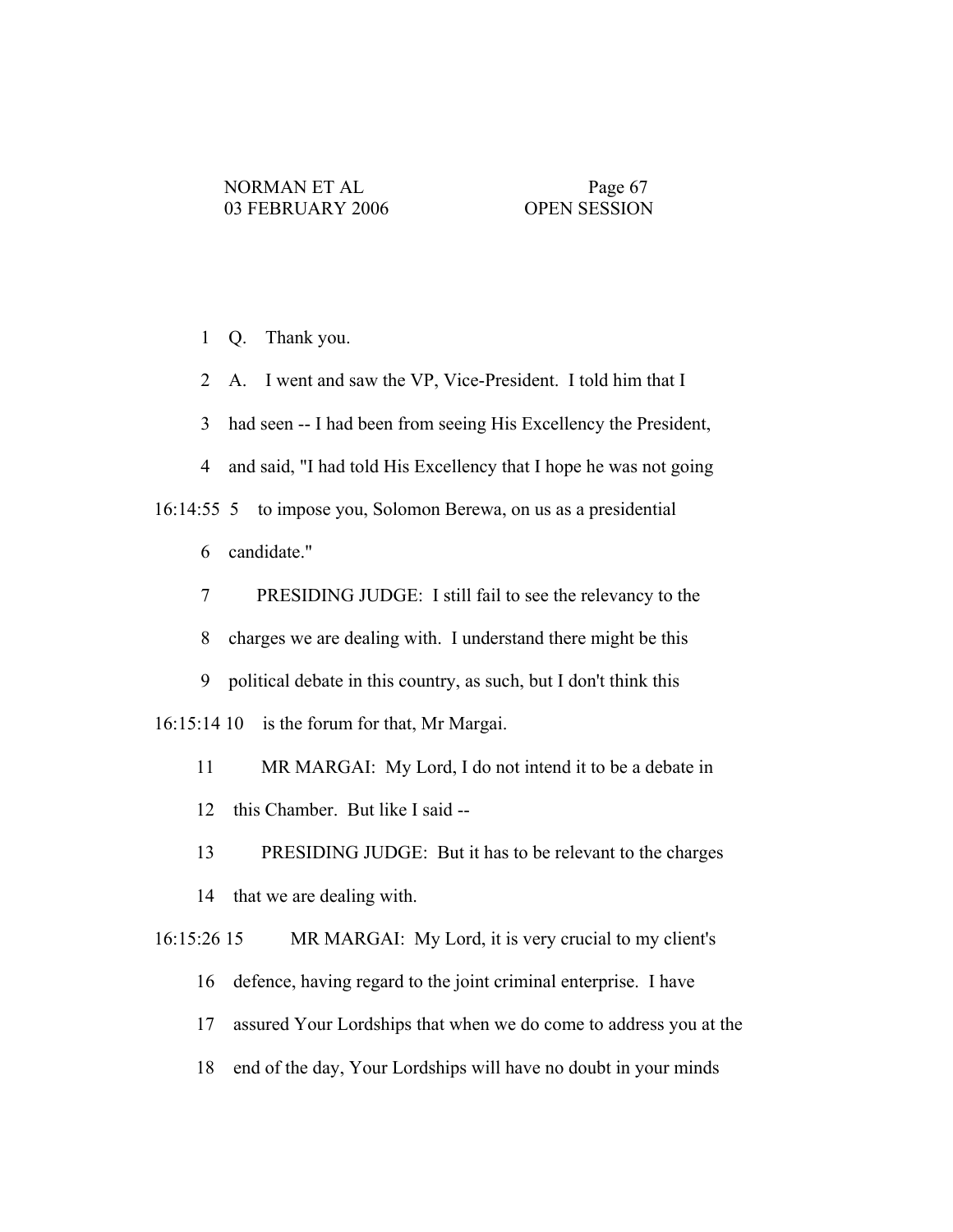19 as to the --

16:15:46 20 PRESIDING JUDGE: There is more to it. I want to know more

21 as to how you will make the linkage between that and the charges

- 22 that the accused is facing and the three accused are facing.
- 23 MR MARGAI: May I crave Your Lordship's patience.
- 24 Your Lordship will see the nexus as we move along.

16:16:04 25 PRESIDING JUDGE: We'll see.

- 26 MR MARGAI: Thank you.
- 27 PRESIDING JUDGE: Proceed.
- 28 MR MARGAI: Thank you.
- 29 Q. Now, Chief, when were you arrested?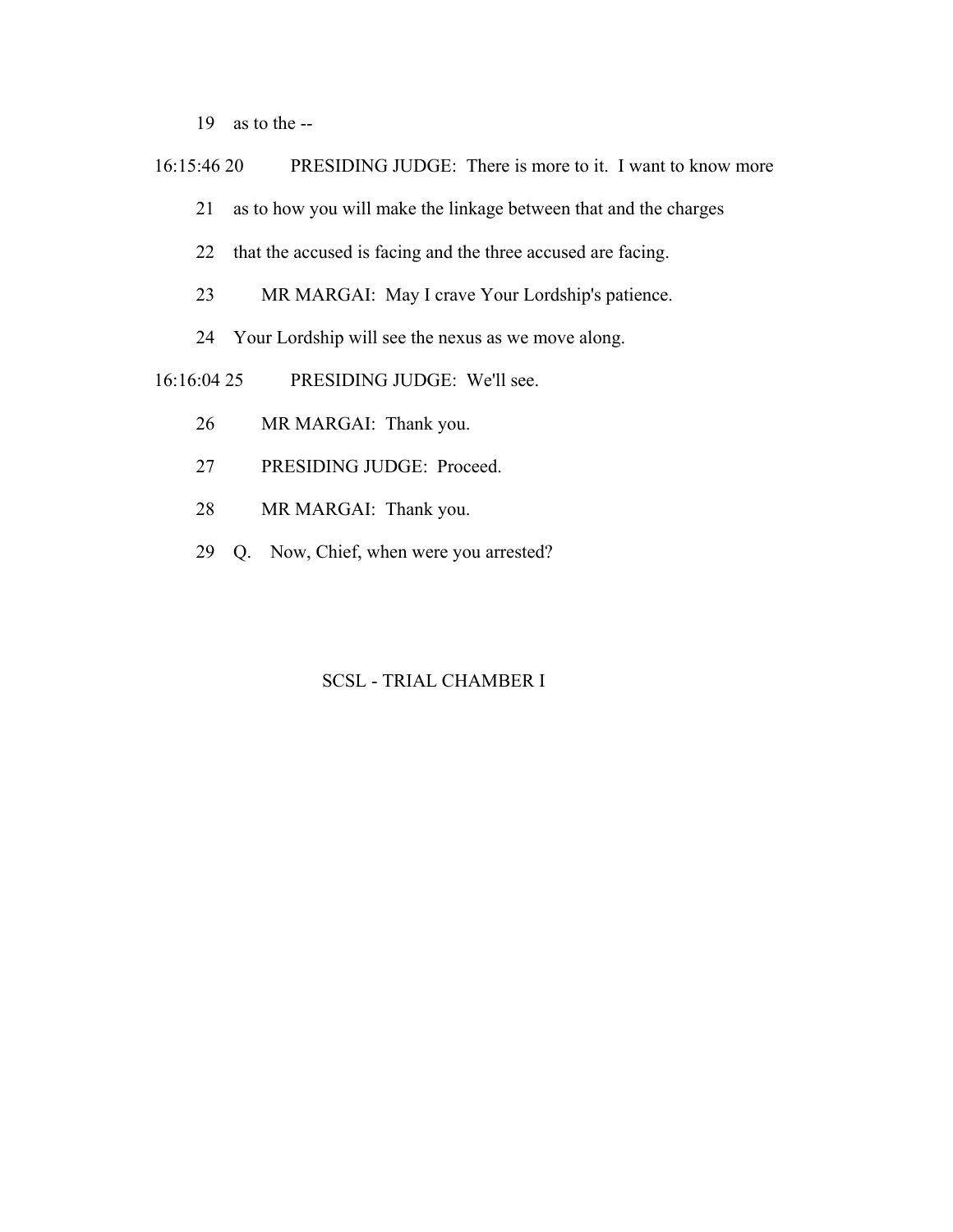- 1 A. My Lord, I was in the middle of a statement. Can I stop
- 2 you there?
- 3 Q. Sorry.
- 4 A. I said I told the Vice-President I'd been from seeing the

16:16:35 5 President and that I had told the President that I hope he,

- 6 Solomon Berewa, he, the President, may not end up imposing him,
- 7 Solomon Berewa, on us. I could see that he himself, the
- 8 Vice-President, was not very pleased with this comment.
- 9 Q. Thank you.
- 16:17:03 10 A. So I left.
	- 11 Q. Thank you. When were you arrested, Chief Norman?
	- 12 A. On 10th March, the year 2003.
	- 13 Q. 2003. Where were you arrested?
	- 14 A. In my office. I was sitting in my official chair as a
- 16:17:27 15 minister -- the minister of internal affairs.
	- 16 Q. Minister of internal affairs.
	- 17 A. I was handcuffed in my chair with guns around me.
	- 18 Q. Chief, please.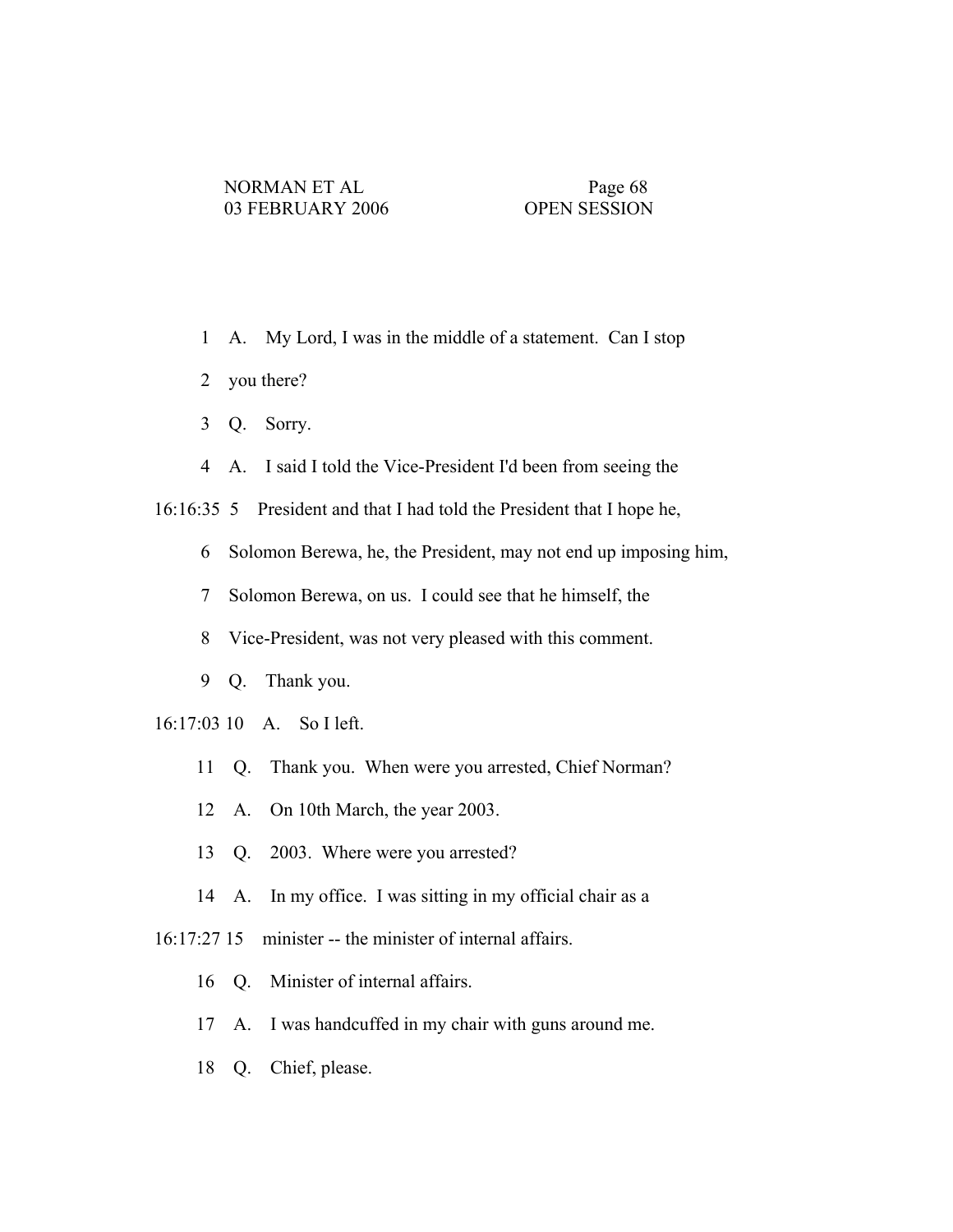- 19 A. I'm watching the pens, My Lord.
- 16:17:51 20 Q. No, I am cross-examining, please.
	- 21 A. Thank you.
	- 22 Q. You were then a minister of government?
	- 23 A. I was then, My Lord.
	- 24 Q. A very senior one at that?
- 16:18:01 25 A. Yes, My Lord.
	- 26 JUDGE ITOE: We don't need to go into seniority or
	- 27 whatever, Mr Margai.
	- 28 MR MARGAI: Very well, My Lord. I apologise.
	- 29 JUDGE ITOE: He was a cabinet minister.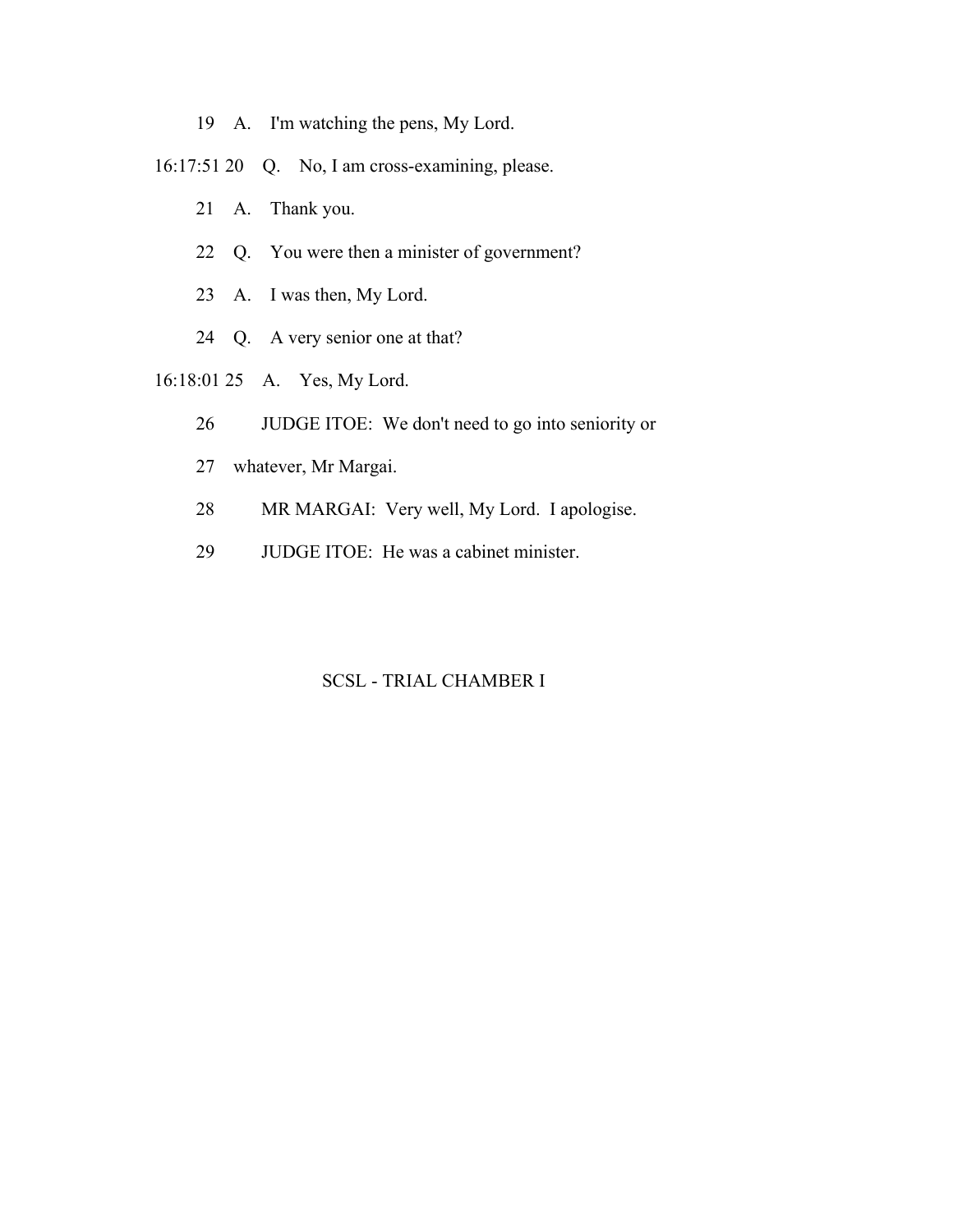## 1 MR MARGAI:

- 2 Q. You were a cabinet minister, that suffices. You were a
- 3 cabinet minister?
- 4 A. Yes, My Lords, yes.
- 16:18:22 5 Q. Now what time of day were you arrested?
	- 6 A. In the morning, My Lord.
	- 7 Q. Around what time?
	- 8 A. Around 10.00 a.m., 10.00 a.m.
	- 9 Q. Did you receive a telephone call immediately before your

## 16:18:42 10 arrest?

- 11 A. Yes, My Lord.
- 12 Q. From whom?
- 13 A. From His Excellency the President.
- 14 Q. And how shortly after the telephone call were you arrested?
- 16:19:22 15 A. His Excellency just said, "I wanted to know whether you
	- 16 were in your office", and then he put the phone down. Just a few
	- 17 minutes, not quite five minutes, and I saw Sierra Leone police
	- 18 and other people walked in.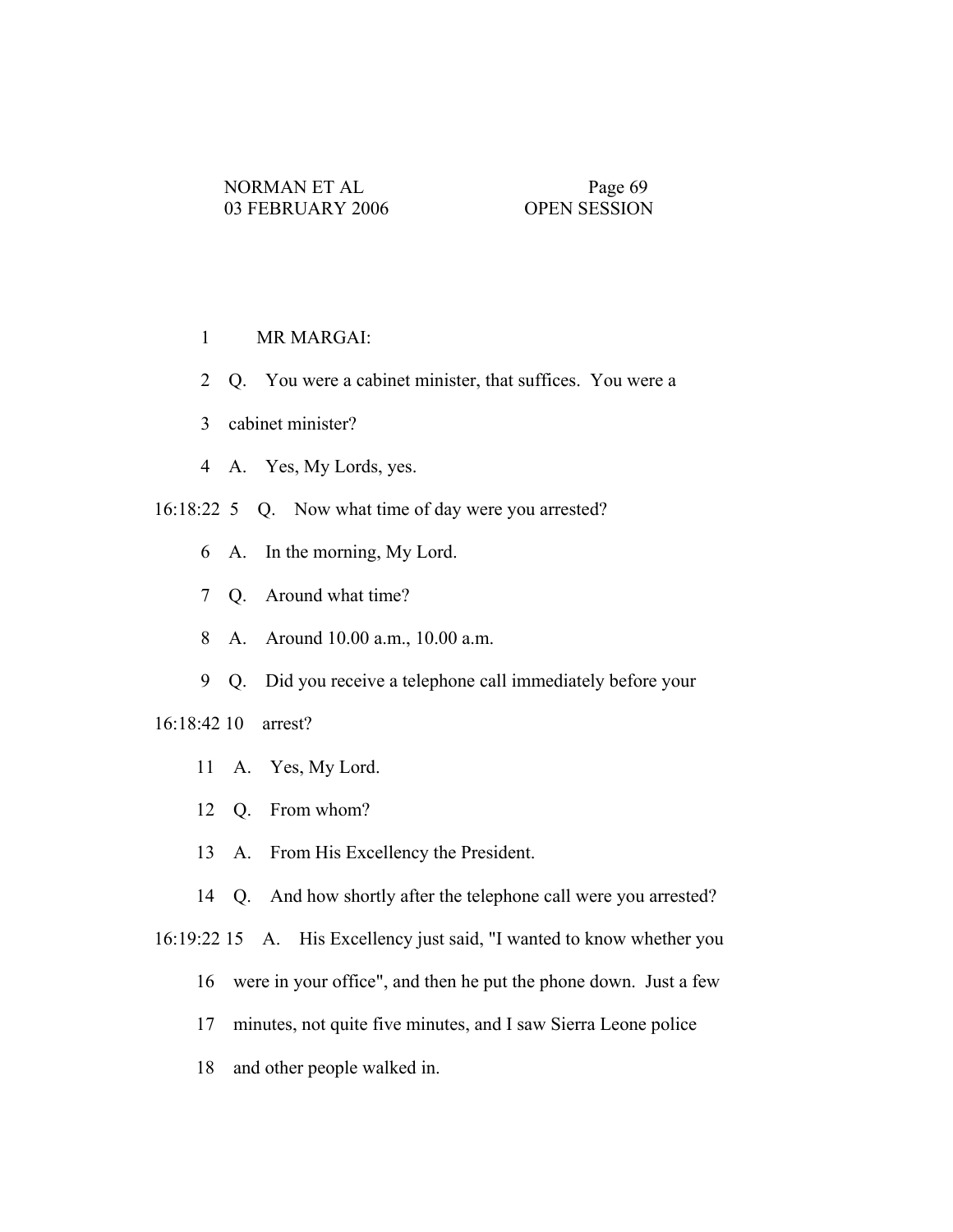19 Q. Thank you. And did you say you were handcuffed?

16:19:58 20 A. Yes, My Lord.

- 21 Q. Would you tell Their Lordships how you were handcuffed,
- 22 briefly, very briefly?
- 23 A. I was sitting in my chair like I am sitting --
- 24 Q. Watch Their Lordships' pen, please.
- 16:20:19 25 A. And I was told by a Sierra Leone police officer --
	- 26 Q. His name?
	- 27 A. He is now assistant commissioner -- no, assistant inspector
	- 28 general, Mr Munu, I don't know the other initials, Mr Munu, that
	- 29 I was under arrest on the orders of the Special Court.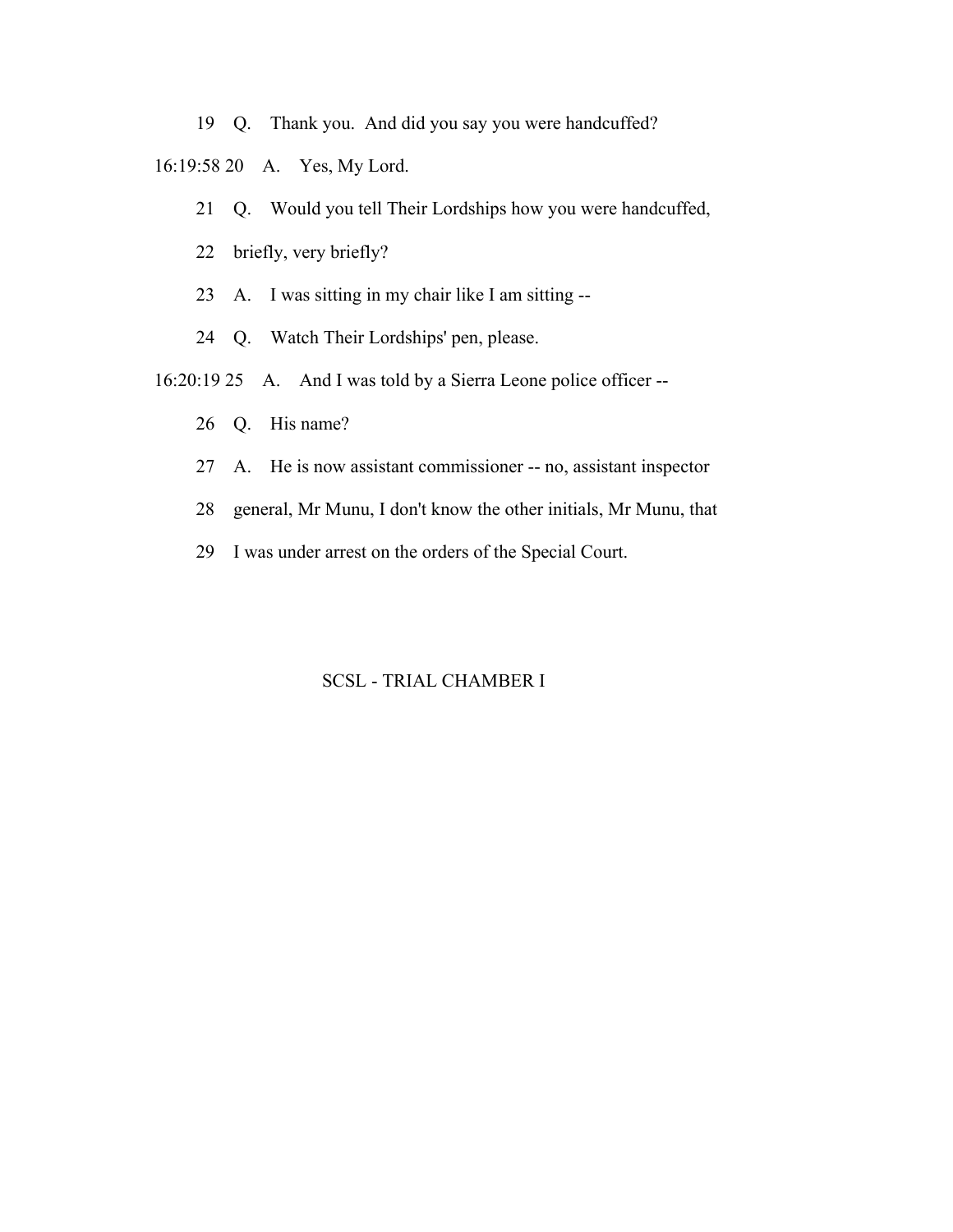- 1 Q. Did you resist?
- 2 A. No, My Lord.
- 3 Q. What happened?
- 4 A. I couldn't. There were guns around me and more manpower
- 16:21:17 5 than I could challenge, My Lords.
	- 6 Q. Did you have any intention of challenging them?
	- 7 A. No, My Lord, I did not.
	- 8 Q. Thank you. And you said you were handcuffed. How were you
	- 9 handcuffed?

16:22:06 10 A. Initially I was handcuffed in front, like this [indicating]

- 11 and eventually before I was put in the helicopter my hands were
- 12 behind me.
- 13 Q. Thank you. Chief, you talked of before you boarded a
- 14 helicopter?

## 16:22:39 15 A. Yes.

- 16 Q. Where did you board this helicopter?
- 17 A. I was taken from my office to a waiting vehicle. The
- 18 outside of that vehicle was painted ambulance for police.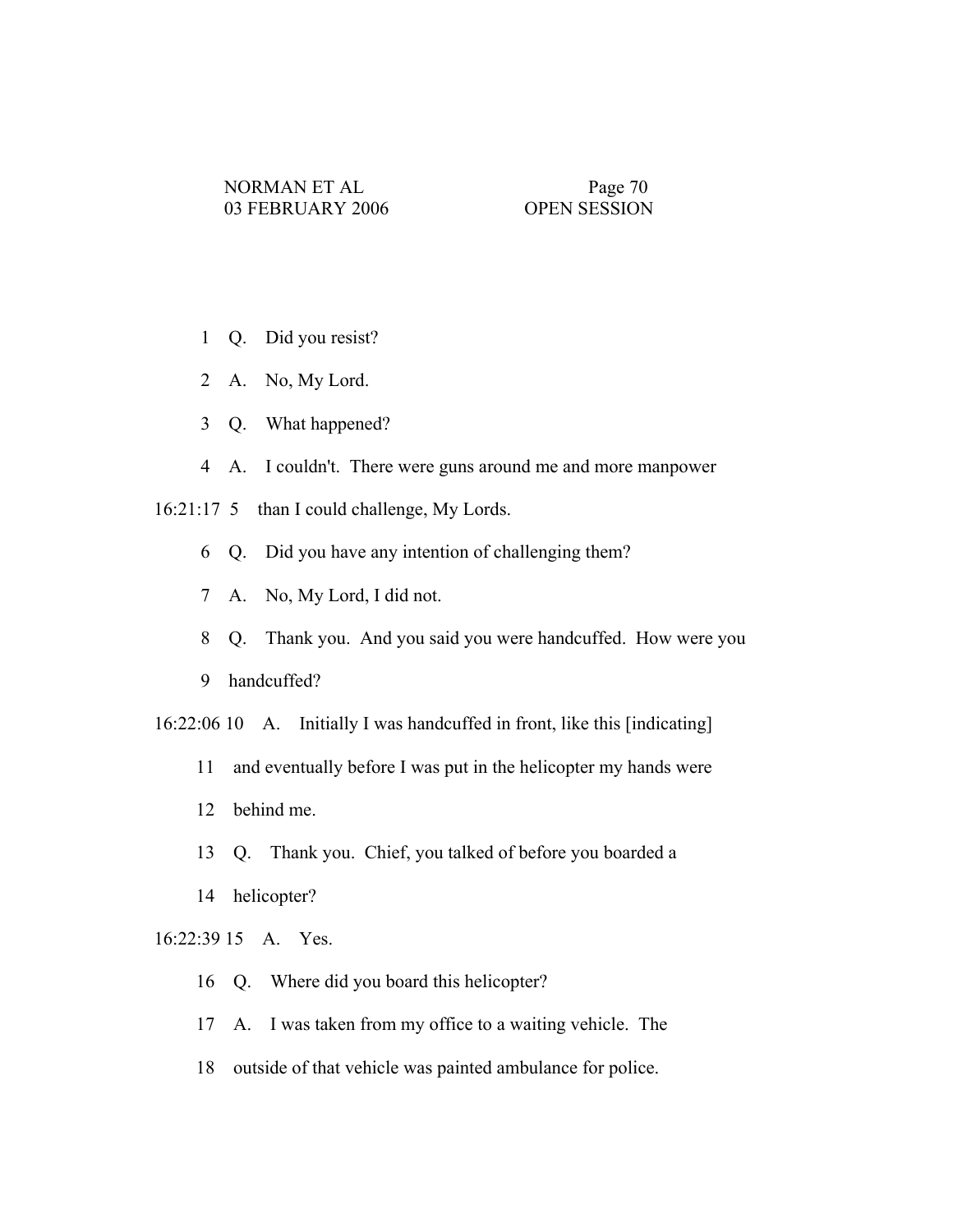- 19 Q. Slowly, slowly.
- 16:22:56 20 A. Police vehicle ambulance. The inside of the vehicle turned
	- 21 out to be a sundry market vehicle, filthy, with nothing to hold
	- 22 or nothing to sit.
	- 23 Q. How did you enter the vehicle?
	- 24 A. I was assisted by some of the men who were around me, and I
- 16:23:31 25 walked into the vehicle. The vehicle moved and I had a very
	- 26 serious fall, which has caused my limping now.
	- 27 Q. You said there was nothing to hold on to?
	- 28 A. Nothing to hold on to, so I had a very serious fall.
	- 29 PRESIDING JUDGE: Were you standing up?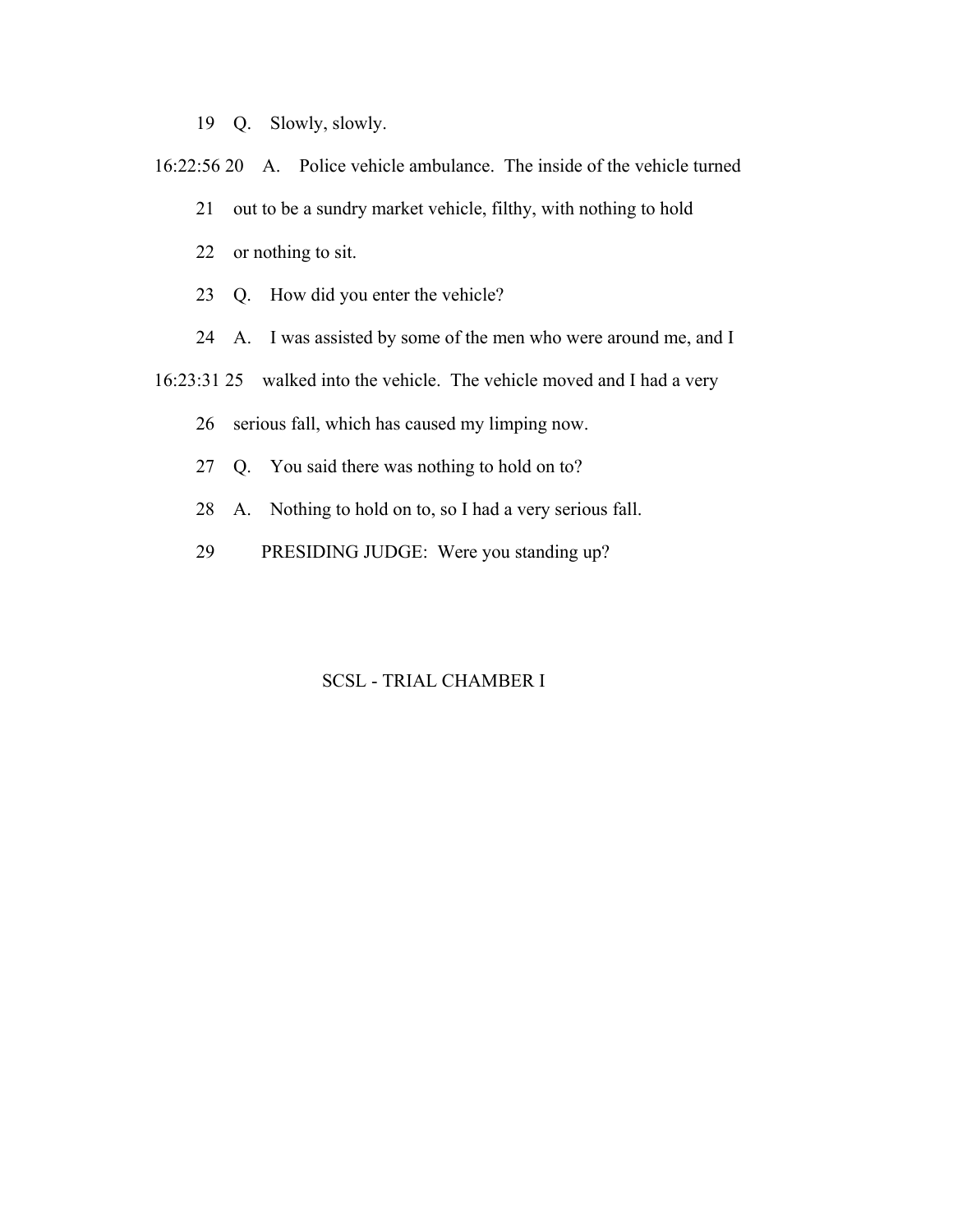- 1 THE WITNESS: I was just pushed inside and left standing.
- 2 When the vehicle moved, I fell.
- 3 PRESIDING JUDGE: So you were standing up in a vehicle?
- 4 THE WITNESS: Yes, My Lord, and the vehicle eventually --

# 16:24:09 5 MR MARGAI:

- 6 Q. Watch Their Lordships' pens, please.
- 7 A. The vehicle eventually got to Lumley Beach. At a helipad
- 8 around the beach, I was taken out of the vehicle and helped into
- 9 the -- before I was helped into the helicopter, the position of

16:24:43 10 the cuff changed from in front of me to behind me and I was

- 11 shoved into the helicopter. I was made to sit in one of the
- 12 seats with my hands cuffed behind me until we flew off to a place
- 13 called Bonthe.
- 14 Q. Thank you.

16:25:25 15 MR MARGAI: I'm about to move into another area, My Lords.

- 16 PRESIDING JUDGE: Maybe we should break now before -- will
- 17 this other area be a very short one or is it likely to be more
- 18 than 10, 15 minutes?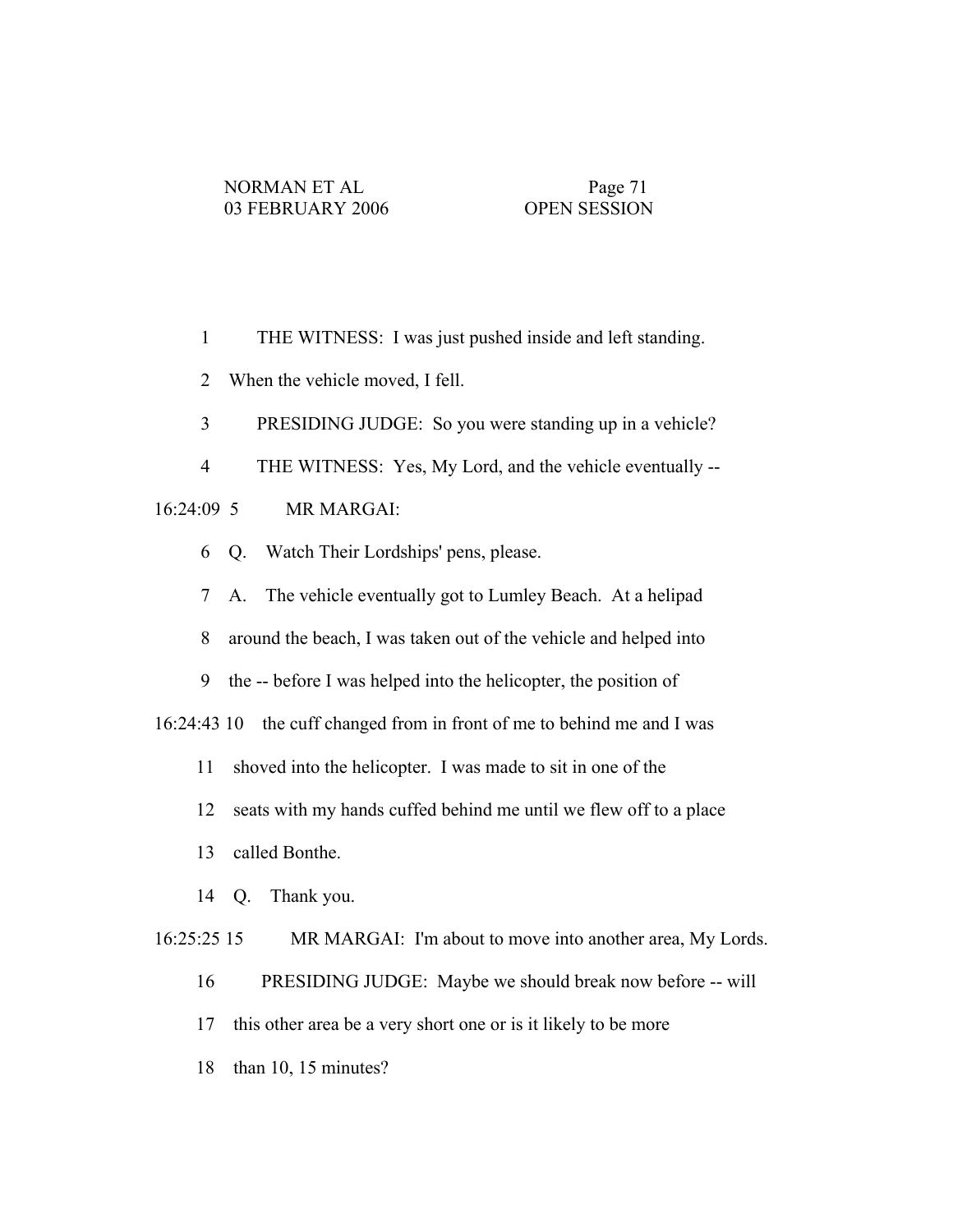- 19 MR MARGAI: More than 10, 15 minutes.
- 20 PRESIDING JUDGE: Very well. We will pause at this moment.
- 21 MR MARGAI: As My Lords please.
- 22 PRESIDING JUDGE: The Court is adjourned for 15 minutes.
- 23 Thank you.
- 24 [Break taken at 4.25 p.m.]
- 16:59:32 25 [CDF03FEB06F CR]
	- 26 [Upon resuming at 4.53 p.m.]
	- 27 PRESIDING JUDGE: Mr Margai, Yes.
	- 28 MR MARGAI: Thank you, My Lord.
	- 29 PRESIDING JUDGE: You may proceed, please.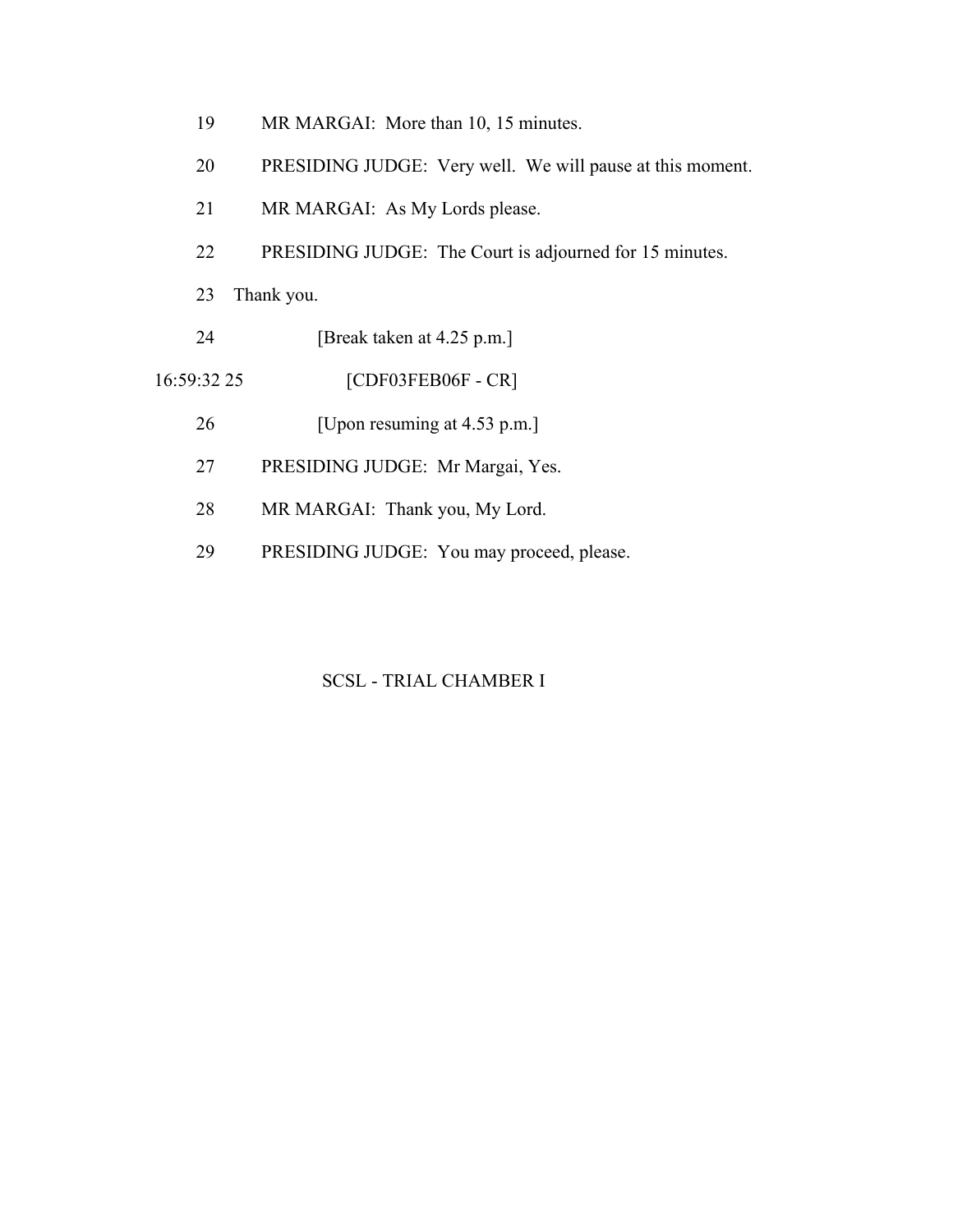- 1 JUDGE ITOE: Are we likely to wrap it up today? Are we
- 2 likely to wrap it up today?
- 3 MR MARGAI: How long Your Lordships --
- 4 PRESIDING JUDGE: 5.30.
- 16:59:32 5 MR MARGAI: 5.30. I'll try.
	- 6 JUDGE ITOE: Please try.
	- 7 MR MARGAI: Without compromising --
	- 8 JUDGE ITOE: Don't feel pressures or pressured.
	- 9 MR MARGAI: No, no, no, no, I'll try not to. Thank you.
- 16:59:32 10 Q. Chief, did paramount chiefs have anything to do with
	- 11 recruiting members of the hunters' group?
	- 12 A. My Lords, I would prefer not to use the word "recruit".
	- 13 They had something --
	- 14 Q. Or selecting or recommending.
- 16:59:33 15 A. Yes, for selecting --
	- 16 Q. Yes.
	- 17 A. -- their subjects in their various chiefdoms. Yes, they
	- 18 had something to do with that.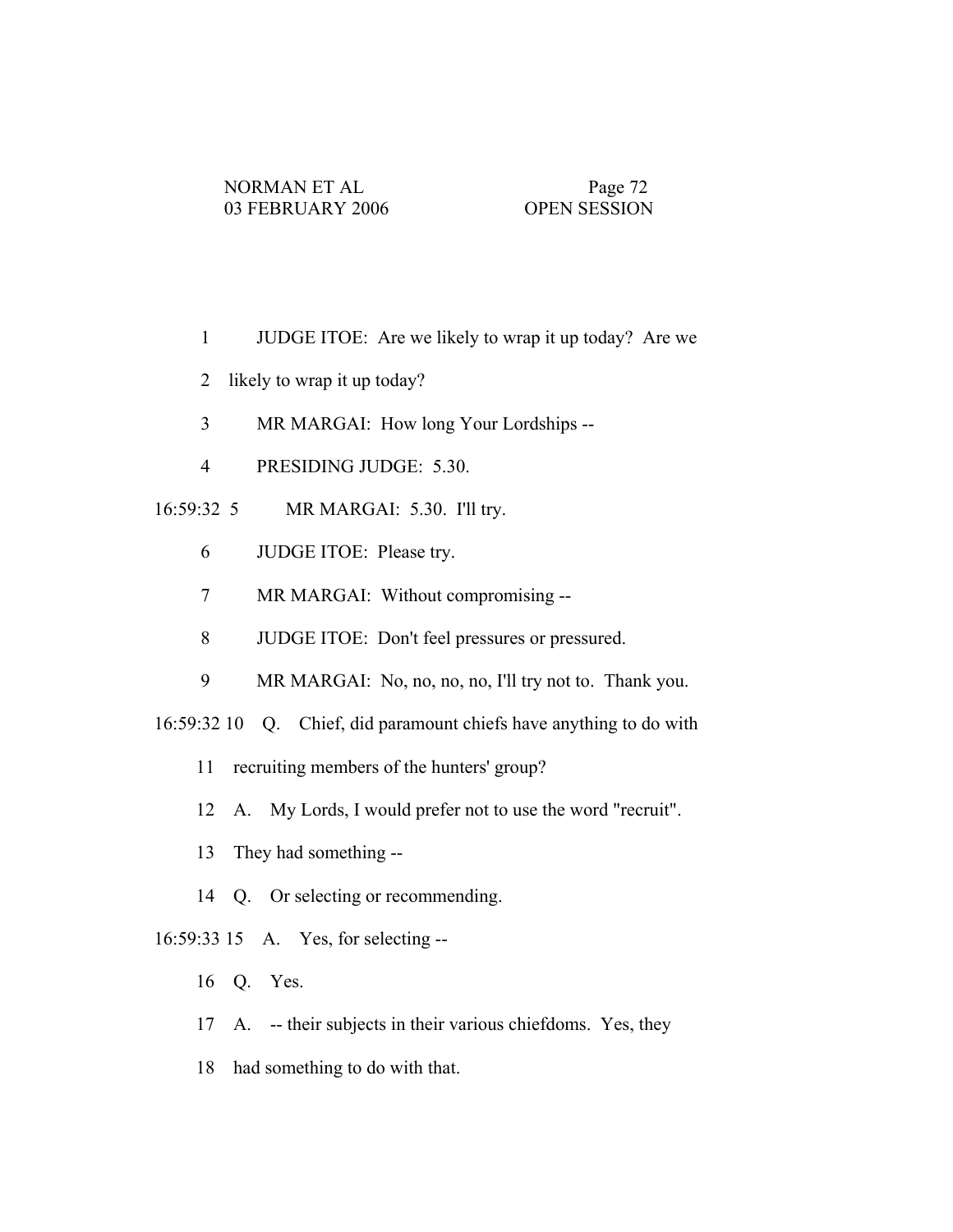19 Q. In other words, would an individual go forward to become a

16:59:33 20 member of the hunters' society, or did he have to be recommended?

21 A. Initially it was the paramount chiefs selecting their

22 people for initiation.

23 Q. Slowly, slowly, please.

24 A. Eventually, My Lords, it became a general whole-scale issue

16:59:33 25 by individuals.

26 Q. When you say "initially", what period are we talking about?

27 A. We are talking for the period between 1991 and 1990 --

28 early part of 1997, My Lord.

29 Q. Could you tell this Court what brought about the change in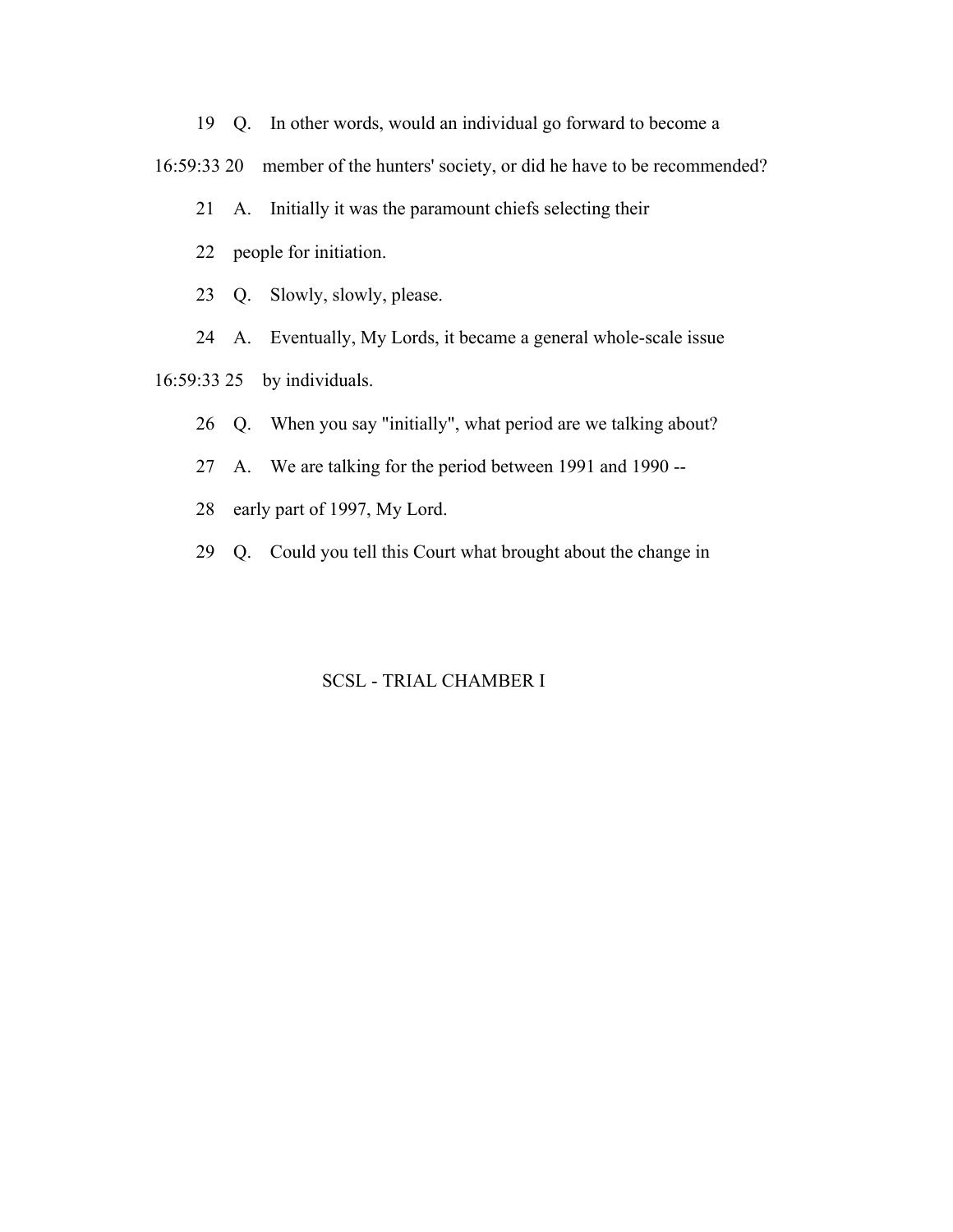- 1 procedure?
- 2 A. Yes, My Lord.
- 3 Q. Please do.
- 4 A. The change in procedure came when the AFRC overthrew the

16:59:33 5 constituted government, My Lord.

- 6 Q. Why was it necessary to have the change?
- 7 A. At the time, I believe the people felt obliged and the army
- 8 was in power and the army and the -- the army, that is the AFRC
- 9 that had taken power, had formed association with the rebels

16:59:34 10 called the People's Army. The people then felt themself obliged

- 11 to self-defence.
- 12 Q. I see. Thank you. Did CDF keep a record of its members,
- 13 as would be expected of a conventional army?
- 14 A. No, My Lord.
- 16:59:34 15 Q. Thank you.
	- 16 A. There was no number, rank and name system.
	- 17 Q. Now, Chief, on the question of discipline within the CDF,
	- 18 to what extent did commanders on the ground have the right to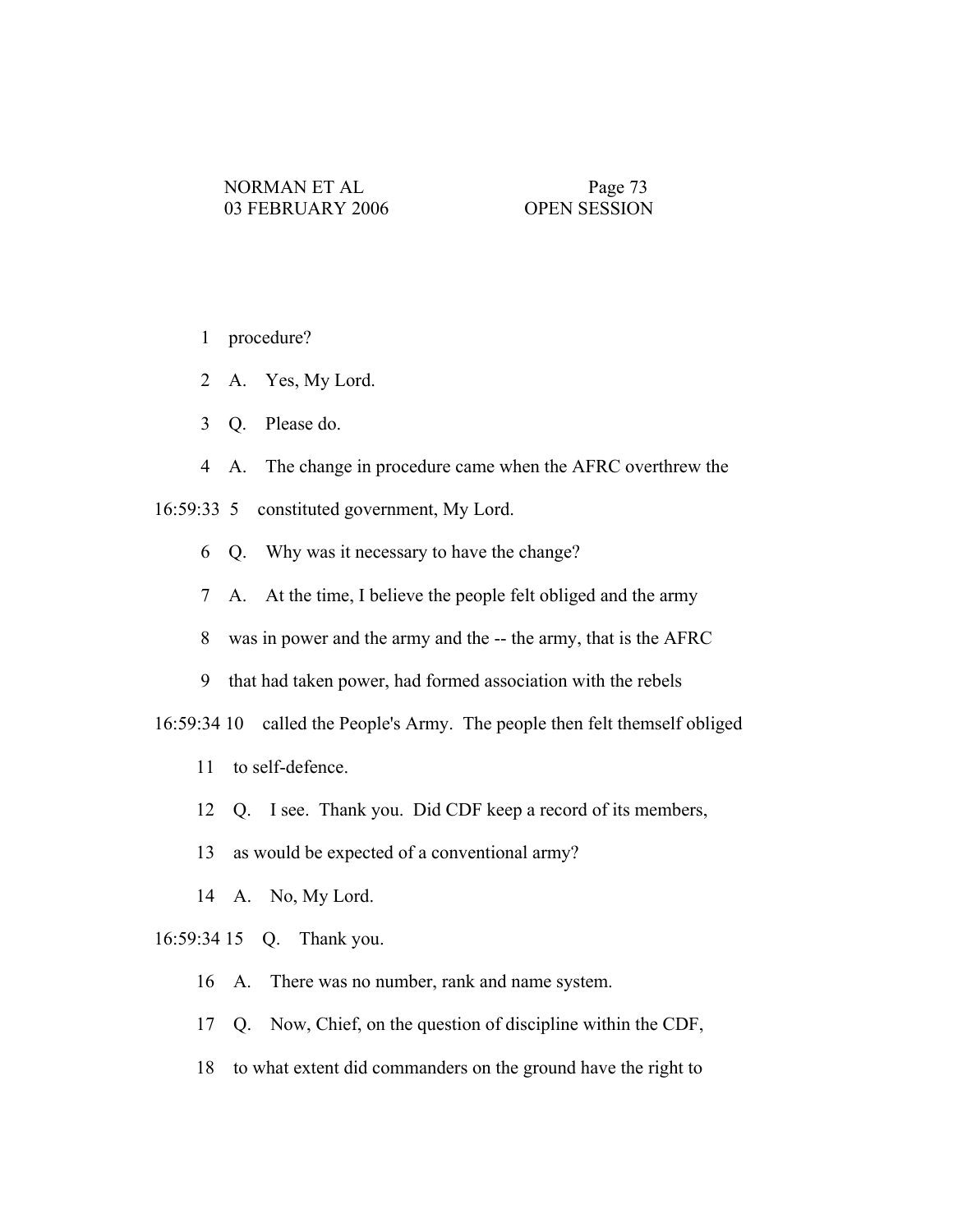- 19 discipline miscreants?
- 16:59:35 20 A. My Lords, the commanders' authority and responsibility to
	- 21 that extent, discipline -- the disciplining of their men on the
	- 22 ground was entirely their own, My Lord, entirely the
	- 23 responsibility of the commanders.
	- 24 Q. Chief, as best to your knowledge as co-ordinator of the
- 17:00:03 25 CDF, did commanders carry out disciplinary actions in respect of
	- 26 their locations and localities?
	- 27 A. Yes, My Lord.
	- 28 Q. Now, Chief, did initiators go to war in the CDF?
	- 29 A. No, My Lord, when they finished with us, they'd admonish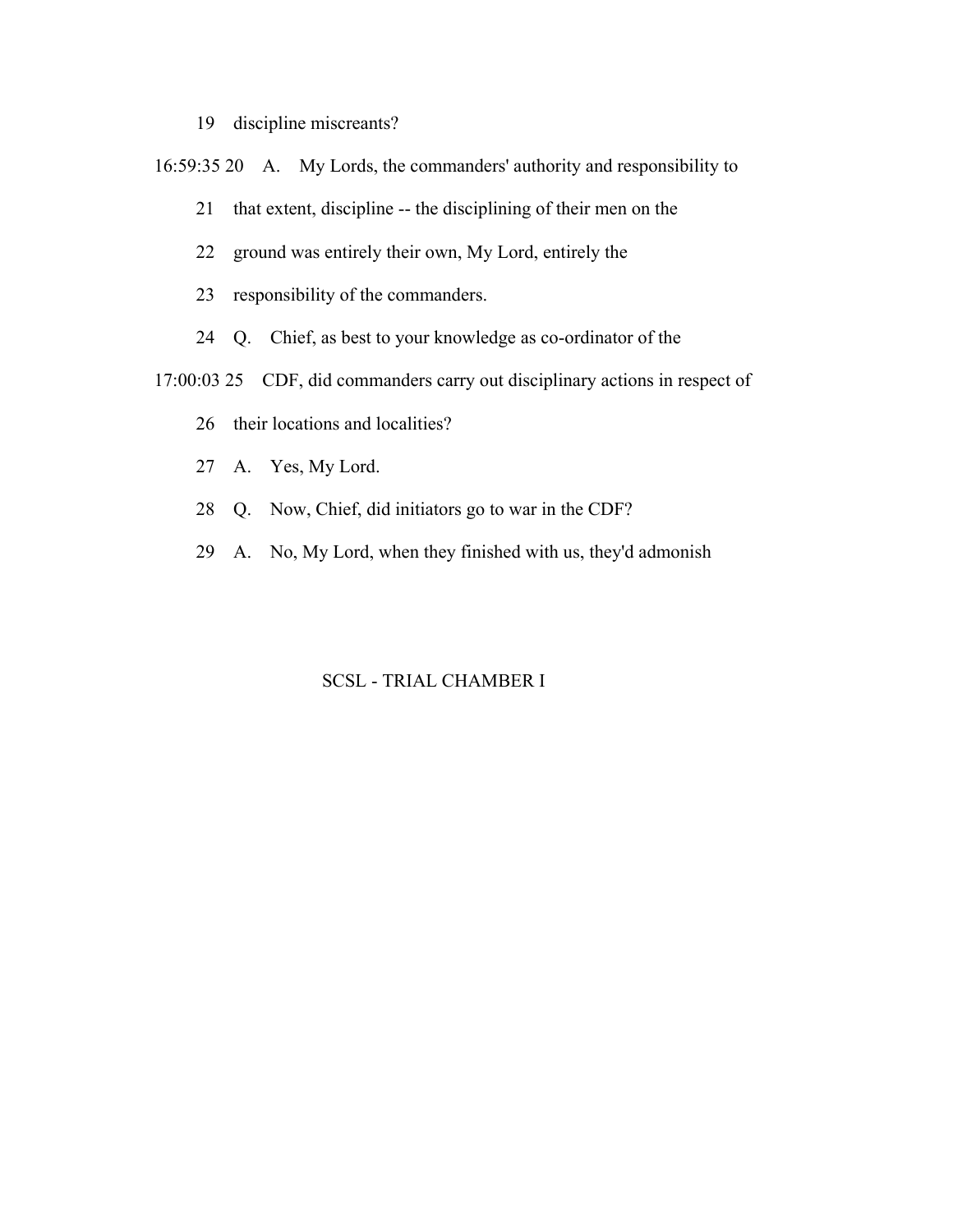- 1 us. They'd stay -- they'd stay away, far away from battle.
- 2 Q. Could you tell Their Lordships why they could not go to
- 3 war?
- 4 A. To the hunter organisation, these were very expensive

# 17:01:08 5 people to lose --

- 6 Q. Slowly, slowly, slowly.
- 7 A. These, the initiators, were treated by us like the bees
- 8 treat their queen; very, very seriously protected from war and
- 9 prevented from going to war, My Lords.

17:01:48 10 Q. Chief, did Kondewa ever play the role of a commander?

- 11 A. No, My Lord.
- 12 Q. Apart from him, meaning Kondewa, being an initiator, did he
- 13 have anything to do with the procurement of arms?
- 14 A. No, My Lord.
- 17:02:59 15 Q. Did he, meaning Kondewa, have anything to do with the
	- 16 procurement of ammunition?
	- 17 A. No, My Lord.
	- 18 Q. Did Kondewa have anything to do with the distribution of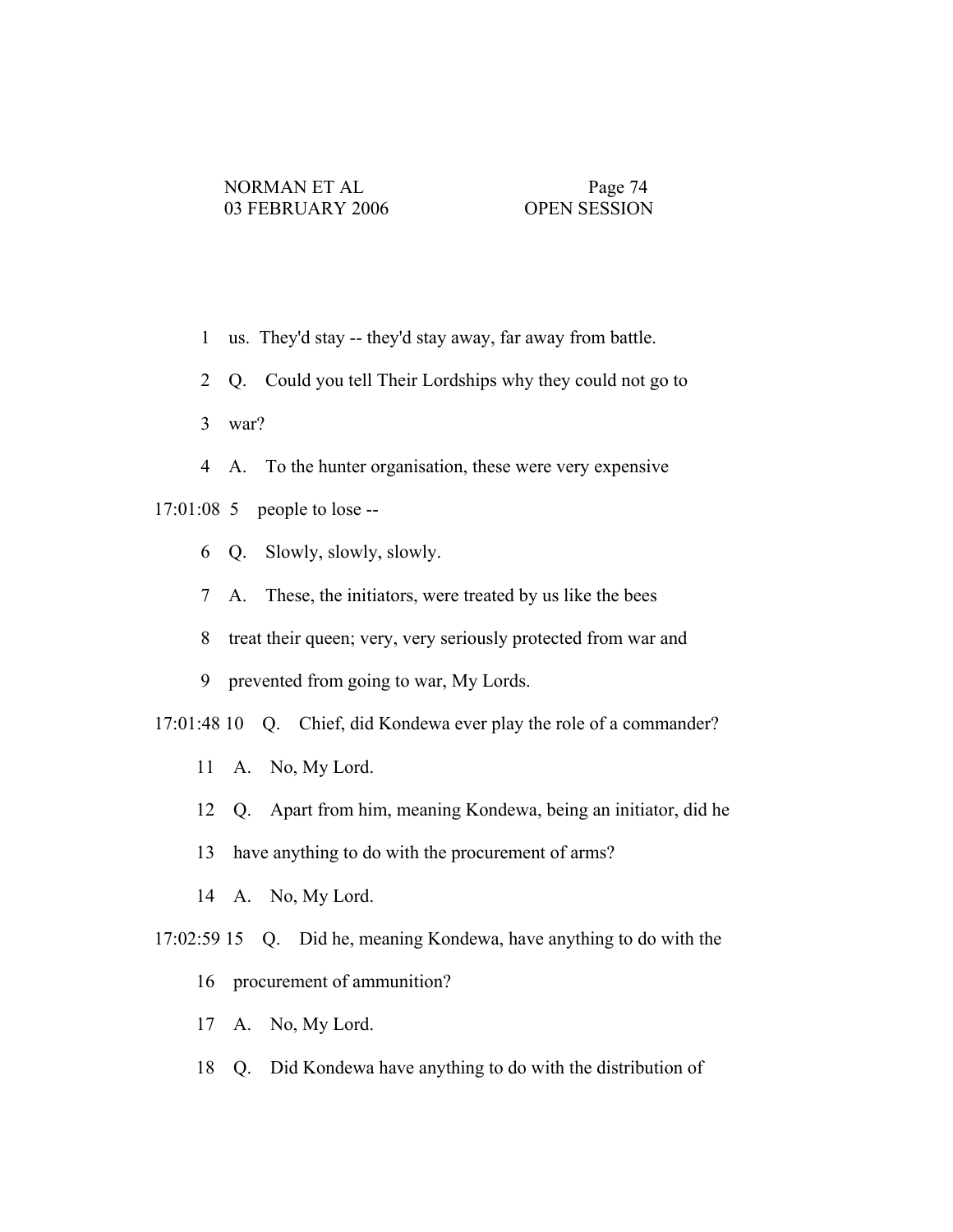- 19 arms?
- 17:03:24 20 A. No, My Lords.
	- 21 Q. Did Kondewa have anything to do with the distribution of
	- 22 ammunition?
	- 23 A. No, My Lords.
	- 24 Q. Now, Chief, because of the value placed on initiators like

17:03:59 25 Kondewa, he surely had bodyguards.

- 26 A. He did, My Lord.
- 27 Q. Thank you.
- 28 A. He had.
- 29 Q. Now, apart from the bodyguards Kondewa had, did he have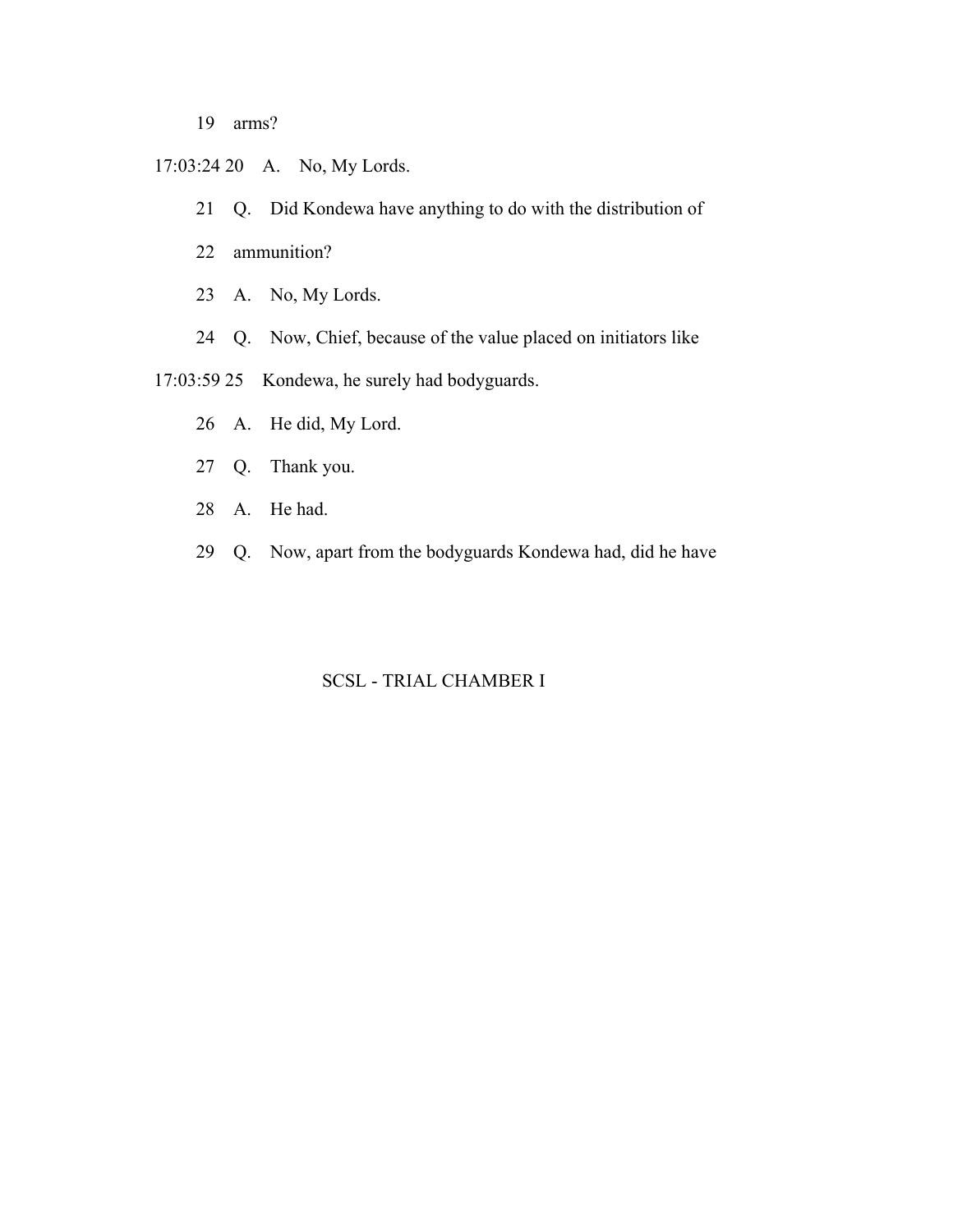- 1 fighters under his control?
- 2 A. No, My Lord.
- 3 Q. Chief Kondewa is illiterate, is he not?
- 4 A. He is completely illiterate.
- 17:05:02 5 Q. Did Kondewa have anything to do with the planning of the
	- 6 war apart from initiation?
	- 7 A. No, My Lord.
	- 8 Q. Thank you. Now, Chief, there is evidence before this
	- 9 Court --

17:06:28 10 PRESIDING JUDGE: Please open your microphone.

- 11 MR MARGAI: Sorry.
- 12 Q. There is evidence before this Court that in your presence
- 13 Kondewa ordered the killing of a Kapra called Kanu at Talia
- 14 Yawbeko whose body was burnt and the ash used in the ritual of

17:07:09 15 immunising CDF fighters. What are your comments, if any?

- 16 A. Very shocking. It is not true.
- 17 MR MARGAI: My Lord, that is the testimony of TF2-014 on
- 18 10th March 2005.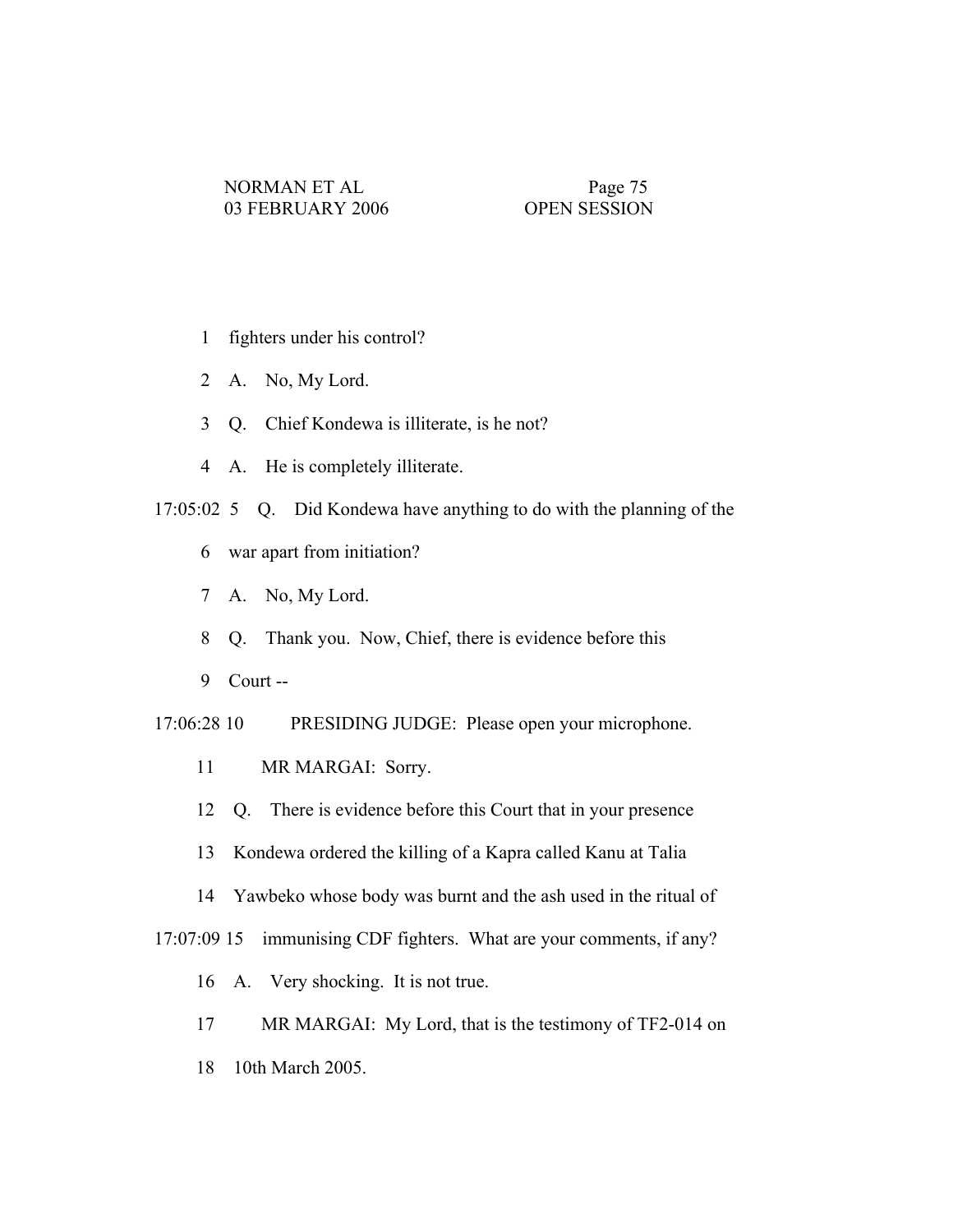- 19 Q. What is your response?
- 17:07:33 20 A. If anybody narrated an incident like that, I call it a lie.
	- 21 A wicked lie.
	- 22 Q. Did anything -- did any such thing happen before you?
	- 23 A. It did not happen.
	- 24 Q. It did not happen.
- 17:07:49 25 A. I would call it a very wicked lie.
	- 26 Q. Thank you. Now, it's also --
	- 27 PRESIDING JUDGE: Your microphone again.
	- 28 MR MARGAI: I am sorry, My Lord.
	- 29 Q. There is also evidence before this Court that one Mustapha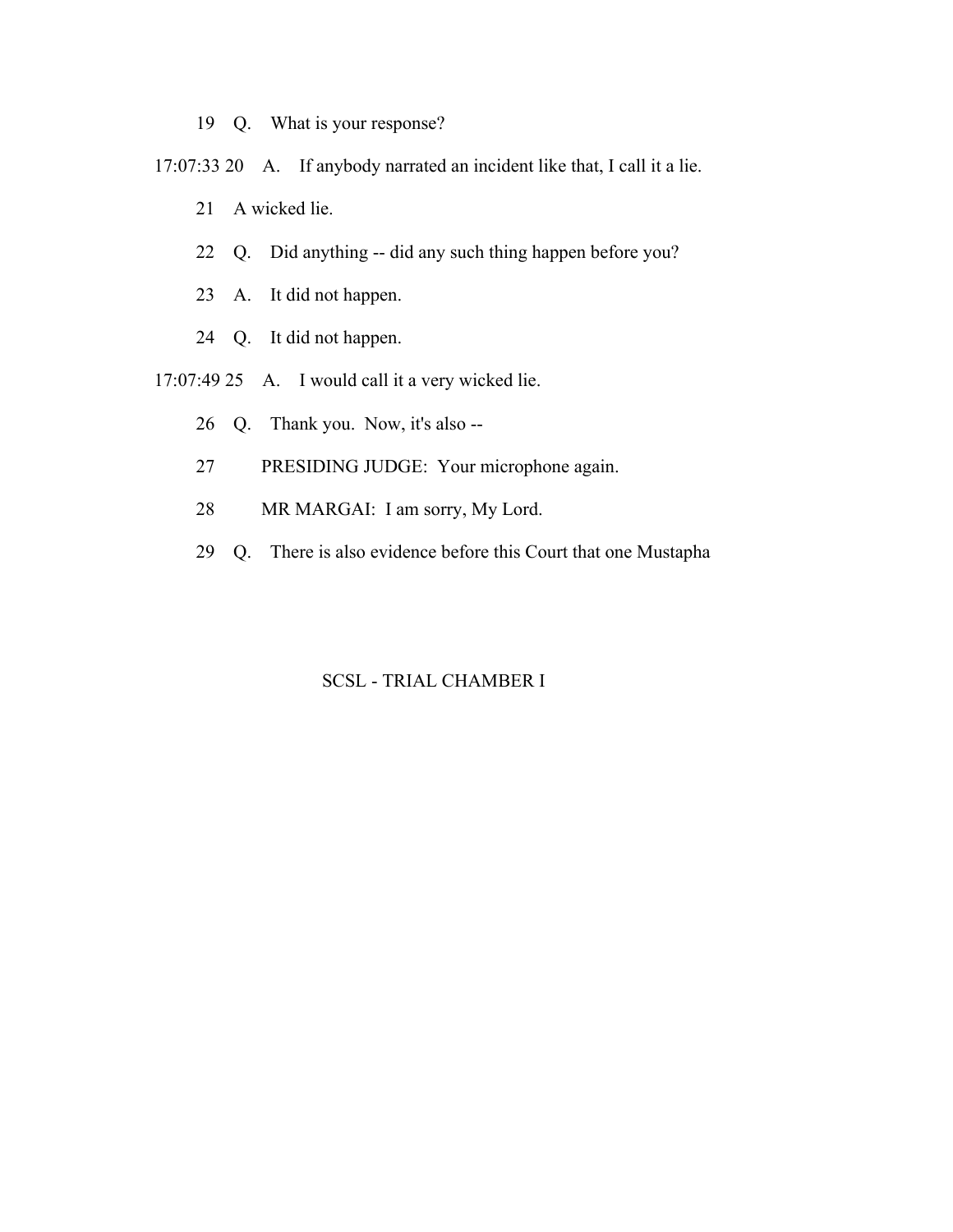- 1 Fallon was also killed in similar circumstances. What is your
- 2 comment?
- 3 A. It is untrue.
- 4 Q. It is untrue.
- 17:08:38 5 A. My Lord.
	- 6 Q. Chief, did you know Kondewa before November 1996,
	- 7 30 November 1996?
	- 8 A. No, My Lord.
	- 9 Q. No. When did you know him?
- 17:09:15 10 A. Repeat the question. Is it 1995 or 1996?
	- 11 Q. 1996.
	- 12 A. November 1996.
	- 13 Q. Yes.
	- 14 A. Yes, I had known him before that time.
- 17:09:29 15 Q. You had known him.
	- 16 A. Sorry, My Lord; yes.
	- 17 Q. Did you work closely with him as an initiator?
	- 18 A. Yes, My Lord.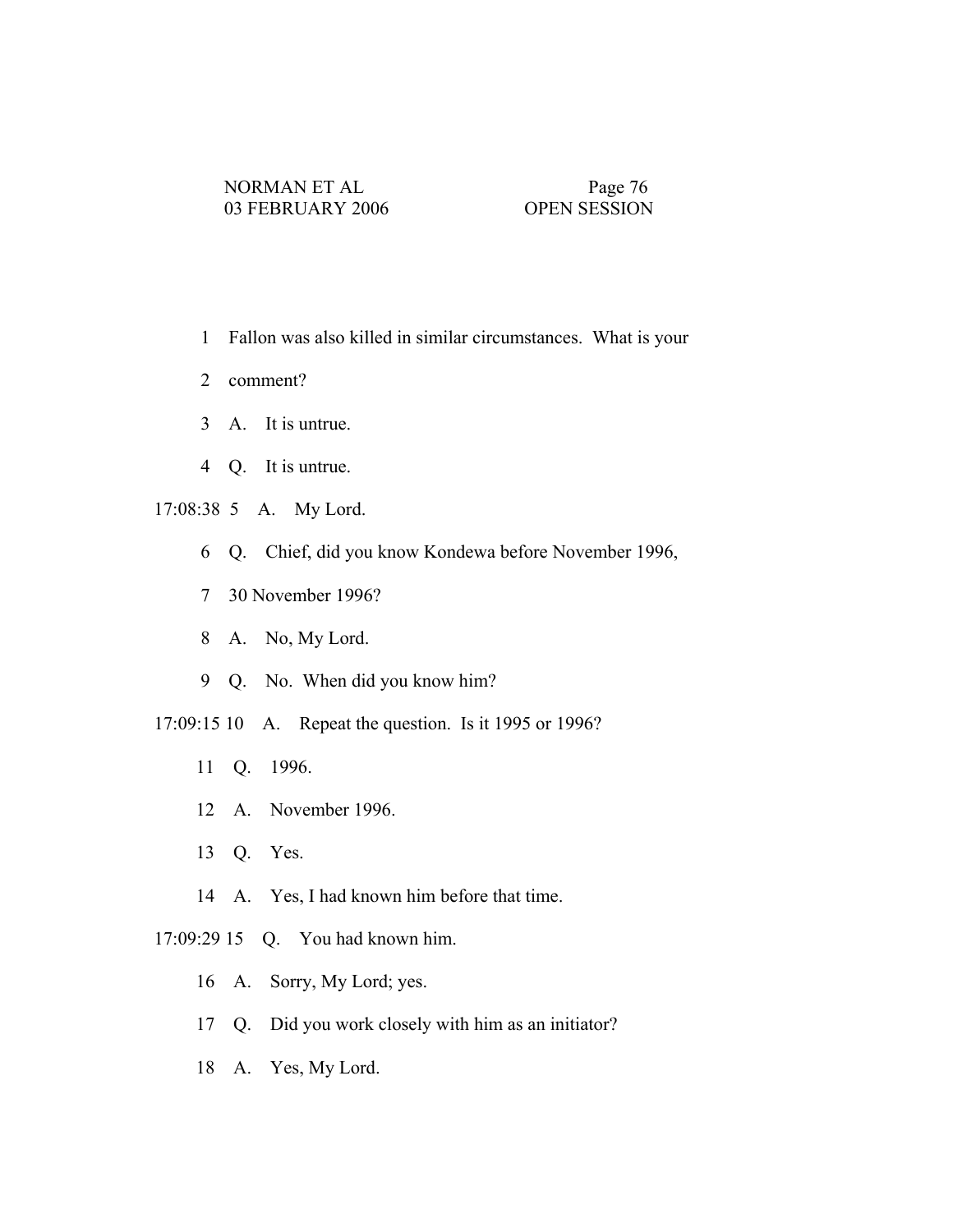- 19 Q. Now, throughout the war period, Chief, did you ever see
- 17:10:10 20 Kondewa handle weapons, such as guns, ammunition?
	- 21 A. No, My Lord, no.
	- 22 Q. Thank you very much, Chief.
	- 23 A. Thank you, My Lords.
	- 24 MR MARGAI: That will be all, My Lords.
- 17:10:59 25 PRESIDING JUDGE: Thank you. Mr Prosecutor?
	- 26 MR TAVENER: Obviously I'm in a position to start,
	- 27 Your Honour, but it may be appropriate at this time, given the
	- 28 length of the evidence put forward by Chief Norman, I'm obviously
	- 29 in a position to start on Monday, if that's acceptable to the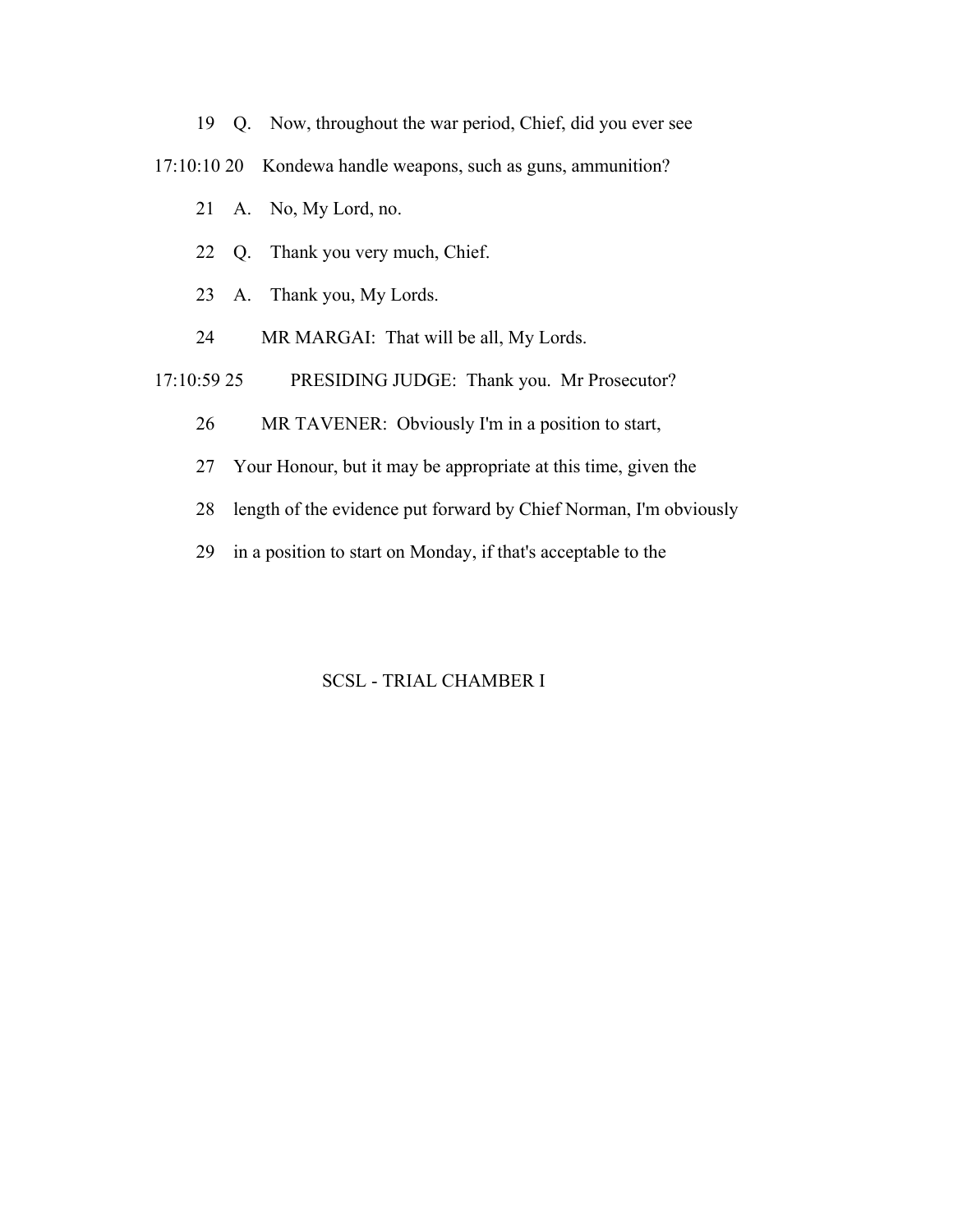1 Court.

- 2 PRESIDING JUDGE: Very well. At 9.30 on Monday morning.
- 3 MR TAVENER: Thank you.

4 PRESIDING JUDGE: You may be seated. I was asked this

17:11:30 5 afternoon if and when we would hear the oral submission about the

6 subpoena. We intend to hear oral submissions on Wednesday, this

7 coming week, which is 8th February 2006, in the morning. So we

8 want to start the morning that day with the hearing on submission

9 on that motion. Does that answer your question, Mr Bockarie?

17:12:09 10 MR BOCKARIE: Very well, Your Honour. Thank you very much,

- 11 Your Honour.
- 12 PRESIDING JUDGE: So that applies to you and the first
- 13 accused and to the Prosecution as well, as they filed arguments
- 14 in this respect, and to the Attorney-General's office, who has

17:12:25 15 been granted the intervenor status on this application.

- 16 MR SESAY: With the leave of the Court, may I be heard?
- 17 PRESIDING JUDGE: Yes. On what? May I ask you on what?
- 18 MR SESAY: In respect of the date to which the Court has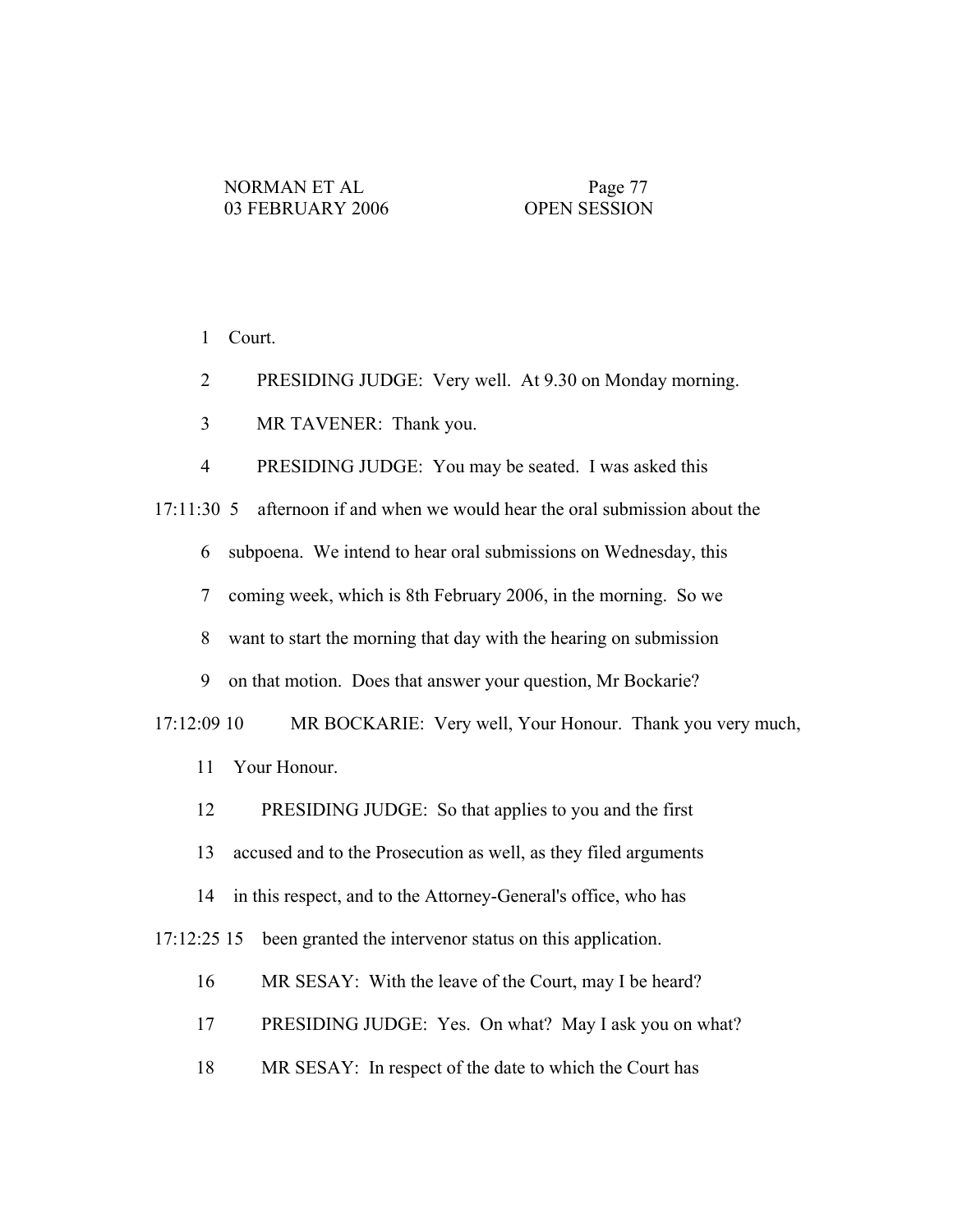19 now indicated to the counsel present in this Chamber, My Lord, I

17:12:45 20 believe before we went for the break for lunch, we had indicated

21 to the Court that there is a witness who is already in town and

22 we have informed the Prosecution about that witness. That

23 witness only has a week to be present within the jurisdiction.

24 It will be very difficult for us to get him to come here after

17:13:12 25 next week. So, we are merely appealing to the Court if we may be

26 given the opportunity for that witness to testify without

27 considering the postponement of the submissions, the oral

28 arguments, in respect of the application for subpoena to His

29 Excellency the President.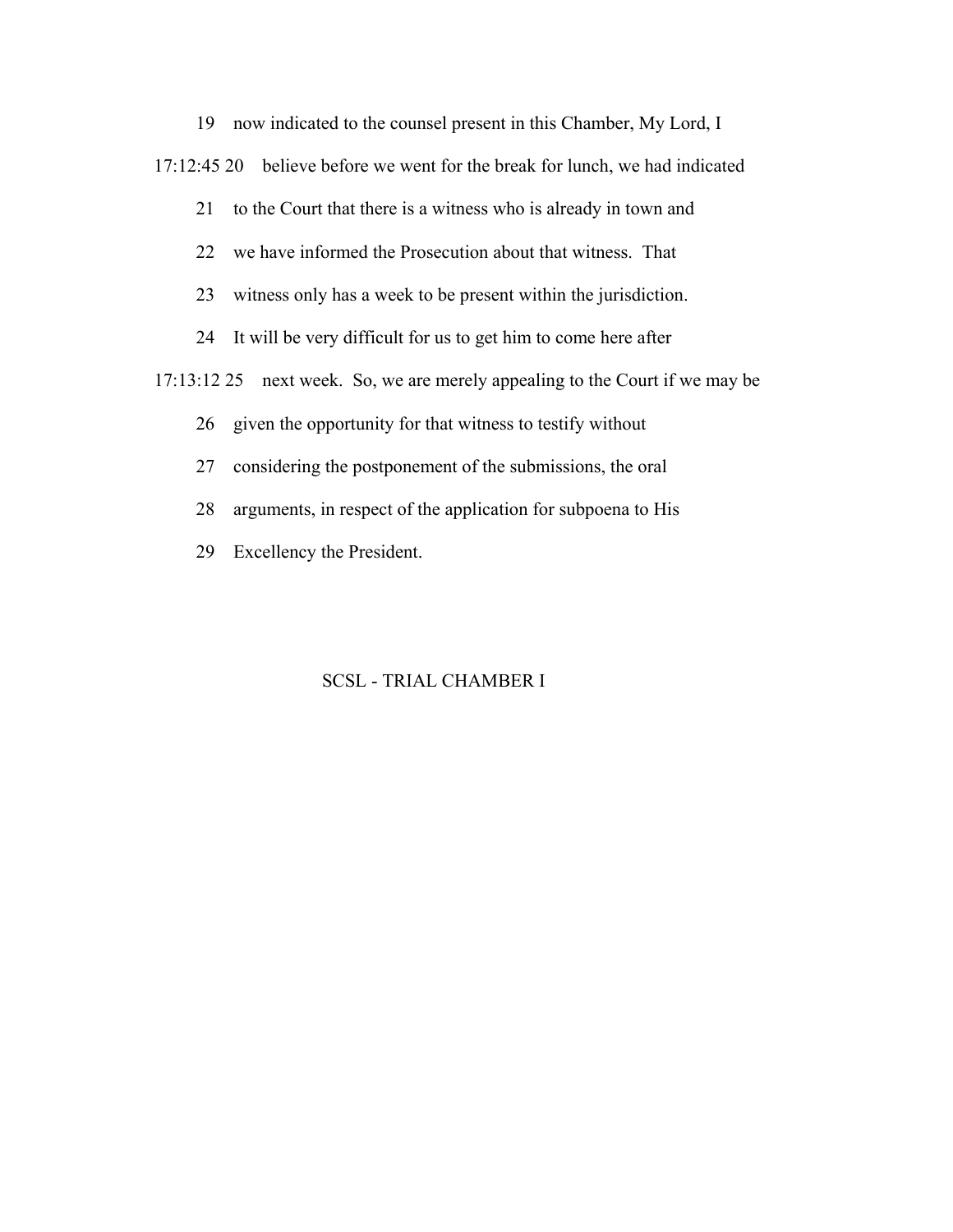1 PRESIDING JUDGE: Well, as you know, we are trying to fix a 2 date as soon as we can to dispose of this matter. This is as a 3 result of a motion filed by yourself for the first accused and by 4 the second accused. So we're trying to move on this matter as 17:13:59 5 expeditiously as we can, because it was indicated by you, or 6 Dr Jabbi, that it was important that it be disposed of as soon as 7 possible, and the same by -- and especially by your colleague on 8 behalf of the second accused. 9 MR SESAY: Yes, My Lord, I quite appreciate the fact that 17:14:19 10 it has to be disposed of expeditiously. But, My Lord, our 11 concern is order to avoid a possible clash in respect of the time 12 limit that witness has to take to testify before this Court. 13 JUDGE ITOE: That witness is to take how much time, if I 14 may just ask? How many minutes? 17:14:44 15 MR SESAY: Depending on the cross-examination of the 16 Prosecutor -- 17 JUDGE ITOE: For you, for instance.

- 
- 18 MR SESAY: Hopefully less than two days.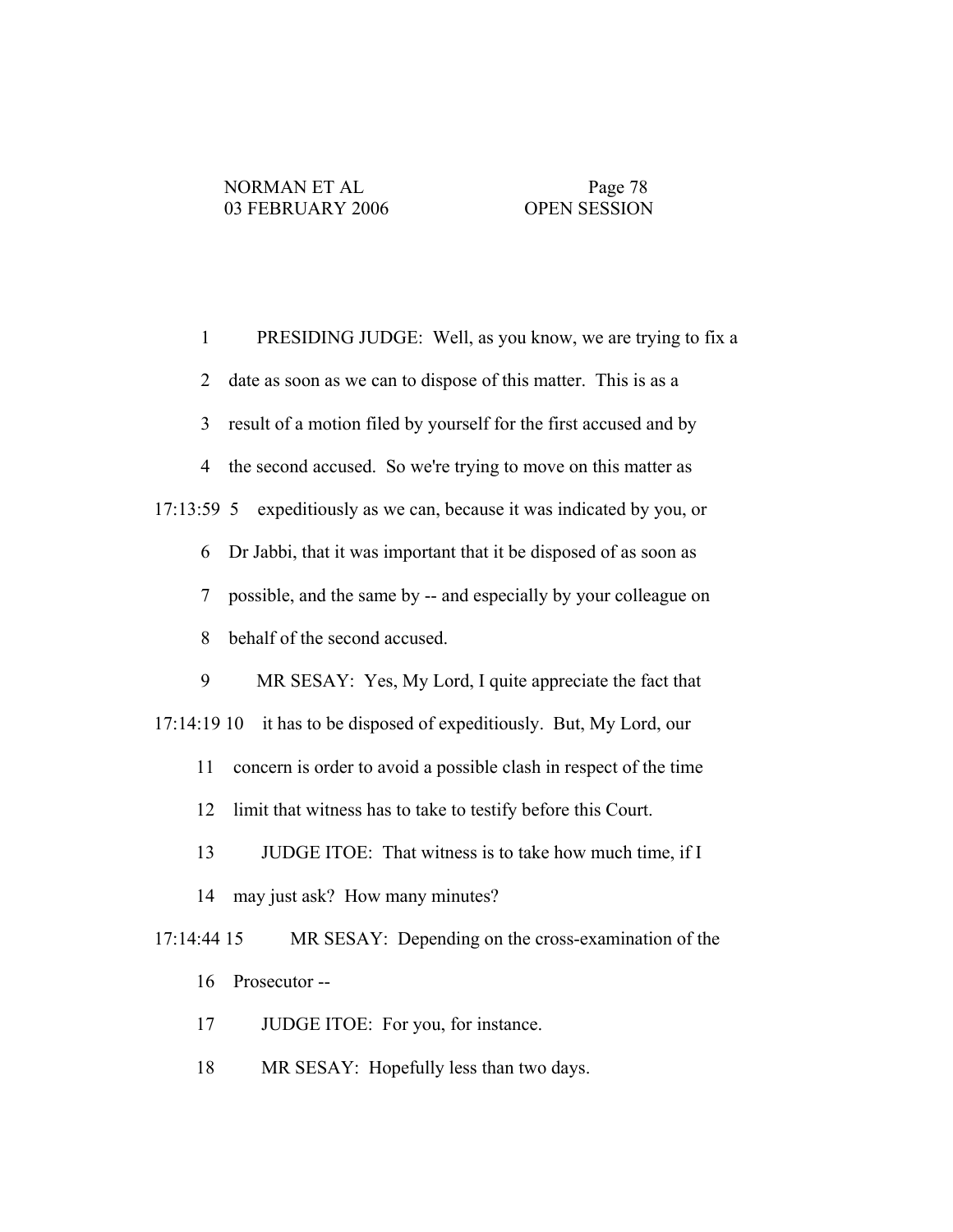19 PRESIDING JUDGE: If you say less than two days, and 17:14:58 20 presuming we start to hear this witness on Wednesday, that 21 presumes that the cross-examination of the accused is finished 22 with, and that on Wednesday morning we start with this new 23 witness. On Wednesday we sit half days. Two days takes us to 24 Friday noon and we have not gone to the cross-examination yet of 17:15:24 25 that witness. So I'm just mentioning that to you to show that it 26 is going to be very difficult to make any accommodation in that 27 respect, from what you're telling me. 28 JUDGE THOMPSON: Is the position so inflexible from your 29 perspective? Had you informed the Bench or the Prosecution about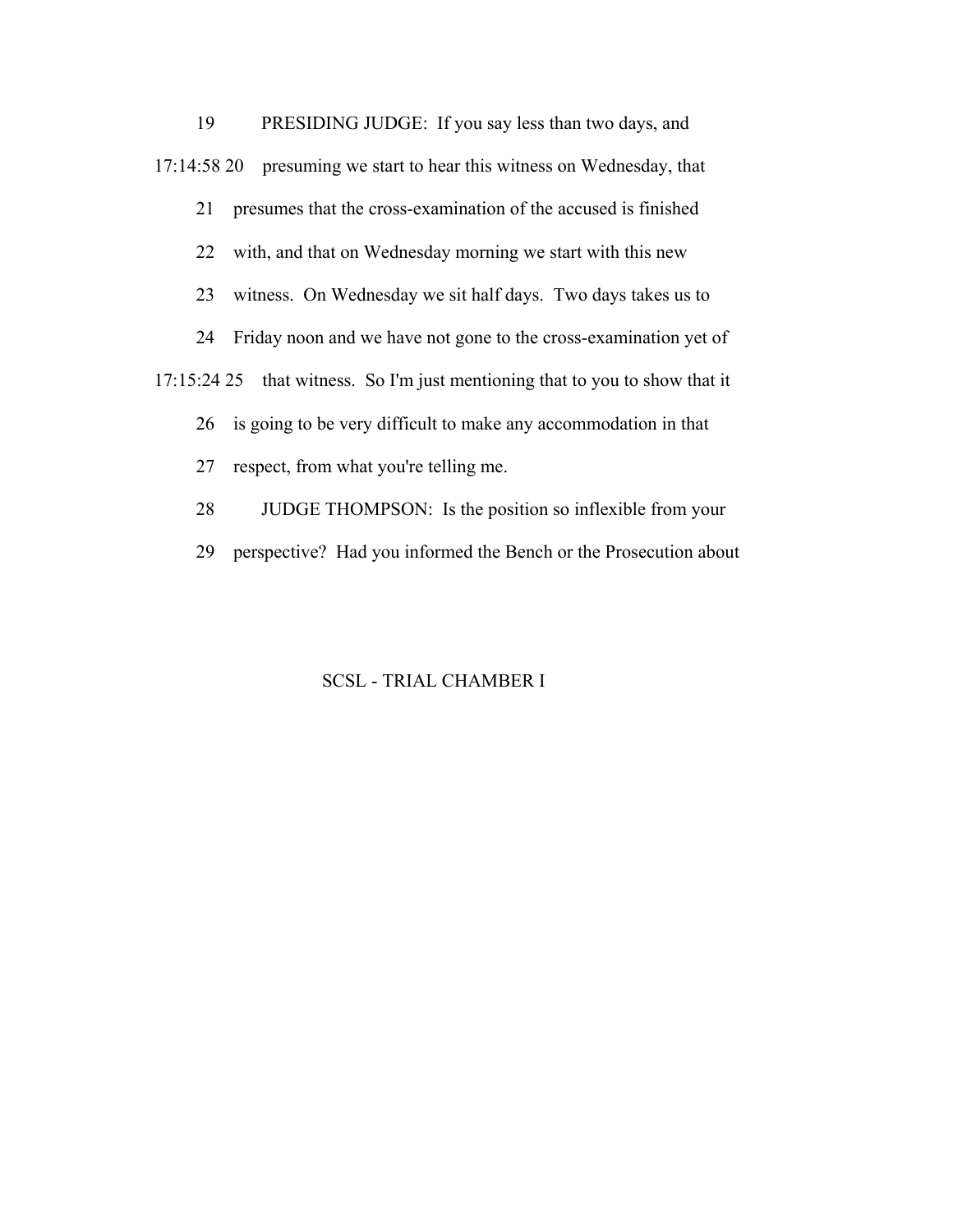- 1 this straitjacketed situation in which you find yourself in in
- 2 respect of the time for this particular witness? Had you given
- 3 us prior notice?
- 4 MR SESAY: No, My Lord, we only informed the Court

17:16:20 5 yesterday.

- 6 JUDGE THOMPSON: About the fact that he's going to be
- 7 around for one week?
- 8 MR SESAY: Yes, and we intend for him to testify out of
- 9 turn.
- 17:16:30 10 JUDGE THOMPSON: Why wasn't the Chamber informed much 11 earlier on?
	- 12 MR SESAY: My Lord, we had to inform the Prosecution. We
	- 13 cannot proceed with that witness without informing the
	- 14 Prosecution.
- 17:16:41 15 JUDGE THOMPSON: Because if you're asking for the so-called
	- 16 equity of the Court, one would have thought that if you are
	- 17 praying the Court to grant you this indulgence, he who seeks
	- 18 equity must do equity. Some advance notice to the Chamber would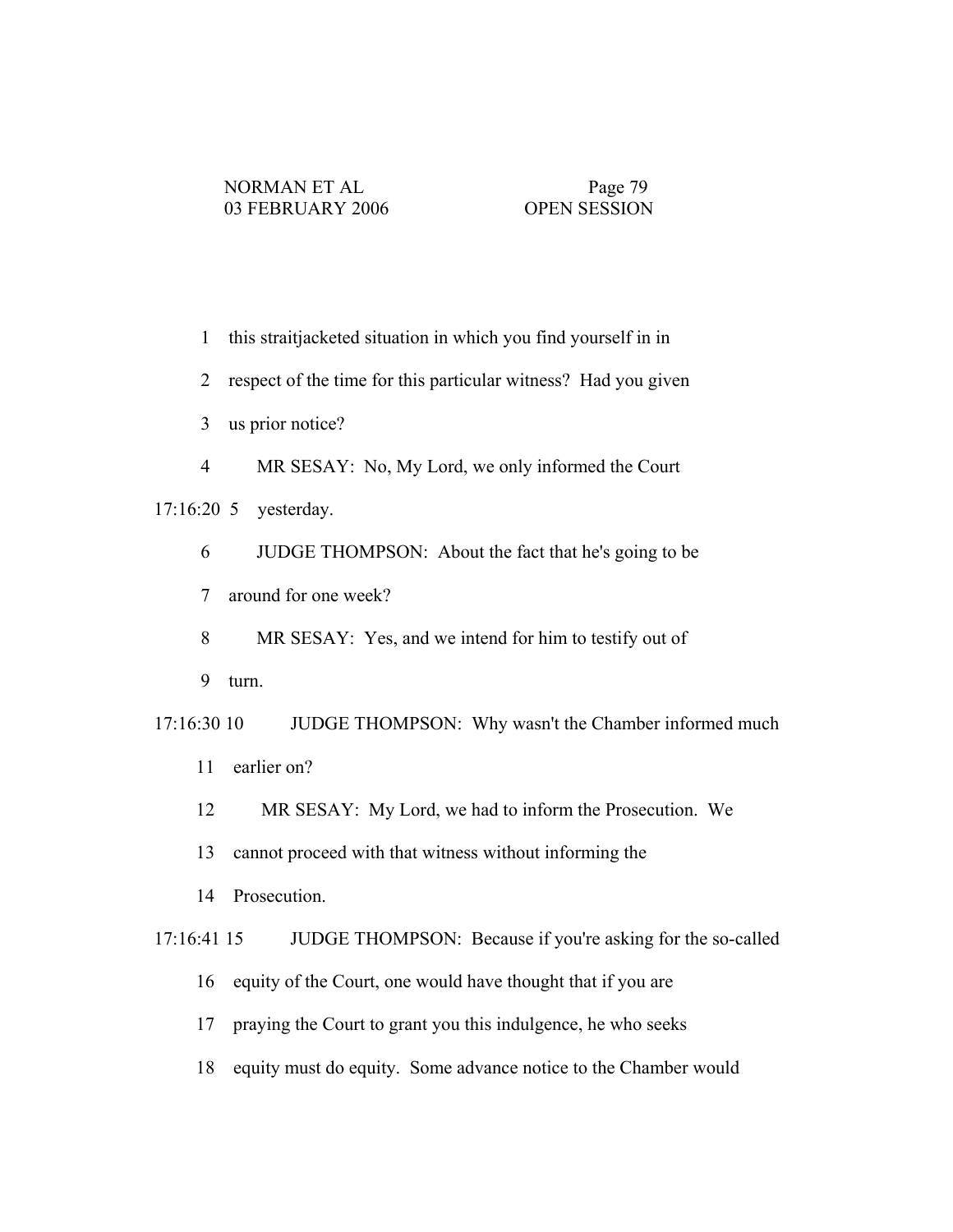19 have enabled us to work out some kind of accommodation. But

17:17:09 20 giving us such a short notice, it seems that it is so difficult

21 for us to do anything that would be of great assistance to you.

22 That's the way I'm looking at it.

23 MR SESAY: My Lord, I continue to appeal to the Chamber.

24 JUDGE ITOE: But, learned counsel, if my recollections are

17:17:29 25 right, this witness is not even listed here as one of the

26 witnesses to testify here during this session. Why this pressure

- 27 on the Court?
- 28 MR SESAY: My Lord, it's not so much --
- 29 JUDGE ITOE: And why do you think that the Court should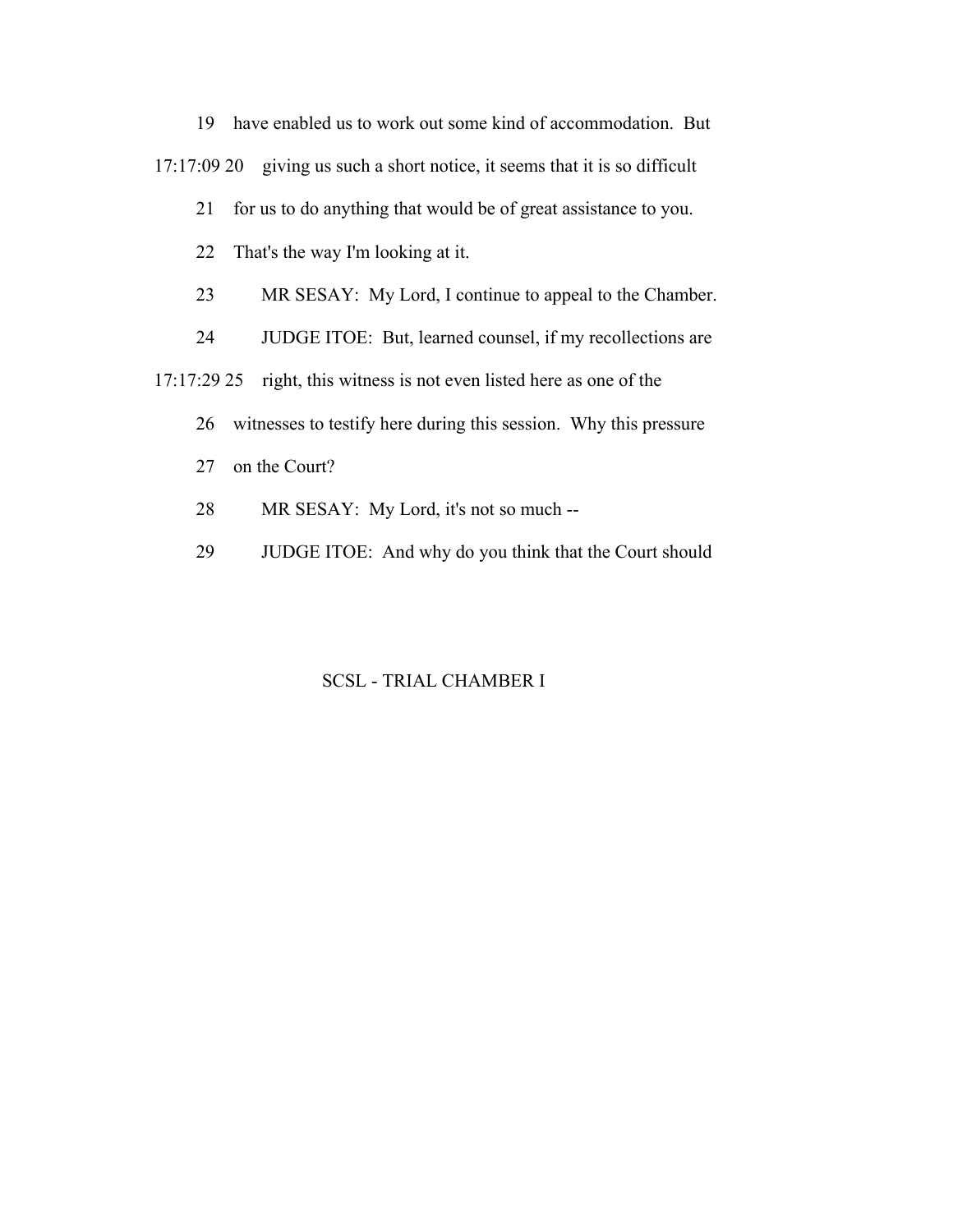- 1 bulldoze its judicial calendar just because we want to please a
- 2 particular situation or so?
- 3 MR SESAY: No, My Lord, I beg to differ. It's not so much
- 4 to bulldoze the calendar of the Court. But, My Lord, the
- 17:17:58 5 position here was that we had made it clear since yesterday that
	- 6 his name is not on the list of the 16 witnesses.
	- 7 PRESIDING JUDGE: Yes, but what we want to make clear to
	- 8 you is there is a process to be followed in addition to just
	- 9 standing up in Court and saying that is what it is. If that was
- 17:18:15 10 the case, you should have sought the authority to amend your
	- 11 list, to inform everybody, including the Chamber, and make a
	- 12 motion at that time. You're asking that yesterday, right in the
	- 13 middle of the examination-in-chief of a very important witness,
	- 14 the first accused, your client in this case, and now we have to
- 17:18:33 15 see how to make this accommodation.
	- 16 Let me tell you one thing that is to be understood clearly:
	- 17 The evidence of this witness will be fully completed before we
	- 18 hear any other witness. So if there is any doubt in your mind,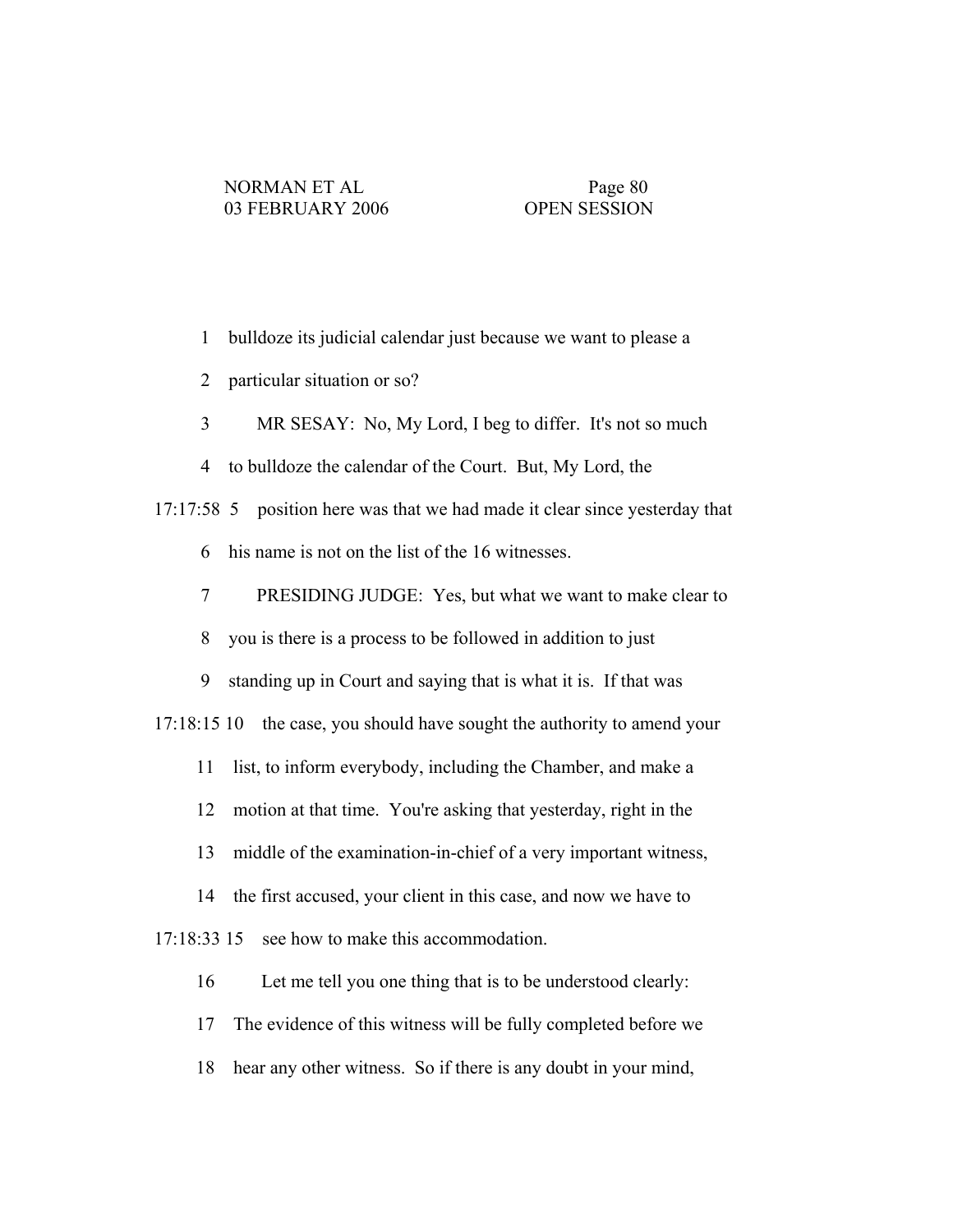19 that should be clearly understood. So, the witness who is in the 17:18:55 20 witness box now will complete his evidence, that is 21 cross-examination. Only after that we will see what it is. But

- 22 now you are telling us that this witness is likely to be heard
- 23 for at least two days on behalf of the -- on your behalf, on the
- 24 behalf of the first accused.

17:19:10 25 MR SESAY: Possibly less than that, My Lord.

- 26 JUDGE THOMPSON: That's the difficulty, we are speculating.
- 27 We cannot really make any firm determination on the basis of
- 28 that.
- 29 MR SESAY: My Lord, I want to assure the Court that we may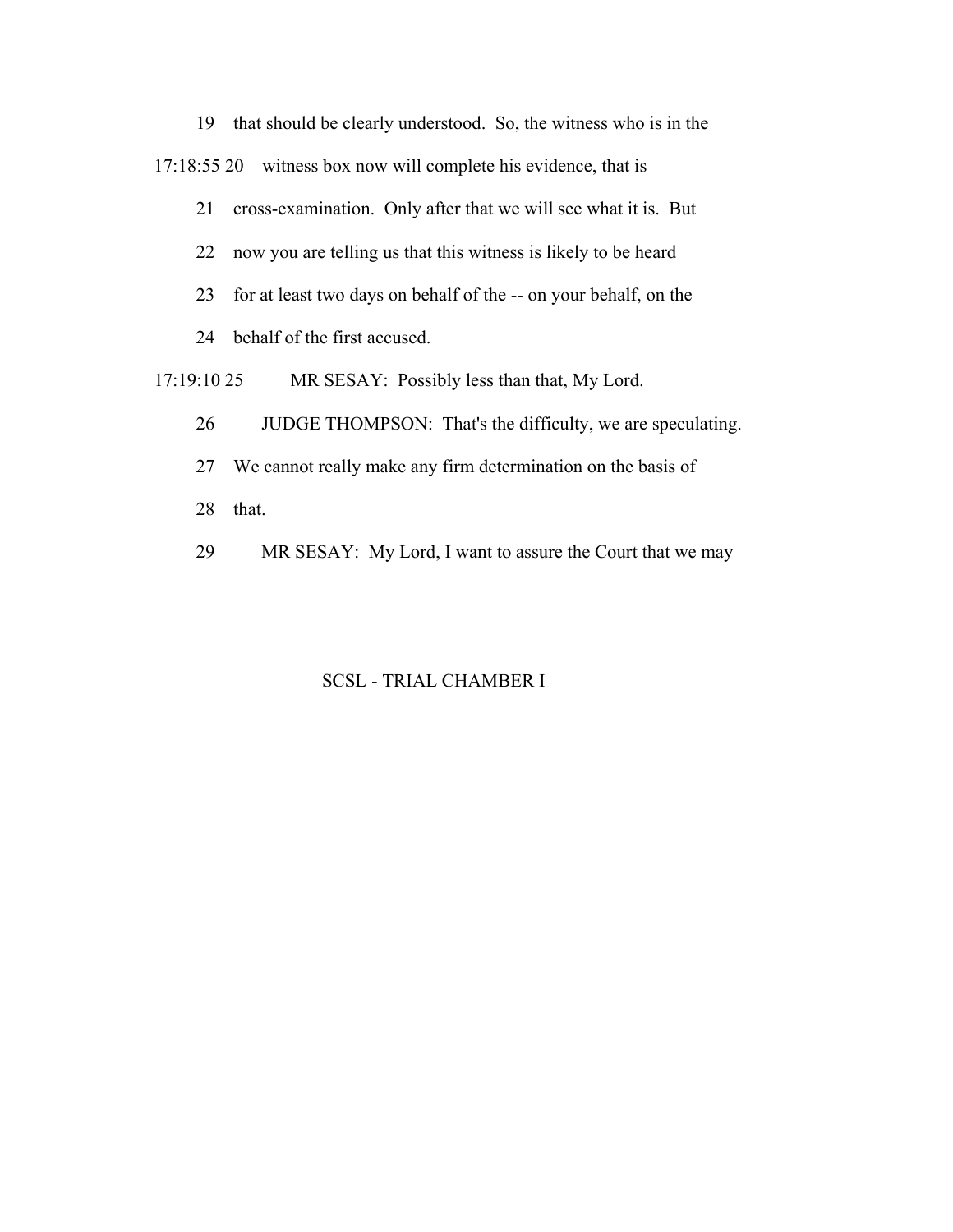- 1 have to revisit that issue, My Lord, depending on the
- 2 cross-examination of the Prosecution. But for now, My Lord, I
- 3 would want to rest my application on that note, My Lord. We will
- 4 see what happens on Monday.

# 17:19:41 5 PRESIDING JUDGE: We will not answer your application for

- 6 the time being. We'll take it that -- [Overlapping speakers]
- 7 JUDGE THOMPSON: I think you should withdraw it.
- 8 PRESIDING JUDGE: And we'll see how it proceeds. Obviously
- 9 if the cross-examination is completely finished by Monday, it may
- 17:19:53 10 change the structure.
	- 11 JUDGE ITOE: And the re-examination, too.
	- 12 PRESIDING JUDGE: Yes.
	- 13 JUDGE ITOE: And the re-examination, too.
	- 14 MR MARGAI: My Lords, if I could be of some assistance. If
- 17:20:02 15 the witness has not already left to come to Sierra Leone, perhaps
	- 16 he could be stopped.
	- 17 PRESIDING JUDGE: I don't know.
	- 18 JUDGE ITOE: That's not our business.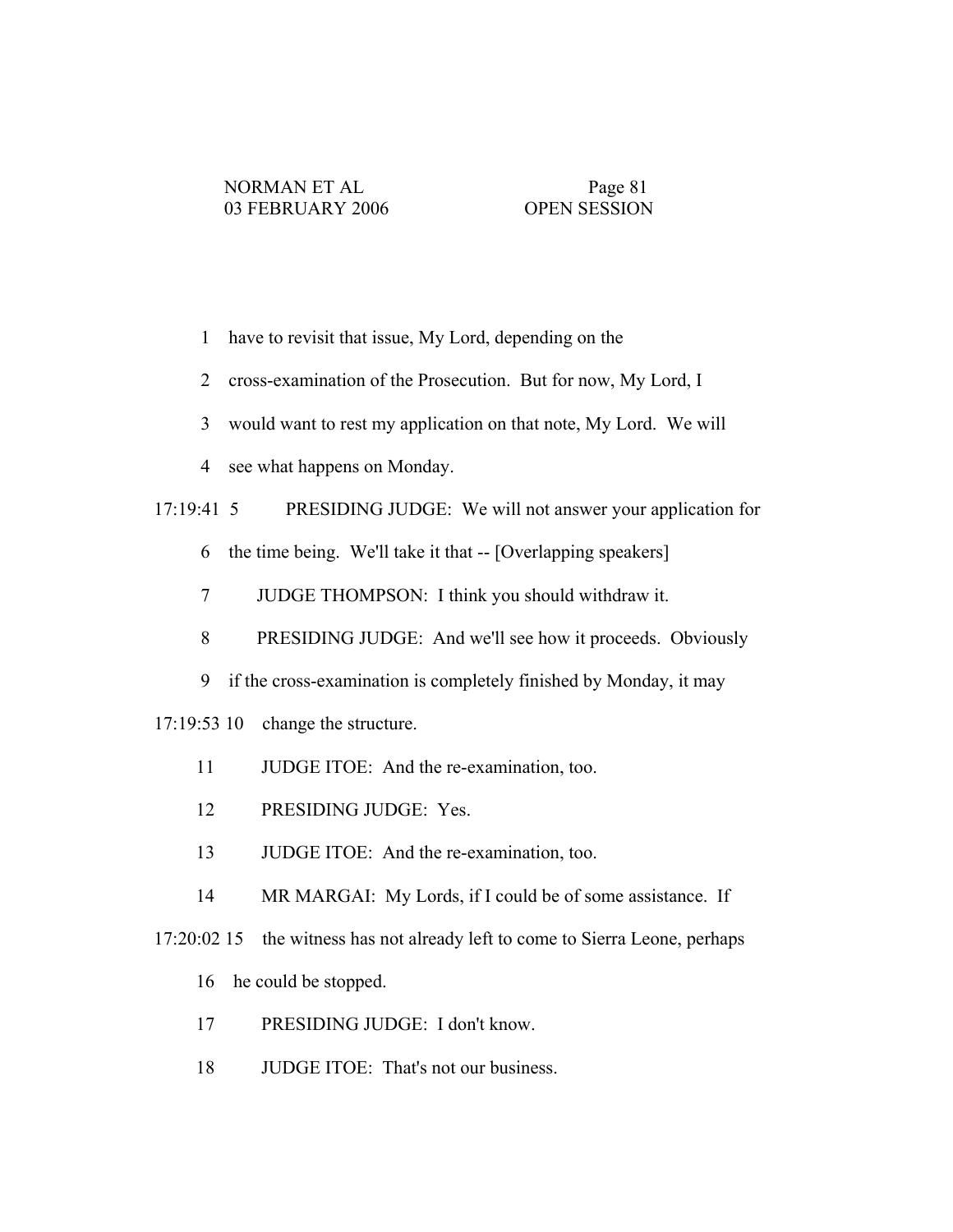- 19 JUDGE THOMPSON: And that's the difficulty.
- 17:20:11 20 JUDGE ITOE: Because he was not announced, you know, for

21 this session. That is why it is not the business of the Court.

- 22 MR MARGAI: In the procedure of justice.
- 23 JUDGE ITOE: He is not listed as a witness for this
- 24 session. That is what I mean by saying it is not the business of

17:20:26 25 the Court.

- 26 MR SESAY: I appreciate that, yes.
- 27 PRESIDING JUDGE: Yes, Dr Jabbi.
- 28 MR JABBI: My Lord, I just want to give some information on
- 29 that aspect. I appreciate all that Your Lordships said.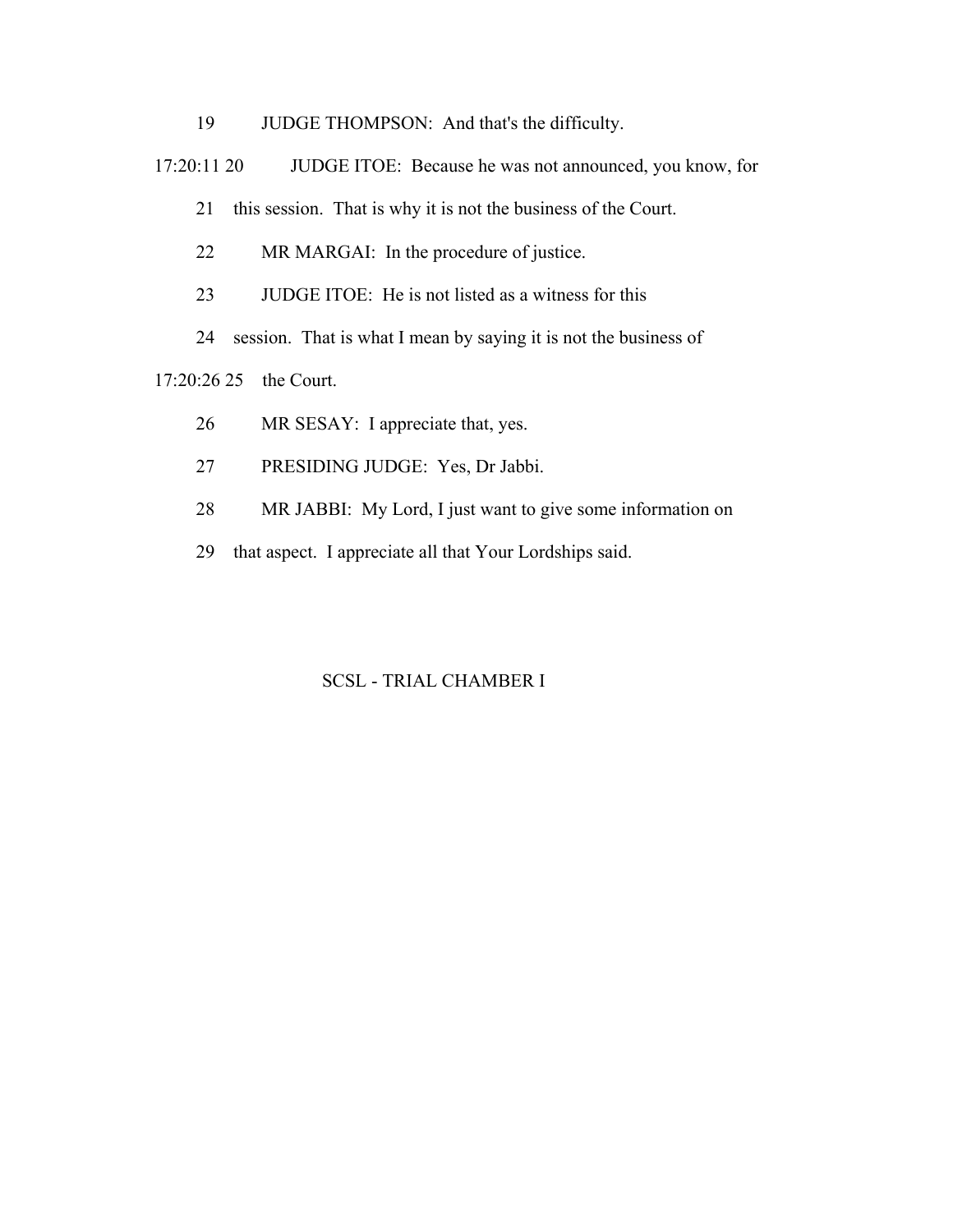- 1 Certainly the situation is not unduly and extremely inflexible,
- 2 but we also were informed only recently that the witness in
- 3 question could afford to come to Sierra Leone.
- 4 JUDGE ITOE: Informed by who?
- 17:21:03 5 MR JABBI: By the witness.
	- 6 JUDGE ITOE: By that witness himself?
	- 7 MR JABBI: Yes, My Lord. That he is able to come to Sierra
	- 8 Leone in the next few months, only around now, and that if he
	- 9 wasn't able to testify around now, he might not be available for

17:21:24 10 several months. As Their Lordships have indicated, however, we

- 11 do intend to make the relevant application and we would not want
- 12 to give the impression that we are so inflexible that the Court
- 13 has to drop, for example, the evidence of the first accused,
- 14 whatever we do --

 17:21:48 15 PRESIDING JUDGE: He will not be interrupted. This is 16 clearly the case.

- 17 MR JABBI: Clearly, My Lord. That is what I'm saying. I
- 18 will not be seeking that at you will. But we will make the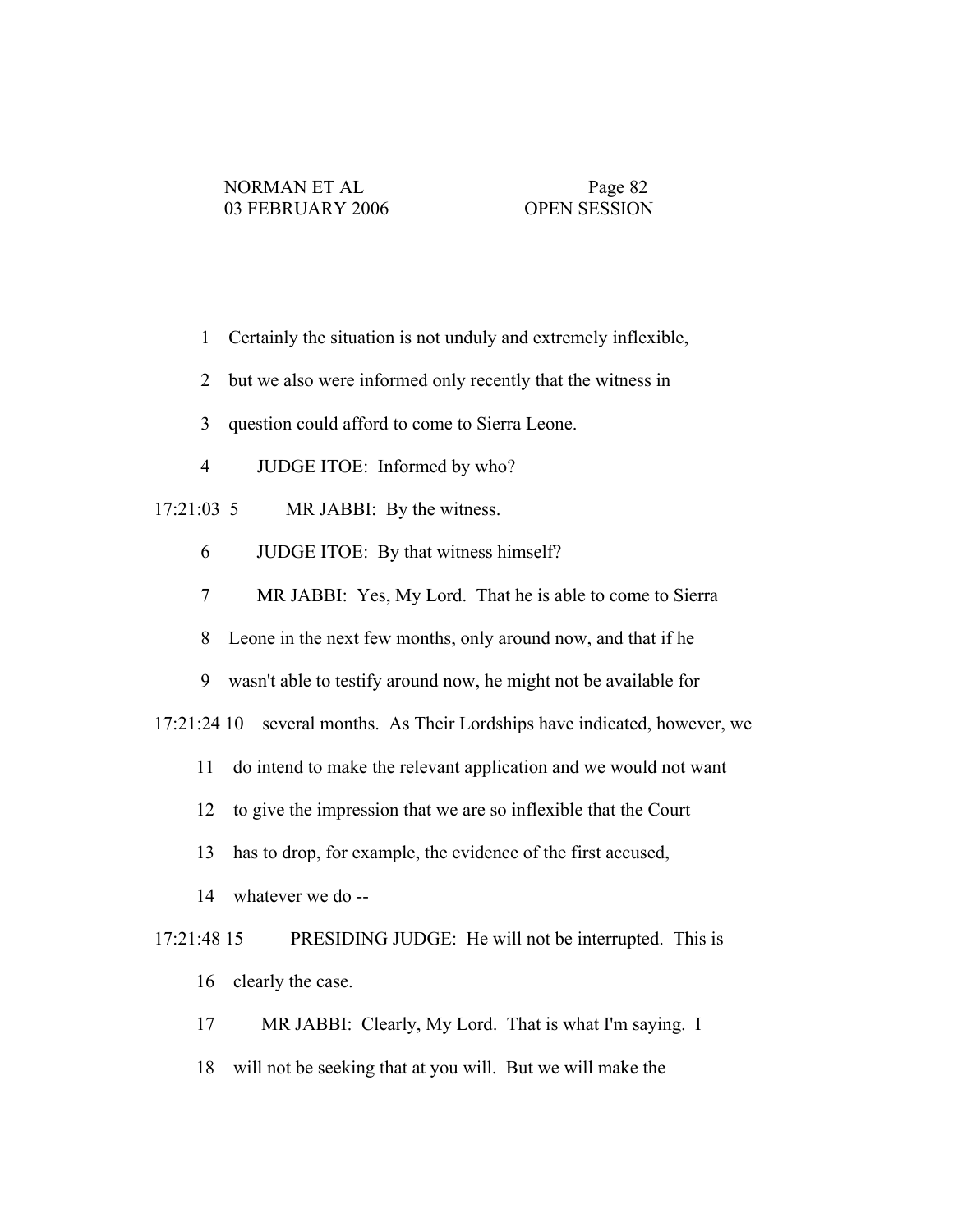|  |  | 19 necessary application and I'm sure Your Lordships will find it |
|--|--|-------------------------------------------------------------------|
|--|--|-------------------------------------------------------------------|

17:22:04 20 feasible to accommodate --

| 21         | PRESIDING JUDGE: If feasible, we'll see. We're not saying |
|------------|-----------------------------------------------------------|
| 22         | no to that.                                               |
| 23         | MR JABBI: Thank you very much, My Lord.                   |
| 24         | PRESIDING JUDGE: Very well. On that note, the Court is    |
| 17:22:1425 | adjourned until 9.30 on Monday morning.                   |
| 26         | [Whereupon the hearing adjourned at 5.23 p.m.,            |
| 27         | to be reconvened on Monday, the 6th day                   |
| 28         | of February 2006, at 9.30 a.m.]                           |
| 29         |                                                           |